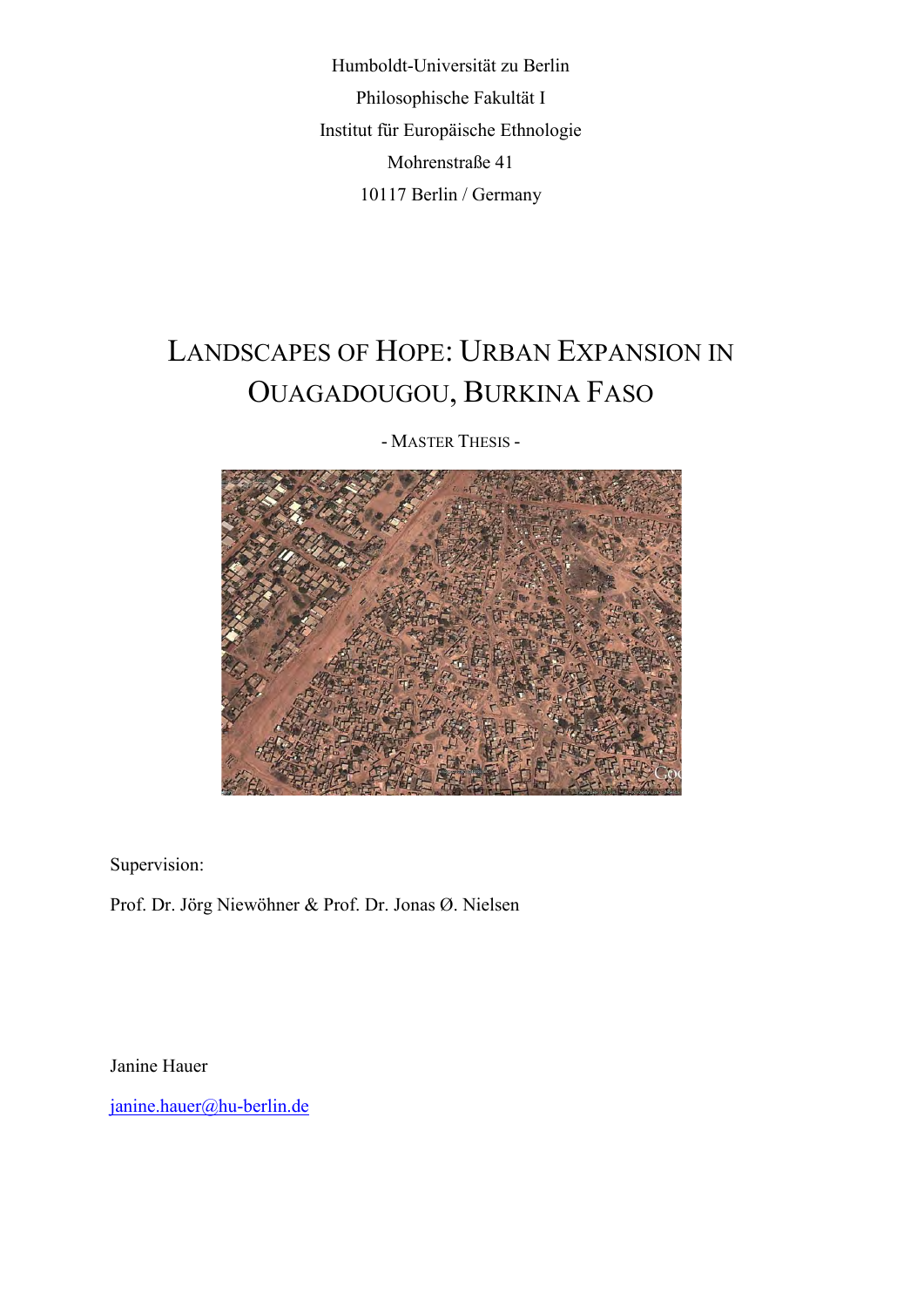#### Abstract:

In my Master thesis I discuss the case of Ouagadougou, capital of Burkina Faso, West Africa to account for rapid urban expansion which is an important issue for many sub-Saharan cities. I ask (1) for the *processes that underlie and accompany the growth of the city* and (2) *how they relate to the lives of the urban dwellers in the so-called «non-lotis»* of Ouagadougou. During a three months field work from September to November 2014, I conducted 86 semi-structured interviews, informal conversations and participant observation. In the first part of my thesis I argue that the changing urban landscape can be examined and understood through the notion of infrastructuring; changing legal frameworks and planning schemes within a global marketisation of land and property are interwoven and co-constitute what is referred to as «lotissement» by the Burkinabé. In the second part of my thesis I focus more closely on how people deal with and navigate within the emerging and changing urban landscapes in their daily lives. Drawing together my ethnographic material with the anthropological literature on hope, I analyse daily practices of narrating, dwelling and waiting as effective engagements with uncertain futures. I argue that the hopes of the (peri-)urban dwellers are grounded in the urban landscape which is simultaneously shaped by these hopes. Hope in my account becomes a fruitful analytical tool to understand (a) way(s) of being in the world, connecting past, present and future and thus, keeping analyses open instead of ignoring or foreclosing possible futures. The latter potentially connects my own work to fields and discussions on lives in and under uncertain conditions beyond the regional context of and sub-Saharan Africa and the topic of rapid urban growth.

Keywords: Ouagadougou, urban expansion, infrastructuring, uncertainty, hope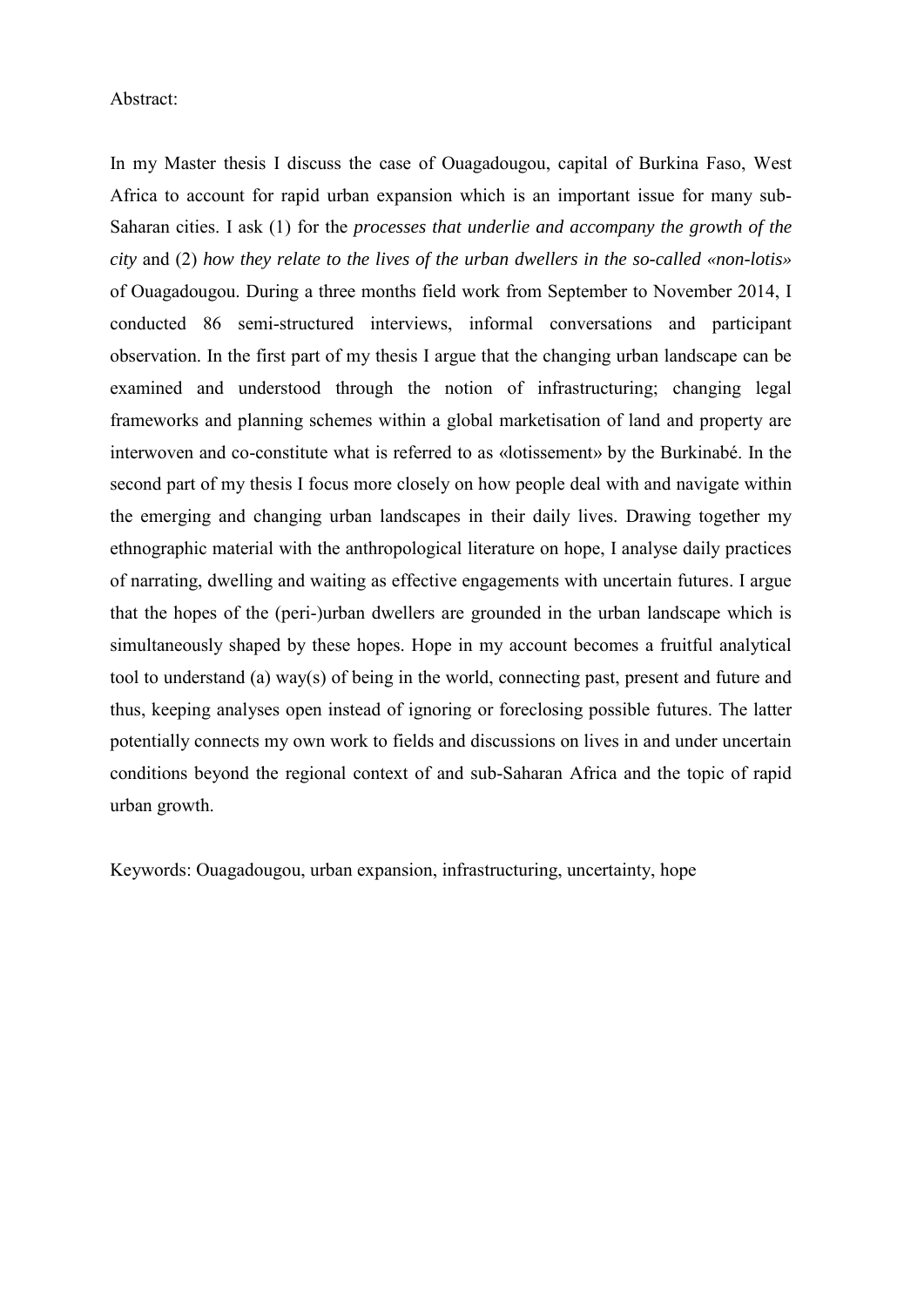## LANDSCAPES OF HOPE: URBAN EXPANSION IN OUAGADOUGOU, BURKINA FASO

### **CONTENT**

| 54 |
|----|
|    |
|    |
| 69 |
| 76 |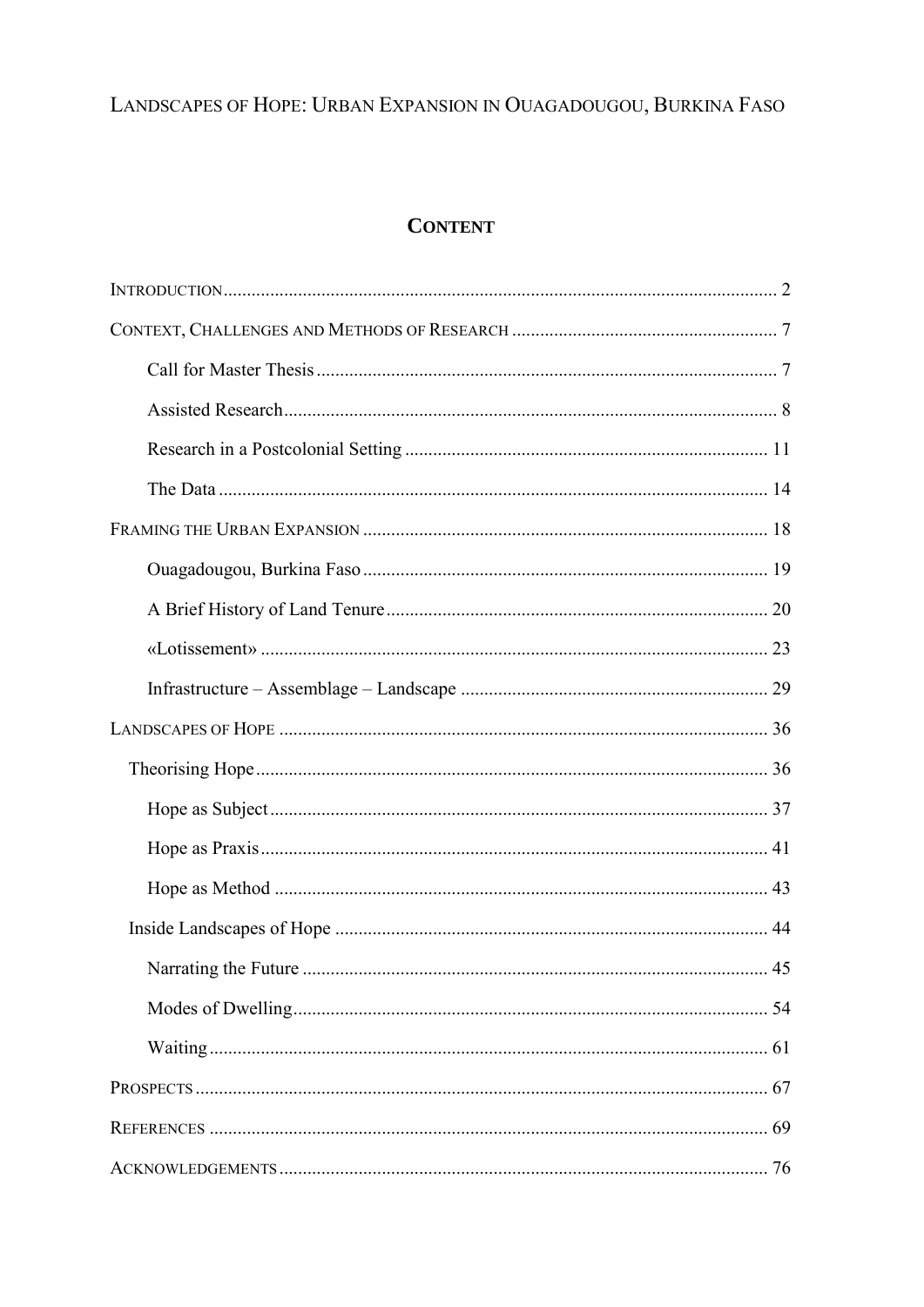#### <span id="page-3-0"></span>**INTRODUCTION**

<u>.</u>

My Master thesis is based on a three-month fieldwork in Ouagadougou, the capital of Burkina Faso, where I conducted research in two peri-urban areas, called «non-lotis»<sup>[1](#page-3-1)</sup> by the Burkinabé, from September to November 2014. This research was concerned with the urban expansion and the processes that underpin the massive spatial growth of the city, which is one of the fastest growing cities in Africa (UIU 2013)*. How do these processes shape the daily lives of the people living within the areas in question?* In order to approach this question, I pursued two lines of research: starting from the ground of the «non-lotis», where I conducted interviews and observations, I tried to grasp which processes are the most relevant for the people living there. In parallel, I went through texts and documents to reline my empirical findings and get a deeper understanding of the processes in question.

Basically there is a set of supra-national and national programmes that are meant to manage the urban growth. However, these programmes seem to have generated numerous unintended side effects. State laws on land tenure and property rights are challenged by the persistence of customary tenure practices; rules for the course of restructuration programmes are disregarded and municipal authorities seem to adopt their own development procedures to [put](http://www.dict.cc/englisch-deutsch/put.html) [it](http://www.dict.cc/englisch-deutsch/it.html) [charitably;](http://www.dict.cc/englisch-deutsch/charitably.html) and in the global trend of commoditisation and marketisation of land and real estates the majority of the poorest is left behind. From within the discussions held in journals of international policy, urban planning or development studies (to name just a few) the situation seems quite deficient – that is due to a lack of organisation, lack of authority and lack of money – an almost failed state (FFP 2014). But on the further end, while experts from different backgrounds debate the most efficient solutions for the problems at hand, there are people who live their lives within these processes that are matters of discussion.

I received the strong impression that the people that I met in the peri-urban neighbourhoods navigated their daily lives in the city – despite the difficulties and deprivations they faced – with a perpetual orientation towards a potential future. Potential, because they were not naïve, in the sense that they would refuse to see the problems and causes for their immediate hardship. In fact, I was surprised how much they knew about the conflicts, contestations and corruption that encompassed and accompanied the

<span id="page-3-1"></span><sup>&</sup>lt;sup>1</sup> The so-called «non-lotis» are unplanned city areas around the (re-)structured inner part of Ouagadougou. I will explain the term in detail in the next chapter.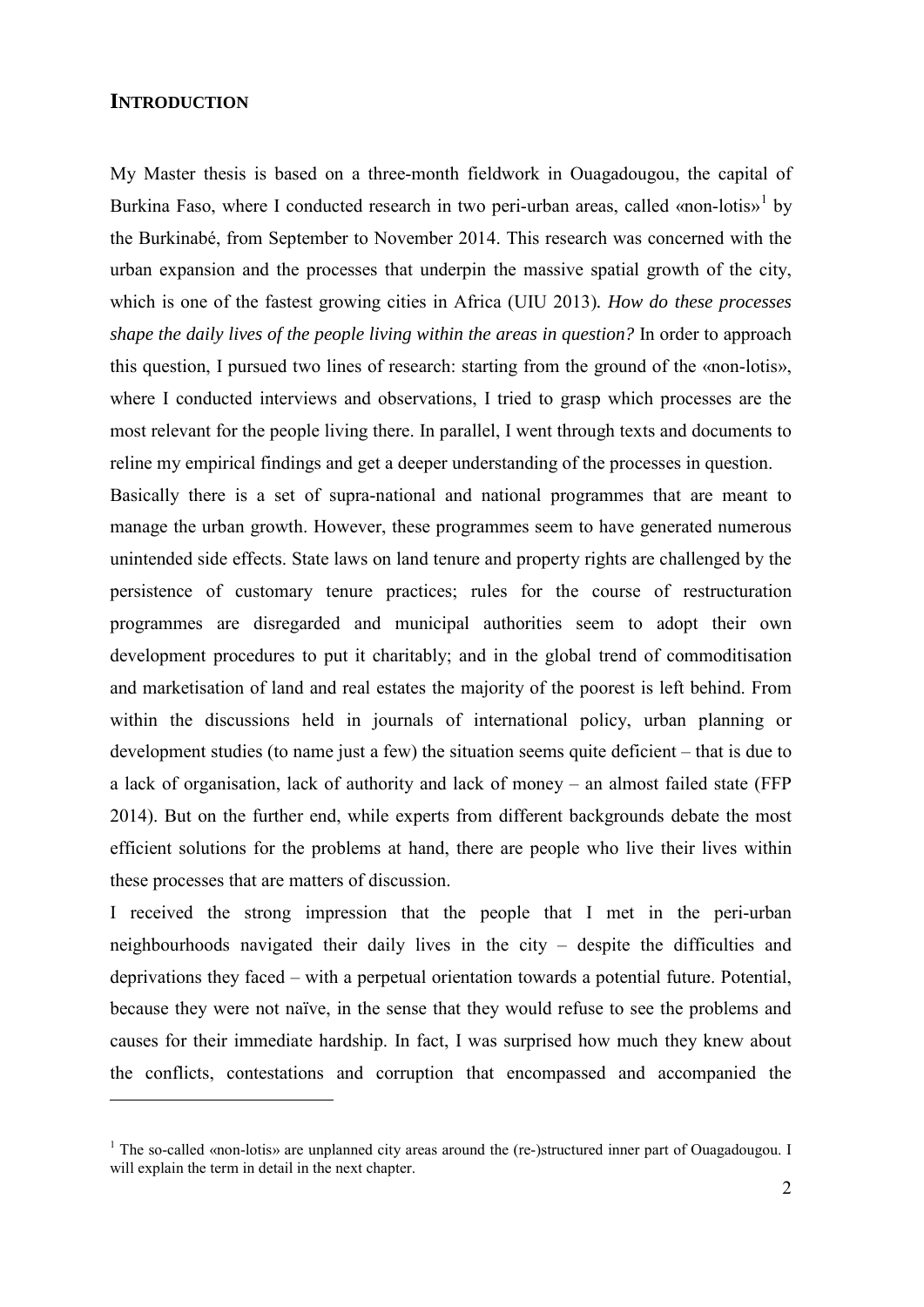processes underpinning the urban expansion of Ouagadougou, namely changing legal frameworks and planning schemes within a global marketisation of land and property. However, the people who had to deal with and live within the emerging and changing urban landscapes were not simply re-acting to these alterations, rather they were effectively *engaging the future*; they were *hoping* for their 'urban' lives to continue and improve. Asking how, in a continuous state of crisis, hope can emerge and be maintained, I came to think that their hopes were closely entangled in the various operations that underpin the urban expansion, or put differently, that shape the (peri-)urban landscape.

This is my argument: the hopes of the (peri-)urban dwellers are grounded in the urban landscape which is simultaneously shaped by these hopes. Hope in this account becomes a fruitful analytical tool to understand (a) way(s) of being in the world, connecting past, present and future and thus, keeping analyses open instead of ignoring or foreclosing possible futures.

The importance of openness in my analysis and space for contingencies was enhanced by the specific circumstances I encountered in the field. Halfway through my fieldwork unexpected events occurred: after 27 years of leadership Burkina's ex-president Blaise Compaoré together with some of his closest confidants were chased out of Ouagadougou and Burkina Faso after some days of protest against a referendum which aimed at changing the constitution in order to allow Compaoré for another presidential candidacy. The upcoming referendum was discussed everywhere: by the poor dwellers in the «non-lotis», in the better-off housing areas of Ouagadougou, among the workers of international organisations, diplomats and expatriates. People seemed to agree that as soon as the referendum was to be held, there was no doubt that Compaoré would run another period of presidency for sure. The opposition had been paid to vote for the referendum and so would the elections. The first manifestations and roadblocks were meant to convince Compaoré to abandon his plan, finish his presidency and leave the arena to others. However the referendum was scheduled and even antedated for October 30th, 2014. Before noon, by the time of the voting, the Parliament and the adjacent hotel Azalai, where most of the members of the parliament resided, were already crashed and burned down by the mostly young protestors (more than half of Burkina's population is under 25). No delegates were found in the buildings. Presumably, during the night, it had proved to be unlikely that the demonstrators would simply return home.

Compaoré resisted two more days until the raging crowd went off for the presidential palace. Compaoré resigned and escaped with the help of the presidential guard and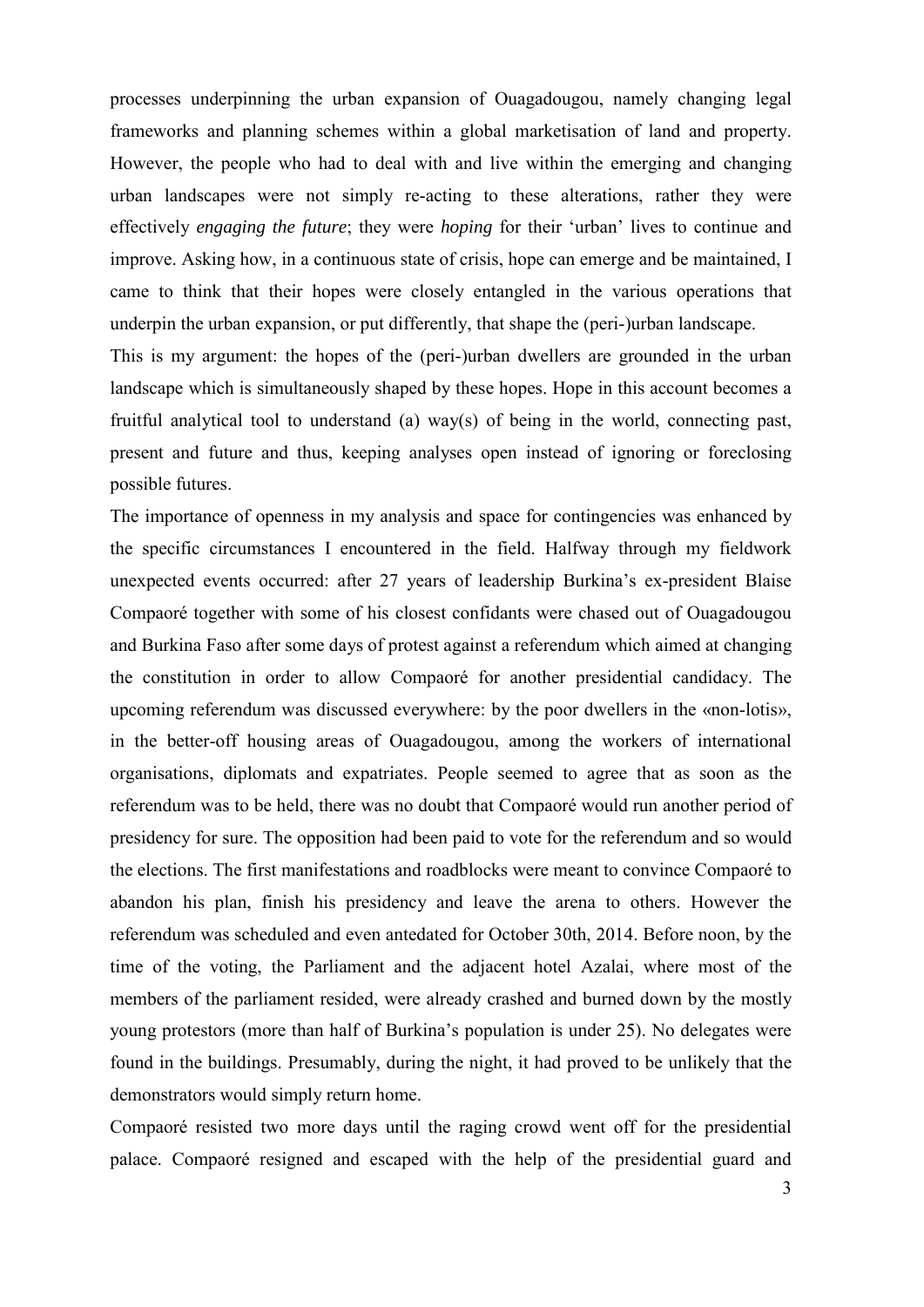probably the Ivorian government while a transitional government was established in Ouagadougou. After one week everything was over.

Before these events took place I had lived alone in Somgande, a district in northern Ouagadougou. I inhabited a small, nearly unfurnished row house. Every morning one of my research assistants came to pick me up and we drove into our research areas where we conducted interviews and held conversations with the people living there. When the referendum was announced and the tension ascended, I followed the safety instructions of the German Federal Foreign Office and the university and left my small house, which was not equipped to spend some days inside<sup>[2](#page-5-0)</sup>. I moved to a diplomat couple who had invited me as soon as it became apparent that there was an unsolvable conflict between the demonstrator's insistence on the abandonment of the constitutional revision and the government's position. We did not know what would happen or what to do, so we stayed inside the high walls around the house and garden, listened carefully to the radio and called people living in other areas of Ouagadougou to gather and exchange information (that were few) but most notably, we talked through best and worst case scenarios. It seemed as if everything was possible and nothing was certain.

The day of the referendum started calmly but soon it was clear that there was something going on in the streets of Ouagadougou. We did not see anything – we had been advised to stay inside the house by the German Federal Foreign Office and the husband of my hostess – but we heard crowds of people outside, probably heading toward the city centre. The voices and noises became louder and we listened carefully to the loud bangs at a distance without really knowing what caused them. Suddenly, the security guard who used to spend the day sitting in front of the gateway, listening to the radio, rushed into the garden where we were sitting on the terrace and instructed us in an agitated voice to go into the house and close all windows and doors. As quickly as possible we followed his orders. We heard cries and became really nervous because we had no idea what was actually happening. Were there combats outside? We were far from the city centre; it was not here in our area that the demonstrations took place. And what if this was some side event, people claiming justice at another point? We could do nothing but stay inside and hope that we would not become the target of whatsoever. And we did not. Some hours later we were again sitting in the garden. The parliament was burnt down and in the days to follow we learned about more devastation that seemed to have been precisely targeted. The object of the protests

<span id="page-5-0"></span><sup>&</sup>lt;sup>2</sup> I had no possibility to build up reserves of water and food for example.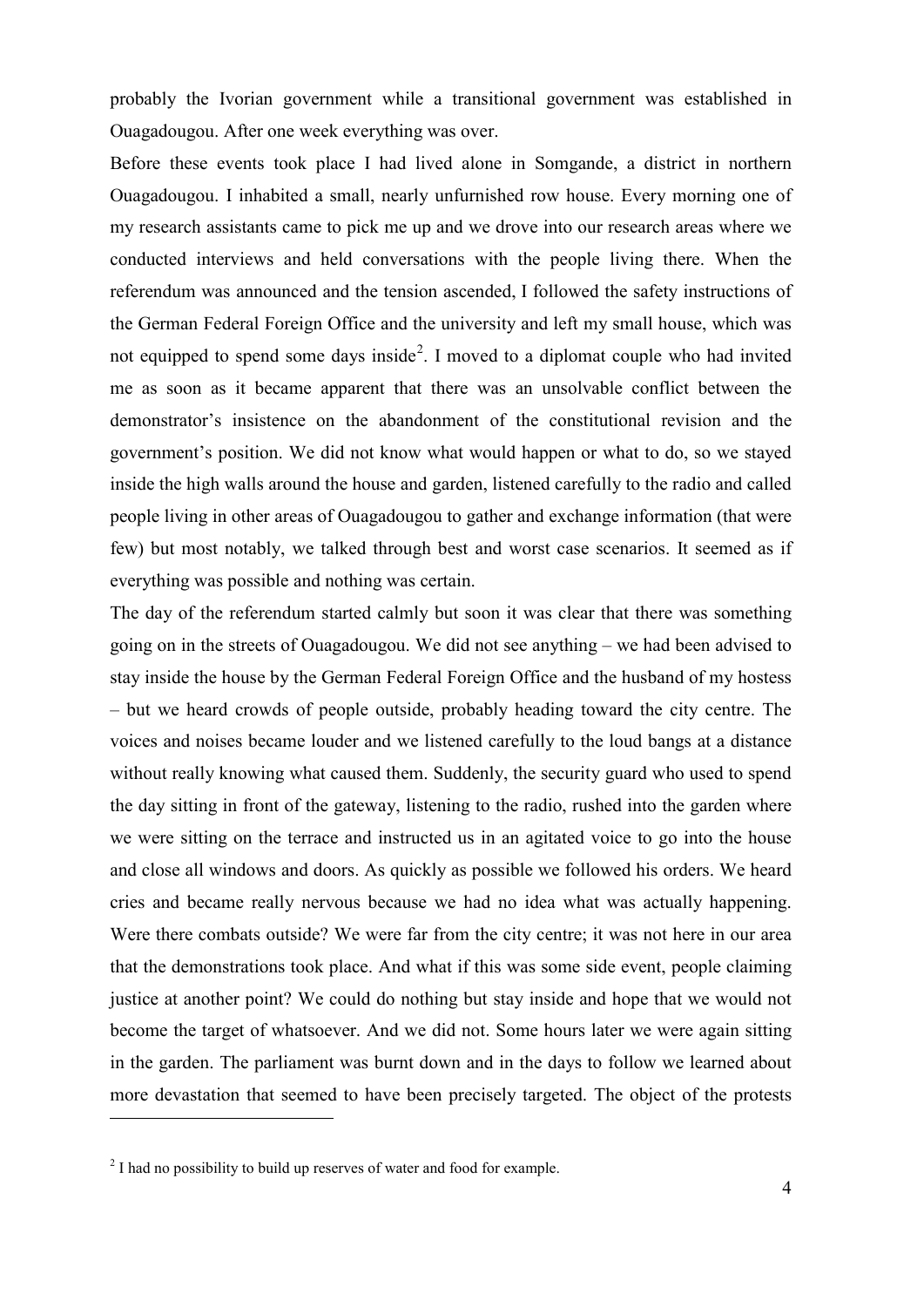were single persons so it seemed, there were no large scale destructions. It was impressive that some days later, thousands and thousands of volunteers followed the invocation of a former mayor of Ouagadougou to clean up the traces of the roadblocks and burning wheels. The city centre was actually cleaner after this campaign than I had seen it before. An interim government was put in place during the next days and I changed my place again<sup>[3](#page-6-0)</sup>. I continued fieldwork and returned to the «non-lotis». New elections should take around one year to be organised and the interim government was expected to clear up and pave the way for a new start. Obviously something big had happened, but after nearly one week of exceptional state, people were busy enough to find food and work and doing business. On a daily life level nothing had changed so far and until today, approximately one month before the elections, nobody is really able to say where Burkina Faso is going.

It is this space of uncertainty in between the daily routines and paths and the many potential futures that I refer to in this thesis, drawing on the notion of hope. Hope, in my account, enables me to analytically connect different dimensions of what constitutes urban Ouagadougou and simultaneously acknowledge the role of the people I met in the field. Hope and the urban landscape, I argue, are co-constructive, that is they must be analysed in relation to one another.

To start, I will give a more detailed description of the context in which my research and thesis were and are embedded. I will emphasise two particularities of my research: doing fieldwork with the help of research assistants and conducting research in a (post-)colonial setting. Moreover, I will present an inventory of my material on which my analyses are based.

In the second chapter I will go into detail of the urban expansion in Ouagadougou. I will begin by the city itself, and then give a brief summary of its history with a focus on land tenure. Then I will turn the attention to the so-called «lotissement» and the processes encompassed by that term, which dominates questions and discussions about land (tenure) in Ouagadougou and beyond. «Lotissement» basically refers to restructuration activities which, as I will argue, can be framed in terms of entangled processes of infrastructuring that – in the case of Ouagadougou – are highly uncertain.

It is along or within these intersecting processes of infrastructuring that hopeful practices occur. These practices co-constitute urban Ouagadougou – what I call *landscapes of hope* –

<u>.</u>

<span id="page-6-0"></span><sup>&</sup>lt;sup>3</sup> I did not move back to Somgande, but into the house of an Italian woman who had been living in Ouagadougou for many years already.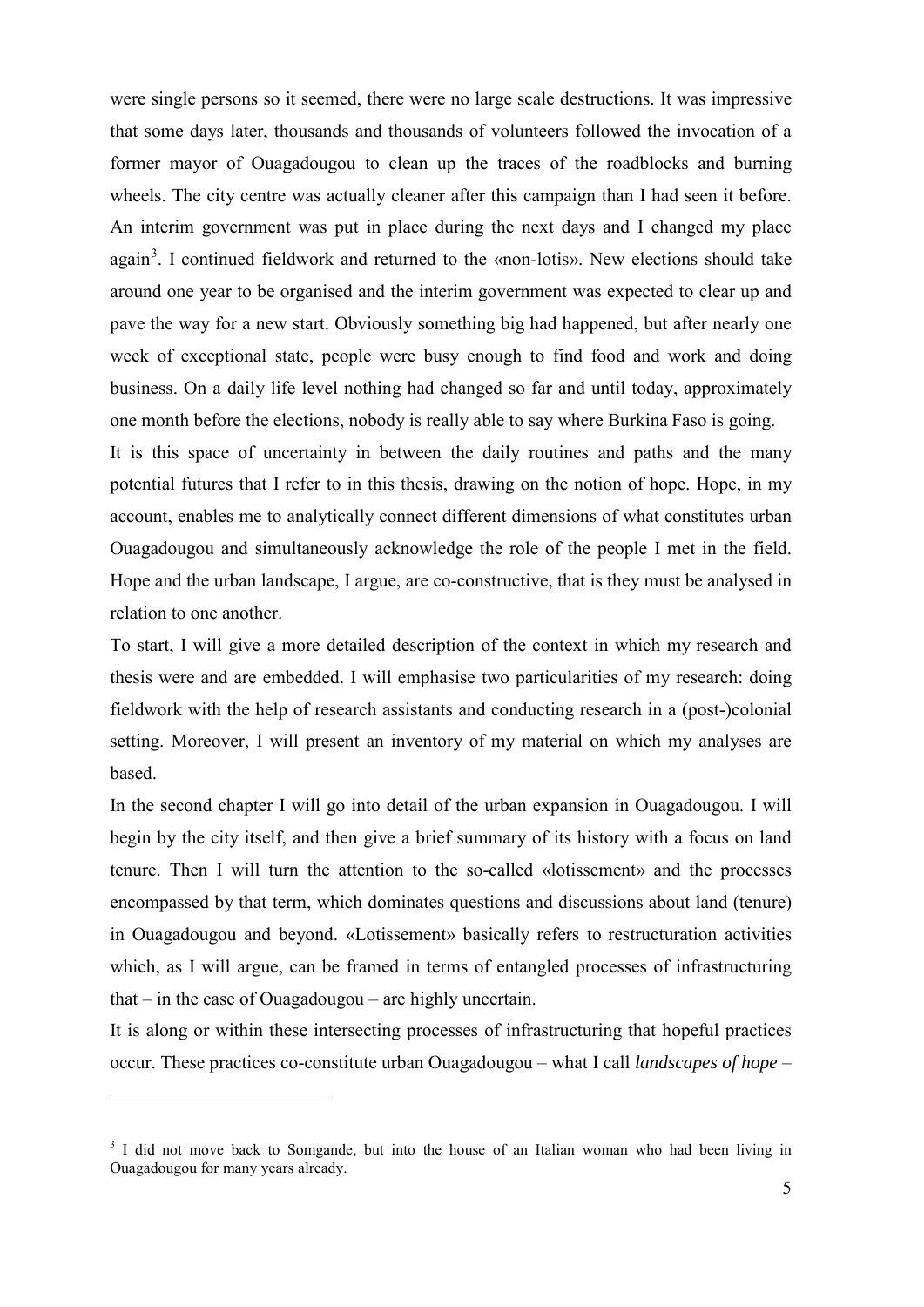in chapter three. I will give an overview of different anthropological accounts on hope, each of which emphasises a different (analytical) aspect of the notion. I will then turn to some empirical examples. In "Narrating the future" I will argue, that through narratives people establish a link between the present and an anticipated future. I will show that these narratives are deeply entangled in the surrounding where they occur. This is interesting for two reasons: first, it advises ethnographers to re-consider the research situation and environment not only in terms of relations between researchers and researched, but also as constitutive for the accounts which they base their analyses on. Second, the material dimension of these narratives may behave as an anchor for the processes that it points to and helps to uphold them – through these narratives – at least for some time. In other words, narratives may persist and carry processes and institutions through times of crisis, therefore preventing their breakdown. In "Modes of Dwelling" I will refer to three forms of dwellings through which people engage differently with the potential urban future(s). These different forms are enabled and shaped by intersecting processes of infrastructuring and simultaneously shape the urban landscape. Juxtaposing these three forms I will show, how hope, depending on the possibilities to engage with these processes, is unevenly distributed and differently enacted. In the last chapter, "Waiting", I will discuss the inbetween-situation that dominates life in the «non-lotis» and what it can tell about the political dimensions inherent to the concept of hope.

Finally, instead of a conclusion, I will take up the openness inherent in the concept of hope and try to elicit its consequence for anthropological research and beyond.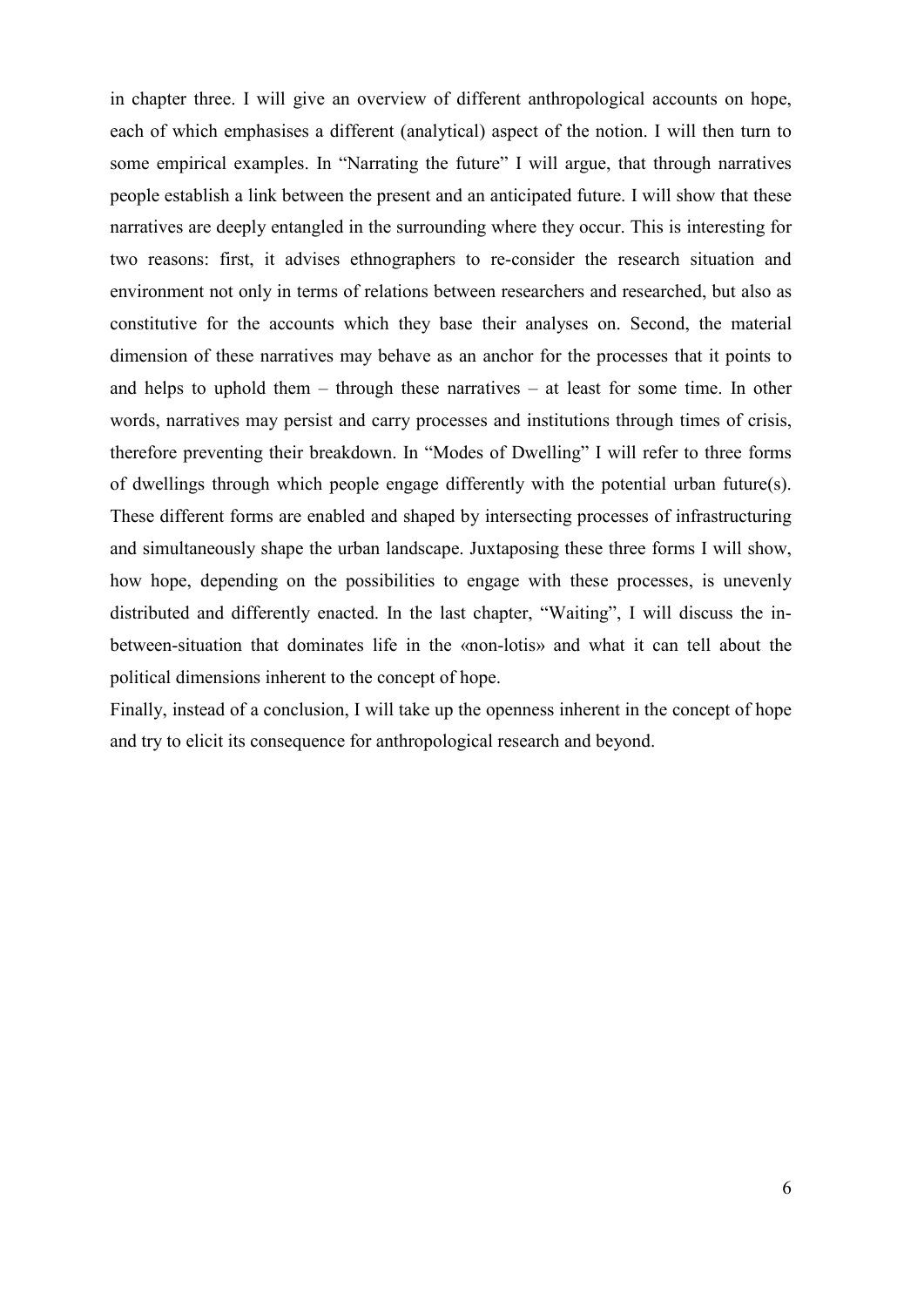#### <span id="page-8-0"></span>**CONTEXT, CHALLENGES AND METHODS OF RESEARCH**

#### <span id="page-8-1"></span>**Call for Master Thesis**

My thesis is based on empirical data gathered during a two-and-a-half month fieldwork period from September  $12<sup>th</sup>$  to November  $30<sup>th</sup>$ , 2014. The research trip was financed and supported by the Integrated Research Institute on Transformation of Human Environment Systems (IRI THESys) at the Humboldt-University Berlin and built on previous research in northern Burkina Faso and Ouagadougou by Jonas Ø. Nielsen and Sarah A. L. D'haen who have been working on climate change (Nielsen, D'haen, Reenberg 2012) and rural-tourban migration reversal (Nielsen, D'haen 2014). The latter is based on qualitative research in the peri-urban belt of Ouagadougou. Through interviews and participant observation the authors identified a set of reasons for rural-to-urban migration, namely the Côte d'Ivoire Crisis, sorcery, marriage, divorce, climate variability and work. Literally at the edge of the research the observation arose 'that much of the spatial expansion is created by the establishment of uninhabited huts<sup>3[4](#page-8-2)</sup>.

Consequently, a Master thesis proposal was partly designed and predefined to provide a deeper 'understanding of the contemporary urban expansion of Ouagadougou, Burkina Faso by means of ethnographic fieldwork<sup>[5](#page-8-3)5</sup>. More precisely 'a detailed description of the spatio-temporal structures of urban expansion' was to be achieved by limiting the fieldwork to 'two particular neighbourhoods of Ouagadougou'<sup>[6](#page-8-4)</sup>. I received this call, which asked for candidates that 'have knowledge in qualitative methods and should bring along a high interest in the region and the on-going developments in sub-Saharan Africa. Knowledge in French is essential.'[7](#page-8-5) Whereas I met the criteria concerning knowledge of methods and language, I didn't know much about the region and had never been to West Africa (or any other part of Africa) before.

The preparation of the fieldwork lasted two months. During this time I read as much as I could about the region and sharpened the questions. I came to understand that the supposedly empty houses emerged in the informal areas of the city. They were apparently

<span id="page-8-2"></span><sup>4</sup> Call for MA thesis, IRI THESys

<sup>(</sup>I will mark quotes from the call in single quotes, because it is not a published text.)  $\frac{5}{5}$  Ibid.

<span id="page-8-4"></span><span id="page-8-3"></span> $6$  Ibid.

<span id="page-8-5"></span><sup>7</sup> Ibid.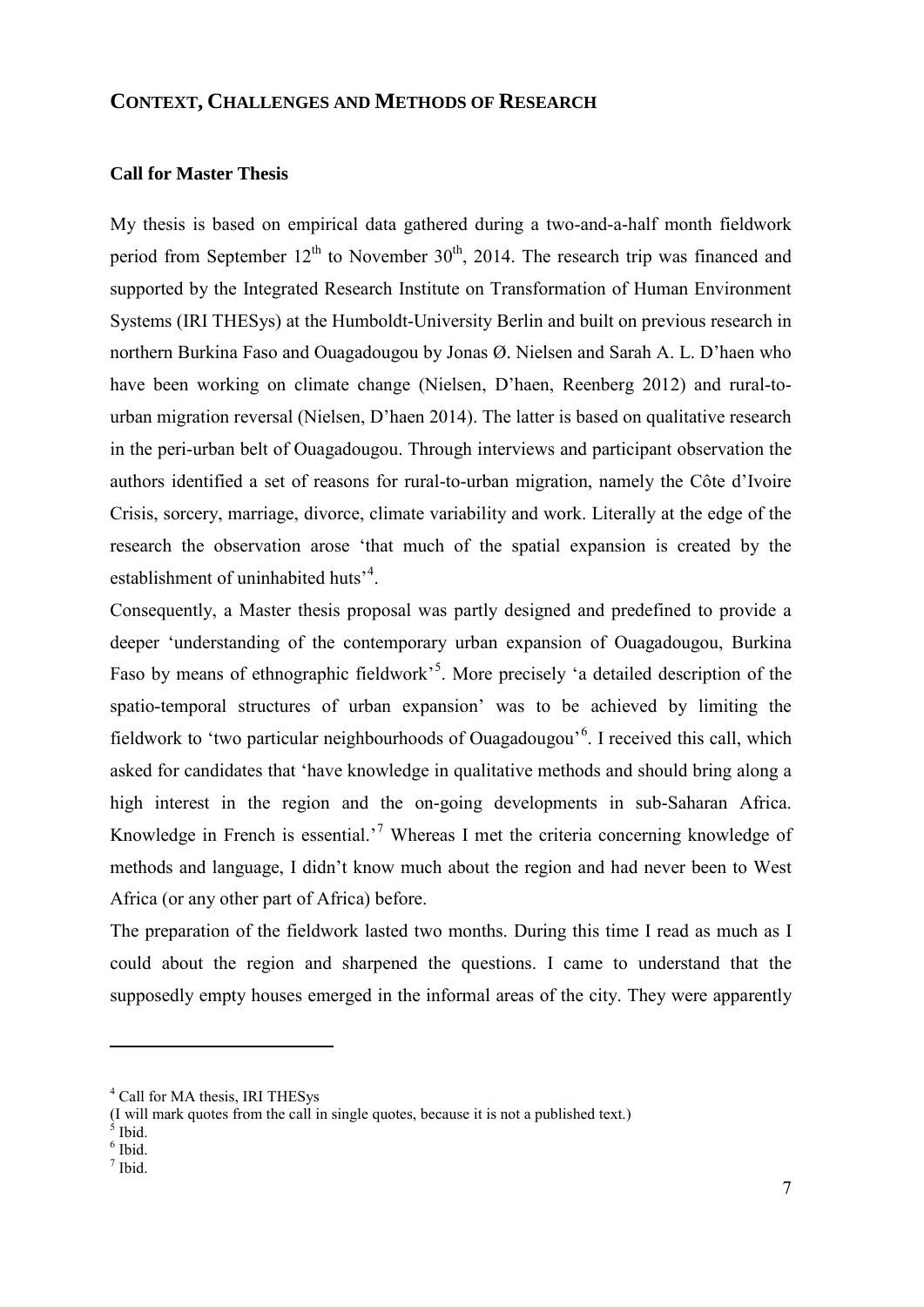built as a means to access the city, a way of anticipating the restructuration and formalisation of the hitherto informal parts of Ouagadougou. I wanted to learn more about the relationship between these informal settlements and the formal, plotted parts of the city and the processes that underpinned a presumed transformation from the first to the latter. Furthermore, I was concerned with the effects of these processes for the daily lives of the people within these areas and vice versa. Drawing on Jonas Ø. Nielsen's experiences I planned to start with semi-structured spontaneous<sup>[8](#page-9-1)</sup> interviews in two neighbourhoods that I was free to choose. To approach the questions I had formulated so far, I also intended to try to get inside or at least speak to people working in local administrations, such as the district's city halls that I thought at least partly in charge of the transformation processes I wanted to explore. As with the interviews I was advised to try to organise access once in Ouagadougou as personal encounters and connections seemed to be vital for such an endeavour. With a plan in my head I left for Ouagadougou on September  $12<sup>th</sup>$ , 2014.

#### <span id="page-9-0"></span>**Assisted Research**

<u>.</u>

My research connected to previous research projects not only in terms of focus. Moreover I could draw on already established personal ties. When I arrived at the airport and had successfully passed the temperature control (Ebola was a big issue during that period), Mamadou Kabré<sup>[9](#page-9-2)</sup>, geographer and geomatics at the Geographical Institute of Burkina (IGB) and his family received me. They helped me finding a house close to their own in Somgande in northern Ouagadougou and welcomed me regularly with a good meal. It was also Mamadou Kabré who introduced me to Inoussa Ramde and Marti[n Wêndngûudi](https://www.facebook.com/martinwendnguudi.compaore?fref=nf)  [Compaoré](https://www.facebook.com/martinwendnguudi.compaore?fref=nf), both economy students. They translated during interviews and provided me with precious information concerning all kinds of aspects of daily life in Ouagadougou. The fact that I conducted my research with the help of research assistants deserves some further attention. Although working with assistants has, since its beginning, been part of (classical) anthropological research (Sanjek 1993) it is only marginally discussed in ethnographic writings. Rather discussions are limited to a (admittedly) growing body of specialised texts (Turner 2010; Middleton, Cons 2014; Gupta 2014). While both, Inoussa

<span id="page-9-1"></span><sup>&</sup>lt;sup>8</sup> Spontaneous in the sense that there were no pre-arrangements made but that I would simply look for people who were willing to talk to me in the areas in question. Interview questions were formulated in advance of course.

<span id="page-9-2"></span><sup>&</sup>lt;sup>9</sup> With their approval I decided not to change the names and additional information of my supporters in Ouagadougou, namely Mamadou Kabré, Inoussa Ramde and Martin [Wêndngûudi](https://www.facebook.com/martinwendnguudi.compaore?fref=nf) Compaoré. All other names were changed.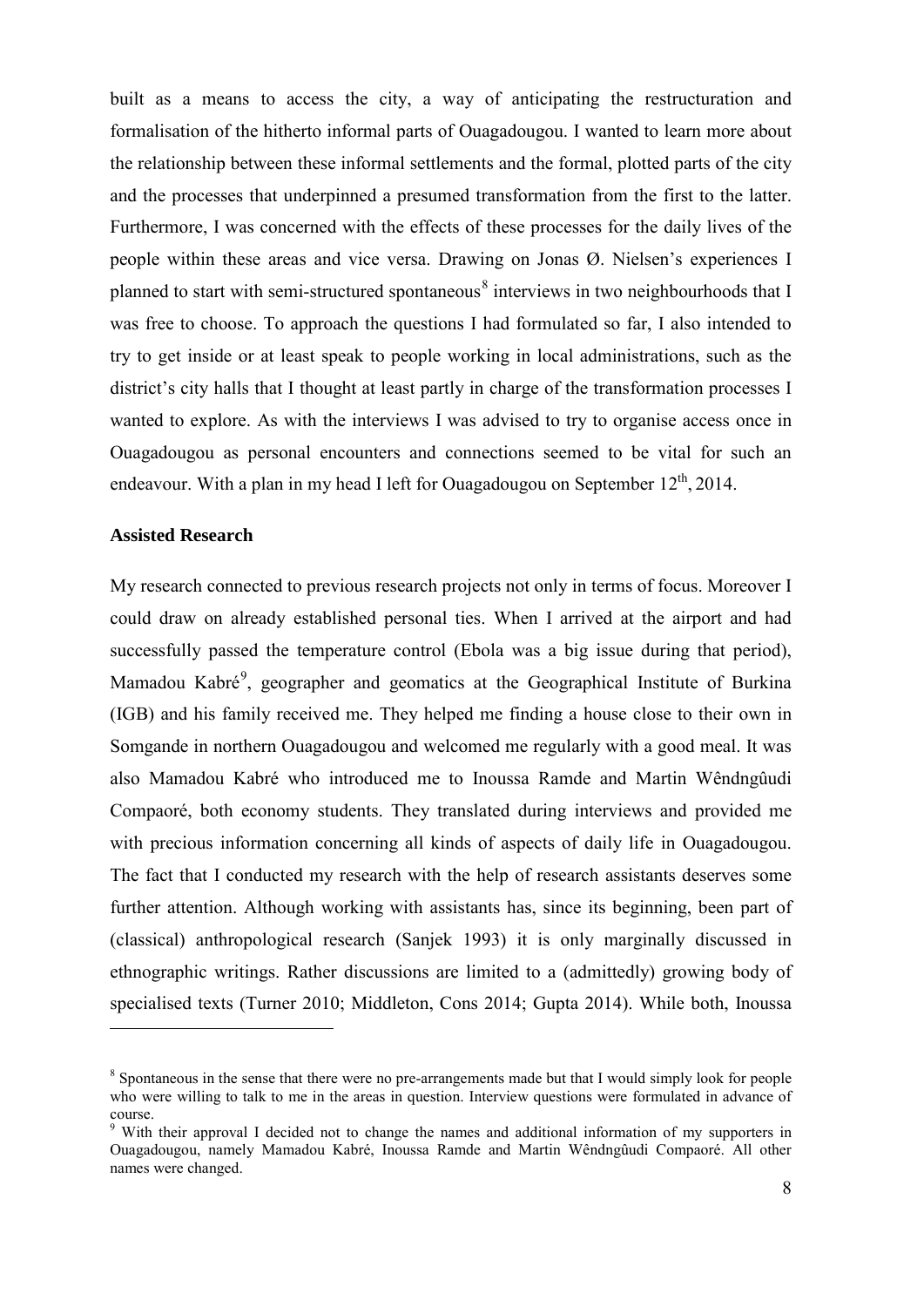and Martin, had already assisted in previous research projects<sup>[10](#page-10-0)</sup>, working with assistants was entirely new to me in two respects: first as research experience as such and second as being the employer. Assistance was necessary in the first place to get around in Ouagadougou because the principal means of transportation was the motor scooter. I didn't and don't have any driving experience on two-wheelers (except a bike) and I hardly needed more than ten minutes to recognise that I would not try to learn it in Ouagadougou's road traffic<sup>11</sup>. Moreover I needed assistance to ensure my interviews. Although I speak French, which is the official language in Burkina Faso, approximately half of my interviews were at least partly conducted in Mooré or Dioula<sup>12</sup>, the two mainly spoken local languages of the more than 60 regional languages in Burkina Faso. To a great extent French is learned at school, which starts late (related to age) and often lasts only a few years, because families cannot afford to send several children to school at once. Classes often comprise 80-120 students, what makes it impossible for teachers to ensure that all students follow their lessons. Thus, French remains a foreign language for a large part of the population. For these reasons many of my interviewees felt uncomfortable with the French language. I tried to conduct my interviews in French as often as possible but whenever my interviewees struggled with understanding<sup>[13](#page-10-3)</sup> or felt uncomfortable they switched into Mooré (or other languages like Dioula). Quite often, although they understood me, they answered in Mooré addressing Inoussa or Martin. Interestingly this often changed during the course of the interview when we got deeper into conversation and left the 'questionanswer-mode'. In Ouagadougou there are far more people who understand and speak French, than read and write it, but still assistance with translation was indispensable (limiting my interviews to people who understand and speak French well enough for an interview would essentially have limited my interview partners and the scope of my material).

<u>.</u>

<span id="page-10-0"></span><sup>&</sup>lt;sup>10</sup> Mamadou Kabré and Inoussa Ramde have already been working with Jonas Ø. Nielsen and Sarah D'haen as well as with other Master students: in 2011 Yonatan Kelder wrote his Master thesis "The Ecology of Urbanization: The Case of Ouagadougou, Burkina Faso" based on fieldwork in Ouagadougou.

<span id="page-10-1"></span><sup>&</sup>lt;sup>11</sup> To be less dependent I bought a bike to get around in Ouagadougou. However, because of the climate and the long distances I could not always go by bike.

<span id="page-10-2"></span><sup>&</sup>lt;sup>12</sup> Mooré was spoken by 77.5 % and Dioula by 4.6 % of the population of Ouagadougou in 2006 according to the INSD (2008).

<span id="page-10-3"></span><sup>&</sup>lt;sup>13</sup> I do not intend to say that their struggles arose because of a lack in their ability to understand or speak French. As French is not my mother tongue neither I am well aware that it was probably difficult for people to understand me. Besides – concerning the themes of interest for my research – there are many local as well as technical terms that I might not always have used correctly.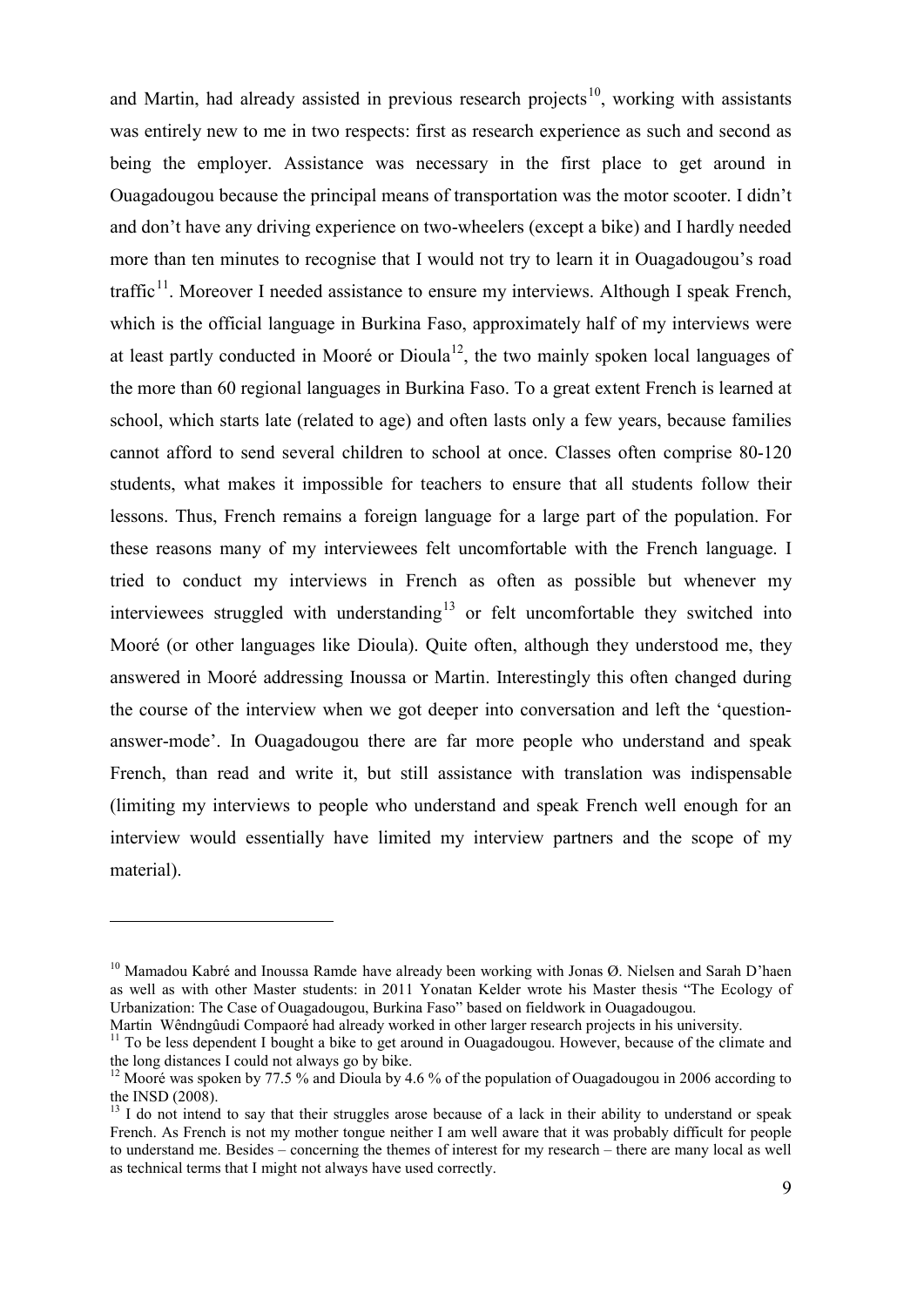Translation is always more than "mechanical processes of simply exchanging the words of one language with their equivalents in the other" (Borchgrevink 2003: 105). Following Lévi-Strauss' assumption that language is a "*result*", "*part*" and "*condition*" of culture (Lévi-Strauss 1963: 68), translation in simple terms is always an illusion. Thus Inoussa's and Martin's role largely exceeded the task of assisting with language difficulties. They not only translated (in a simple sense) but also ensured conversations when people seemed reluctant to talk to me by taking speech and giving further explanation in Mooré. There might be many reasons why people didn't always talk to me easily. In the informal settlements of Ouagadougou my presence was totally unfamiliar and striking. However, I do not think that it would be useful to raise categories to explain this situation, because I believe that there were always more than one (and probably even more than two or three) distinctions in play. Their [entanglement,](http://www.dict.cc/englisch-deutsch/interwovenness.html) as shifting and complex as it is, goes well beyond what I can capture, although it is surely an important discussion. For the purpose of this thesis I draw on Jennifer Robertson who warns to use the all-to-common categories in the name of reflexivity too easily. "Their usefulness must be articulated and demonstrated because such distinctions are not fixed points but emerge and shift in the contiguous processes of doing and writing about fieldwork." (Robertson 2002: 790f.) I could list a number of categories, but I do not think this is useful except in connection to specific situations in the field and only when it is of analytical relevance, that is, when it seems obvious *that* and *how* they played out.

Martin and Inoussa sometimes also initiated spontaneous conversations (and in one case a planned interview<sup>14</sup>). Especially Martin, with whom I worked most of the time after Inoussa accepted participating in a campaign of the Ministry of Health, which took him a great amount of time, became more and more interested in our research the longer we worked together. At some point we somehow started to think together, thus arrived at a "co-production, rather than a simple conveyance of data" (Middleton, Cons 2014: 183). He enriched the questions and reflections I voiced with precious comments, adding his local knowledge to my ideas that emerged from our fieldwork and my engagement with the literature.

I would like to add that although I could not always talk to my interview partners directly and thus relied on the translation/interpretation of their sayings by Inoussa and Martin, I

<u>.</u>

<span id="page-11-0"></span><sup>&</sup>lt;sup>14</sup> It was Martin who arranged the interview (07/11/2014) with an employee of the GUF – Guichet Unique du Foncier – the local public real estate administrative agency.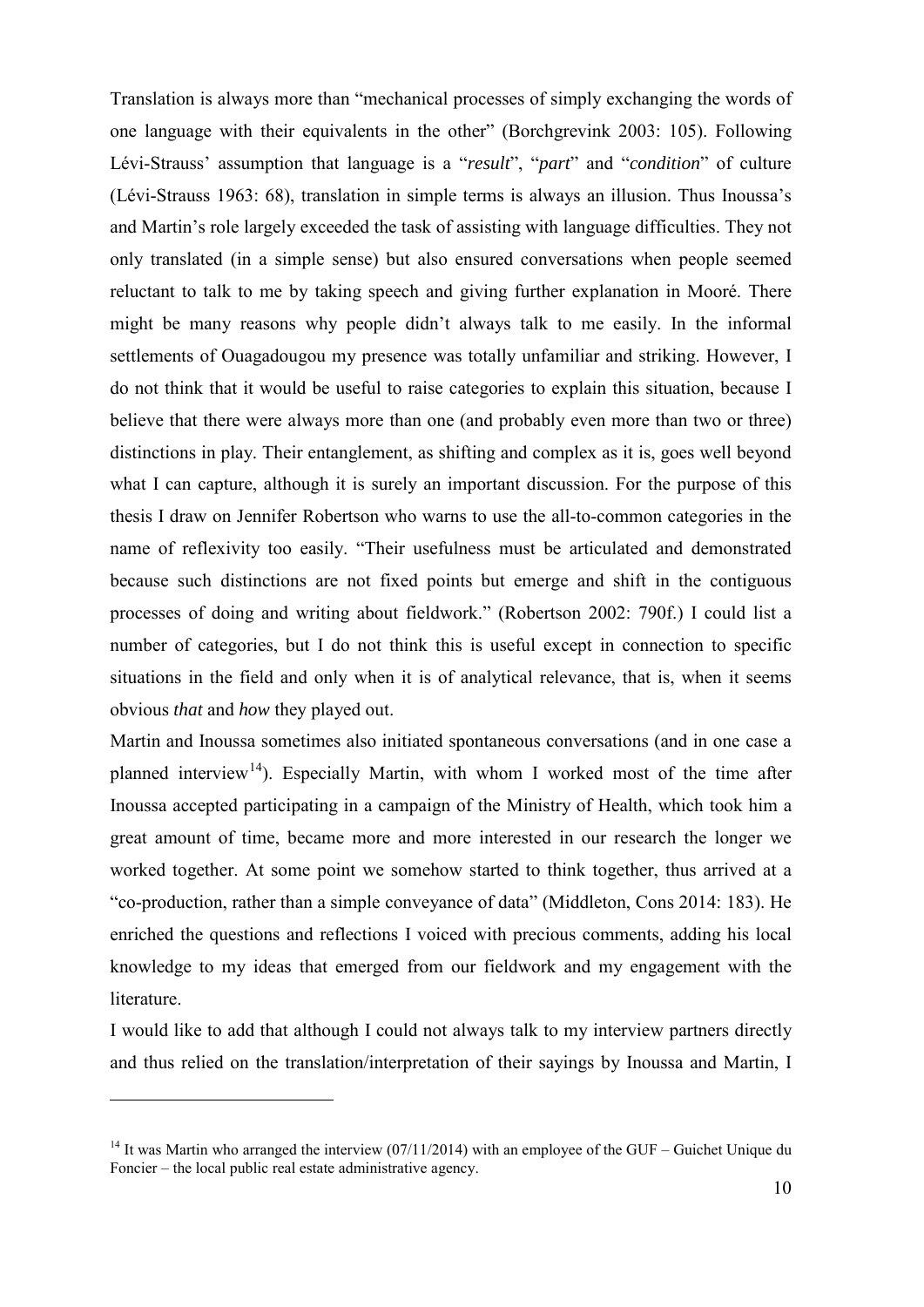was always present and no data was gathered in my absence. Translations were done immediately and I often repeated the translated content in other words to make sure I grasped the meaning correctly. Although they preferred speaking in their mother tongue, the interviewees often understood (at least partly) what I was saying and interrupted me to give further explanation (again in their mother tongue) to my assistants. Over the course of our research Martin also became sensitive to the necessity of not only finding a French word, but he also called my attention to differences in the conception of certain terms. This happened after a discussion we had about the word 'lafi'. In the beginning he had translated it as 'santé' (health). After re-reading my field notes I came to see that the people we talked to were very much occupied with questions of health. By the time I became a little acquainted with some expressions, it became clear to me that 'lafi' did not exactly correspond to my understanding of 'health'. It had nothing to do with physical integrity or was at least not limited to it. Instead 'lafi' was used to refer to a state of wellbeing that integrates all aspects of life.

I want to outline one last point on the work with assistants, that will lead me to the even more complicated and challenging relationship with my informants.

"The employer-employee dynamic mustn't be overlooked. If there is anything that clearly distinguishes research assistants from other informants and helpers it is this condition of employment. While these fieldworkers may become key informants, cultural brokers, co-authors, and even friends, they remain employees." (Ibid.: 284)

Howsoever problematic, at least the employer-employee relationship is relatively well defined; not in the sense of being good and unproblematic but in the sense of providing some kind of orientation. I was and am responsible for the course of the research project and its analysis, while I fully acknowledge the important contributions and precious hints given by Mamadou Kabré, Inoussa Ramde and Martin [Wêndngûudi Compaoré](https://www.facebook.com/martinwendnguudi.compaore?fref=nf).

#### <span id="page-12-0"></span>**Research in a Postcolonial Setting**

In 1968, Clifford Geertz published an article in which he reflects on the challenges of doing research in "the New States", meaning postcolonial world(s), based on his own experiences in Indonesia and Morocco. Based on the work of the philosopher and pedagogue John Dewey he frames research as a form of conduct, and thinking as a social and thus moral act which consequently deserves more attention. The first point Geertz draws his readers' attention to concerns the more general dilemma of the anthropological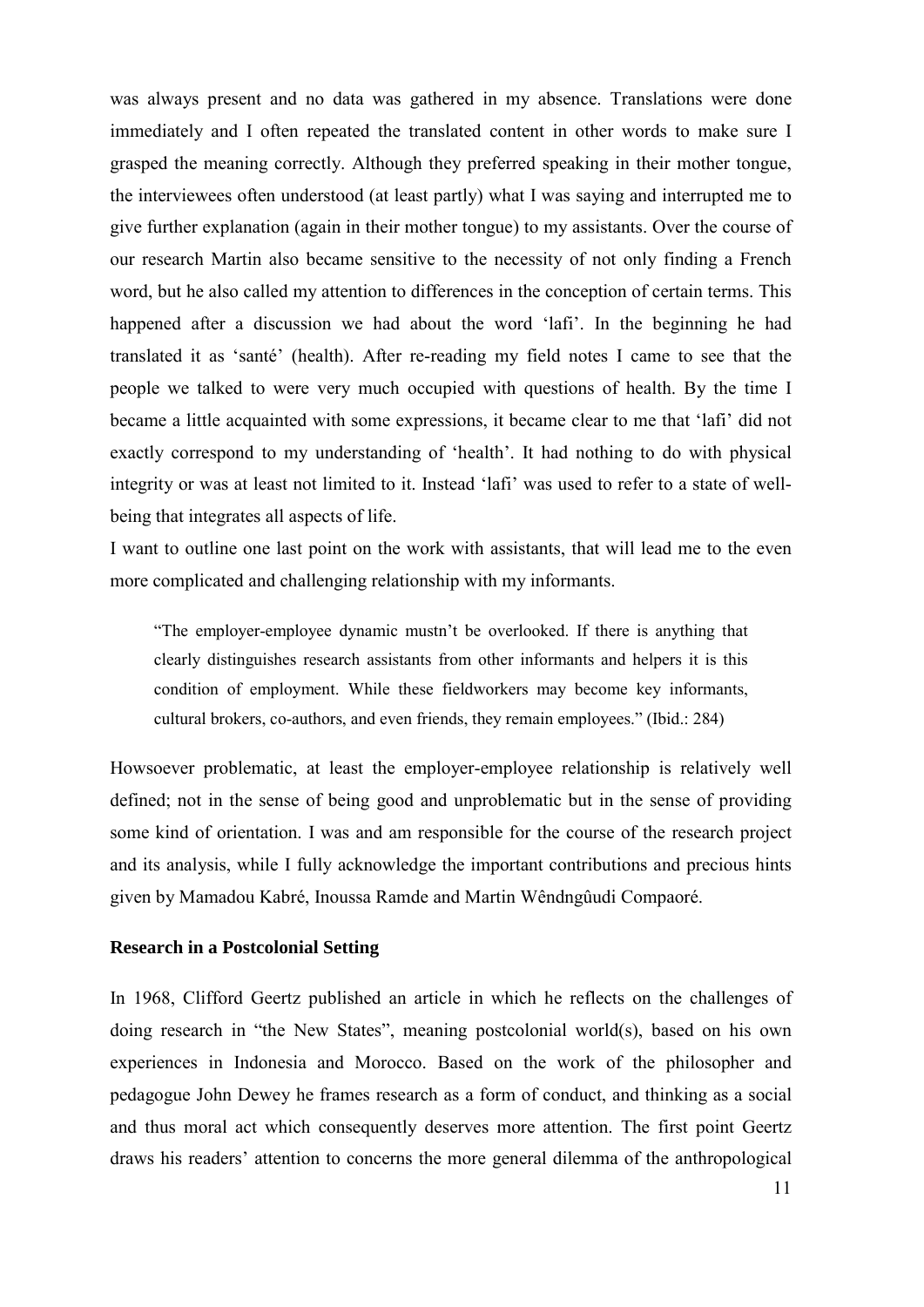enterprise: "thinking about the new states and their problems […] is rather more effective in exposing the problems than it is in uncovering solutions for them" (Geertz 2000 [1968]: 24). This dilemma points to the question *what anthropological research actually aims at* and *to what extent it is or should be engaged*. Although the discussion occupies all branches of the discipline, it seems to be especially prevalent in (post-)colonial research settings. On a general level ethnography, commonly associated with more or less participating forms of being-there (Kaschuba 2003: 201), is always engaged. For a special issue on *Engaged Anthropology* the anthropologists Setha Low and Sally Engle Merry have provided an overview of different types of engaged anthropology. According to the authors engagement may arise at different steps of fieldwork and extend beyond the research situation. They distinguish between "everyday practices of sharing, support, and personal interaction" (Low, Merry 2010: S207), "social critique" that is "anthropological work that uses its methods and theories to uncover power relations and the structures of inequality" (ibid: S208) and "collaboration" (ibid: S209). My engagement in Ouagadougou and back in Berlin writing my thesis can be located between these three forms or at least aiming at them. This applies especially to collaboration as a form of engagement. I will show along my argumentation and analysis *that* and *how* a more collaborative approach to the field of inquiry I am dealing with would strengthen the relevance of the acquired knowledge.[15](#page-13-0) But the question of whether to engage in the field and how is not only raised by academics with disciplinary discussions, it is also a question raised in the field.

I will take a closer look at the socio-economic profile of Burkina in the next chapter, but in order to make my point here the following figure seems sufficient: in the United Nation Human Development Report Germany is placed sixth of countries with a very high human development. Turning the index around Burkina Faso is placed sixth as well – from below (rank 181 of 187, according to UNDP 2014: 160). The research situation is thus essentially shaped by material inequality and inequality of possibilities that must be situated in a post-/ neo-colonial<sup>[16](#page-13-1)</sup> context as Geertz has already pointed out in the article cited above. Geertz writes:

<span id="page-13-0"></span><sup>&</sup>lt;sup>15</sup> Low and Merry name further forms of engagement, all of which I did and do not espouse in the context of my own research: "teaching and public education" (ibid: S208), "advocacy" (ibid: S210) and "activism" (ibid: S211). I do not think that I have acquired any knowledge or competencies to promote any of these forms, although I admit that especially long-term ethnographic fieldwork may bring established academics into a position which allows for such forms of engagement.

<span id="page-13-1"></span><sup>&</sup>lt;sup>16</sup> Postcolonial studies and theories are among others concerned with the long-time effects of the colonial era (Kerner 2012), however there is a persisting debate about the (un)productivity of the prefix 'post' and if it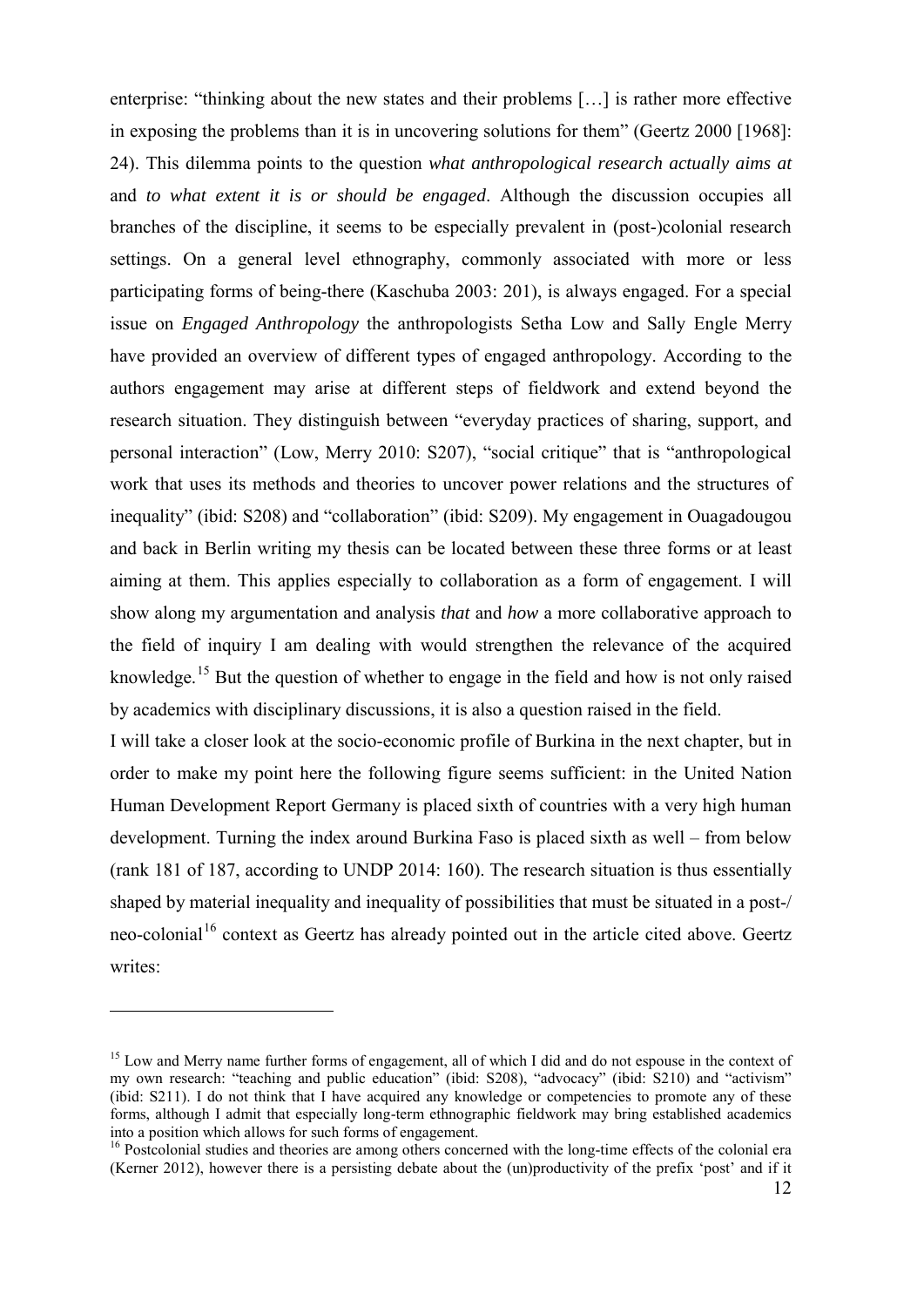"blunt demands for material help and personal services, though always tricky to handle, are fairly easily adjusted to. They never disappear, and they never tease to tempt the anthropologist into the easy (and useless) trinkets-and-beads way out of establishing relationships" (Geertz 2000 [1968]: 30).

In my research the 'adjustment' disembogued in long explanations about its framing and purpose. The peri-urban areas of Ouagadougou are continuously targeted by different humanitarian aid and development programmes. Repeated surveys and collection of data are part of such programmes. My appearance in these zones was often associated with the possibility of forthcoming help in one way or another that was directly claimed: 'can you give me money? Could you come back and bring food? Can you pay for the school?' I thus always specified that I did not work for an aid agency and that the university entirely paid for my research but that I did not have the means to fulfil their demands. The second level of inequality however was much harder to deal with. The following lines from my field notes may illustrate this point:

*After a morning in the northern peri-urban neighbourhood where we had conducted interviews Inoussa and I drove back to Somgande where we both lived. On the way we met a group of young men who were friends of Inoussa. He stopped and introduced us. A conversation came up about what I did in Ouagadougou and what my research aimed at. While one of the men continued to ask questions, the other said, half to the third, half in my direction: 'so this is it, you come here to ask all your questions, go*  back to write an excellent thesis to advance in life and we will stay behind'. His friend *was still talking to me and he didn't insist in a reaction. I think he assumed I haven't heard him, but once back home and writing his episode up I am troubled. (FN, 23/10/2014)* 

would not be more adequate to talk and write about neocolonialism (Huggan 1997). Although their beginnings can certainly be traced back to colonial times, explaining today's structural dependencies of former colonies only in terms of persistence of former generation's acts, does not sufficiently highlight current subjections. Although I do not have systematical information or insights into the entanglements of the state of Burkina Faso, during and after the uprisings I heard several discussions from well-informed quarters of European diplomats. Apparently delegates from the European Union had been present when the interim government has been formed, although I completely ignore their role within this process. Furthermore funds for development, which had been discussed before these events, have been suspended shortly after Compaoré resigned (at least suspensions have been discussed). Foreign governments were reluctant to agree on programs with a government, which could not make any promises for the duration of the programs (3-5 years). These programs concerned for example professional trainings. Considering the very young and often unemployed population of Burkina Faso such programs are vital for the state of Burkina Faso. It would certainly be worth doing further research on the linkages and influences today's Burkina Faso (as one of the poorest countries worldwide) is faced with.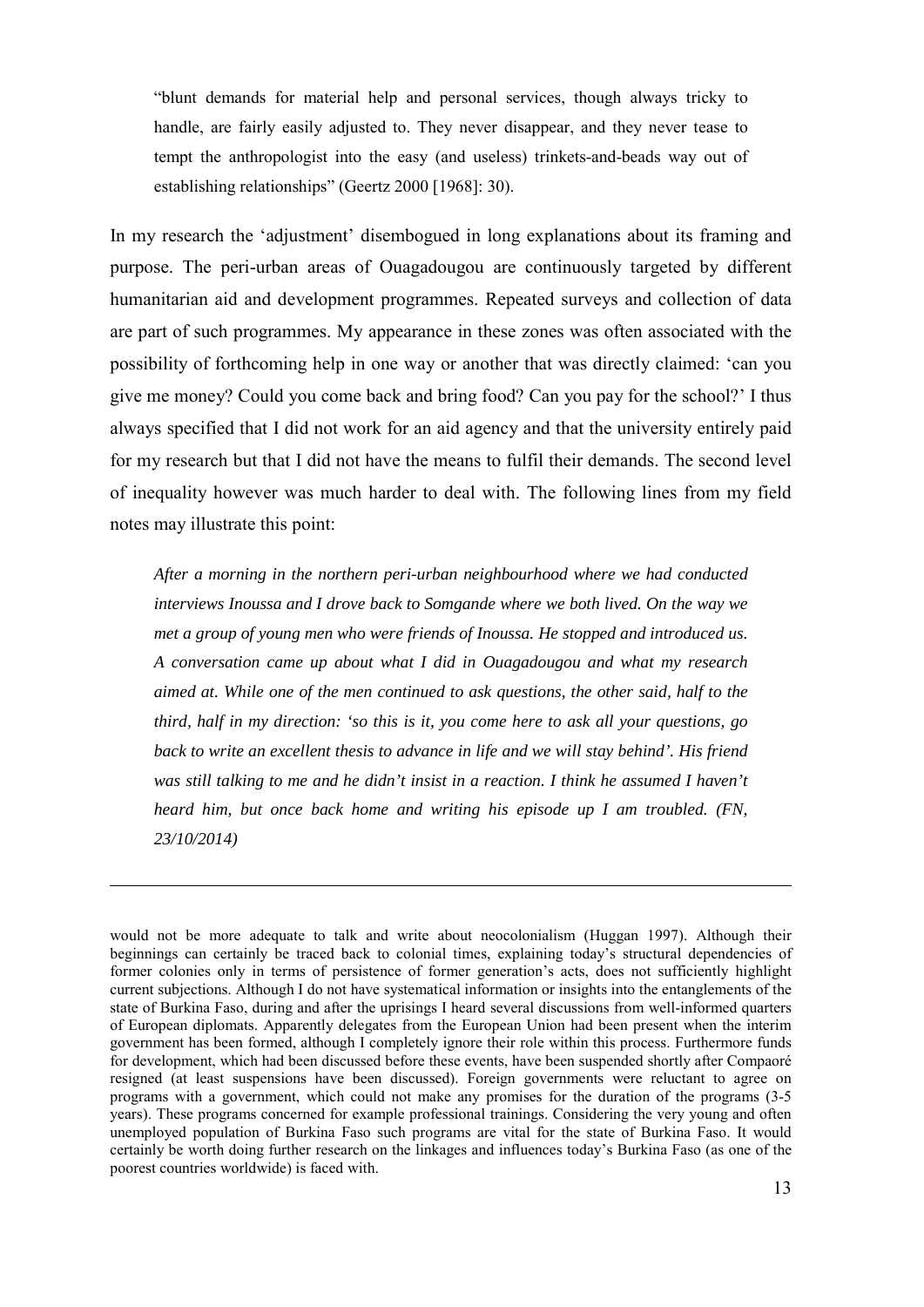Again it is Geertz who puts it in a nutshell:

"the posture is inherent in the situation, irrespective of what one does, thinks, feels or wishes, by virtue of the fact that the anthropologist is a member, however marginal, of the world's more privileged classes; and yet, unless he (she) is either incredible naïve or widely self-deceiving (or, as sometimes happens, both), he can hardly bring himself to believe that the informant, or the informant's children, are on the immediate verge of joining him as members of the transcultural elite." (Ibid.: 31)

Throughout my fieldwork, although never again that explicit, the question how the people would benefit from my study was repeatedly raised. Discussing Ouagadougou's informal settlements and elaborate concepts in an interdisciplinary laboratory in Berlin didn't seem a goal worth striving after. I couldn't refer to any person or institution who or that was directly part of or involved in shaping the processes I was researching on and thus potentially able to draw on my findings to improve people's situations. Ethnography or – as inquiry is usually not limited to (an) *ethnos* – praxiography (Knecht 2012) may provide precious insights into complex realities, "a sort of immersion in the world" (Fassin 2013: xviii) that contributes to deepen discussions about problems at hand. To achieve this goal however – and this refers to the gap in the here presented study that I would like to outline – collaboration, in the sense that George Marcus and others have established it (e.g. Holmes, Marcus 2008), must be brought forward in order to render ethnographically produced knowledge visible and available for those who plan, design and implement the processes that are in focus of anthropological inquiries.

In the subsequent chapter I will take a closer look at the processes that underpin the urban expansion of Ouagadougou and the occurring challenges in my research field and point to possible linkages for the kind of collaboration I think of.

#### <span id="page-15-0"></span>**The Data**

<u>.</u>

Before doing so, I will briefly sketch an inventory of the gathered data and how I relate to it. In the beginning of my fieldwork I started with a request for on-the-groundverifications<sup>17</sup> from the geography department at the Humboldt-University. With the help of Mamadou and Inoussa I located 10 GPS-coordinates. At each point I took photos and

<span id="page-15-1"></span><sup>&</sup>lt;sup>17</sup> The collected data was used by Franz Schug, a Bachelor student in geography at this time for his Bachelor thesis: "Potential of a multi seasonal spectral mixture analysis using Landsat imagery for detecting urbanization patterns in Ouagadougou, Burkina Faso".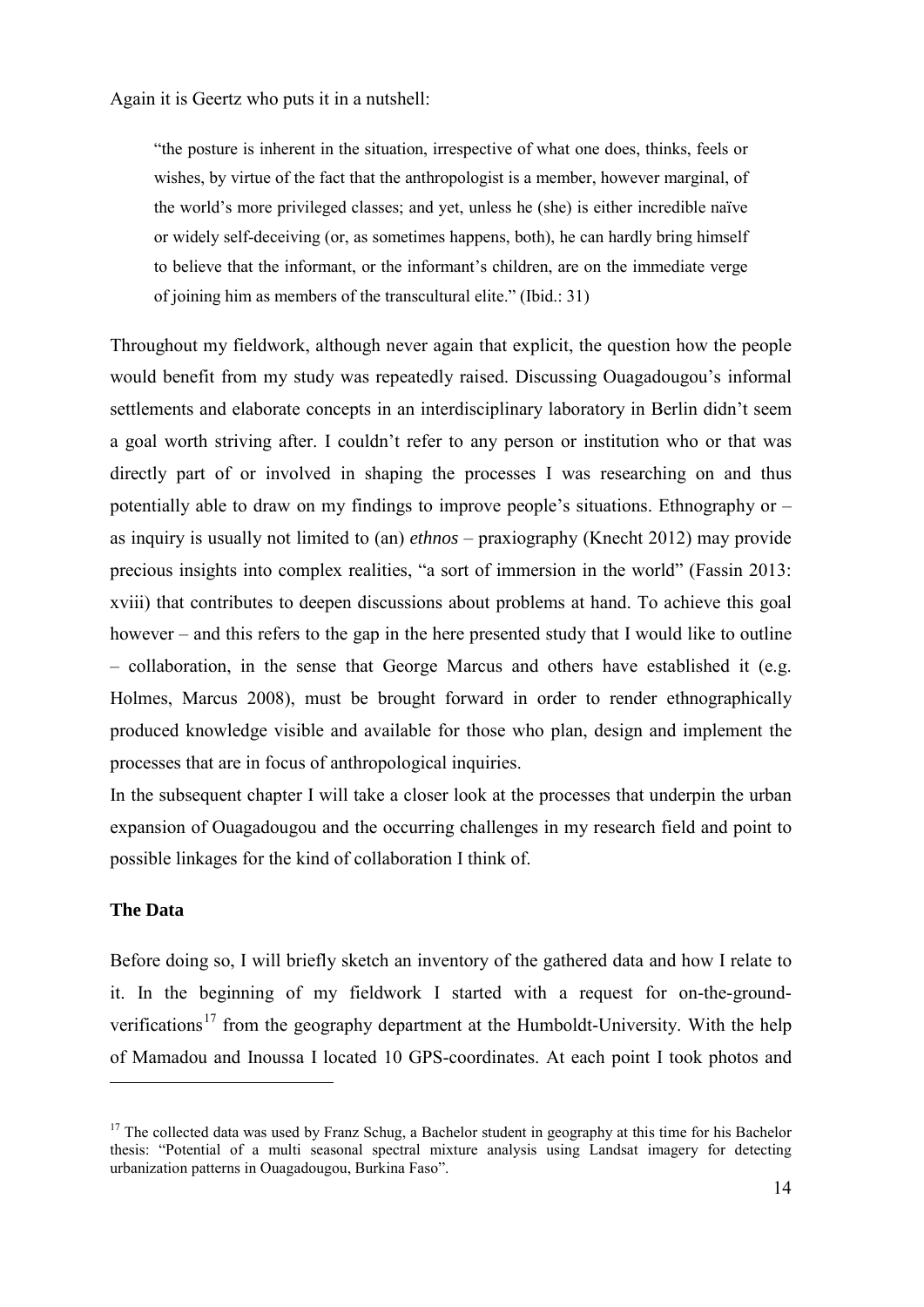notes on landscape, vegetation, site density and housing types. This task permitted me to get around different corners of the city.

I arrived at the end of the rainy season, so when the weather made it impossible for us to get out (as unpaved streets turned into muddy streams) I spent my days in the library of the CIRD (Centre d'Information sur la Recherche et le Développement) where I was looking at laws, newspaper articles and government communiqués of interest. After that period of orientation Inoussa and I started conducting interviews. Two weeks later I began to work with Martin whenever Inoussa had other obligations and gradually I came to work with Martin only. We usually left very early in the morning, around 6:30 am and drove into the peri-urban settlements. As designated by the research design we concentrated on two zones. The two areas were chosen for practical reasons: one sector was situated in the north<sup>18</sup>, not far from where I lived; the second one was in the south where Martin lived. We conducted *45* semi-structured interviews in the first and *41* interviews in the second area. Half of the interviewees were men, half women. The people we spoke to were of different age, ranging from 18 to 85 according to their own statements. I should note here that many of the people did not know their age for sure. I remember a man telling me he was 30, and then saying that he had a son of 22. When I asked him, if I had well understood, he let me know that he wasn't quite sure about his age. 'Now you ask me, I'm probably older'.[19](#page-16-1) Most of the interviewees were married. Polygamy is both legal and frequently practiced in Burkina Faso. Wives do not always live in the same courtyards, man and children do move between them, which sometimes made it difficult to grasp household structures (polygamy is but one example, extended families more generally and a huge mobility among family members, especially children are other reasons for such difficulties).

I asked people questions about their lives in the «non-loti»<sup>20</sup>, how the transformation of «non-loti» to «loti» took place and how they dealt with it. Despite the focus of my

<span id="page-16-0"></span><sup>&</sup>lt;sup>18</sup> Ouagadougou, French-style, is divided into 12 arrondissements and 55 sectors. I conducted most of my interviews in the arrondissements 4 (sector 20) and 7 (sector 30).

<span id="page-16-1"></span><sup>&</sup>lt;sup>19</sup> Especially in the rural areas of Burkina Faso most births are home births and as far as I know there is no central birth register. Therefore the exact birth date of a person is often of less importance and consequently not noted.

<span id="page-16-2"></span> $20 \times$ Loti» and «non-loti» are the French terms used by the Burkinabé (in French but also in other languages) to designate and distinguish the planned and unplanned neighbourhoods (Fournet, Meunier-Nikiema, Salem 2004: 12). Within the literature different terms are used for the «non-lotis» all of which I find misleading. They are called *illegal* or *non-legal* by Ouedraogo (2001). Others call them *spontaneous* (Beeker, Guiébo 1995; Prat 1996). However, I do not think that there is nothing *spontaneous* (1. "Performed or occurring as a result of a sudden [impulse](http://www.oxforddictionaries.com/definition/english/impulse%23impulse__2) or [inclination](http://www.oxforddictionaries.com/definition/english/inclination%23inclination__2) and without [premeditation](http://www.oxforddictionaries.com/definition/english/premeditation%23premeditation__2) or external [stimulus"](http://www.oxforddictionaries.com/definition/english/stimulus%23stimulus__4) or 2. "occurring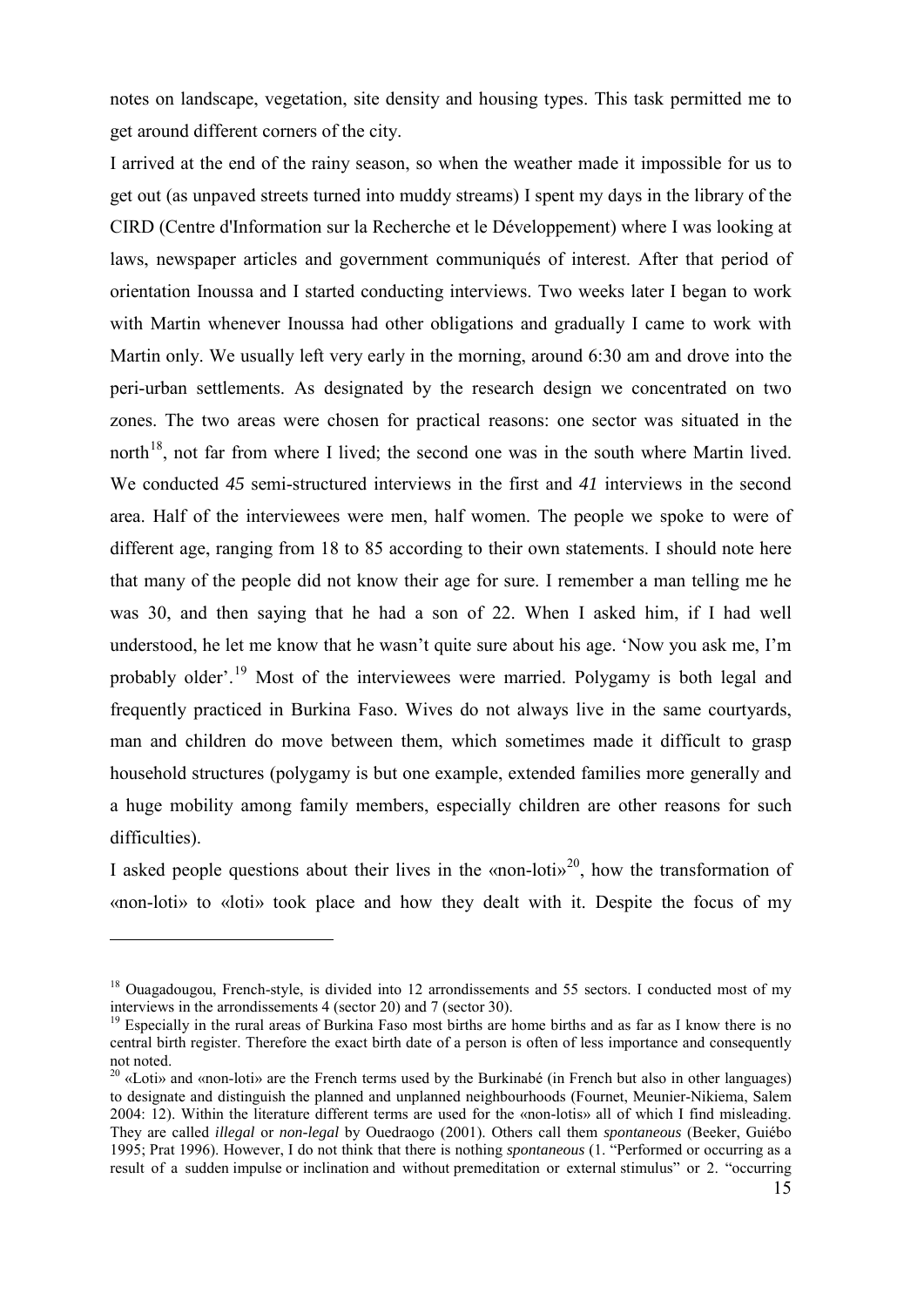research, interviews often turned into conversations which – again – turned into all kinds of involvements into daily activities like cooking, playing with the children or building boundary walls. While some interviews were short (20-30 minutes only) others took several hours (at some point I stopped recording them, normally as soon as we stopped the interview mode and started moving around to do whatever was the task at hand). Interviewing thus was a way of achieving "non-participant observation" (Fassin 2013: 30). I use the term non-participant here not to emphasise some kind of objectivity, but rather to stay true to the mode of research I adopted: although I spent quite an amount of time with the people in the peri-urban areas and even participated in some of their daily activities, I didn't share their experiences (not even partially). I lived in a simple house during my stay in Ouagadougou, but still had access to running water, electricity and sanitary facilities, all of which most of my informants lacked completely. Moreover I didn't try to get access to land myself in order to live through the procedures I am writing about<sup>21</sup>. Nonetheless, during the hours I was walking through the «non-lotis», I collected many observations of what these areas were like and what the people were actually doing. At regular intervals I summed up my observations and ideas and sent them home to draw on Jonas Nielsen's previous experiences. Moreover, together with Jörg Niewöhner, we started discussing concepts while I was still in the field in order to sharpen the focus. Both, the intense discussion with my advisors and a "sharply focused dialog between research and theory" (Pink, Morgan 2013: 352) are necessary features of a short-term ethnography as the one presented in this thesis. Sarah Pink introduces the notion of "the ethnographic place" (ibid.: 354) to refer to "the[se] entanglements through which ethnographic knowing emerges" (ibid.). Elsewhere this mode of short-term fieldwork in combination with intense data collection and theory-driven analysis is referred to as "focused ethnography" (Knoblauch 2005). I want to give weight to this way of dealing with my data; many aspects of what additionally would have to be examined to shed light on my research questions I have to leave out simply because I do not know about them. Ongoing engagement with my data during fieldwork pointed to different pathways that I could and would necessarily have

without [apparent](http://www.oxforddictionaries.com/definition/english/apparent%23apparent__2) [external](http://www.oxforddictionaries.com/definition/english/external%23external__4) cause" [Oxford Dictionary Online 2015] about migration (see also Nielsen, D'haen 2014). A third term used is *informal*. However, as ethnographic research has shown, there are many attempts of formalisation beneath statutory recognised property titles (Mathieu, Zongo, Paré 2004). Throughout my thesis I will thus use the French term «non-loti» or refer to peri-urban settlements/zones/areas.

<span id="page-17-0"></span><sup>&</sup>lt;sup>21</sup> After my return to Berlin I went to a conference on *Property, Citizenship and Governance in the Global South* where a research group was presenting on land issues in West Africa. They noted that they had bought a plot in order to get inside the underlying procedures.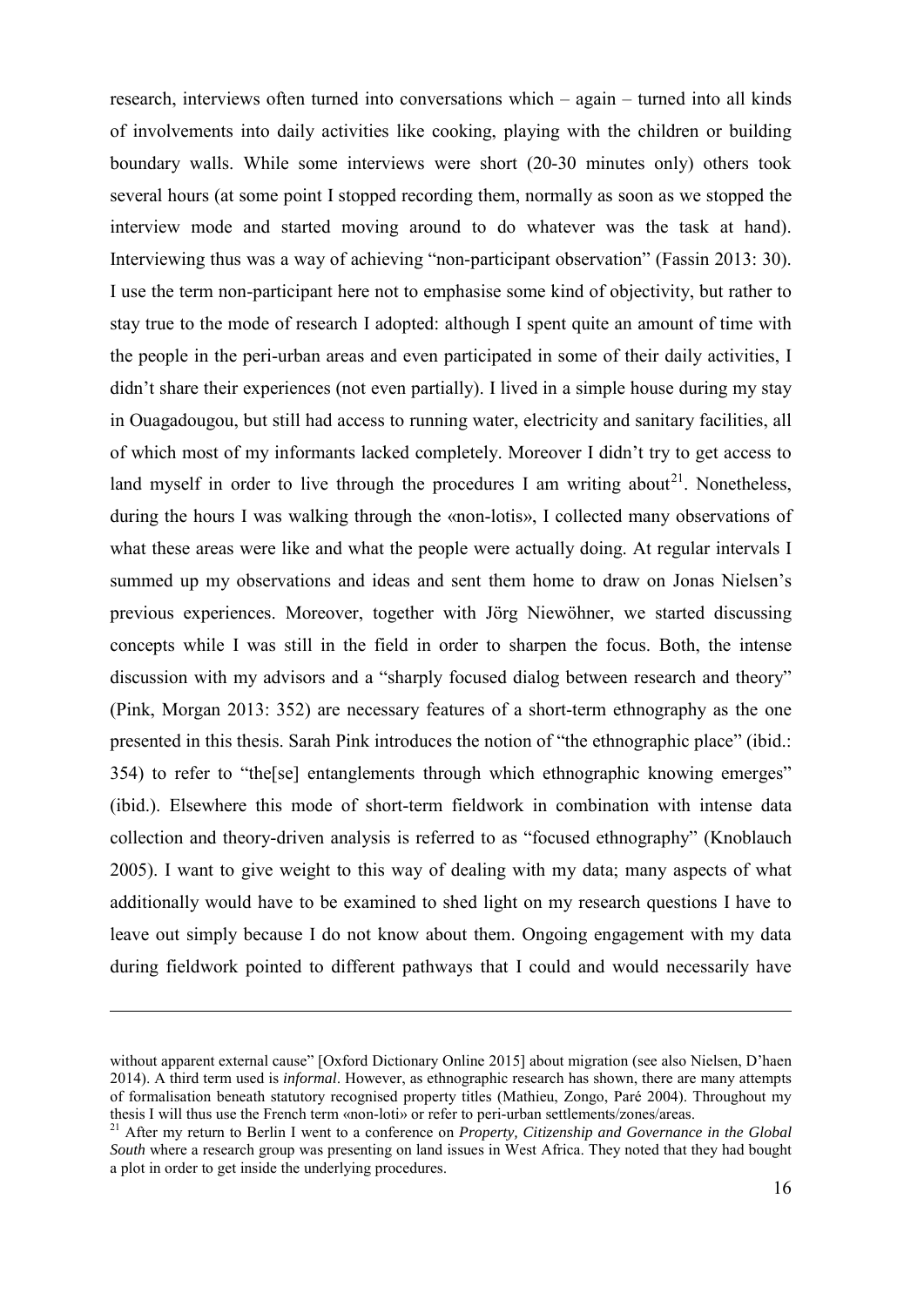examined in long-time research. In order not to get lost in the field I had to stick to one line of inquiry, consciously knowing that important parts are left out.<sup>[22](#page-18-0)</sup>

<span id="page-18-0"></span> $22$  I focused on the course of restructuration of peri-urban areas and how my interviewees perceived this process and referred to it. I did not follow for example the social networks, which had brought people to where they were, although it occurred at several occasions that there were complex processes going on when people decided where to settle and whom to turn to in order to do so. Another field of inquiry certainly would have been the relationships and conflicts between different authorities, often referred to as customary contrasted to state authority. However, in practice, people who worked for the city hall for example were still members of families and larger social groups; consequently the distinction can probably not be upheld. Rather it could be asked when and how it is of relevance.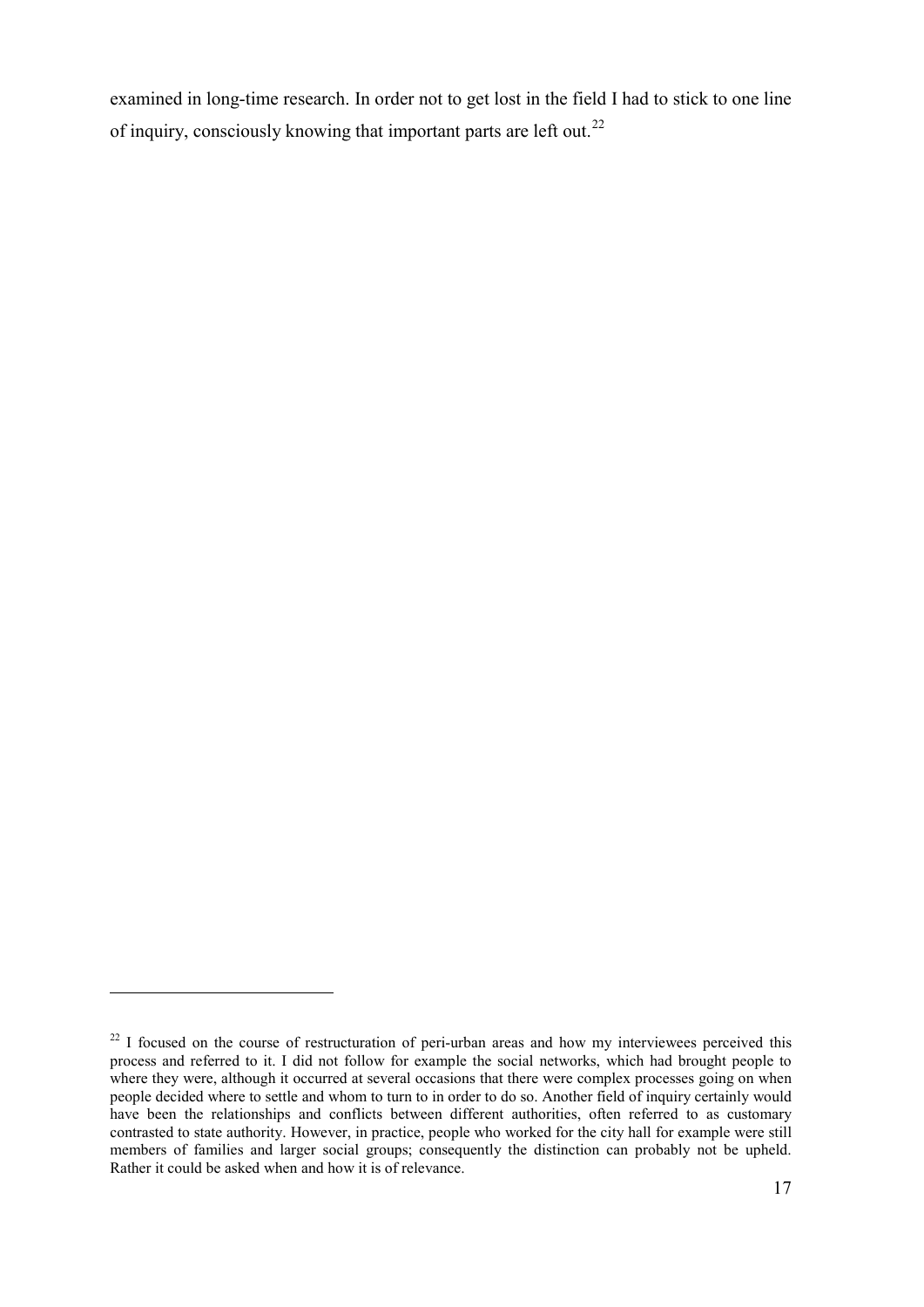#### <span id="page-19-0"></span>**FRAMING THE URBAN EXPANSION**

*While getting off the (air-conditioned) plane I got hit by the dusty heat. I landed in the late afternoon and the sun was already going down when I left the airport building […] and climbed into the black off-road vehicle that belonged to a local business man whom I had met during my flight and who prevented me from taking one of the oncegreen taxis that did not look promising to me with their scratches and bumps, taped driving mirrors (if they had any at all) and cracked windscreens. A driver took us through the city – first to the business man's office where he left us and then to the hotel where I would stay for the first three nights before moving into my house. While looking out of the open window, I quickly noticed that the area around the airport – with its multi-storey buildings currently under construction and its paved roads – was somehow exceptional. We left the main axes and drove across the so-called 6 meters, unpaved streets between rectangular plots with one- or two-storey buildings on them. The ride was rough because of the numerous holes in the ground which were filled with water – it was the rainy season – and the (plastic) rubbish – an all-season problem I guess. Through the reddish veil of the sinking sun and the reflects of the brownish-reddish walls and houses which seemed to grow directly from the samecoloured earth I heard and observed colourful dressed people involved in busy evening street life, chatting, cooking, trading. I heard music and prayers and from time to time the sound of steers, goats, donkeys, chickens or dogs that were present wherever there was a small open space in between the plots. When the car finally stopped in front of «La Rose des Sables» it was already dark. However, the night did not bring colder air. (FN, 12/09/2014)* 

In this chapter I literally aim at approaching and navigating Ouagadougou, thereby I defer to some dimensions of what constitutes the city, or more specifically the edges of the city where the transformations in question do and do not occur. Underlying the task at hand is the assumption that the city-as-such doesn't exist, rather I would like to think of it as assemblage:

"The notion of urban assemblages in the plural form offers a powerful foundation to grasp the city anew, as an object which is relentlessly being assembled at concrete sites of urban practice, or, to put it differently, as a multiplicity of processes of becoming, affixing sociotechnical networks, hybrid collectives and alternative topologies. From this perspective the city becomes a difficult and decentered object, which cannot anymore be taken for granted as a bounded object, specific context or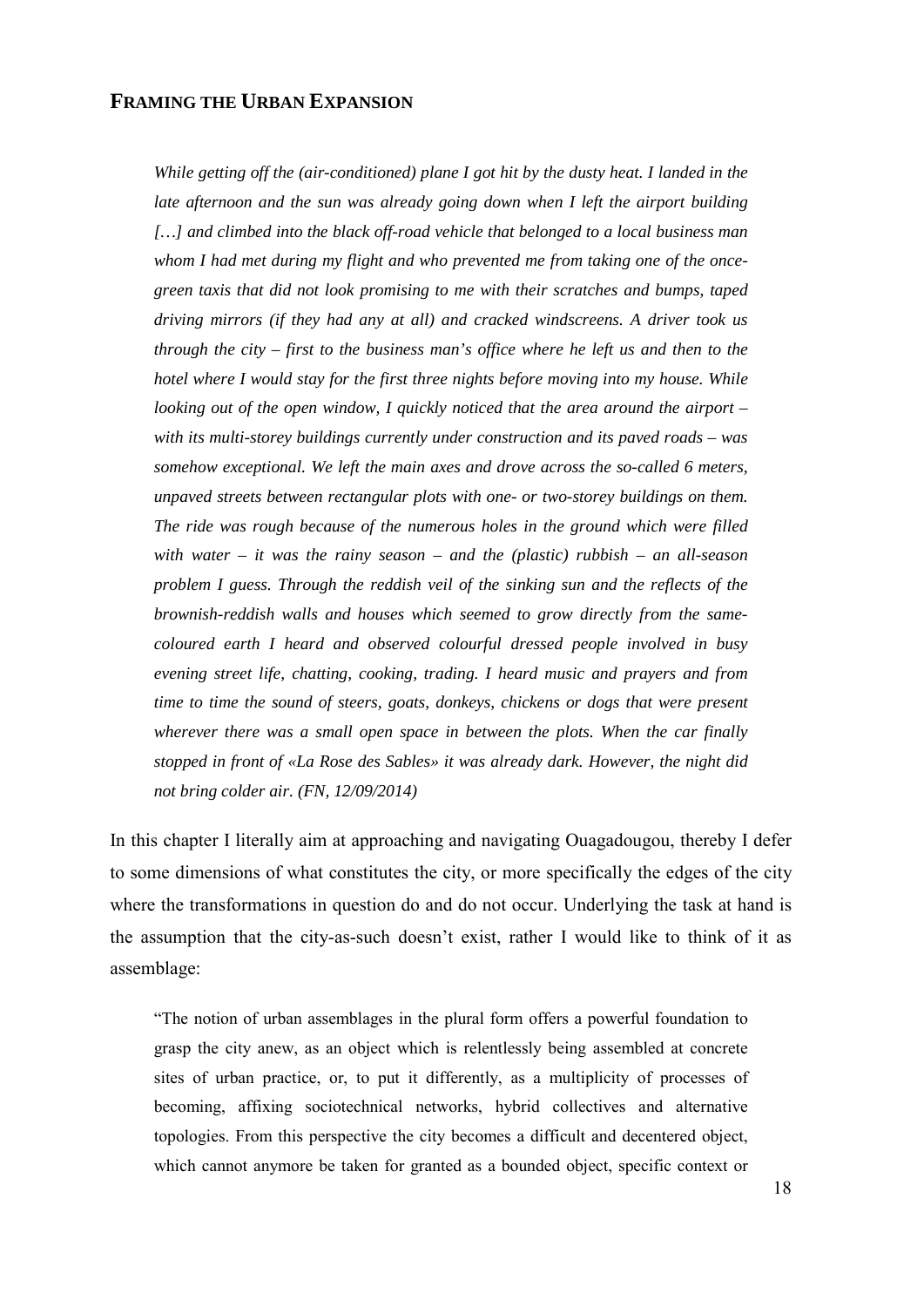delimited site. The city is rather an improbable ontological achievement that necessitates an elucidation." (Farías 2009: 2)

Consequently, what I will try to do, is to shed light on some of the processes which, taken together, contribute to the formation of (peri-)urban Ouagadougou. The city of Ouagadougou is not only the location of my research, rather it is itself part of my research interest. *What actually is it that constitutes (peri-)urban Ouagadougou?*

After a brief introduction of basic socio-economical and historical information about Burkina Faso and Ouagadougou I will take a closer look on contemporary relevant institutional settings, namely (the) legal framework(s) and planning scheme(s).

#### <span id="page-20-0"></span>**Ouagadougou, Burkina Faso**

Burkina Faso is a land-locked West African country. The name derives from two local languages, Mooré and Dioula, and signifies *Land of the Upright People* (Zongo 2004: 11). More than 60 ethnic groups live in Burkina Faso and just as many languages are spoken. Although there are a lot of interesting things to say about Burkina Faso and its lively natural/cultural landscape it is necessary for my purpose to sketch the problematic aspects the country faces.

Burkina Faso has approximately 17.5 Million inhabitants (World Bank 2015). The last confirmed data for Ouagadougou stems from 2006 when the total population of the city counted 1.475 Million people (RGPH Burkina Faso 2008). Projections from the United Nations estimated the population to grow to 2.696 Million people in 2015 (UNDESA 2012: 221). Ouagadougou's population experienced and continues to experience an increasing population growth. Between 1985 and 1996 the growth rate was about 4.4 %, between 1996 and 2006 already around 7.6 %, and counting (Boyer 2010: 48). Ouagadougou is supposed to be the African city with the highest population growth rate between 2010 and 2050 (UIU 2013). By 2045 the urban population of Burkina Faso will exceed half of the country's population (51.8 %); currently around 30 % live in urban areas (UNDESA 2012: 127). According to the United Nation's Human Development Index Burkina Faso belongs to the ten poorest countries in the world, with a low life expectancy (56.3 years), low level of education (average schooling time of 1.3 years) and low per capita income (1,602 US \$) on the one hand and a high under-five mortality rate (102/1000) and adult illiteracy rate (71.3 %) on the other (UNDP 2014: 162).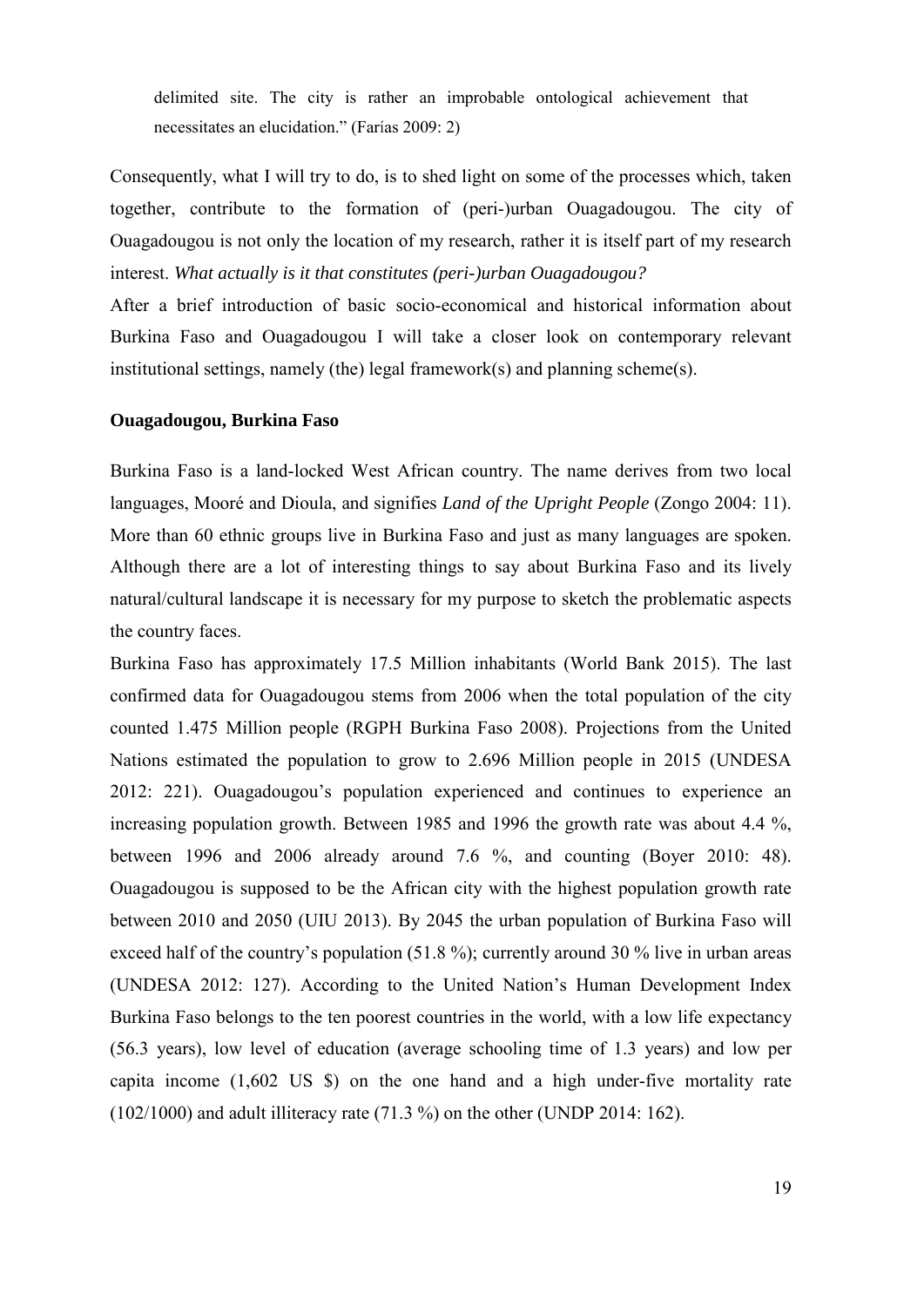The vocabulary of the United Nations, the World Bank (and so on) is concerned with differences, development and projections. To look at all these numbers helps to frame the life conditions in Burkina Faso and Ouagadougou (compared to those in Northern Europe for example), but doesn't say much about what it is like. This might be obvious for people who have already travelled to comparable parts of the Global South, but still I think it is worth noting. After having spent a week at a diplomat's house during the riots that led to the demission of President Blaise Compaoré and his government I wrote in an e-mail home:

*The image presented of countries like Burkina Faso (I think there hardly ever is any image of Burkina Faso in the German reporting on whatsoever topics) is one of lack: having seen different parts of Ouagadougou and most different ways of life in this city I think what is always missing in the images and our imagination is that all (what we often call modernity) is there; only it isn't accessible for most of the people, but it's all in front of their doors and eyes.(04/11/2014)*

This state of affairs is of course deeply rooted in the colonial history of the region<sup>23</sup>. I will not go into detail here, but it is necessary to sketch some of the conjunctures that still play out in contemporary processes of urban expansion, that is colonial and postcolonial history of land tenure<sup>[24](#page-21-2)</sup> systems.

#### <span id="page-21-0"></span>**A Brief History of Land Tenure**

<u>.</u>

The Mossi, by far the biggest ethnic group in Burkina Faso until today, gained the ascendency in the region in the  $15<sup>th</sup>$  century. However, they 'only' claimed the political 'leadership' and left the 'rights' over land and the rites tied to it to the autochthone population and thus constituted the

"fundamental coexistence of two main powers: on the one hand the political power, a privilege that was held for long time exclusively by the descendants of the first conquerors, and on the other hand the power over land remained with the autochthones, first settlers whose land and religious laws have been respected" (Jaglin 1995: 30, my translation).

<span id="page-21-1"></span> $^{23}$  For a relatively short overview see Tinguiri 2013, for more detailed accounts see Jaglin 1995; Fourchard 2001; Fournet, Meunier-Nikiema, Salem 2004.<br><sup>24</sup> See Bohannan (1973) for a critique of the notions of *land* and *tenure* in a postcolonial context.

<span id="page-21-2"></span>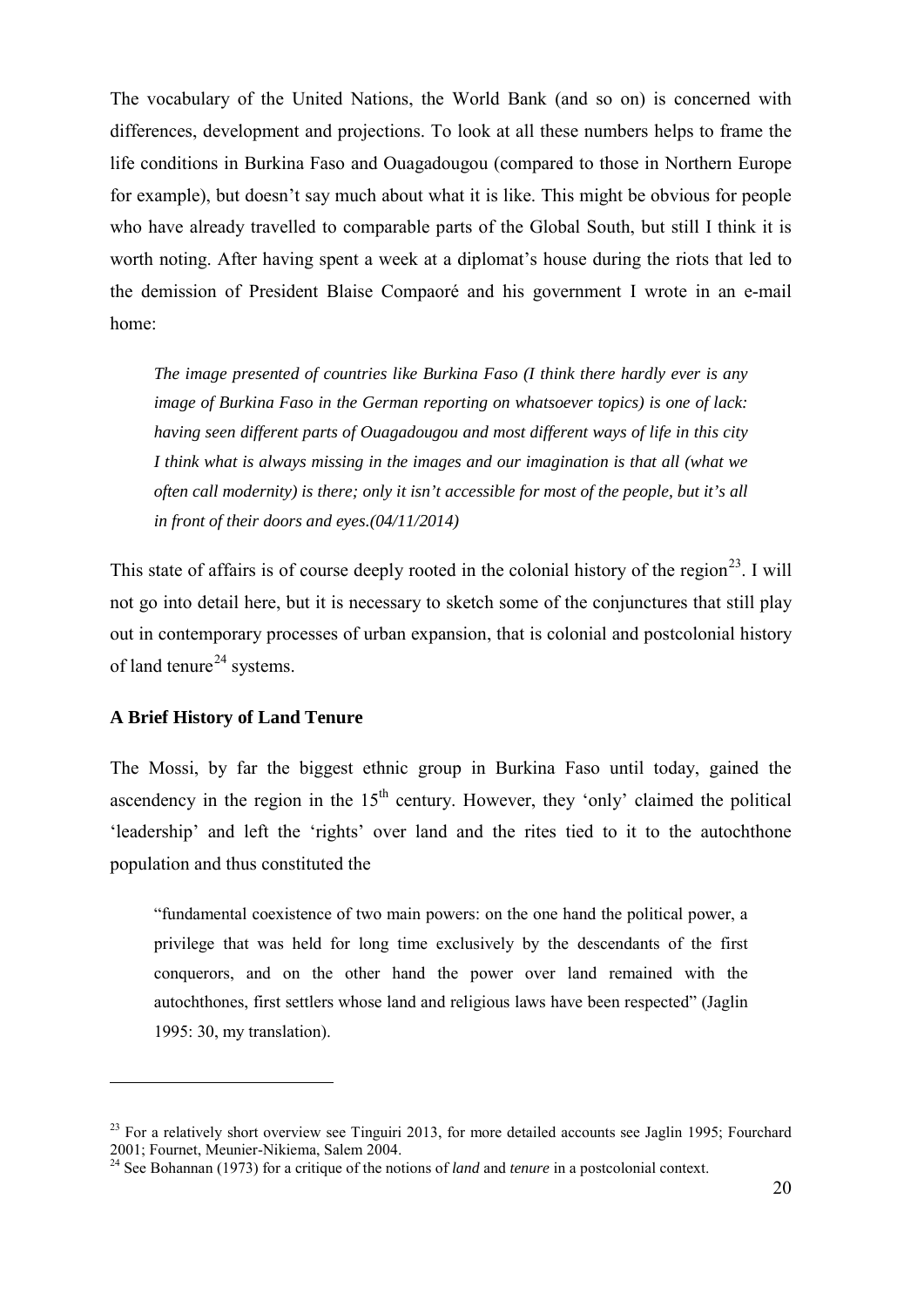In Mooré this division of power, which still is of relevance on a local level until today, is expressed in the terms *teng-naba/teng-naaba*, which denotes chief of the earth (tenga = land/earth, na[a]ba = chief) and *teng-soba/teng-soaba*, which denotes owner of the earth  $(so[a])$ ba = proprietor) (Tinguiri 2013: 41, see also Jaglin 1995: 30). As reported by Tinguiri (2013) this division of power means that newcomers to Ouagadougou expressed their demand for land to the *mogho-naaba* (the Mossi king who resided in Ouagadougou) who would refer them to the *teng-soaba* who would indicate them where to settle *(ibid.:*) 42). In the beginning of my fieldwork this distinction led to some confusion during my interviews. When I tried to understand whom my interlocutors had turned to, to find an empty space to settle in the peri-urban areas of Ouagadougou, they sometimes referred to the *chefs terriens*, sometimes to the *propriétaires terriens.* But when I tried to figure out the difference and specific relationships in the neighbourhood, I got different explanations each time I asked. As the focus of my research laid somewhere else I did not try to figure out exactly who claimed to have which power, but still it shows that these configurations continue to exist and have relevance, which, for a different research question would have to be explored in detail<sup>[25](#page-22-0)</sup>.

Since the arrival of the French colonisers the co-existence of the political leadership on the one hand and the power over land and related religious practices on the other was supplemented and/or overlaid by the colonial ideas and techniques of land management which resulted in the superimposition of land laws. I think the vocabulary is somehow misleading, so I would like to add two points here: first, the colonisers did not completely extinguish existing power principles; rather they (forcibly) established ties between them and the colonised, because they needed the existing relationships to exercise their power. Second, both, so-called customary and colonial systems always influenced each other. Consequently, what is referred to in current accounts on legal pluralism (Merry 1988) in Burkina Faso and beyond is not to be confounded with a pre-colonial 'traditional' system opposed to a West-imported 'modern' system.

<u>.</u>

<span id="page-22-0"></span><sup>&</sup>lt;sup>25</sup> For examples from Burkina Faso discussing the role of affiliation and associated rights and conflicts see Gensler 2002, 2004; Werthmann 2004; Kirst, Engels 2012. My aim, however, was not so much the understanding of competing powers on a local scale but the transformation of so-called customary tenured areas into statutory planned and governed urban areas. Therefore it was only necessary to understand that newcomers to the peri-urban areas would first turn to a local (customary) authority to get land which they hoped would be transformed afterwards into (their) property.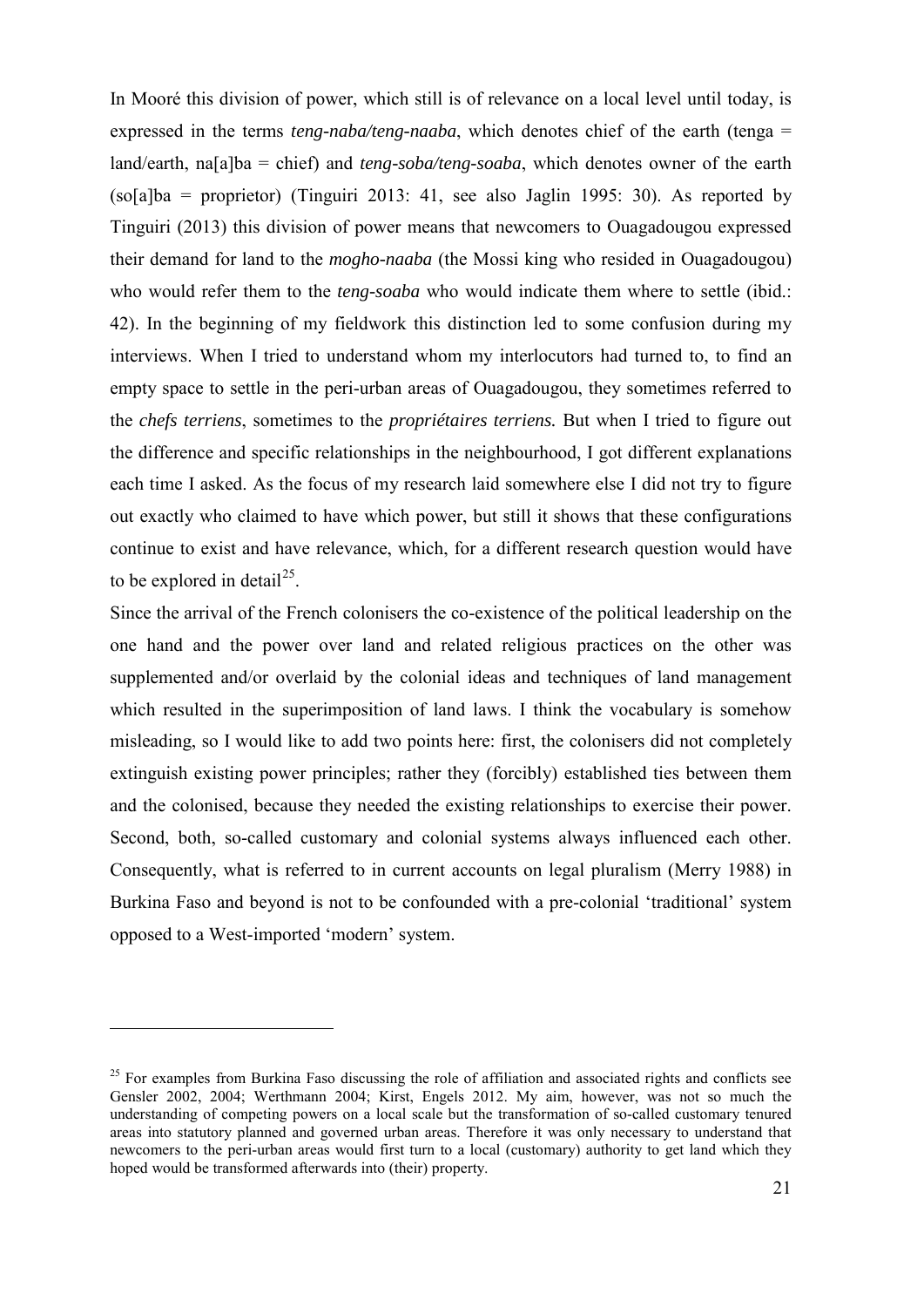"[C]ustomary law did not consist of indigenous rules *per se* but was a product of colonization, whereby the colonial power accepted certain versions of the recorded indigenous traditions as customary law pertaining to native matters" (Benjaminsen, Lund 2003: 2). $^{26}$  $^{26}$  $^{26}$ 

In short, the reach of colonial land law was more and more expanded. Private land ownership was introduced and land was divided into land governed by customary law, land belonging to the public domain and land belonging to the private domain. This distinction was held up beyond independency in 1960, until the first revolution in 1983. In 1983 Thomas Sankara came to power during a coup d'état with the help of his friend Blaise Compaoré. In 1984 and 1985 a radical land reform (Loi No 84-050/CNR/PRES) that resulted in the creation of a «Domaine du Foncier Nationale» was initiated under the leadership of Thomas Sankara. All land was declared state property and private landownership and customary land rights were abrogated. Private property was limited to constructions and people were accorded only usufruct. This law was meant to end competitive struggles of power and the dominating role of local elites. After the assassination of Thomas Sankara in 1987 Blaise Compaoré became Burkina Faso's president. He stayed the country's leading figure until his forced demission on 31<sup>st</sup> October, 2014.

From the beginning of the 1990s the World Bank and International Monetary Fund implemented Structural Adjustment Programmes in Burkina Faso and elsewhere. Key to these programmes was economic liberalisation and decentralisation. Compaoré followed the call of international investors and re-introduced private property (Bervoets, Loopmans 2013). The 1984 law was changed two times: in 1991 property titles were re-introduced but the state still kept the right of expropriation for public interest. Empty plots could not be sold. In 1996 the law was revised again (Loi No 014/96/ADP). This revision led to a restitution of land titles that had been removed earlier and a compensation for those who had lost their lands (Ouattara 2010). It is the 1996 version of the RAF (Réorganisation

<u>.</u>

<span id="page-23-0"></span><sup>&</sup>lt;sup>26</sup> It is worth noting that this writing of 'customary' law has always been directed or at least accompanied by anthropologists: "Anthropologists, among others, have contributed both to the formation of these dichotomies and to the criticism of them. [... F]ar from being merely the writing down of a pre-existing oral system, "customary law," along with "communal" tenure was profoundly shaped – though not determined – by the colonial situation, often serving state, private European, and elite African interests." (Peters 2009: 1317)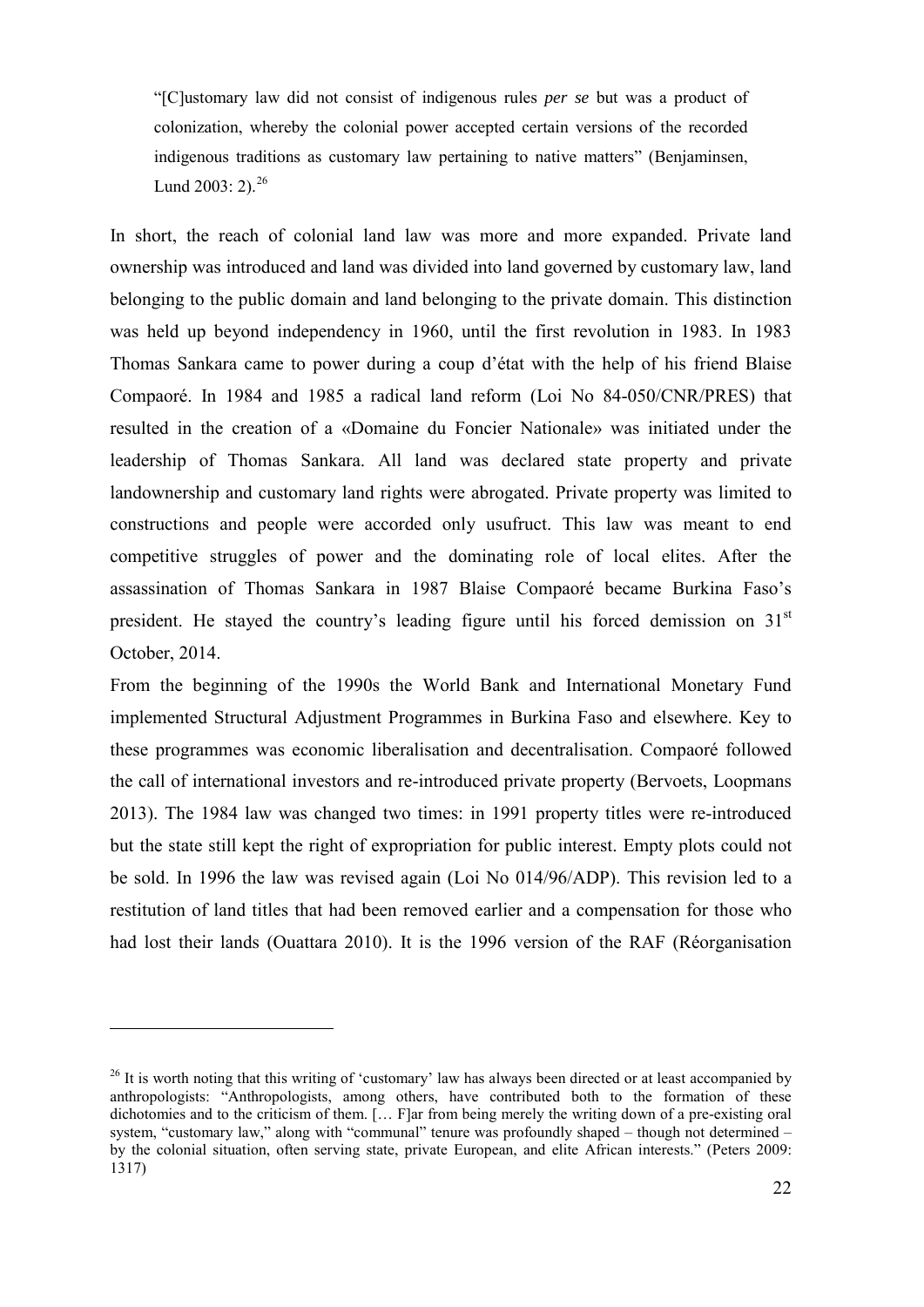Agraire et Foncière) that provides the context for contemporary land issues in Ouagadougou. According to that law

"urban lands yet to be developed or suburban lands can only be occupied under exceptional circumstances and with the authorization of the State. Any settlement without legal deed is prohibited. As a result, any forced displacement of such residents shall not be compensated" (cited from Tinguiri 2013: 64).

Officially all peri-urban settlements are thus illegal. However, in practice, they do exist and are neither (always) demolished nor (completely) ignored. This deserves more attention. The restitution of land titles could only apply to those who have had land titles before 1984. But many areas had officially been customarily tenured. As the statistics of Ouagadougou's urban growth reveal, the city has also expanded spatially. Former rural zones are now lying at the fringe of the capital. Moreover, land titling must be done. It requires offices and officers and a whole administrational network that in turn require money (that is – at least according to the statistics cited – rare in Burkina). Furthermore, illegality would have to be sanctioned, in order to be perceived as such. But forced displacement (as titling) requires people and bulldozers and so on. Thus, as long as there is no 'need' or alternative plan for an area, people live in 'illegality' without being bothered. However, and this is important, the threat is ever-present and contrary examples exist: the project ZACA led to massive displacements with disastrous consequences for the concerned persons (cf. Tinguiri 2013). Despite these examples people can (or must) live relatively long in the peri-urban areas. Not only are the «non-lotis» generally not suppressed, but they reference to customary *law* (Ouédraogo 2001: 2). Customary practices of accessing land are still of high relevance in the peri-urban areas of Ouagadougou. People cannot simply settle where they want but must engage with the local earth chief to be given a place to stay on. Instead of combating the settling in peri-urban Ouagadougou, the state - through the city - through the arrondissements - through the districts has adopted a different strategy to deal with the organisation of land tenure. I will now turn in detail to this transformation, referred to as «lotissement» all over the country.

#### <span id="page-24-0"></span>**«Lotissement»**

Large-scale restructuration that aimed at the integration of the «non-lotis» was initiated in the 1980s by the socialist government under Thomas Sankara with the help and financial support of Dutch planners (Beeker, Guièbo 1995: 315). These Structural Adjustment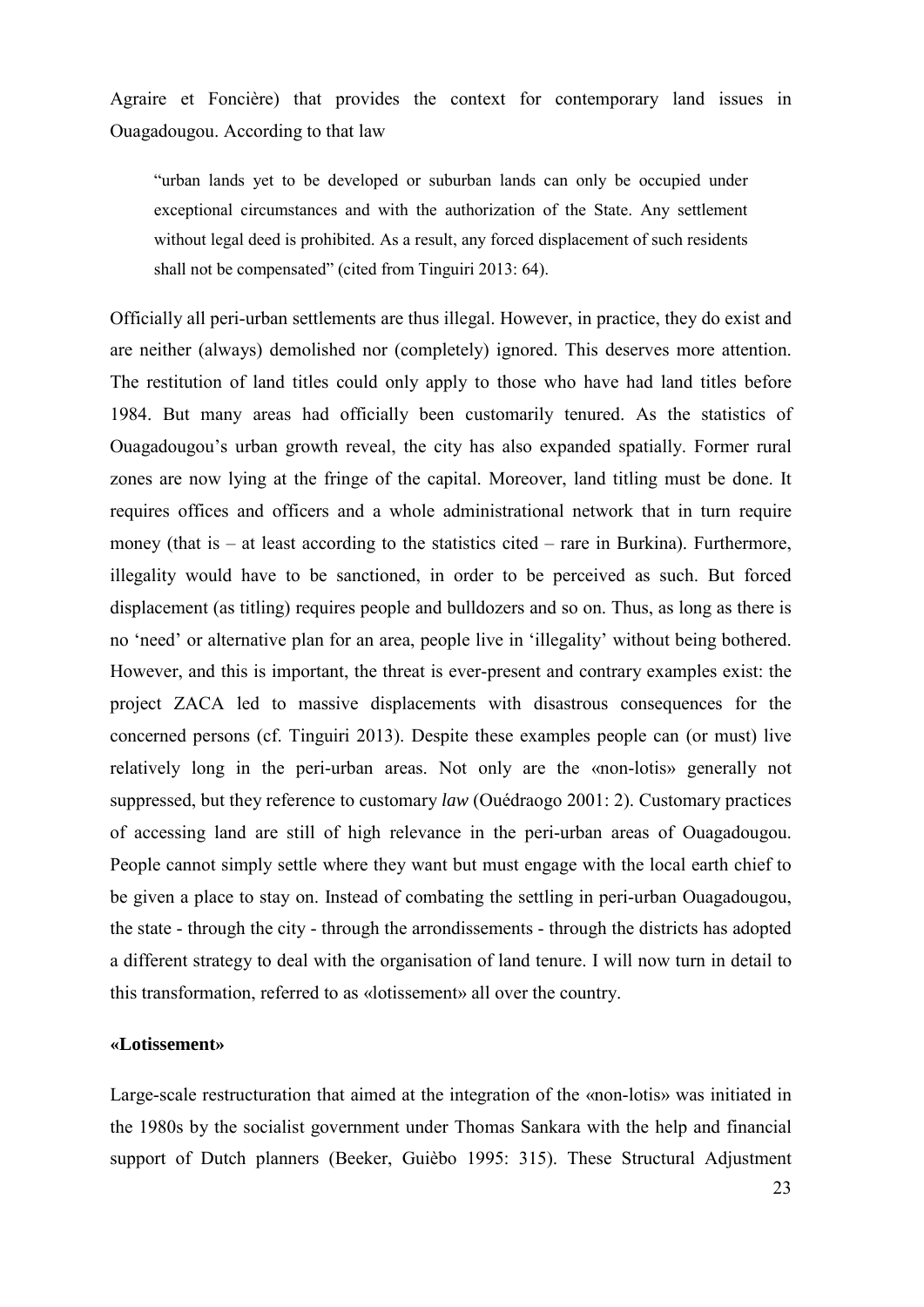Programmes (SAPs) were meant to integrate the expanding peri-urban areas with better developed, infrastructured central urban Ouagadougou (Prat 1996: 18). A grid-based planning scheme, that is still used today, was supposed to guarantee equally sized plots, although in practice that meant relocation for around 70 % of the population (Beeker, Guièbo 1994).

The ideal course of this transition from peri-urban to urban – as prescribed by the planning scheme – consists of several steps. Step *one* is a population census initiated by the district city hall. It aims at counting the people that inhabit the area that is to be restructured. As soon as a district decides to carry out a plotting operation<sup>[27](#page-25-0)</sup> the census is announced to the population in public. Announcement spreads fast through different channels. The most common means of communication in my research areas were the radio and the mobile phone. As soon as the communiqué is out, people inform each other by mobile phone (nearly every of my interviewees possessed one). The inspectors visit every house and ask the head of the household (the one being registered) for his or her name. Furthermore they note the number of people living on the land and information about the type of construction: «dur» which means cement, «semi-dur» and «banco» that is mud or clay. The number of metal sheets is registered as well. If a (future) plot is occupied by several households the commission who attributes the parcels can refer to this data, which partly constitutes the attribution criteria. The small pieces of paper that serve as certificates stay with the inspectors but there is a carbon copy for the head of the household. Not all of my interviewees possessed such a paper but those who did, were eagerly referring to it verbally. However, most were reluctant to give it off their hands to show it to me. I do not know whether registration papers were exceptionally not written or whether the people who didn't have one simply didn't know about it. In some cases people told me, that the paper was with another family member.

Moreover the houses are numbered. Almost all houses I observed had numbers sprayed<sup>[28](#page-25-1)</sup> on them and people told me that they were made during the census. They were somehow meant to locate the households for a later attribution, I guess. But as I already mentioned

<span id="page-25-0"></span><sup>&</sup>lt;sup>27</sup> Plotting operations, in turn, are preceded by various operations that are not exactly determined by the planning scheme. For example political and financial decisions – like where shall be restructured, why and who pays – must be taken. Moreover, personnel decisions, concerning the composition of the commissions in charge grant ample scopes.

<span id="page-25-1"></span><sup>&</sup>lt;sup>28</sup> Some houses had two. While I first thought that there has been more than one census, I picked out of the interviews that some aid agencies seemingly put numbers on houses to organise the distribution of food and other things. For that reason, as I have discussed in the previous chapter, it is quite obvious why people regularly took me for somebody who might bring material aid.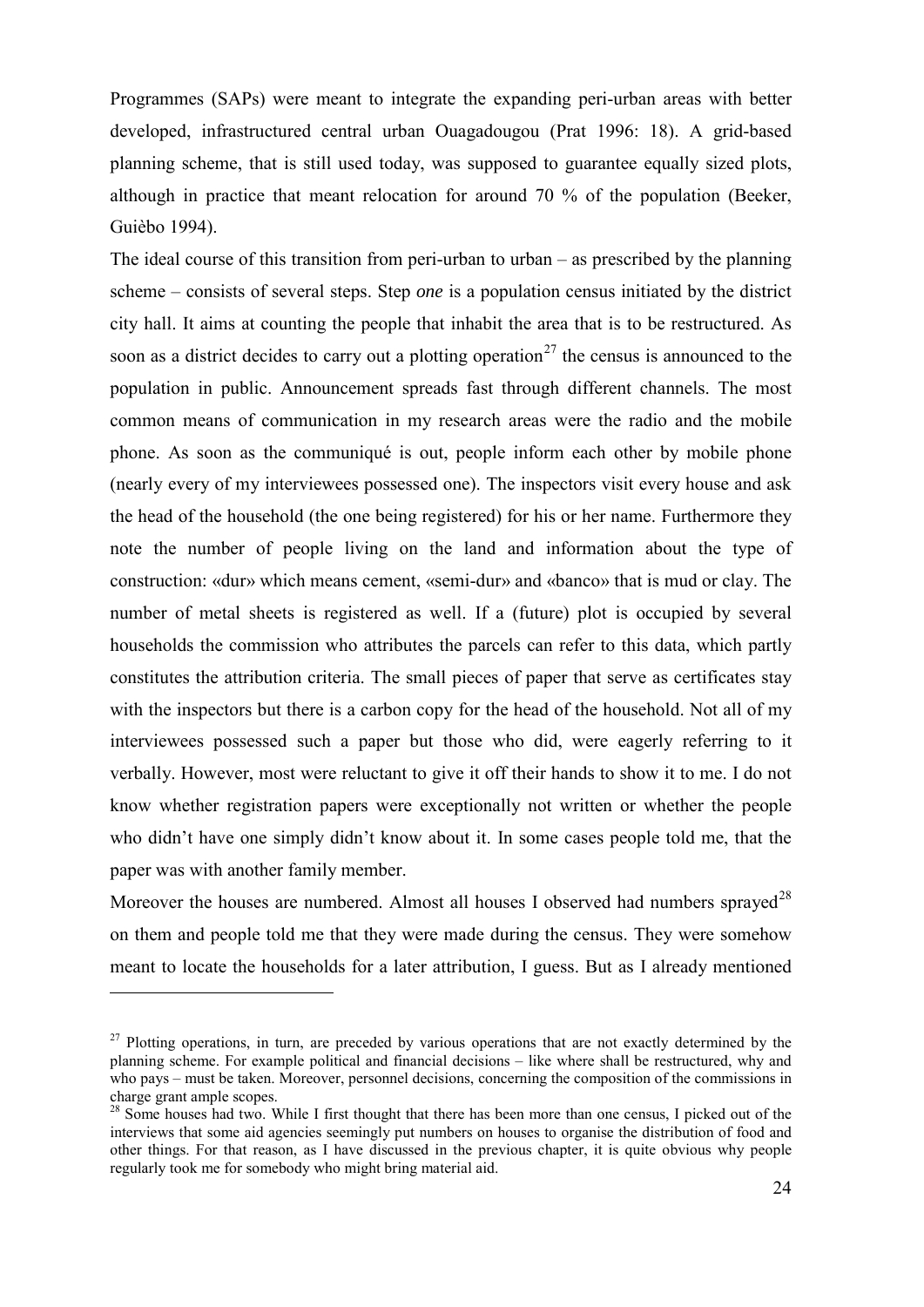the revolutionary events of end October made it impossible to get access and do research on the administrative sites concerned with the «lotissement».

In a *second* step the grid plan is made by the urban topographical service. This happens parallel to or after the census but independently<sup>[29](#page-26-0)</sup> of it 'at the desk'. Just like the census this is not a simple operation. It requires the existence and functioning of computers, programmes and skilled experts to use them. I do not imply that these requirements do not exist in Ouagadougou. In fact, I did not have the chance to get into the Department for Urban Planning and Topography. But at several occasions I went to the Geographical Institute of Burkina which is responsible for the creation of maps of Burkina Faso. One of my first purchases in Ouagadougou was a map of the capital to help me finding my way through the city by bike. I quickly noticed that the map – from  $2004 -$  was not very helpful, because most of the neighbourhoods I visited were beyond the city shown on the map. I asked for a newer map and got to know that it was still in the making because the service was the only one that was equipped for such projects and they simply were overloaded with work. I cannot present empirical evidence, but the absence of a contemporary map of Ouagadougou can at least be considered a hint at the technical requirements concerning the creation of grid plans and how their absence might play out.

*Thirdly*, marker stones are placed on site to indicate future parcels. This is a relatively simple operation but can cause damages. I met a man who showed me a marker stone right in the middle of his sleeping room and a woman who pointed to a breach in the wall of her yard that had been reclosed but was previously opened to place one of the 10-to-10 centimetres large square blocks that were inserted in the ground. Such things happen, because the grid plans, which are made in an office, do treat the surface to plot as an empty sheet, previous constructions are not taken into account.

After that the land parcels are allocated by a commission in a *forth* step. The commission is supposed to represent different actors and ensure a just distribution, to particular households or individuals. In an interview with an employee of the [authority](http://www.dict.cc/englisch-deutsch/authority.html) [real](http://www.dict.cc/englisch-deutsch/real.html) [estate](http://www.dict.cc/englisch-deutsch/estate.html) [office](http://www.dict.cc/englisch-deutsch/office.html) I tried to find out more about the composition of these commissions.

*He told me that the district mayor was the president of the commission. Furthermore there was a representative of the tax service, of the land register service and of the* 

<u>.</u>

<span id="page-26-0"></span><sup>&</sup>lt;sup>29</sup> By independently I mean not only that the plans are made elsewhere 'at the desk' but also that existing structures and constructions are not considered.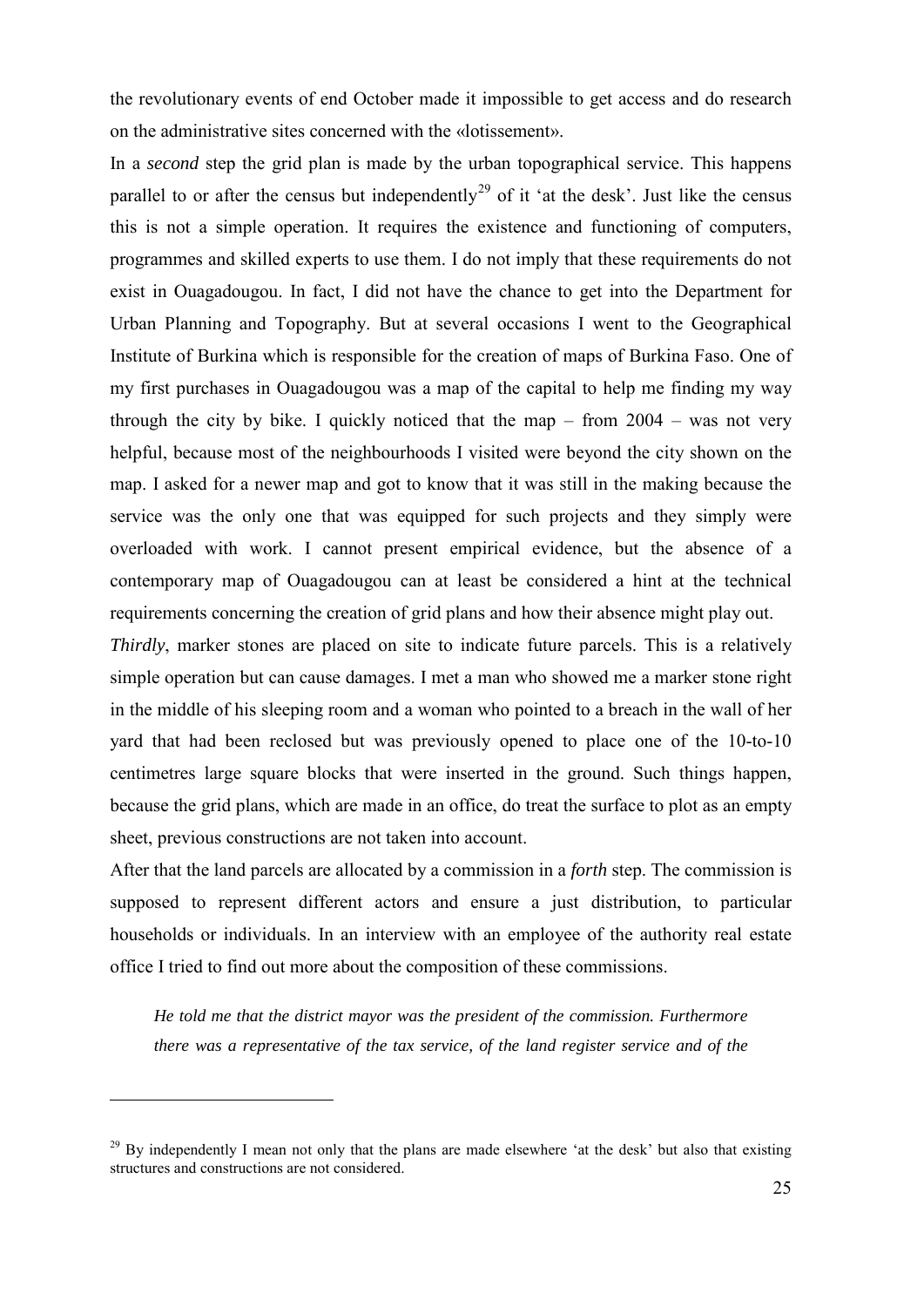*urban topographical service. He added that other services can eventually assist the commission. (Conversation Protocol 08/11/2014)*

Thus, there is an ample scope in the composition of the commissions that decide who gains a parcel and who does not. At other occasions in informal conversations with different people I understood that these eventual assistants were one of the reasons for conflicts: representatives for younger people, for autochthones and for women were mentioned.

The votes of these groups are highly important especially during election periods and I think this is how the commissions make use of their right to fix the criteria of attribution: asking young or female or other representatives to join the commission may strengthen the acceptance of the commission by the local population and it may also practically privilege the group in question regarding the attribution of parcels, although naming representatives and including them in the decisions may also be two very different animals.

After the attribution of parcels and within a period of one year households that do not fit the grid plan should relocate their houses. Water and electricity supply should then follow, so should schools, first-aid stations and so on.<sup>[30](#page-27-0)</sup> However, the attribution of a parcel is not equivalent with a property title. There are different administrative steps to take, each of which requires papers, payments and requirements that concern for example construction rules. If these procedures are ignored it can lead – again – to the loss of the parcel (without compensation for already paid actions). By hearsays only around ten percent of the population of Ouagadougou possessed a property title.

But the «non-lotis» differ from the «lotis» in more respects than only their legal status. The differences are best grasped from the air:

*From the windows of the ascendant microlight aircraft I saw the city expanding. From above, different types of areas were more easily distinguishable: big roofs surrounded by green flats, occasionally embedding blue rectangles upon of which reflecting surfaces the sunbeams got dispersed. The higher we flew, the smaller these little oases became. Around them less coloured rectangles appeared, residential areas designed at the drafting table within broad axes that cut the city and that ramify into smaller parallel streets. We flew westwards until the pattern beneath us changed. Suddenly the well-ordered mix of streets, rectangular plots and empty spaces ended and a denser and irregular pattern appeared. Red brown lines wiggled between small dark grey*

<u>.</u>

<span id="page-27-0"></span><sup>&</sup>lt;sup>30</sup> The "gradual development method" mainly focused on allotment and titling, infrastructuring and modernisation of the living areas were of secondary importance (Beeker, Guièbo 1994).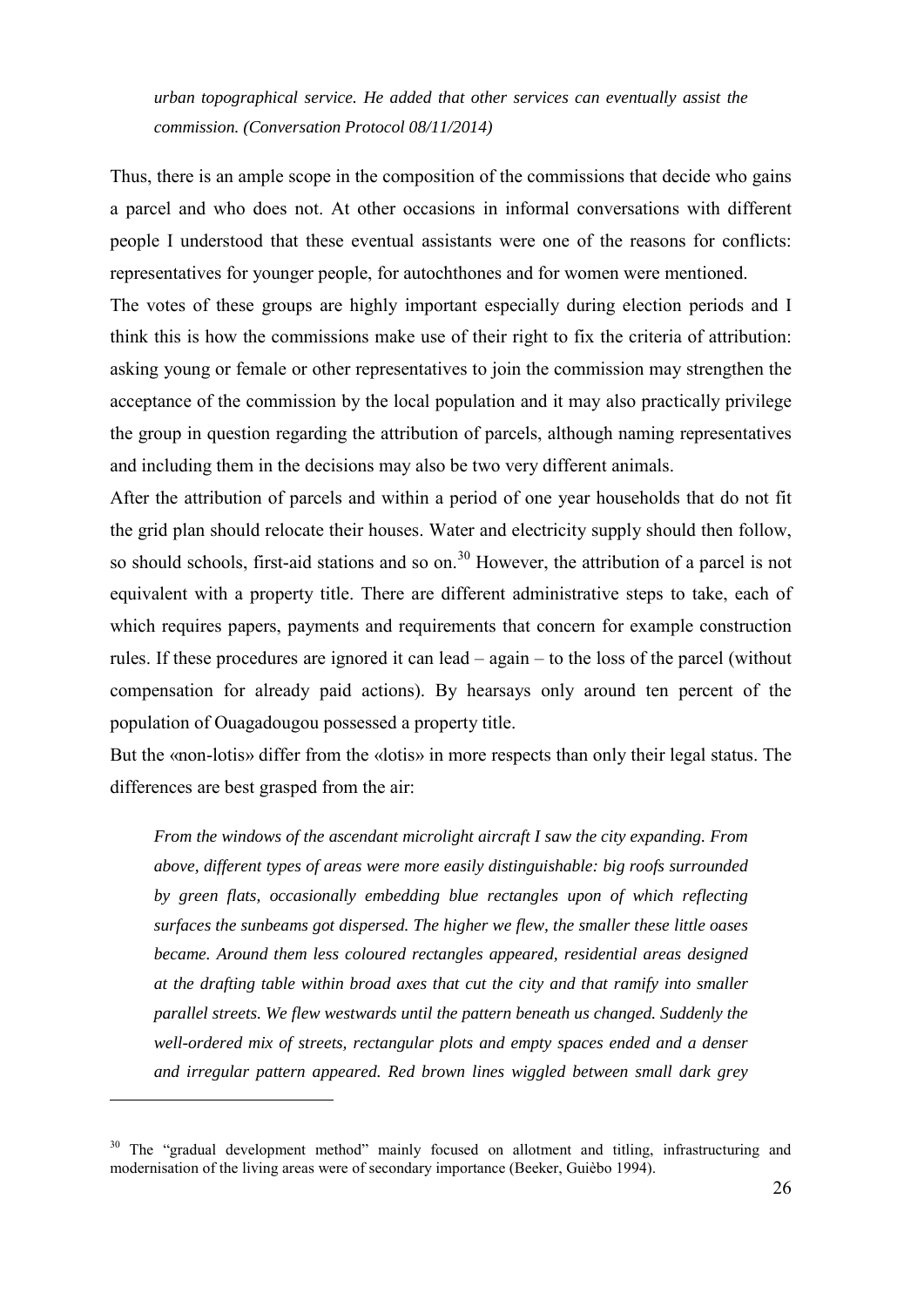*squares, the metallic roofs that covered the small clay houses, crowded together, framing the fringe of the city. We followed the line that divides the two patterns of Ouagadougou to the North. Occasionally we crossed a large axis that runs straight from the inner city through its surrounding frame into the periphery. The scope of the dense areas was immense. Even from above we were unable to see where it ended. My pilot remarked: 'it is a big thing your «non-lotis», in the strict sense of the word'. After some minutes the built-up areas became more spacious. There were fields and bushes; we had arrived to the outskirts of Ouagadougou. He led the airplane back; the built-up areas became denser again. They seemed to huddle against an invisible wall which separated them from the city which they surrounded, like a huge frame which simultaneously belonged to but wasn't part of the city. We followed the invisible frontier which was so easily crossed on the ground but seemed so clear-cut from above for another 40 minutes or so. We hadn't surrounded the whole city when my pilot decided that it was time to land. (FN, Saturday 07/11/2014)* 

Back on the ground the first difference I noticed, was the absence of long visual axes. Consequently, to keep my orientation was much harder than in the city centre where I could fix my view through and on distant points of orientation. The houses and yards in the «non-lotis» were smaller than in inner Ouagadougou; often they were not completely enclosed. Furthermore, there were fewer businesses. Goods were sold directly in front of the house door. During day time the «non-lotis» appeared relatively empty because the residents headed into the city centre to try to find a job on a daily basis (only few people had fix jobs).

Moreover, there are striking differences concerning the availability of public infrastructure services. Water in the «non-lotis» came from public water pipes (it was too dry for fountains) that were installed in regular intervals. Although not all of them were in operation, people frequently told me that their access to water had been considerably improved during the last three years. They still had to walk with plastic canisters or iron barrels to get water and bring it home, but usually their ways were not as long as they used to be. I was repeatedly told that formerly they had to walk several hours, usually departing at night to be back in the morning. In the very hot months before the rainy season water shortages still occurred and it seemed to affect the «non-lotis» much more than the central districts where gardens were green all over the year. Although water availability has improved, it was impossible in the «non-lotis» to pull water pipes into one's own yard. In parts of the northern arrondissements where I did half of my interviews people told me that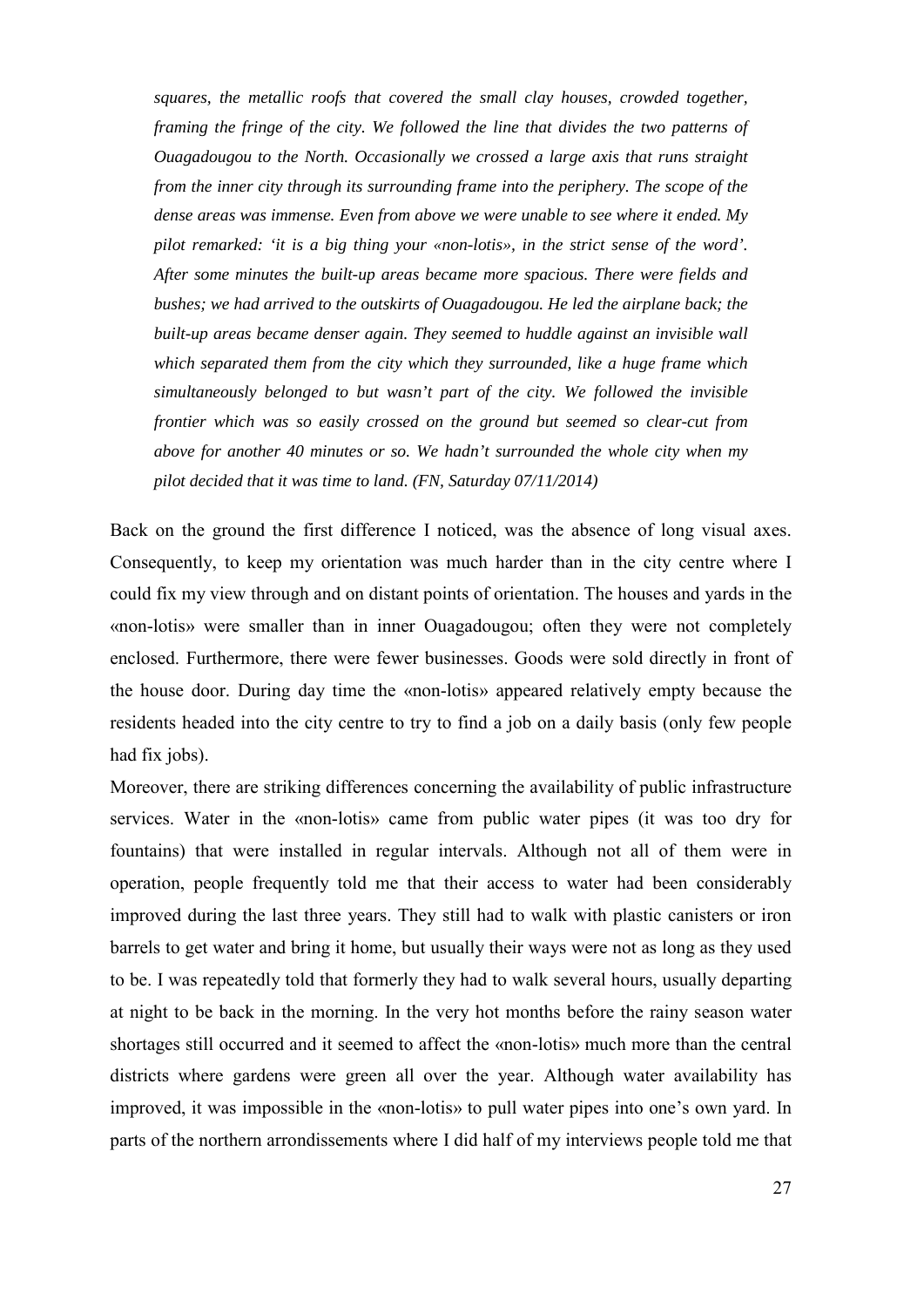ONEA (Office national de l'eau et d'assainissement), the Public Water and Sanitation Utility Company, did already install water pipes from which people could theoretically pull a pipe in their yard (if they could pay for it), but they didn't allow for it so far. As the planning scheme described above has indicated, the «lotissements» that is the division of land into parcels and their attribution is made before public infrastructures are installed, but there it seems that the regular order has been reversed. I cannot go into detail here, but it seems obvious that already installed pipes may cause problems for further plotting activities because the pathway of pipes makes certain operations impossible without their destruction. There is another aspect that concerns water supply in the «non-lotis» that is interesting for my purpose. The women of a household go get water most of the time. But some people do live alone (most single males) and do not have the time (however near, it takes considerable time to go to the water pipe, wait until it is one's turn, fill the huge canisters or barrels and then go back to one's house), because losing time means losing the opportunity to earn money somewhere else. Others do not have the physical force to go and get water on their own. It is rare that elderly people live alone without younger family members but temporarily they may be on their own. In a third set of cases people were a little better off than their neighbours and could afford the service: there were people making a business of delivering water from the pipe to the house.

What is the case for water is also the case for power supply. In the «non-lotis» there is no electricity. As for water the lines are installed by the National Electricity Company of Burkina (SONABEL – Société Nationale Burkinabée d'Electricité). However, the lines end in the street that means that in order to have access to electricity in the house considerable investments have to be made (and of course the electricity used must be paid as well). Between a «lotissement» and the connecting of the area to the power-grid years may pass. And it might even take a long time until people can afford the necessary technical and administrational operations. To compensate the absence of public electricity supply some people use solar cells on their roofs. These are expensive and therefore few, but some households managed to provide enough electricity to charge their mobile phones, light for their houses and occasionally a small radio. For those who have a solar cell it may also serve as a source of income: neighbours pass by to charge their mobile phones if they cannot do that at work in the city or at family members' houses. When I first accompanied Martin to his house in the southern research area I was confused because power cords hanging on small crooked poles crisscrossed the whole neighbourhood. Martin together with the neighbours we were talking to explained me that some people had managed to get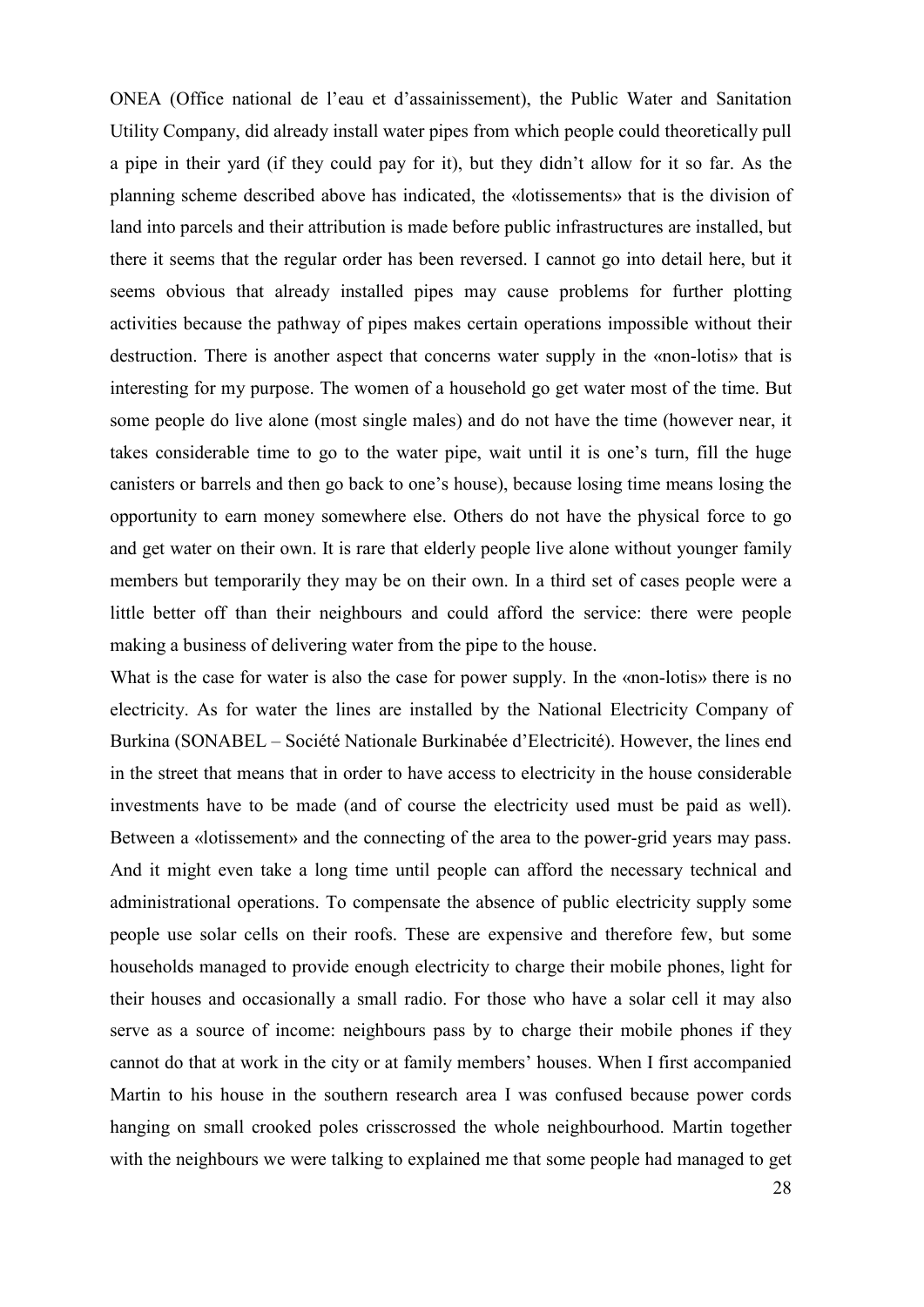the permission from SONABEL to pull a cable from the adjacent «loti». They used distribution boards to spread the cables all over the area. And they made a lot of money that way: people who wanted to affiliate their house paid 7500 FCFA (around 11.40  $\epsilon$ ) per month no matter what they consumed $3^1$ . How much of that money went back to SONABEL I ignore, but certainly the company was aware of the practice and somehow implicated in it. I do not intend to condemn what I have observed; rather I would like to make a point on that example: in the absence of infrastructure people engage in means of sustaining their lives.

#### <span id="page-30-0"></span>**Infrastructure – Assemblage – Landscape**

-

The notion of infrastructure itself deserves more attention. It is commonly applied to such physical devices as power and water supply lines, telephone and internet cables, roads and so on, that is as technical networks. Anthropologists have started to engage in the study of infrastructure in the 1980s, recognising that they were "not simply a technical artifact that supported social life" (Niewöhner 2015: 119). Since that time, numerous studies on different infrastructure(s) were and are conducted and the concept of infrastructure has been considerably widened; some even speak about an 'infrastructural turn' (Amin 2014: 2). What connects these studies – although they depart from quite different fields and theoretical backgrounds – is their view on infrastructures as "complex social and technological process[es]" (Graham, McFarlane 2014: 1) or, put differently "as the ongoing interweaving of embodied social and political choices, moral orders, and technical networks" (Niewöhner 2015: 119). Infrastructures thus permit or impede particular activities (Graham, McFarlane 2014: 1). "[A]s a part of human organization" (Star 1999: 380) infrastructure can be defined as having the following (widely cited) properties: they are *embedded* in other (infra)structure(s) that are framed by *standards*; they are *transparent* that is, we draw on them and may take them for granted; only a *breakdown* renders them *visible*; they *reach* beyond a single moment, site or practice; they are used in specific ways by *communities of practice* and they are connected to *conventions of practice*, that may shift from one group to another; finally, they are *fixed in modular increments* and *cannot be changed from above* (ibid.: 381f.; see also Niewöhner 2015: 120). Infrastructures in

<span id="page-30-1"></span><sup>&</sup>lt;sup>31</sup> For comparison: I inhabited an apartment in a row house with five lights all together and two fans which I left turning during the nights. I also had a mobile phone and a computer in daily use that I recharged every day. Thus, I assume that I had much more devices than most of the households I went to. My bills were about 3000 FCFA (4.60 $\epsilon$ ) per month.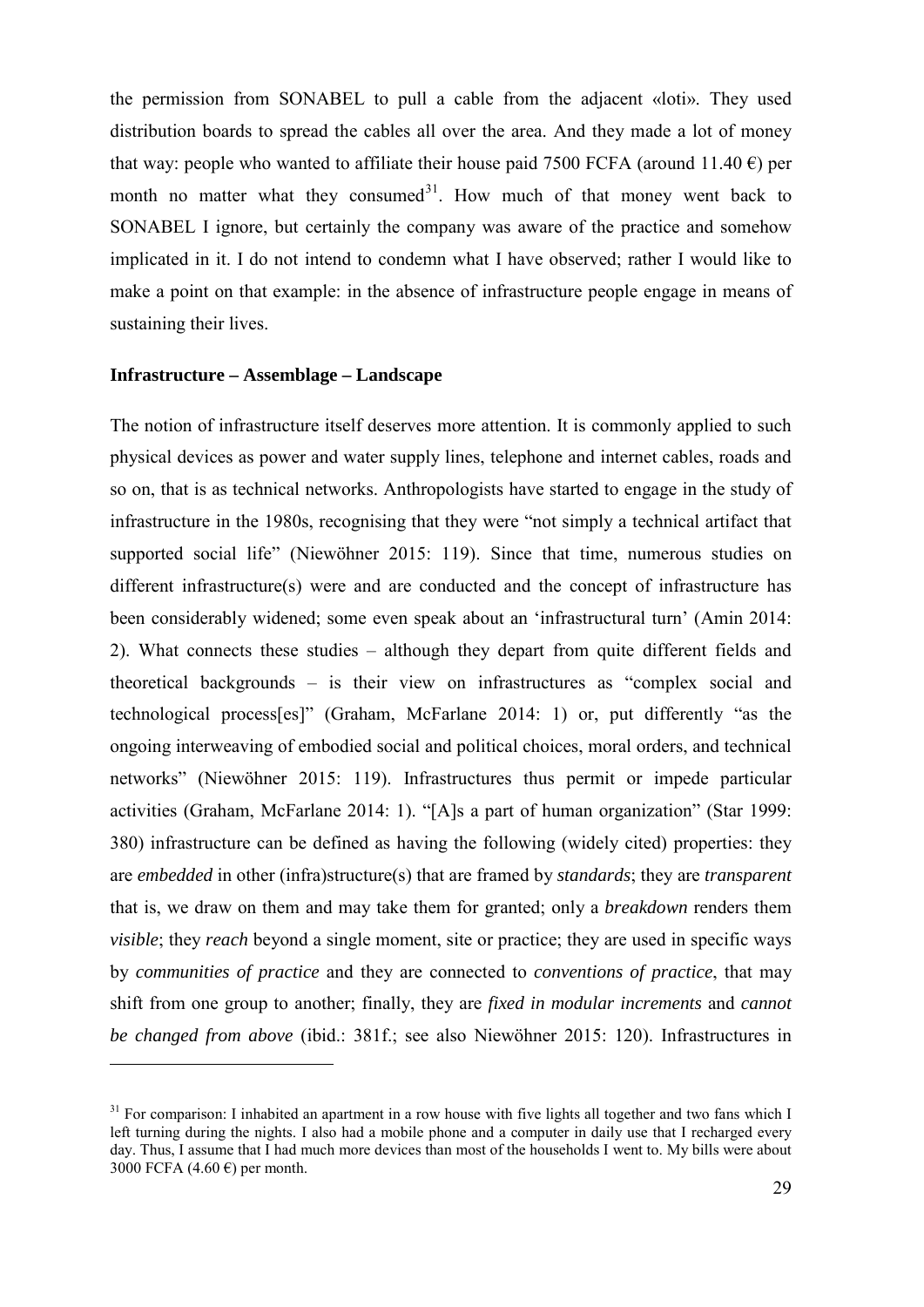these terms constitute a useful point of reference for the understanding of the broader process of assembling current Ouagadougou.

Two related discussions within the vast field of infrastructure-focused research are illuminating here: The first concerns the scope of the concept of infrastructure. While research on trunk infrastructures still occupies a huge part of current research, especially in studies on the so-called global south where ethnographic research usually challenges the assumption of authority-led bottom-up urbanisation (Amin 2014; Graham, McFarlane 2014), the notion has been enlarged to grasp constellations that go beyond developing physical infrastructure. Drawing on fieldwork in Johannesburg AbdouMaliq Simone has extended the notion of infrastructure "directly to people's activities in the city" (Simone 2004a: 407). Seeing "people as infrastructure" he argues "emphasizes economic collaboration among residents seemingly marginalized from and immiserated by urban life" (ibid.) and "describes a tentative and often precarious process of remaking the inner city, especially now that the policies and economies that once moored it to the surrounding city have mostly worn away" (ibid: 411). Empirically he focuses on economic collaboration of urban residents that transcends functionally and socially bounded spaces. "[S]uch enterprises" he writes "parody a national or ethnic notion of belonging" (ibid: 420). Casting a glance on what is going on in Ouagadougou I think that the idea of "relational infrastructures" (Simone 2014) can be altered in a slightly different direction. Shortcomings within the physical infrastructure such as water supply can be carried out by people. Where water pipes are missing, people replace them. They go and get the water at the public water tap, fill it into barrels and deliver it to the houses where it is needed (as long as they are paid for) with the result that the public display of water supply is seemingly upheld. In other words, relational infrastructures prolong the water supply infrastructure or bridge gaps within it. To perceive people as infrastructure thus means to take them seriously in their efforts and leading part in maintaining every-day urban life. On the one hand, this theorisation sheds light on the shortcomings of urban policies, while on the other hand coping with rather than contesting them. In my example the concrete practice of bringing water from the tap to a house co-constitutes and sustains (water supply) infrastructure. Elsewhere other practices are carried out in order to achieve water supply. Pipes are laid, pumps installed; payments are collected and so on. Grasping infrastructures not as a thing but "a set of operations" (Graham, McFarlane 2014: 5) implies a shift from infrastructure to infrastructuring (Beck 2012: 320ff.).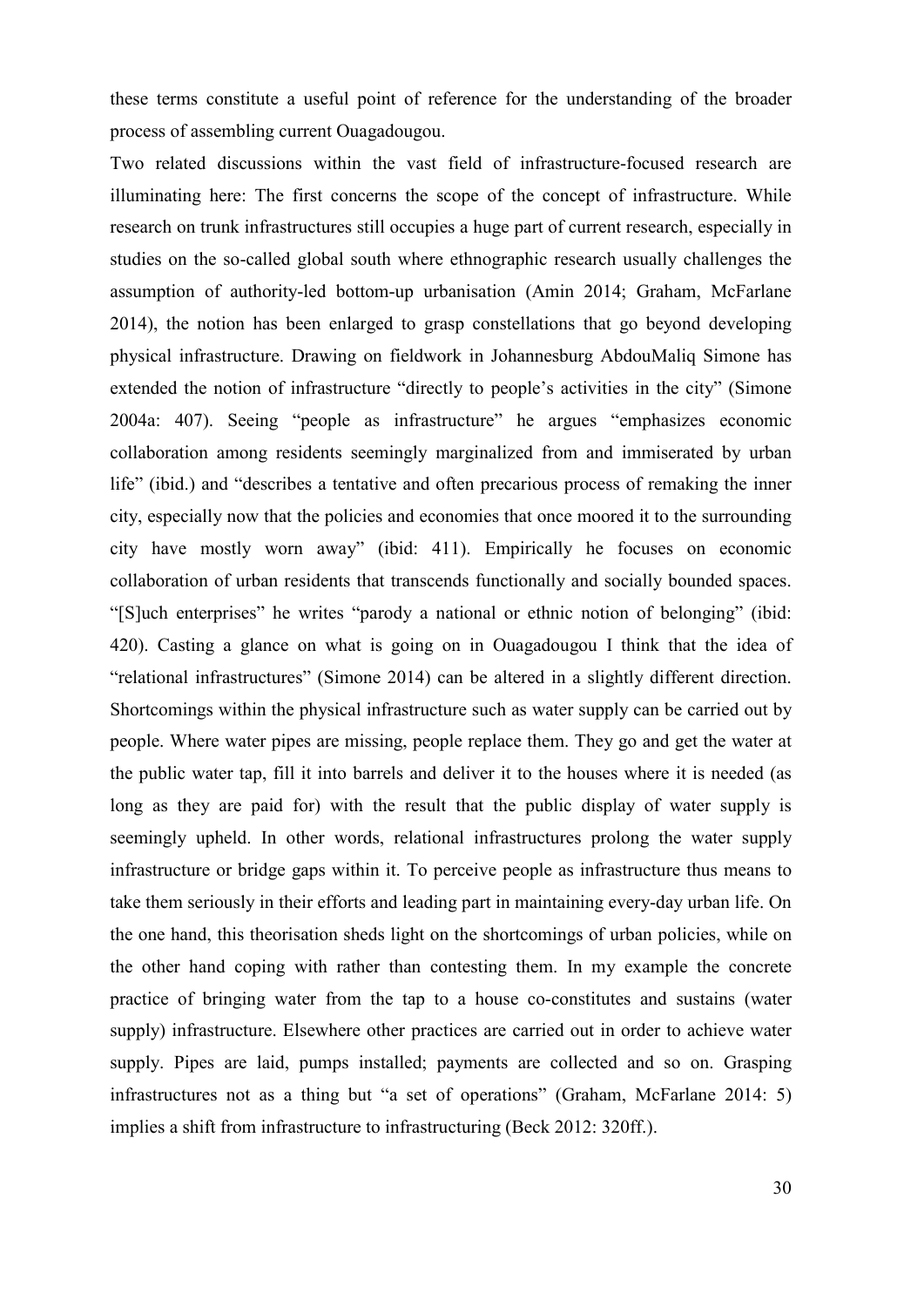"Infrastructure then focuses the analytical attention on the partial connections between center and periphery, on the way one sees the other, on the exchanges, connections, collisions, and dependencies between center and periphery on different spatial and temporal scales." (Niewöhner 2015: 121)

During the further course of my analysis I will show that and how the dwellers in the periurban areas of Ouagadougou, through their construction activities for example, contribute a good deal to the infrastructuration of the city. Consequently, the empirical examination of the infrastructure(s) of Ouagadougou reveals the multiple couplings and feedbacks between the planning level and the life in the (re-)planned areas.

There is a second point I want to underline here, departing from the criterion of embeddedness as formulated by Susan Leigh Star. "Infrastructure is sunk into and inside of other structures, social arrangements, and technologies." (Star 1999: 381) Although it is useful to distinguish different infrastructure*s* for analytical purpose the emphasis on connectivity is of great importance to understand specific practices. Coping with gaps in water or electricity supply does not only refer to the network of pipes and cables. In my interviews the possibility of protest was repeatedly negated with reference to the law which denied official status to the «non-lotis» and the planning scheme which made the transformation of the settlement a pre-condition for the upgrading and connecting of single households to basic infrastructures. In other words, people understand and address the (missing) water and electricity supply in close connection to the momentary status of their neighbourhood as «non-loti», which, by definition is (at least partly) deprived of such services. This will only change in the course of restructuration. Such accounts directly hint to the intersection of infrastructures. Hence, what I am looking at, are the interconnected (processes of) infrastructuring within the broader process of assembling current Ouagadougou.

What I am suggesting then is to conceive the notion of infrastructuring (as a materialsemiotic practice) as a means of ethnographically analysing "the city as assemblage" (McFarlane 2011) that is the city as a matter of analysis. While I understand the notion of assemblage as referring to a more general perspective on the processuality of the city and infrastructure/infrastructuring as providing empirically graspable starting points for ethnographic analyses, there is a third term, that I would like to bring up to delineate my field: *landscape*. Landscape emphasises the specific form taken by the assembled and infrastructured city of Ouagadougou, through specific – hopeful – practices.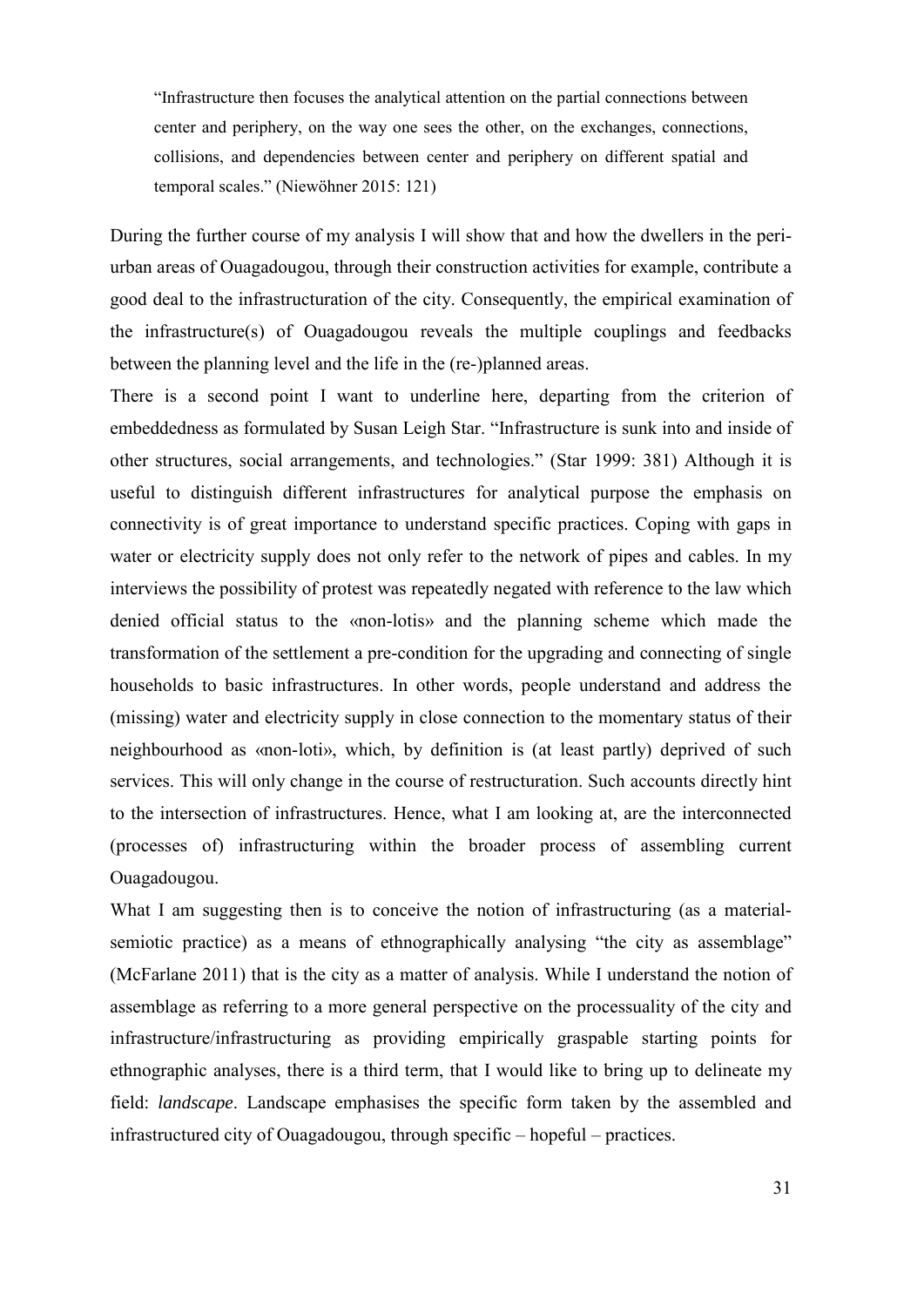The word landscape originates from the Dutch term *landscap* and entered the English vocabulary in the sixteenth century. It emerged in conjunction with a new type of painting, mostly showing 'natural' sceneries from a distance. (Hirsch 1995) Carefully arranged environmental features such as mountains, valleys, water and so on and traces of human activity such as harvesting were brought and put into balance (ibid.; see also Gandy 2011). In the introductory chapter to "The Anthropology of Landscape" Eric Hirsch points to the different dimensions of these idealised worlds, materialised in the pictures: "'landscape' entails a relationship between the 'foreground' and 'background' of social life." Foreground, he writes, alludes to "the concrete actuality of everyday social life" while background implies "the perceived potentiality thrown into relief by our foregrounded existence" (Hirsch 1995: 3). Foreground, in my analysis, refers to the lives of the urban dwellers and their concrete everyday practices. Background refers to the perceived potentiality of a future Ouagadougou and their place in. Hope then is what connects foreand background.

It is this sort of "visual panorama" (Gandy 2011) that frames my field. In our first preparation meeting Jonas placed a hard copy of a satellite shot in front of us. It showed the junction or rather the boundary between a «loti» and a «non-loti» at the margin of Ouagadougou. We used this picture whenever we presented our subject. What it revealed with one view is what I have tried to describe earlier on in my field note about the flightseeing.

The «non-lotis» made up more than half of the city of Ouagadougou in terms of surface and population in 1980 (Boyer 2010: 51). Subsequent to various restructuration programmes more people got access to housing within the structured part of the city. In 2008 35 percent of Ouagadougou's housing was located in the «non-lotis» (Boyer, Delaunay 2009: 37). People in Ouagadougou who claimed to be well-informed concerning the peri-urban to urban transformation processes estimated the «non-lotis» to make up approximately 50 percent of the city. In a two-million people city this is a considerable part. Thus, within or below the picture there are processes going on, which shape and are shaped by the lives of many people.

By focusing on (parts of) the «non-lotis» I literally refer to landscape in the narrow sense of the sixteenth century's term. But I could simply have used the notion of frame if there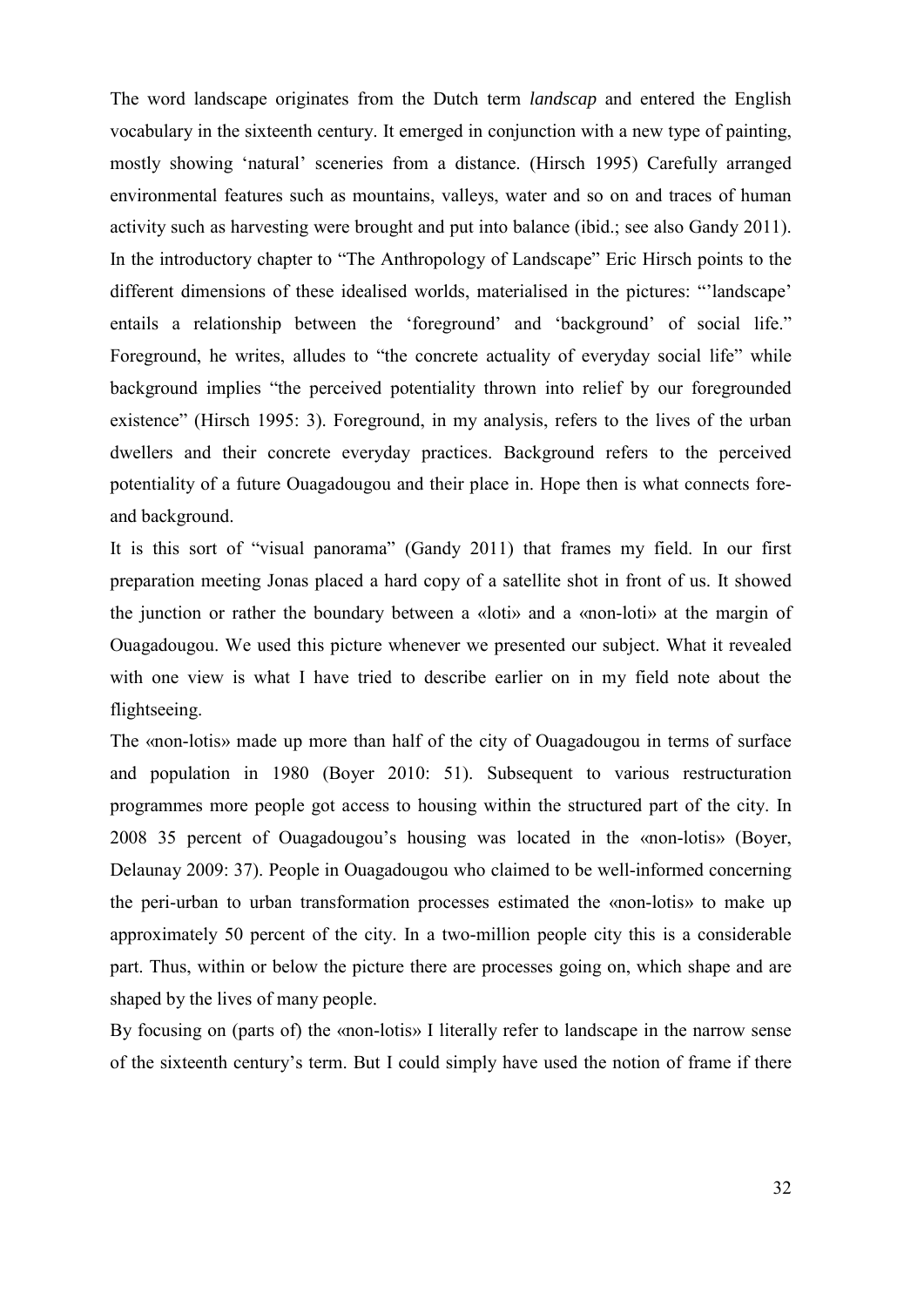wasn't more about it than just a delimitation of reach<sup>[32](#page-34-0)</sup>. Two more aspects are important to mention. The first concerns what landscape is *not* (Ingold 2000). To delineate landscape against its counter-notions will help to better grasp why I find it useful to talk about landscapes (of hope). According to Tim Ingold the notion of landscape must be distinguished from related but not entirely interchangeable concepts such as 'land', 'nature' and 'space'. Landscape is not *land* because land refers to a homogenous, quantitative amount of the earth's surface. Whereas one can add land to land without changing it (it still remains land, also more of it), as soon as one adds something to the landscape, it changes. (Ibid: 190f.) *Nature* often refers to an imagined 'out there' that exists prior to any meaningful engagement. Ingold rejects both: this understanding of nature and its equation with landscape<sup>33</sup>; "in a landscape, each component enfolds within its essence the totality of its relations with each and every other" (ibid: 191). Landscape is not *space* either. While space remains abstract, landscape always already refers to ways of being in it. "[W]hereas with space, meanings are *attached* to the world, with landscape they are *gathered from* it." (Ibid: 192)

Still the questions remains: what is landscape? "[L]andscape is the world as it is known to those who dwell therein, who inhabit its places and journey along the paths connecting them." (Ibid: 193) Furthermore, to speak of landscape rather than *environment* puts emphasis on the form(s) this world takes, not its functions (ibid.). In this thesis I refer to landscape as the specific form(s) through ways-of-being in the world within a limited field of vision. It is limited not in a locked sense or as a functioning unit, but limited through the way of seeing it, that it as an ethnographer undertaking an eighty-day field work under specific circumstances, which allowed for some things to do, data to gather (and so on) and not for others. Adding data to that landscape would mean to rework it (which is different from giving form or calling into existence of a new landscape). To approach the landscape (of peri-urban Ouagadougou) necessarily one must take into account that its form is an "accumulation of the past viewed to the concerns of the present" (Gandy 2010: 58). Past and ongoing interweaving of infrastructurings thus is part of that from-taking process. Therefore, I have referred to the precedent changings in land tenure management and

<span id="page-34-0"></span> $32$  And because this is ethnographical qualitative research it is by definition limited in scope.

<span id="page-34-1"></span><sup>&</sup>lt;sup>33</sup> This understanding is common for example in landscape architecture where landscape, as somehow prior to human attempts to shape it, is opposed to infrastructures, although there is a call for a [historicisation](http://www.dict.cc/englisch-deutsch/historicisation.html) of landscapes which are then recognised as already altered by infrastructures, thus becoming infrastructures themselves (cf. Bélanger 2009).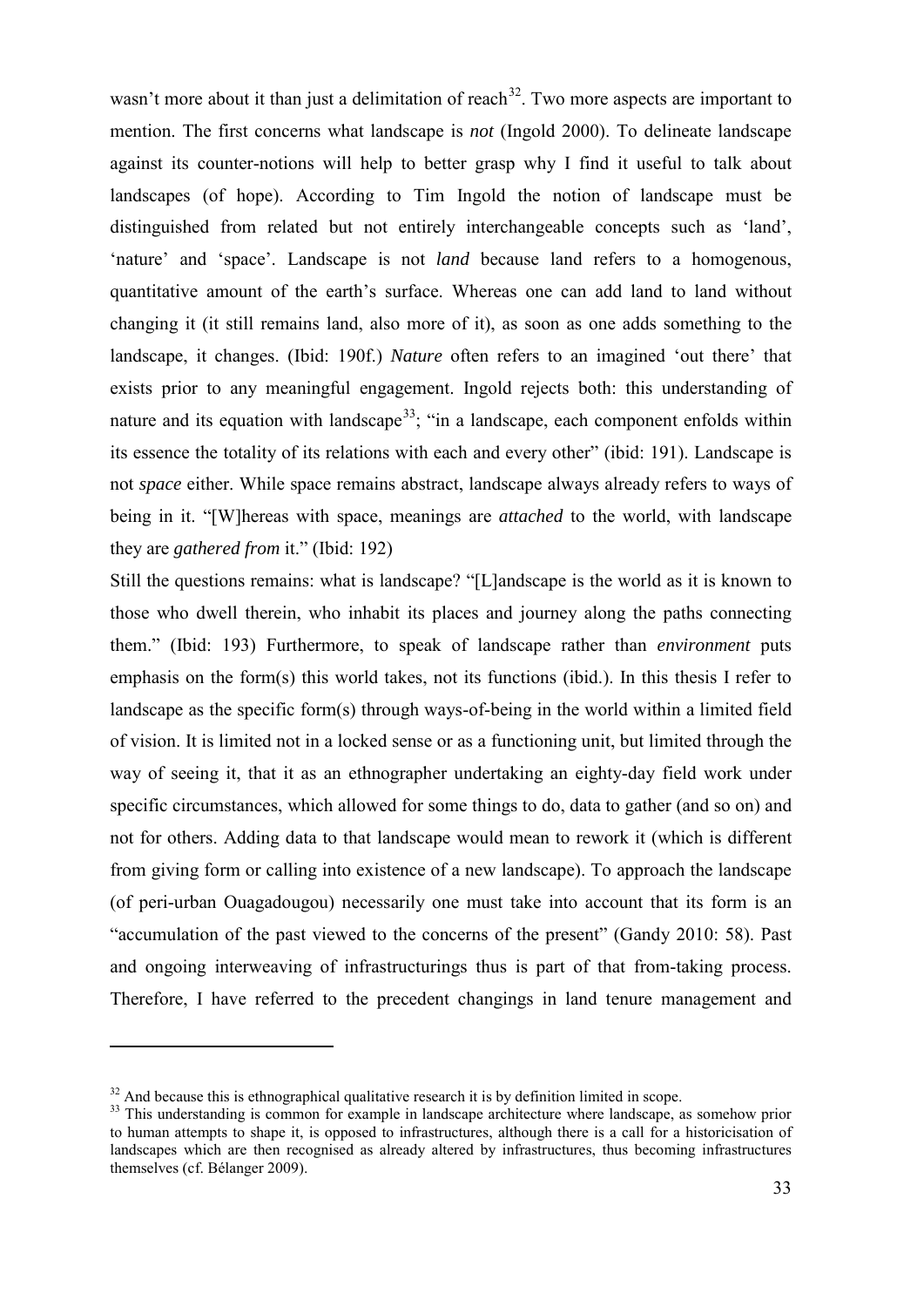restructuration activities, as to the water and power supply systems (or rather their absence). This list is by far not complete, but it underpins the point that I would like to make here: landscape(s) and infrastructure(s) are co-constitutive.

The interrelated processes of infrastructuring – planning, tenure systems, social networks and so on – that co-constitute the (peri-)urban landscape of Ouagadougou "generate the ambient environment of everyday life" (Larkin 2013: 328). What characterises the (processes of) infrastructuring sketched above is their uncertainty. Land laws for example exist but are not by all means enforced and although the state law is meant to override customary practices of land allocation and tenure they continue to exist and play out in daily life: no one can settle in a «non-loti» without asking permission from the local earth chief. Land rights and its underlying laws are highly contested and a considerable amount of research aims at finding means to ensure land tenure security (Le Roy 1995; Brasselle, Gaspart, Platteau 2002; Mathieu et al. 2003). Although the planning scheme itself is usually not the source of conflict, its implementation is at various points.

In October 2013 after the suspension of all «lotissement» activities a sort of conference with more than 500 participants has been organised in Ouagadougou. The «Etats généraux sur les lotissements» have brought up a list of recommendations that tended to put a stop to the ongoing grievances in the procedures such as reversing the order of planning and implementation steps. For example people were attributed their piece of land before the whole area was parcelled, others were attributed more than one parcel while there was not enough space for all people in the area and so on. (Le Pays 28/10/2013) Although there is a set of regulations for how the «lotissement» is meant to function, these are often not carried out with the result that people do not understand and consequently cannot foresee how it is going to be done.

In my interviews these problems were frequently addressed, especially in connection to the attribution criteria which should take into account prior investments and indigence but was supposed to function primarily following first-pay first-served principles. Even if they had followed the rules so to speak, that is they had been registered during the census and built a house that was sufficiently big (the number of iron sheets is an equivalent for the value of the house), they still couldn't be sure to get a parcel. Uncertainty "has become a dominant trope […] in the subjective experience of life in contemporary African societies" (Cooper, Pratten 2015: 1). There are quite a number of concepts to make this point: insecurity, precariousness, crisis to name just a few. Benoît de l'Estoile suggests distinguishing uncertainty as a structural feature from crisis as referring to situations of acute hardship (de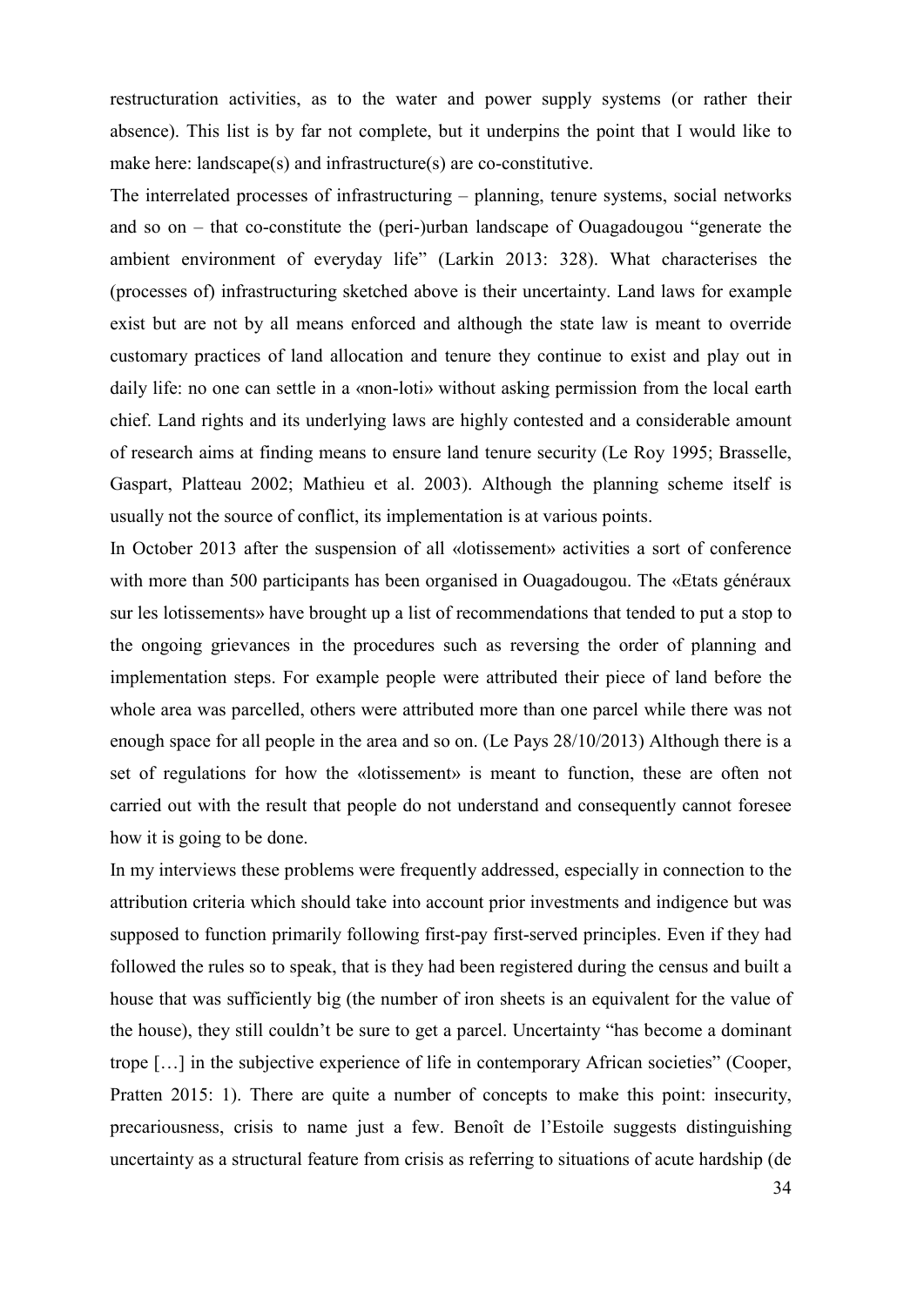l'Estoile 2014: S66). Moreover he relates uncertainty to unpredictability (ibid.) while elsewhere insecurity applies to the "repeated experience of failure" (Pedersen 2012: 137). Life in peri-urban Ouagadougou is characterised by unpredictability, repeated experiences of failure and uncertainty that come with the dys-appearing of infrastructuring. With dysappearance I refer to the steady looming of infrastructuring through deficiency. The notion originally refers to the body, which for a long time – in anthropology – shared the fate of infrastructure of being largely unaddressed (Niewöhner 2015: 119). The body, as infrastructure, is "a permanent mediator in our way of seeing [or being-in] the world, but simultaneously in the background […]. [H]owever, it reappears as such when something disturbs the usual harmony" (Akrich, Pasveer 2004).<sup>[34](#page-36-0)</sup> In peri-urban Ouagadougou infrastructures never really vanish completely. They remain latent within a continuous state of alternating crises that produce an enduring situation of uncertainty. However this does not lead to a complete breakdown. There is a productive potential in uncertainty (Cooper, Pratten 2015). Uncertainty generates practices that fundamentally transform the urban landscape. From the conditions of which uncertainty emerges, I will now shift to the ways it is lived with. This is where the notion of hope comes into the landscape of peri-urban Ouagadougou.

-

<span id="page-36-0"></span><sup>34</sup> for dys-appearing infrastructures see Niewöhner 2015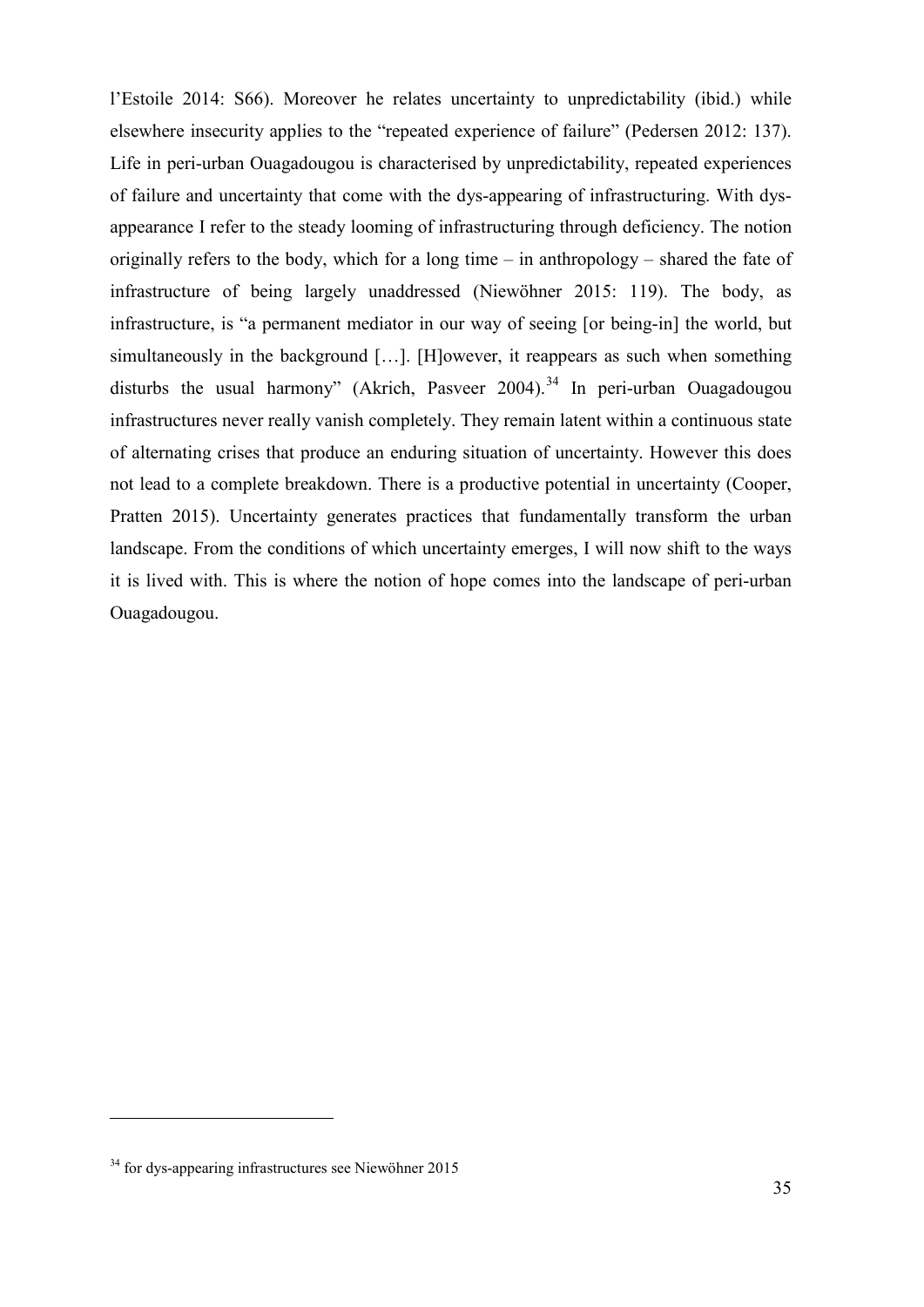## **LANDSCAPES OF HOPE**

#### **THEORISING HOPE**

### *Hope is one of the few things that people here have. (FN, 26/10/2014)*

I wrote this in my field notes after the first three weeks in Ouagadougou. When re-reading this some days later I started thinking about hope. Looking at the anthropological literature it seems that the notion of hope, long discussed in philosophy, theology and psychology, has entered the discipline about 15 years ago just after the proclamation of an "'emotional' turn within the human sciences" (Webb 2007: 66) that had stressed "the affective dimensions of human life" (ibid.).

In a conversation with the philosopher Mary Zournazi the anthropologist Ghassan Hage points to the difficulty that "fuzzy concepts" like hope pose for empirically working scholars. Following Pierre Bourdieu, Hage states that "philosophers are much better at asking the difficult questions than at actually working them through – because they work them at the level of ideas, rather than through empirical research" (Zournazi/Hage 2002: 160). Consequently he postulates "an anthropology of hope" and points to the necessity to operationalise the term, to "make an attempt to find categories with which you can empirically start studying something like [hope]" (ibid.: 160). Around the same time Vincent Crapanzo published an article titled "Reflections on Hope as a Category of Social and Psychological Analysis". He eludes the challenge formulated by Hage by using a panoramic approach, "in other words, to look critically […] at the discursive and metadiscursive range of "hope"" (Crapanzo 2003: 4). While providing interesting insights into a various range of works on hope from theology, psychology and philosophy Crapanzo's question *how hope might be studies ethnographically* remains untouched.

Hage's plea for an operationalisation and Crapanzo's panoramic approach mark the spectrum of attempts to deal with hope in anthropological research and writing. Many scholars have engaged in theoretical and empirical reflections on hope since its (re-) appearance on the sociological and anthropological agenda.

In this section I will first provide an overview of a number of works that have dealt with hope. Therefore I find it useful to differentiate between three distinct approaches, although this division is certainly simplifying and by no means complete: hope as subject, hope as practice and hope as method. Each approach of course entails the others to some extent,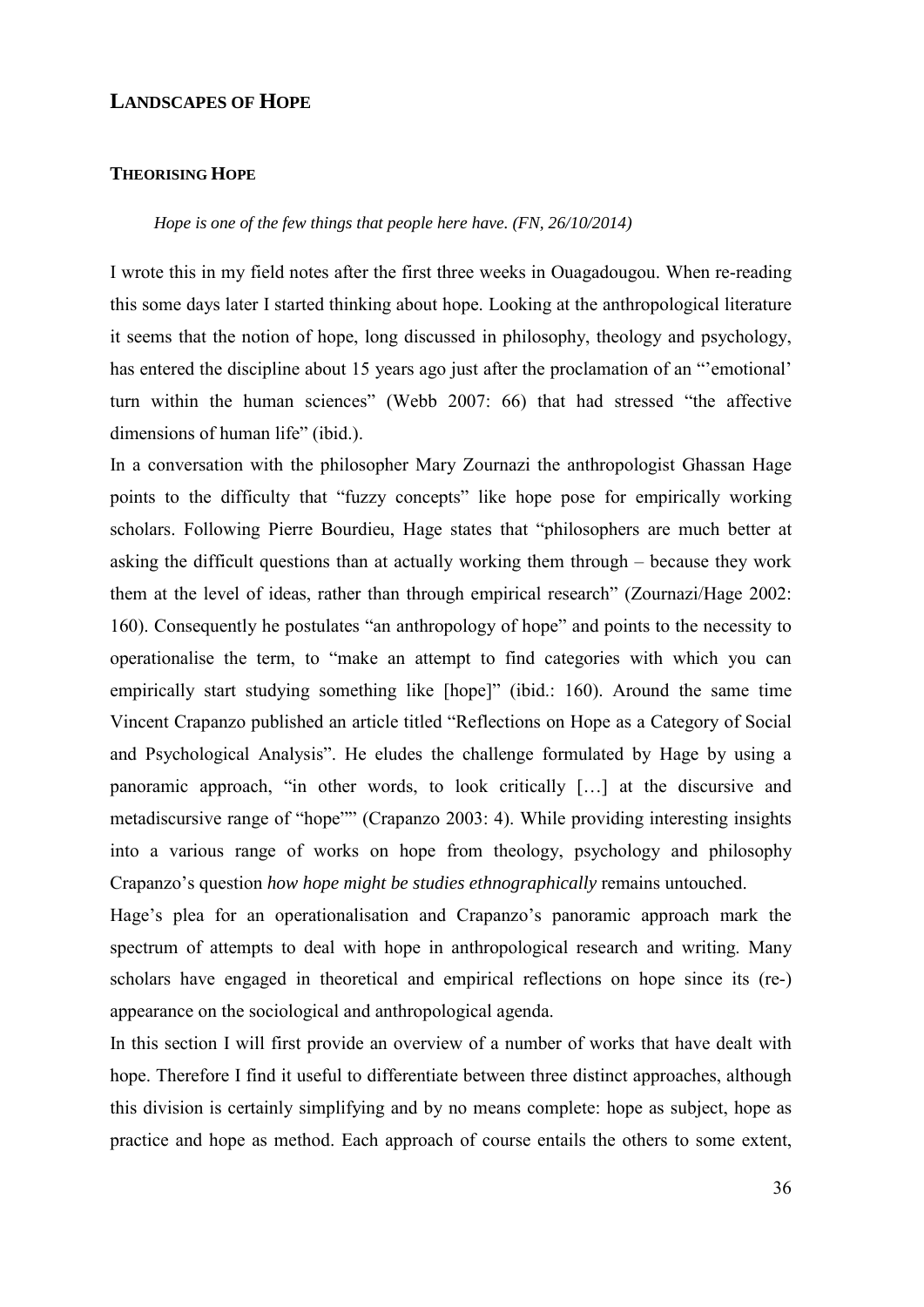but I think according to their setting of priorities and in favour of a systematic overview the threefold division is justified. I will present some examples for each approach and try to discuss them in relation to the initial question raised by Ghassan Hage, namely: how can hope be studied empirically?

# **Hope as Subject**

<u>.</u>

To approach hope as a subject implies first and foremost a definition of the term or its characteristics and to distinguish it from other concepts of that it shares one or more of these characteristics.

While Crapanzo's engagement with different scholars provides a number of interesting (but only loosely connected) characteristics of hope, other scholars proceeded further in their attempt to clearly contour the notion of hope. There are two ways to do so: either to break the characteristics down into some common denominators or to unfold the range of grasps in order to categorise them.

In a recent article titled "Hope as Economic Affect"<sup>[35](#page-38-0)</sup> the sociologist Urs Stäheli provides a minimal determination that emphasises four aspects: *First*, hope is directed to a future event of which the outcome is uncertain. *Second*, it is incalculable. It is about possibilities rather than probabilities. *Thirdly*, hope – in both, its outcome as much as the process itself – is positively connoted. *Fourthly*, Stäheli states that the positive connotation of hope leads to a "strange" splitting of the hoping subject. It points to a deficiency in the present. Hoping then is the active participation in the elimination of that deficiency (Stäheli 2014: 288). Going beyond this definition Stäheli also discusses its implications: the last aspect, the division of the hoping subject, points on the one hand to a space that becomes the object of political techniques – "affective techniques for the manipulation and formation of hope" (ibid: 290) – and on the other hand to the critical potential inherent in hope, the possibility to think the unexpected. To put it differently: related to economic systems

"hope oscillates between an utopian moment, in which the non-economic flashes inside the economy, and an affirmative function: she can support the functioning of economic systems, she might perpetuate economic systems even though their functioning is not expectable anymore" (ibid: 285).

<span id="page-38-0"></span><sup>&</sup>lt;sup>35</sup> Originally "Hoffnung als Ökonomischer Affekt"; the article is published in German, all translations are my own.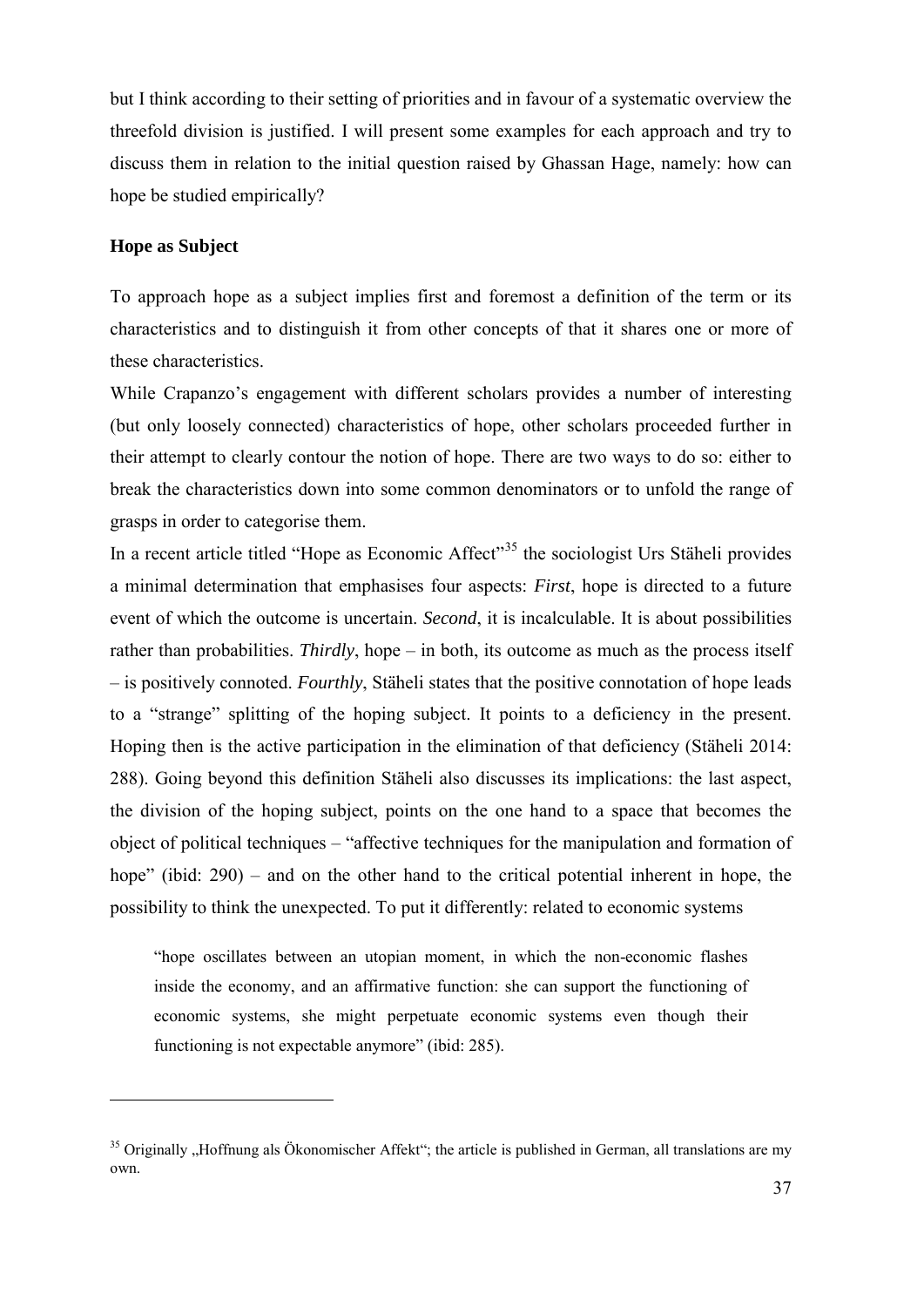Hope, for Stäheli, can be analysed through cultural narratives, which make hope tangible and through rituals in which hope is repeated (ibid: 290f.).

In contrast, Darren Webb approaches hope differently. Like Crapanzo he draws on a broad corpus of literature from different contexts and disciplines. In his article "Modes of hoping" he proposes that hope be regarded "as a human universal that can be experienced in different modes" (Webb 2007: 65). He continues:

"[e]xaming hope in this way, as a human capacity that can be experienced in different modes, may help us see the varying conceptions that presently exist within the human sciences not as conflicting, or even as competing, but rather as complementary." (Ibid.: 68)

He examines the conceptualisation of hope along three dimensions: the concrete objectives of the hope, its cognitive-affective dimension and its behavioural dimension and identifies two meta-modes that in turn can be further divided. Webb suggests that *open-ended hope*, which requires "an ontology of not-yet-being", is conceptualised as either *patient* or *critical*. The first tends to refer to a continuous becoming, a "being on route" (ibid.: 69) where "there is little for the hoper to *do* other than stand firm, abide and wait" (ibid.: 71). The latter, as the first "is characterized by an openness of spirit with respect to the future" (ibid.) but is more concerned with present deficiency. It manifests as suffering or longing. "[H]ope experienced in the critical mode compels us to do something other than merely preserve and stand firm." (Ibid.: 72) The counterpart to these open-ended modes of hoping is *goal-directed hope*. Goal-directed hopes are concerned with imagination and the "cognitive act of believing" (ibid.: 73). Webb distinguishes *estimative*, *resolute* and *utopian* hope. Estimative hope seems to be very close to expectancy (that is usually distinguished from hope). The difference, it seems to me, lies in its consequence: while expectation implies action, "[t]he relationship between estimative hope and action is [...] uncertain and contingent" (ibid: 74). Estimative hope then tends to reproduce reality rather than to transform it (ibid.). Resolute hope according to Webb "is best understood as hope against the evidence" (ibid.: 75). Finally Webb introduces the notion of utopian hope. As resolute hope, it is "hoping against the evidence" (ibid.: 77), but it goes beyond resolute hope in the way that it is "collective, mutually efficacious and socially transformative" (ibid.: 78).

Webb's categorisation is very useful to provide an overarching framework that contours disparate approaches to hope. The three dimensions he implies to categorise the modes of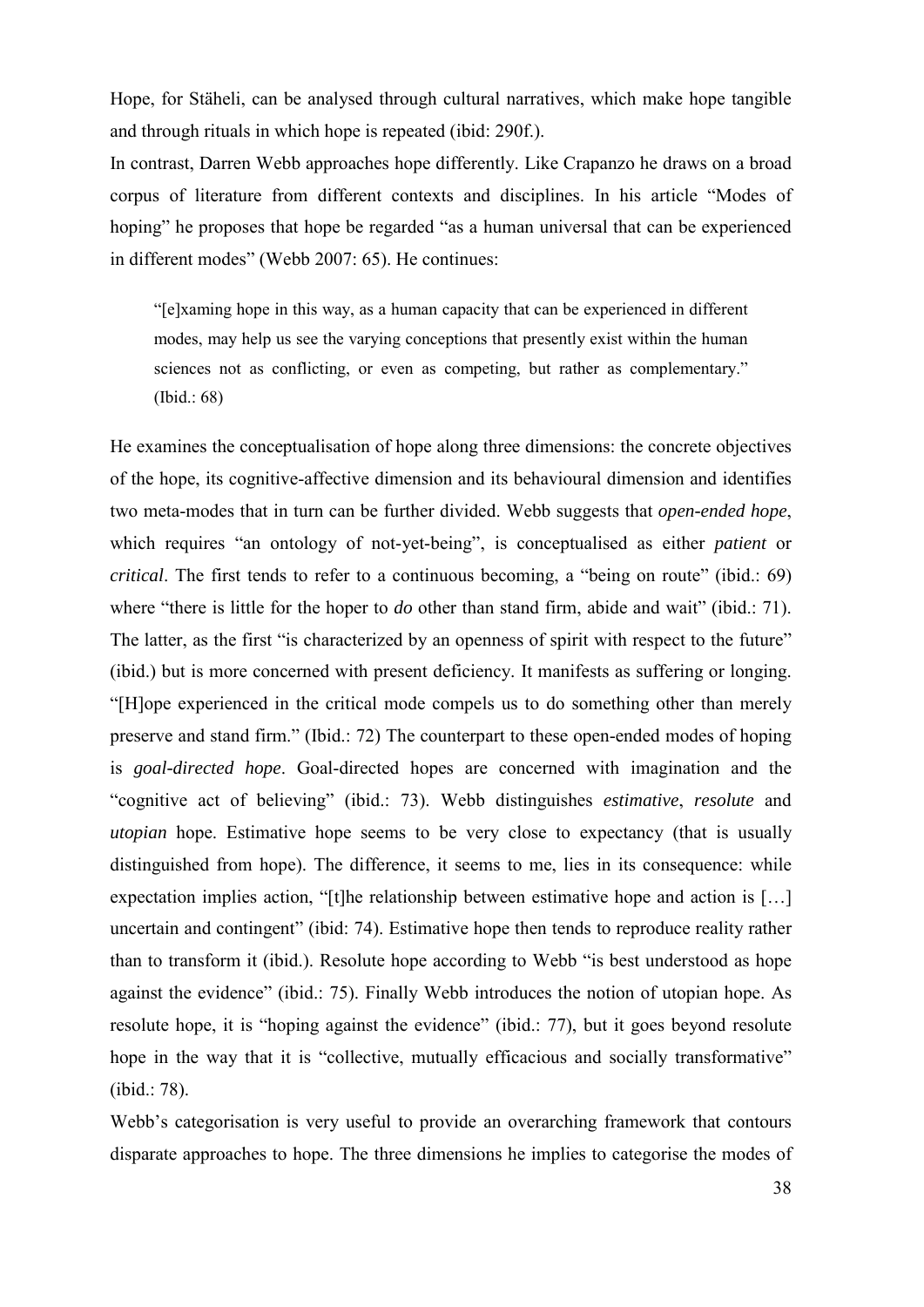hoping, namely the concrete objectives of the hope, its cognitive-affective dimension and its behavioural dimension provide possible starting points for tracing hope empirically. However, in concrete situations of everyday life it may be difficult to distinguish different modes.

The anthropologist Simon Turner has recently drawn on Webb's categorisation to analyse "Ideas of Hope and Future among Clandestine Burundian Refugees in Nairobi" (Turner 2015: 173). His study focuses on Burundian refugees who live in the outskirts of Nairobi as opposed to those living in refugee camps. While the first (willingly) live in a precarious situation without any security in order to "keep[ing] their options open" (ibid.: 183), the latter – encouraged by the administration of the camps – prepared "for the day they would return to Burundi, enabling them to take up the place in society that they deserved" (ibid.: 179). Turner draws a line between the open-ended hope of the young men in Nairobi who navigate the city and engage in different activities while "wait [ing] for miracles" (ibid.: 176) and the people in the refugee camp who have utopian hopes (ibid.: 188). Although Turners account sheds light on a variety of ways of dealing with uncertainty and precariousness his descriptions of what he understands as hope remain somewhat vague. He uses the elements that characterise the modes of hoping he employs to refer to the different groups he observes. His empirical data then serves to prove that there are different modes of hoping in Nairobi. Webb's categorisation, lucid as it is, seduces researchers to 'find' different modes of hoping. At best such an approach reveals the limits of the concept as demonstrated by Turner as well (ibid.: 187). He refers to a third group of Burundians, stating that "[t]heir hopes for the future were very different from those of the Burundians living in Kawangware" (ibid: 187). In the course of his argument he further writes:

"They were pursuing a life strategy that was a continuum of their past […] towards a more or less foreseeable future. [… F]irst and foremost, they were living in the present, trying to make ends meet and to improve their chances little by little, day by day. […T]hey act according to certain specific goals." (Ibid.: 188)

Although his description comprises all the dimensions of hope sketched by Webb, Turner concludes that "[t]his may not even qualify as hope" (ibid.). Subsequently he employs the notion of *work* by the French philosopher Gabriel Marcel which according to Turner is opposed to hope (ibid.: 188). I do not aim at contesting Turner's analysis; rather I want to question the usefulness of applying a grid to the complex living situations (of refugees in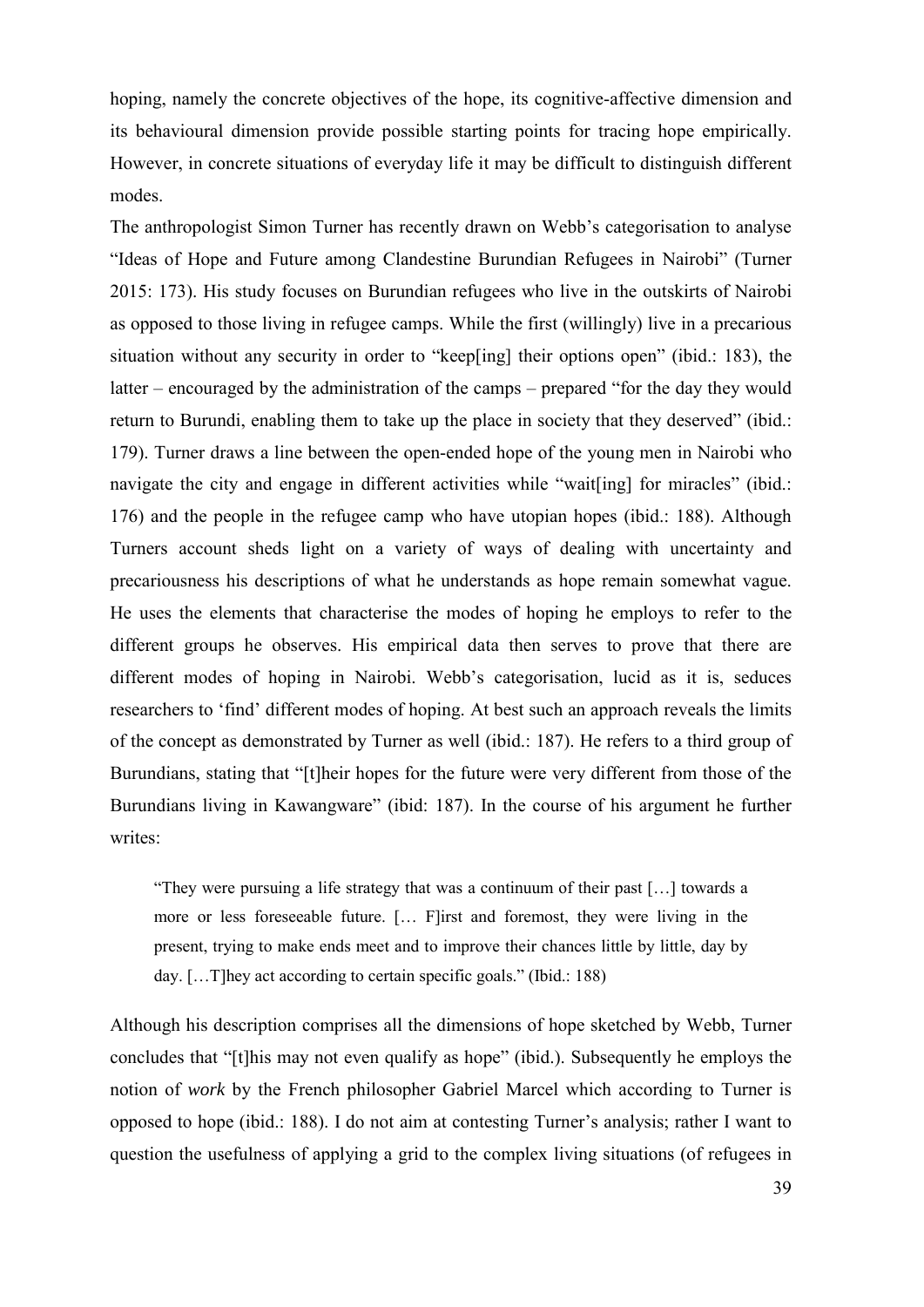Nairobi in this specific case). From my point of view the analytical decision whether to speak about *hope* or *work* (in this case) is not primarily a decision of 'right' or 'wrong'. The question is not whether the Burundian refugees in Nairobi work or hope, rather the interesting point is what becomes analytically visible and discussable by employing the one or the other term.

A third way of defining hope is demarcating its boundaries. Notions that seem quite similar at first sight, but are designed as analytically different from hope are for example expectancy, optimism, desire, or fantasy to name just a few. These demarcations may serve to question the empirical material in order to grasp hope.

One notion that is often distinguished from hope is *expectancy*. "Expectancy [derived from economics] assumes continuity between the present and the future" (Stäheli 2014: 286). Arjun Appadurai, in the introduction of his collection of essays titled "The Future as a Cultural Fact" makes a similar point when he connects aspirations to what he calls "politics of possibilities" as opposed to "politics of probabilities" (Appadurai 2013: 1, see also Zounazi/Stengers 2002: 245). Expectation, as a term deeply anchored in economic thought, is a keyword that has contributed to the formation of economy as the "science of the future" (ibid.: 60). The question at hand then is about the (un)certainty of the future. Where expectations fail, hope might be an analytical alternative. That is why hope is often connected to terms that mark this disjunction between the present and the future such as crisis (Narotzky, Besnier 2014), precariousness (de l'Estoile 2014; Turner 2015), uncertainty (de l'Estoile 2014; Cooper, Pratten 2015; Turner 2015), insecurity (Pedersen 2012) and radical social change (Beyer 2013).

Hope must also not be confused with *optimism*.

"[T]he distinction is that between a belief in a positive outcome (optimism) and a belief in the *possibility* of a positive outcome tinged with anxiety about the potential for a negative outcome (hope). Many now concur that to hope is to believe that one's desiderative objective is possible though uncertain." (Webb 2007: 73)

A third notion that is often differentiated from hope is *desire*. As with expectancy and optimism hope is "intimately related to desire. It is its passive counterpart […]." (Crapanzo 2003: 6) Passive in this context however is somehow misleading. It doesn't mean that hope is the absence of activity, a kind of doing nothing, although hope may turn out to have paralysing effects. Hope leads to action but still "depends on an other" (Zigon 2009: 256).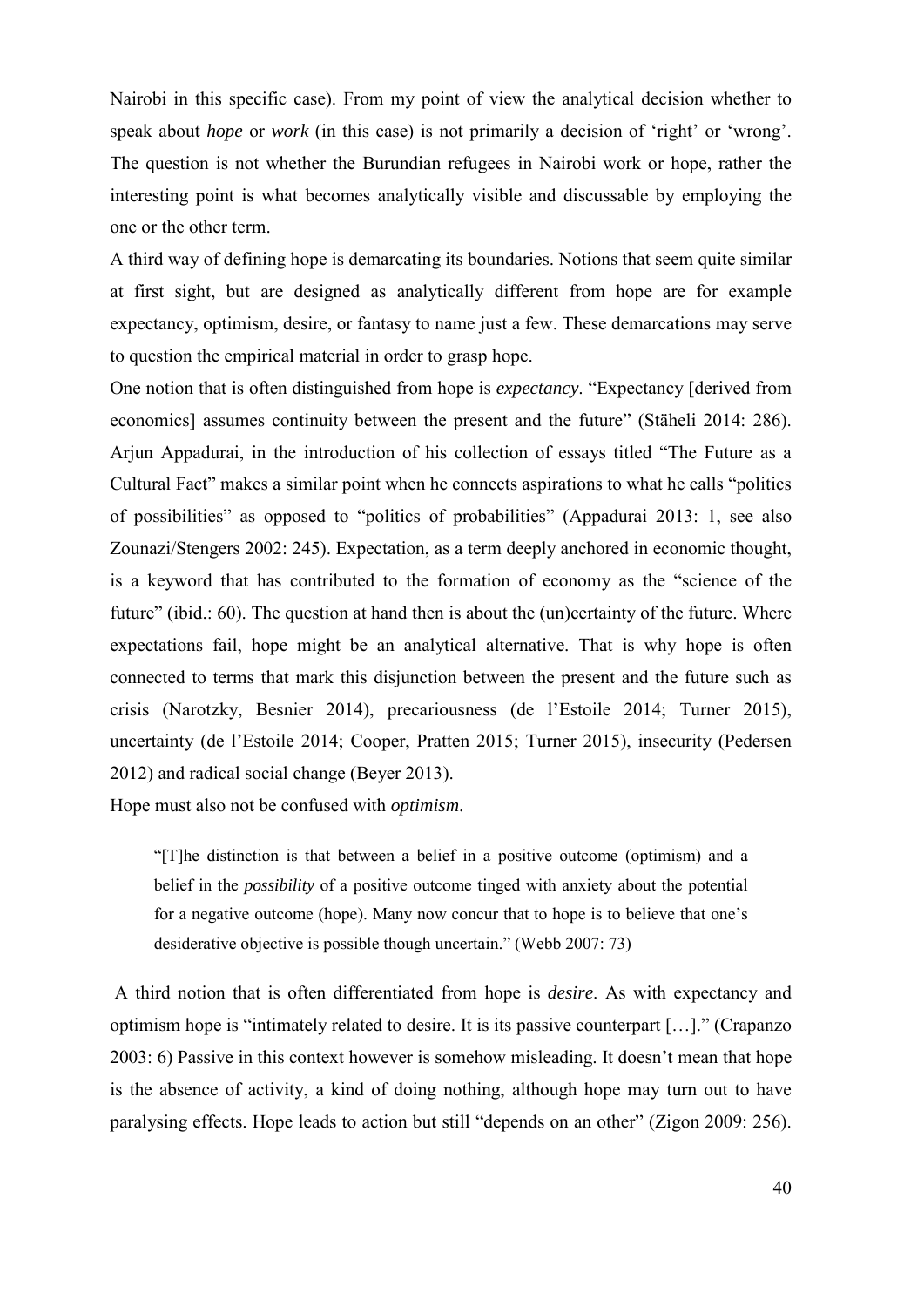"You can do all you can to realize your hopes, but ultimately they depend on the fates – on someone else." (Crapanzo 2003: 6)

A last boundary I would like to draw (although there are certainly more notions that come close to hope) is that between hope and *fantasy*. Whereas hope is described as connecting different temporalities (Zigon 2009: 258), fantasy doesn't need to be connected to what has been or what is now: "what precedes fantasy is not reality but a hole in reality, its point of impossibility filled in with fantasy" (Žižek 2008: xiv).

#### **Hope as Praxis**

<u>.</u>

Anthropologists study people and their ways of being in the world. Although the characteristics of hope outlined above are probably plausible to most anthropologists, they do not directly refer to the question asked by Ghassan Hage earlier on, namely how can hope be studied empirically? Future events, possible positive outcomes and divided subjects cannot be observed. But if hope is indeed an "everyday feature of the human social world" (Pedersen, Liisberg 2015: 5), then it is in the everyday life of people and their practices that researchers have to look for hope. Hope as praxis<sup>[36](#page-42-0)</sup> has no ontological status "but is something we continually have to establish" (ibid.: 11).

Anthropologist's first task then is to trace spaces that are most likely constituting (and being constituted by) hope. I have argued that the intersecting infrastructurings of "the city yet to come" (Simone 2004: b) are such spaces. In fact many scholars who have drawn their analyses from the concept of hope have undertaken research in fields which share uncertainty as a common feature: migration and fleeing, refugee camps, radical social change resulting in precarious economic and social situations.

I have chosen two examples for the treatment of hope as praxis, both of which I find illuminating and useful to understand how hope can be ethnographically grasped.

In his account "A Day in the Cadillac" Morten Axel Pedersen tells of a group of young men in Ulaanbaatar. Regularly they hang around "dusting, washing, cleaning, and polishing the car while expressing, with never wavering enthusiasm, hopes of future prosperity" (Pedersen 2012: 137) until one day they finally manage to get the missing piece and make a tour. They spent the day "visiting a series of bars, cafés, and restaurants"

<span id="page-42-0"></span><sup>&</sup>lt;sup>36</sup> Both terms can be found in the literature I refer to here: praxis and practice. I employ the term praxis to denote a more general level of acting in and enactment of the social world, while I use the notion of practice to refer to concrete forms of engaging the social world, for example narrating, dwelling and waiting.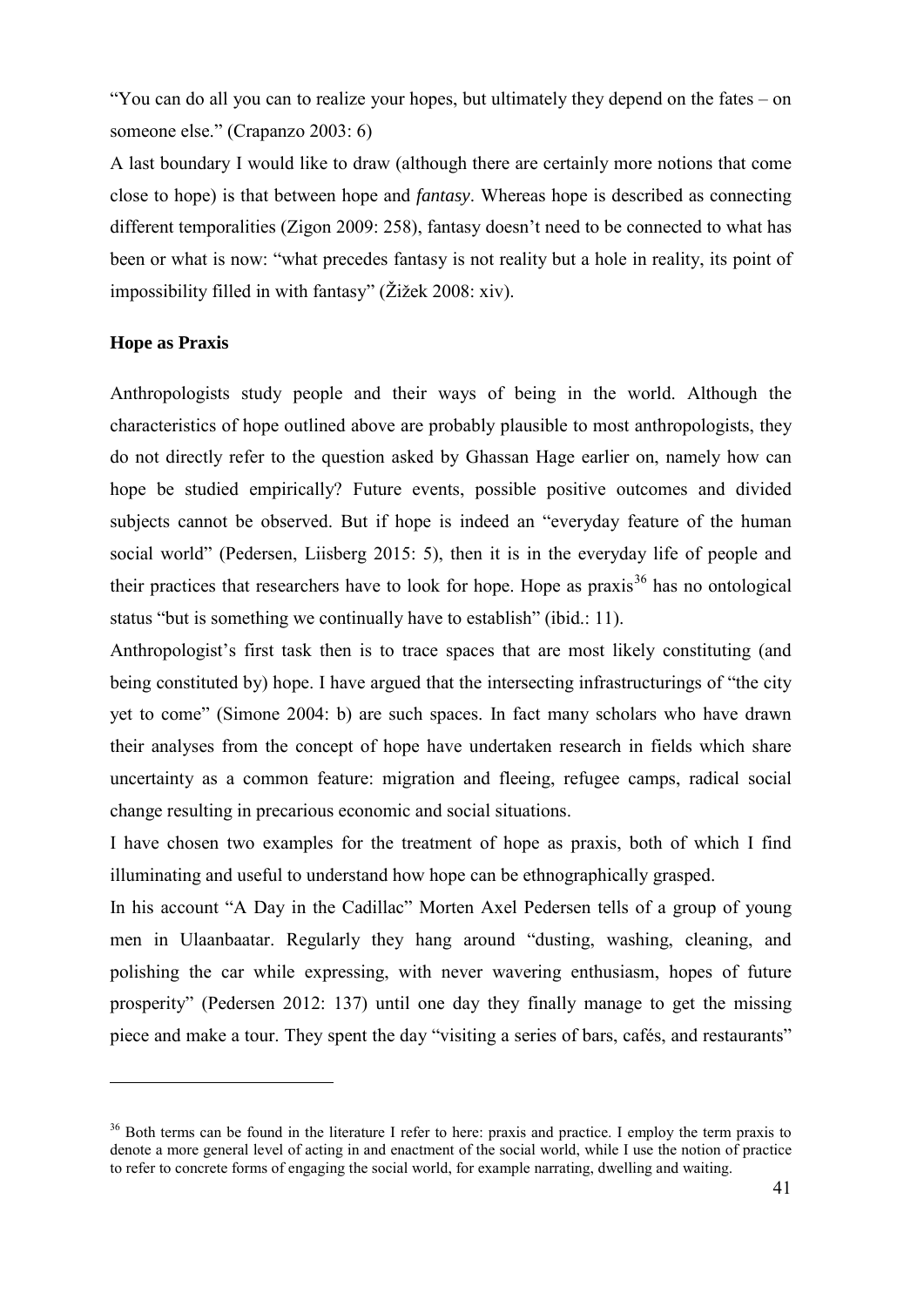(ibid.: 139) to do business. In the end, instead of earning money, "they were forced to give away parts of the Cadillac's engine as collateral for an outstanding loan of their own" (ibid.: 140). This episode, he argues, can only be understood as "the shared activity of hope that momentarily calibrates otherwise disparate realms and scales of their lives by cutting overstretched socio-economic networks down to size" (ibid: 141). And he concludes: "[r]ather than demonstrating a lack of interest in the future, living for the moment involves an exalted awareness of the virtual potentials in the present – the tiny but innumerable cracks through which the promise of another world shines." (Ibid: 145) Pedersen approaches the hope of his friends through their collective practices emerging around the Cadillac within the difficult social-economic conditions in post-socialist Mongolia and states that "hope […] clearly is something that must continually be put into the world through a concerted and collective effort" (ibid.: 146). What is important for Pedersen is how hope stretches out between the men in the network, connecting them to one-another and in this way becoming an essential part of it: "we might say that the surplus produced by hope is the continual existence of the social network as such" (ibid.: 147). But although the story starts with and in the Cadillac, neither the car nor the city that it drives through, seem to play an important role in Pedersen's understanding of hope in Ulaanbaatar. While it becomes clear from his analysis how hope plays out in social terms, in my reading he limits his notion of the social to the specific group he engages with. In this perspective the city becomes a mere platform for what is going on.

A second example comes from Martin Demant Frederiksen who, in an article published with Anne Line Dalsgård, echoed the story of his informant Rezo, a young man living in Tbilisi, who was "walking around in the city in search of possibilities" (Dalsgård, Frederiksen 2013: 54) and who therefore, "proudly carried a business card in his pocket" (ibid.), of a business that, according to Rezo "did not actually exist yet" (ibid.). His interpretation then suggests that "the business card served as an intermediate stage, an imagined future that was yet to become concrete" (ibid.). Although we learn that Rezo had no office and that the web link on his card did not exist, the author(s) do not further relate to the business card, which seems to play an important role. For Frederiksen "the business card contained Rezo's hope of something coming into being, a not yet that, although nonexistent, provided him with an incentive to keep striving" (ibid.: 55). However, in a consequent understanding of hope as something continually established in praxis, hope cannot be cut off the business card. Thus, it does not simply contain hope, because this would imply that hope is something extrinsic to the specific situation sketched by the

42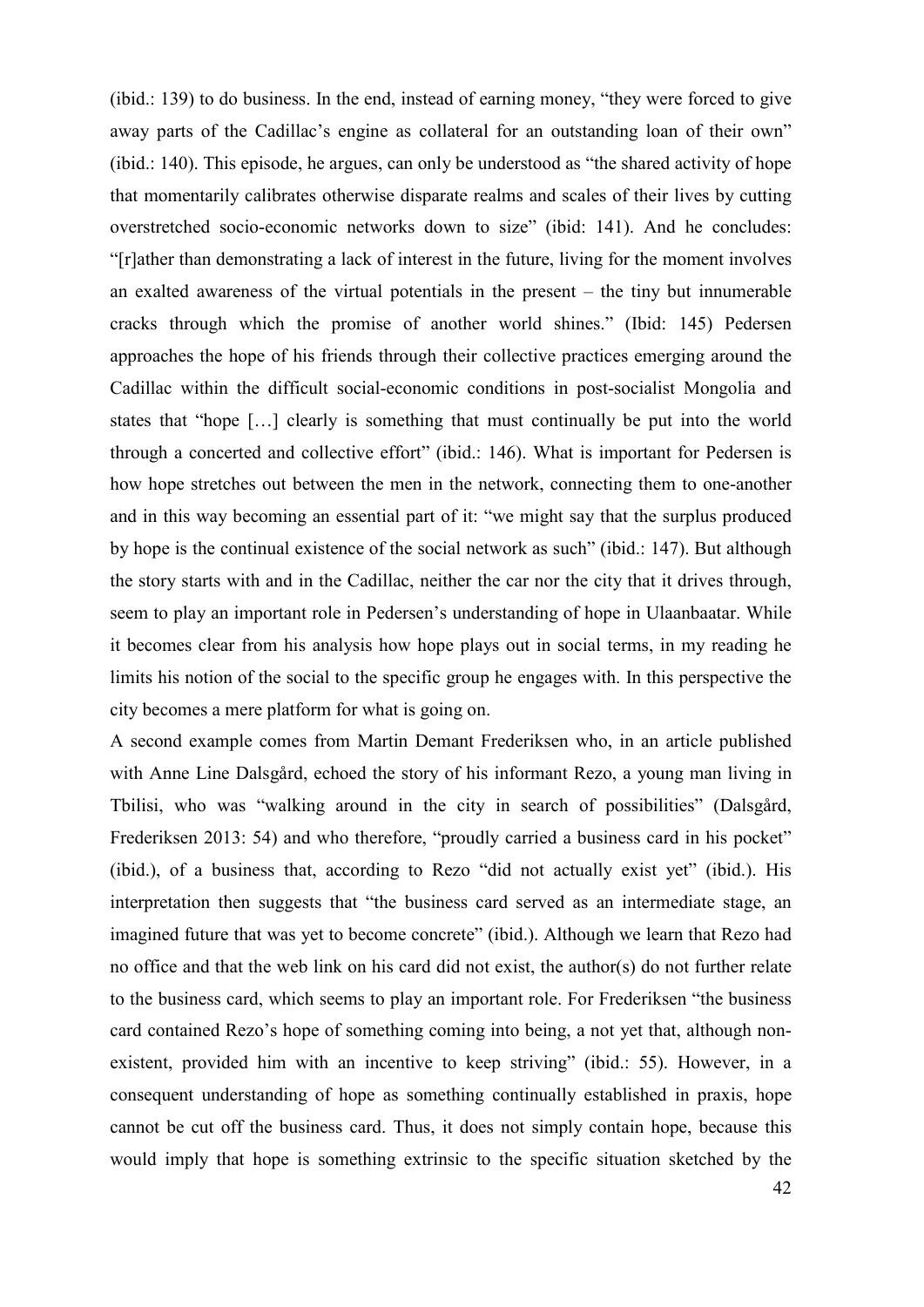authors. Rather, if one conceives hope as praxis, with no ontological status but something to be continually established, one has to be attentive to how exactly it is established. In other words, hope stretches out between people, things and their environment and puts them in specific but changing relations to one another.

# **Hope as Method**

Hope as method is closely associated with the works of the anthropologist Hirokazu Miyazaki who explores, across different fields, the role of hope in knowledge formation. As a response to the crisis of ethnographical representation (Clifford, Marcus 1986; also Berg, Fuchs 1993) he departed from the hopes of the Suvavou people in Fiji (2004) and later the hopes of Japanese finance traders (2006) and connected them to the hope entailed in (his) ethnographical analyses. For "The Method of Hope" (2004) he conducted fieldwork among the Suvavou people in Fiji (southwestern Pacific) and followed their struggle for reparations from the government for the loss of their land at a time when it had persisted for more than 100 years. Through the examination of *writing letters* and *trawling archives*, specific "politics of self-knowledge" that is adhering and referring to a specific logic of *distributing rent* (depending on hierarchical structuration) and *rituals*, in other words different practices, he seeks to apprehend "hope as a common operative in all knowledge formation" (Miyazaki 2004: 9). Ultimately he inverted the treatment of hope as a subject because the

"retrospective treatment of hope as a subject of description forecloses the possibility of a describing the prospective momentum inherent in hope. As soon as hope is approached as the end point of a process, the newness or freshness of the prospective moment that defines that moment as hopeful is lost" (ibid: 8).

His account can be read not only as a critique of retrospective analyses but also as an objection to anthropologist's concern with emergence.

"The aesthetic of emergence therefore forecloses the possibility of pinpointing the end point of analysis […], and all knowledge remains provisional, contingent and, ongoing. […] In this scheme, anthropologists' task becomes simply to trace or track the world as it emerges. Here knowledge itself is rendered emergent in order to mirror an emergent world." (Ibid.: 138)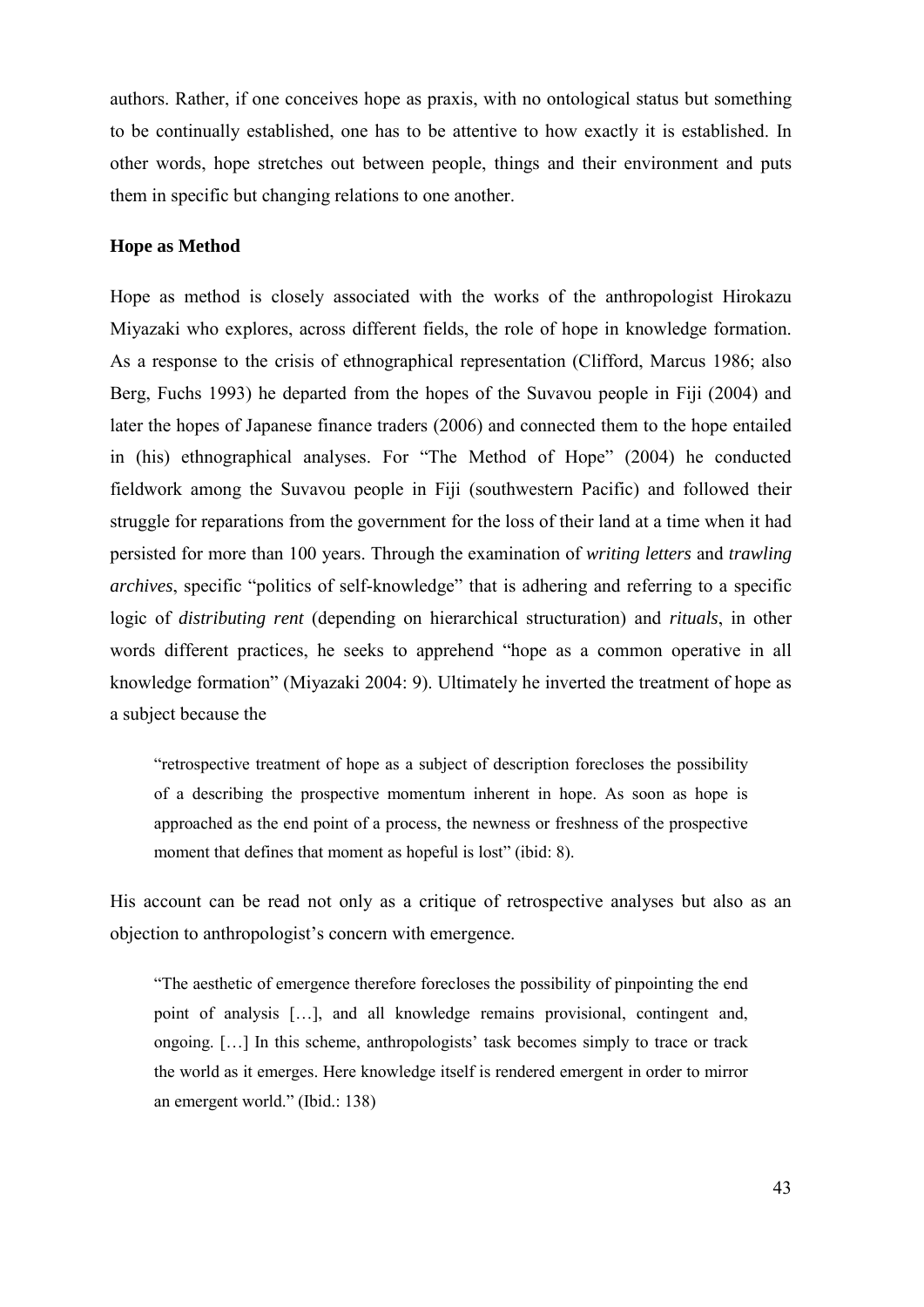However, what his empirical accounts demonstrate is that "the inheritance of a past hope and its performative replication in the present" (ibid.: 139) enables "a conscious effort to reorient knowledge to the future" (ibid.). His concern, in other words, is the possibility for anthropology to make a contribution to the future instead of only saying something about the past and present.

This concern is also shared by Arjun Appadurai. He argues that anthropologists' occupation with culture prevents them from seriously engaging with future matters. "For more than a century, culture has been viewed as a matter of one or other kind of pastness – the keywords here are habit, custom, heritage, tradition." (Appadurai 2004: 60). In some way, while anthropology is concerned with backward-oriented analyses, economics has become the science of the future with keywords "such as wants, needs, expectations, calculations" (ibid.). For Appadurai the notion of hope or aspiration<sup>[37](#page-45-0)</sup> is a means to bring back the future into cultural analysis.

"Aspirations certainly have something to do with wants, preferences, choices and calculations. And because these factors have been assigned to the discipline of economics, to the domain of the market and to the level of the individual actor (all approximate characterizations), they have been large invisible to the study of culture." (Ibid.)

Consequently, to focus them through ethnographical lenses requires anthropologists to engage in the study of markets and how they build or un-build "the capacity to aspire" (ibid.: 67). Moreover he considers the hopeful practices of the researched as docking site for an active engagement for scholars. Although I do not share Appadurai's call for active engagement in the sense of empowerment, I agree with his more general concern for an anthropology that has to say something about the future and that actively engages in discussions and doesn't leave the terrain to economists (and other disciplines) being only able to critically look at the consequences of the decisions they take.

## **INSIDE LANDSCAPES OF HOPE**

-

Ensuing from these different theoretical approaches to hope I will now turn to some practices that I suggest to analyse as hopeful, because  $-$  as I will try to sketch  $-$  these practices relate present doings to potential but highly uncertain futures. In the eyes of the

<span id="page-45-0"></span><sup>&</sup>lt;sup>37</sup> In my understanding Appadurai uses them interchangeably.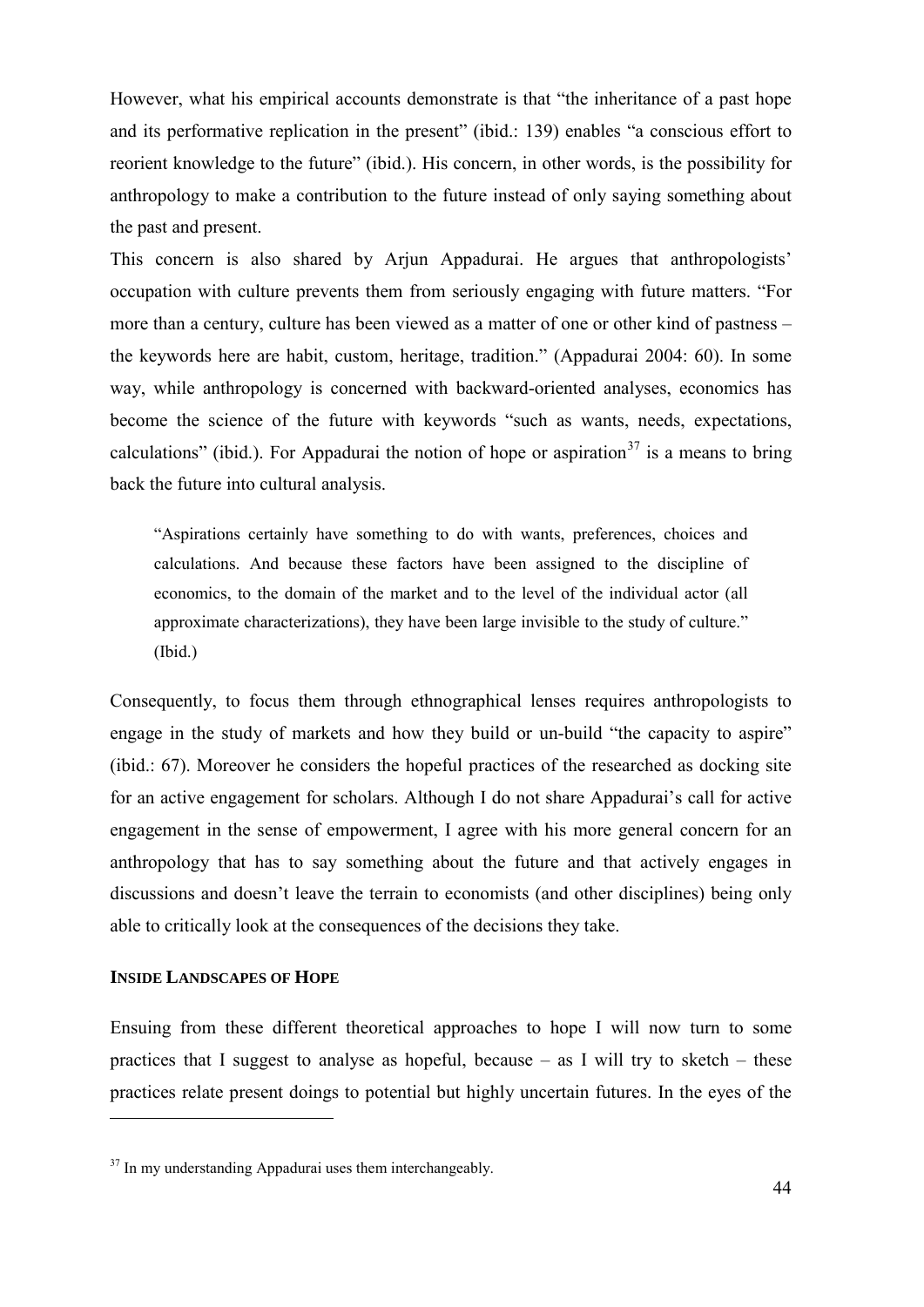people who navigate them, these futures are positively connoted (and thus hoped for). Moreover I will try to show that and how these practices are deeply grounded in their surroundings, which has important, methodological as well as analytical consequences for discussions about hope and hoping.

# **Narrating the Future**

<u>.</u>

Hope was frequently articulated through talk by my interviewees. Hereby I do not (only) mean that people said they were hoping *for* or *to* something. As I have explained earlier, my interviews went through sometimes several steps of translation, between Mooré, French, English and German. Consequently, although my field notes are 'full of hope', it is not (only) the use of the word(s) that I would like to discuss here. Rather, it is the way how people related to the potential changes they supposed a «lotissement» to bring. What was most noticeable about the way people articulated these relations were the repeated references to the (built) environment. In other words, the materialised presence of elements of processes that, from the point of view of my interviewees, would shape the future were constantly invoked as an anchor for effective hopes for that future. Narratives, as I use the term for the analysis of the interviews and conversations I conducted in the «non-lotis» in Ouagadougou, refer to utterances that "encompass[es] all sorts of verbal and nonverbal interactions" (Zigon 2012: 204), in other words "a social form of speech" (ibid: 205). These narratives are not primarily meaning-making articulations which lead to coherence and mutual understanding, as they are commonly framed in anthropological analyses; rather

"they are better understood as a means by which individuals attempt to intersubjectively live in and live through their world together. That is to say […] that words and utterances are first and foremost an existential ground for being-in-the-world with others" (ibid: 209).<sup>[38](#page-46-0)</sup>

<span id="page-46-0"></span><sup>&</sup>lt;sup>38</sup> Zigon's emphasis of narratives as an "existential ground for being-in-the-world with others" (Zigon 2012: 209) made me think of the problem of interviewing. There are many hints in my interviews that point indeed to the relevance of talking about the «lotissement» in daily life. People told me that the subject was raised before all upcoming elections. Furthermore, after the uprisings of end October new information were published daily and everybody I met during a day had already heard about what had been announced in the morning. Thus, there seems to be a lot of exchange. Presumably, if I would have been around in the «nonlotis» for a longer period, I would have observed several discussions concerning restructuration. However, the way I conducted research, it was me who brought up the subject. A more observing and participating research would have been more adequate to approach the question.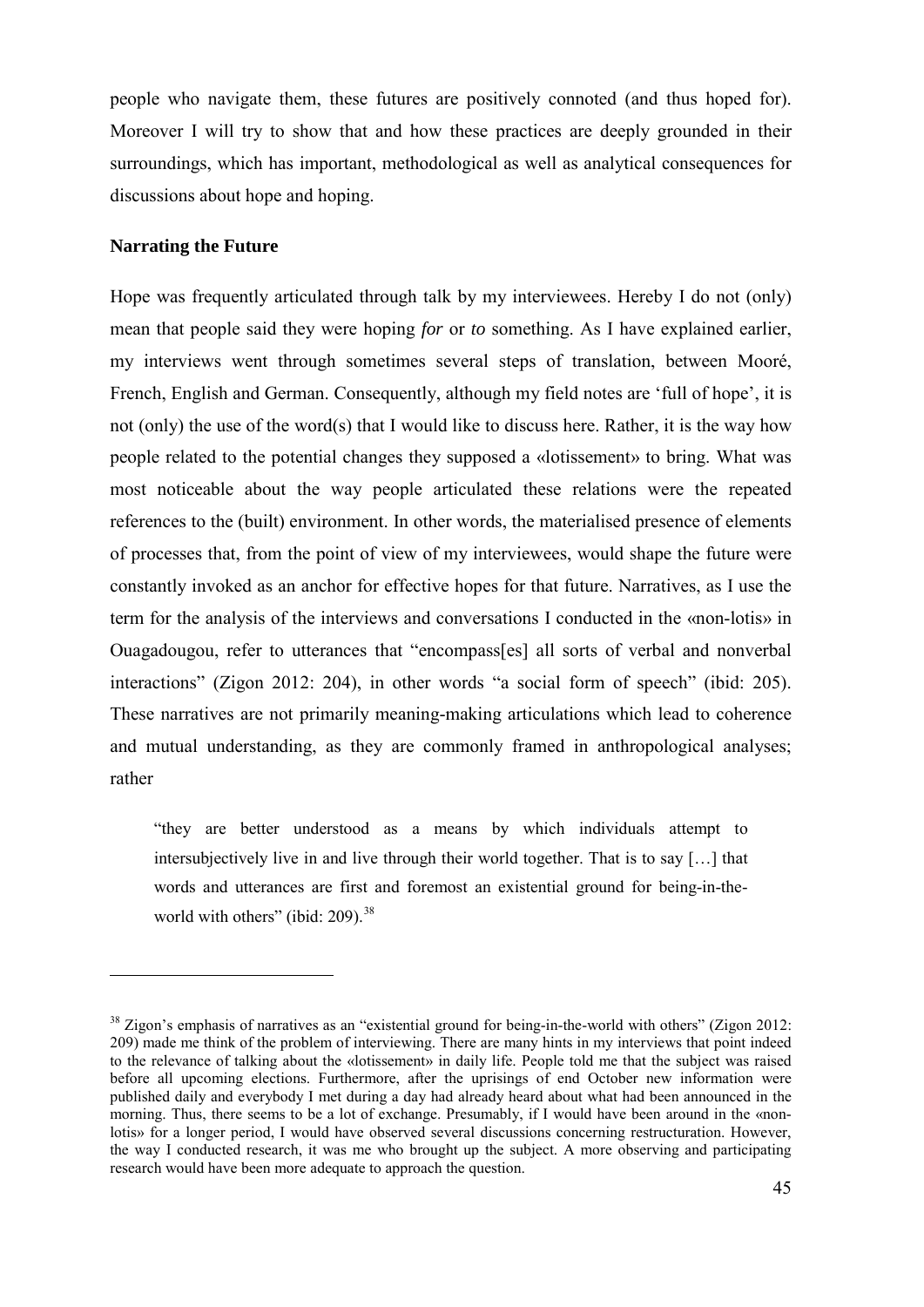Taking Zigon's argument a step further I contend that the narratives surrounding the potential future of a completely accomplished «lotissement» (in general) and the potential attribution of a parcel of land (in particular) emerge and are articulated in close relation to the specific landscape which must be conceived, as I have already argued, as an assemblage of intersecting infrastructures.

Day after day Martin and I went into the peri-urban neighbourhoods that spread out into the surrounding plain of Ouagadougou. Usually we arrived around 7:30 to 8 am, wandered around and approached people we met at or around their homes. Although the «non-lotis» were characterised by their high population density, at that time of the day – in the early morning – they seemed very empty to us. I asked Martin where all the people went during the day and he answered that as soon as the sun arose, the people headed towards the city centre, trying to find a job, or to the fields within or around Ouagadougou, working there to have at least something to eat for them or for further selling. The people we found and talked to were home for different reasons: the women usually had little children to care for and therefore worked at home. Many of them weaved cloth for example, which was bought up by trade intermediaries who sold it for further processing to sewing rooms in the inner city. Others sold self-grown vegetables and self-made peanut cream or karité butter from little tables in front of their houses. Still others sold cooked rice. Additionally we met many older people who did not have the strength anymore to go out for work every day. We also met younger men who had no job for the moment but spent their time building or repairing their houses or simply going out later. That is to say that people in «non-lotis» were quite busy. Living of almost nothing is a hard business that requires a lot of movement to be in the right place at the right time to assure the next meal.

To open the conversations I presented my interest in the expansion of the city and the arising consequences for the daily lives of my interlocutors. Sometimes the people asked me directly which institution I was coming from and if I brought material help – what I denied. Although this was certainly deceiving for them, Martin and I were always well received. We were asked to sit down and talk to the people and during our conversations many of them expressed their surprise of me being interested in them 'just like that'. I asked people about the «lotissement» in general (what it was, how it was done and why) and in their neighbourhood in particular (what was the state of affairs, what happened next, how did they know and so on). Speaking about their current situation my interviewees often brought up ideas for the future that would be «loti». I was surprised; first, because after what I had read about restructuration programmes I did not expect to meet so many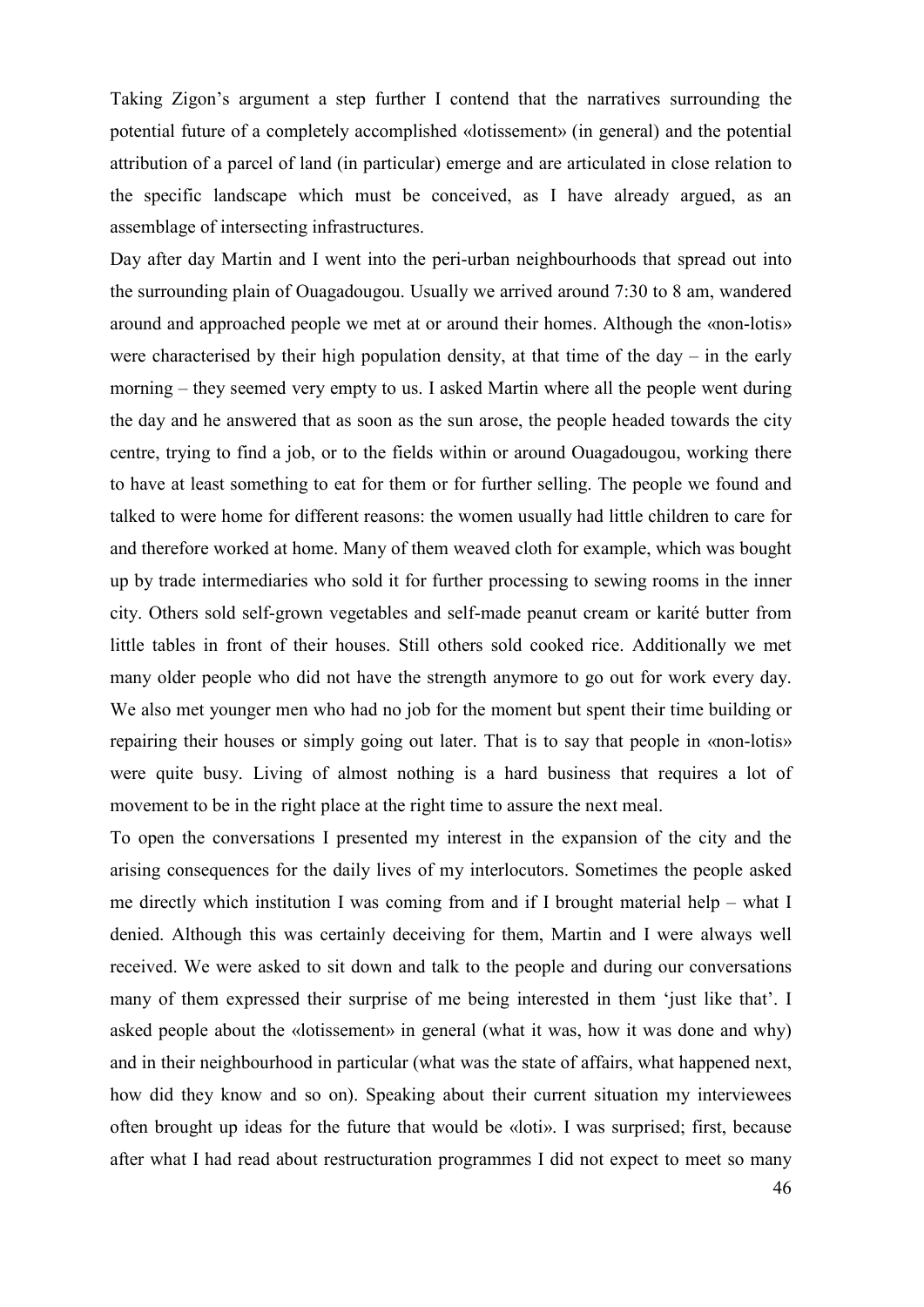people having lived in the «non-lotis» for such a long time (ten years were not uncommon) and second, because although they were there for such a long term, they still seemed convinced of a «lotissement» to come. Going through their accounts and my notes I realised that the repeated conviction that people shared with me, emerged immediately from elements of the peri-urban landscape.

*Ibrahim said that he was in his 40s. He went to work in Ivory Coast for several months every year if possible but right now he didn't have the money to go and there was no concrete job waiting for him. His wife and four children were still in the village but he wanted them to move to Ouagadougou with him and therefore he had settled in the «non-loti»; he wanted his own parcel for him and his family. I asked him what made him think that this area was going to be parcelled. He looked around, then looked at me and then pointed to a neighbour's house in front of us on the other side of the narrow street. 'You see the number? – They have already started'. Martin reminded me that we had seen such numbers on other houses before. 'I see', I said, 'but what if they do not continue'? 'I have a paper' Ibrahim said. 'I do not have it here; it is with my elder brother.' He told me how a group of people had come, inspected his house and then painted a number similar to that of the neighbour on his house. 'I have shown my ID'. They had written down his name as well. This was approximately five years ago. 'They often speak about the attribution, it will be done in 1 year or six months, but they did not do it yet.' (FN, 07/10/2014)* 

Similar narratives frequently occurred during fieldwork. To me it seemed that what he was telling me, was actually proving that the former intention of a «lotissement» had been abandoned, but Ibrahim seemed quite convinced that it was only a question of time. For him, as for many others, the number that had been written on his house during the census and the paper he had been given were witnesses of the proceeding of the «lotissement» and the therein comprised possibility of gaining his own parcel for him and his family. Ultimately this was what had brought him into this area and what had made him take considerable efforts: he had left his family in the village and was spending his money on construction materials to secure the place year after year in case of a further proceeding of the «lotissement». His articulation of his hope for the continuation of the «lotissement» did emerge directly from his surroundings. In my understanding this is crucial, because it points to the entanglement of hope and landscape. I think that a different surrounding would have changed this articulation, and thus the hope itself (or it would have prevented hope at all). The numbers on the houses as well as the paper (although not 'present' but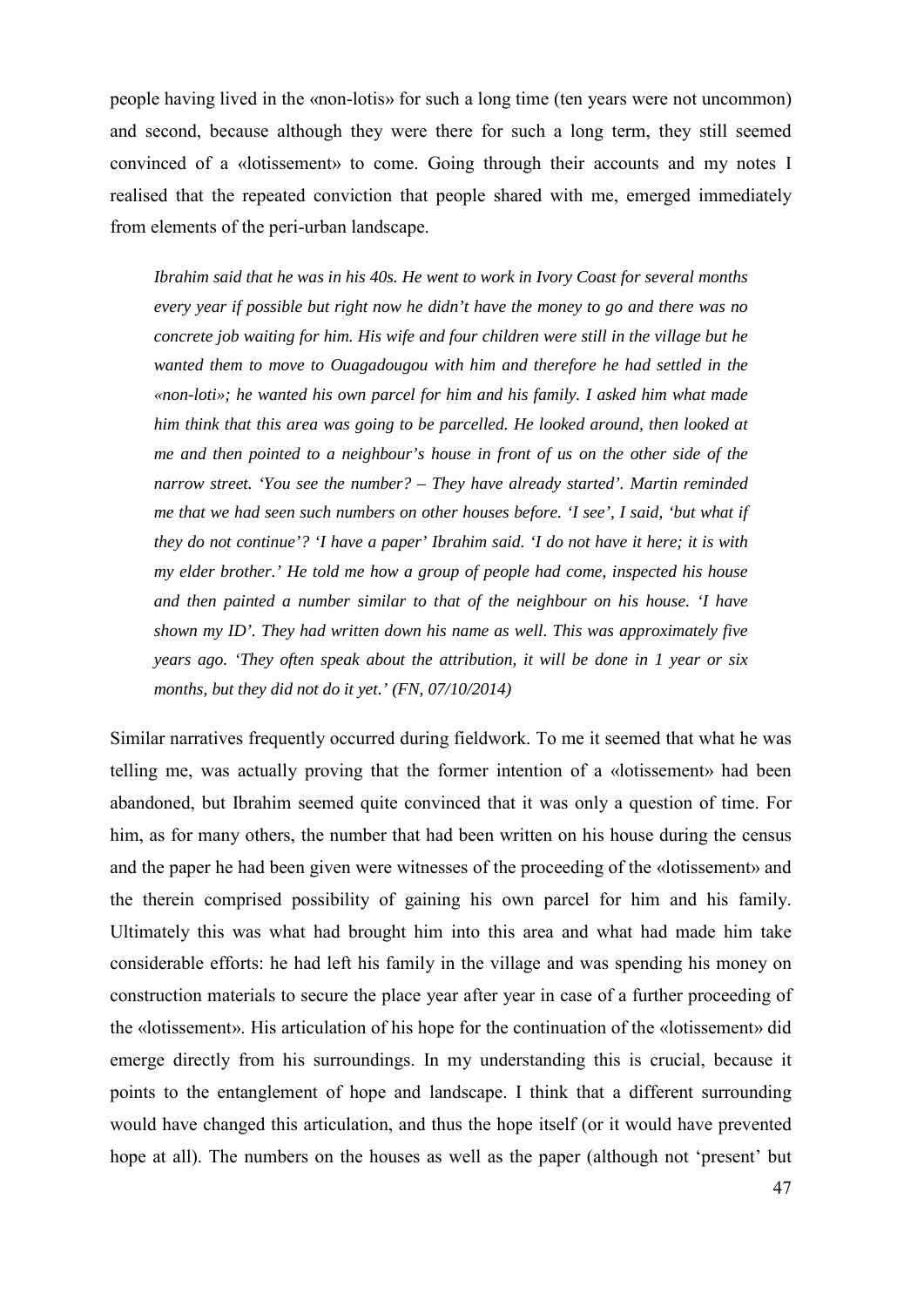still existing somewhere) are part of, and inseparable from Ibrahim's articulation of a future in a neighbourhood that will be «loti» and where he might gain his own parcel. Let me present another example.

*It was already around 2 pm. Martin and I had talked to four people/families, we had been handed around from one yard to another by curious neighbours who were wondering what we were doing in their area. Patricia led us into her yard, which was larger than the others we had been to that day (I guess approximately 10 to 15 meters*  long and large). We sat down under a porch in front of the house and started talking. *As the size of the plot indicated, Patricia and her husband were living here for more than 10 years. (It seemed that, under the growing pressure, the pieces of land that were given to families became smaller and smaller the more people moved into the «non-lotis».) […] The census had been done years ago and her husband held a registration paper, but she did not know where he kept it. Patricia did not know why the «lotissement» was delayed year after year. I asked her, how she knew that it was not abandoned after all and that the procedure would continue. She pointed toward the wall that surrounded her yard. It seemed as if a breakthrough had been made and then reclosed. The crack was still visible. She stood up and prompted me to follow her. Near the breakthrough a rectangular stone was flushed into the loamy dry ground. 'They have put the marker stones some time ago' she explained. 'There is another one behind the wall. So the size of my terrain will change, but I hope we can stay where we are, we will only have to displace a bit.' She pointed to the items that were stored all over the yard. (FN, 13/11/2014)* 

For Patricia the marker stone was an important hint to and part of the potential future she envisioned. It had taken years between the census and getting a registration paper and the emplacement of the marker stones, but there they were. Sooner or later the future already marked by these stones would be attributed to people and she and her family would eventually be some of them if they were lucky. As in the account of Ibrahim, Patricia's articulation of hope is inseparable from the (physical) environment that is shaped by the process of restructuration. Thus, the (peri-)urban landscape (co-)constitutes the hopes of Ibrahim and Patricia (and the others).

The repeated references to more or less concrete physical objects also show that the potential futures-in-talk and futures-at-stake sketched by my interviewees must not be taken as fantasies that have no basis in fact. Besides these physical traces of potential futures in the present landscape, my interviewees did also frequently talk about the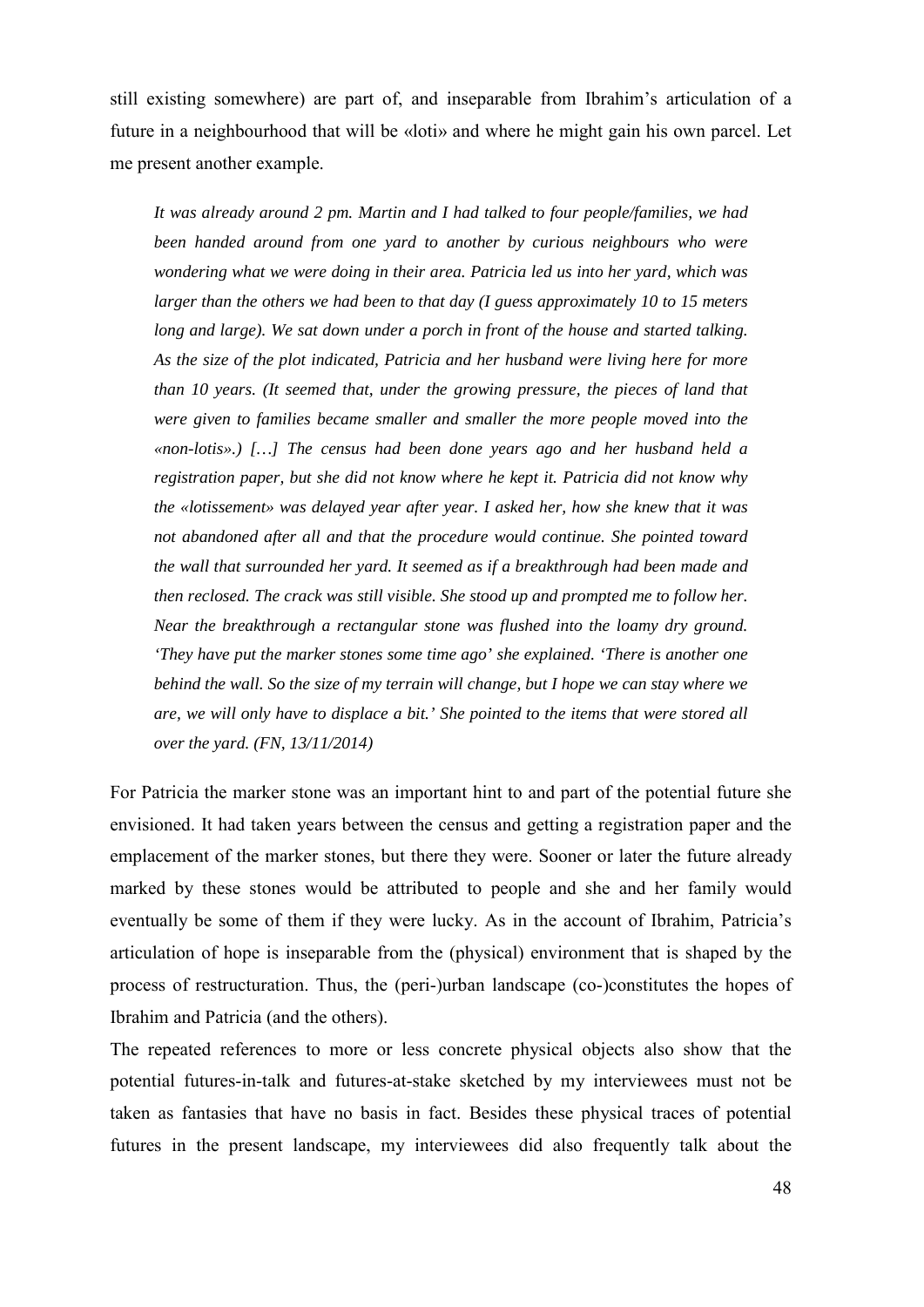contestations and conflicts within the processes to which the physical objects hinted. Obviously people were well aware of the problems inherent in the restructuration process as it was practiced. But still my interviewees vehemently cherished the possibility for a future that was «loti». The same contradictions came up in many of my interviews and again the ways they were told were quite similar in distinct accounts.

*We met Rasmane in his yard sitting on a wooden bench leaning his back on the wall of one of the two banco houses. Martin and I had already talked to his wife, who sat outside the yard behind a little wooden table with some lettuce heads, tomatoes, cucumbers and self-made peanut cream on it, which she sold to bypassing neighbours. She told us, that they had lived nearer to the centre before, but as they were growing old and her husband couldn't work anymore, they had left. The rent was becoming too expensive and they thought they should better try to get their own place as others had done before. Over there, they had water and electricity, she had said. 'There, it is the city. Here it isn't. I used to sell my vegetables on the market, but here, there is no market, so I have to sell it in front of my house'. She wasn't happy that they were still waiting for the «lotissement». 'I don't understand it' she said, 'but I hope there will be a «lotissement».' I ask her what a «lotissement» would do. 'I would rest assured'. 'If they do not continue the «lotissement» they will have to give us an explanation'. 'But you better ask my husband. Maybe the men have heard more about it.' So Martin and I entered the yard where Rasmane was already waiting for us. He had been outside half an hour ago and told us to come and see him once we had talked to his wife. When we came in, he got up, nodded in our direction and slowly moved toward one of the small banco houses. He held the grand drape aside for Martin and me to enter. Although the door was open, it was sticky inside. The sofa he offered to Martin and I exhaled a sharp smell. He took his seat in front of us in an armchair. Rasmane was born in 1941. In his younger days he had been to Ivory Coast, Morocco, Mauretania and Guinea but now he was in Ouagadougou for more than twenty years already. 'There were not many people living here at this time' he told us. He had bought this surface from the earth chiefs. Ever since, he was waiting for a «lotissement» to come. Why it would take so long, I asked: 'the people are too numerous nowadays. There isn't enough space for all of them'. What it would change, I asked, people live here for years now without it. 'Today' he says 'it isn't the same any more. Today they say that the land belongs to the state. So I cannot build, I am scared of building, because I am scared to be dispelled. According to information channels it can happen at the city hall. So they have to do a «lotissement»'. (FN, 05/11/2015)*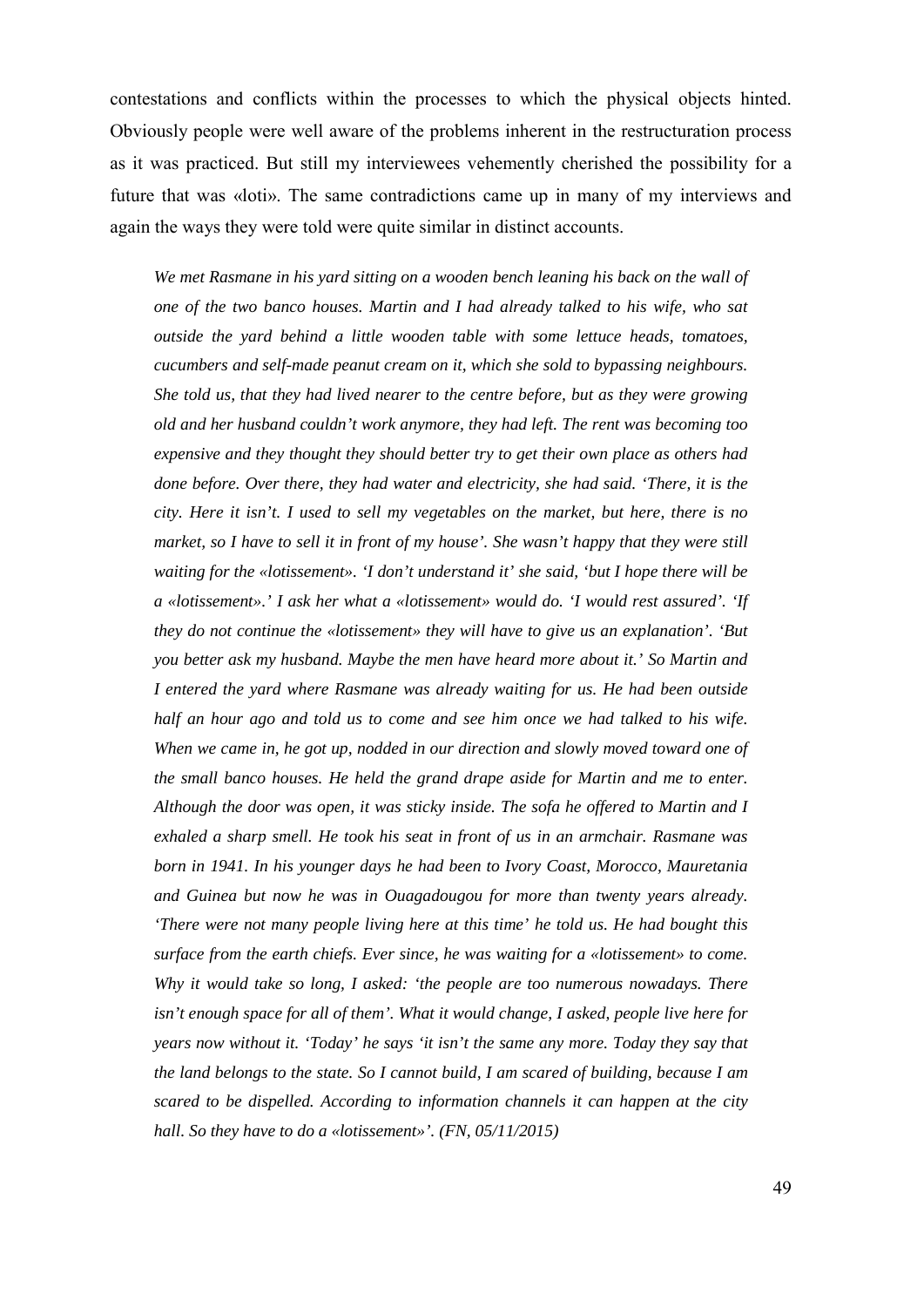Many of the people I talked to  $-$  like Fatmata and Rasmane  $-$  were not born in Ouagadougou but had come there years ago. They did not move directly into the «nonlotis» but had lived for rent in a neighbourhood closer to the city centre where they have had access to infrastructures such as water, electricity, roads and markets. But they could not stay there any longer, either because they were living with relatives, or because they had lost their job or because paying the rent became harder as their age prevented them from earning enough money.

Two points are interesting in the accounts of Fatmata and Rasmane regarding my research question. They hope for a «lotissement» to come. They have moved into the «non-loti» because they could not pay the rent anymore. However the way they frame their situation is not resigning. It does not stop with their inability to pay the rent. It is not a story of having no choice. Rather they suggest a way out of their situation by confiding to the state and its laws: "all land belongs to state". Rasmane points to that law simultaneously accepting it and pinning his hope to it. He had moved into the «non-loti» with his wife, but he assumes that his current emplacement is only temporary. That is why his constructions are provisional. For him this is not really building, but rather providing shelter and making a visible claim, but still accepting the state authority over the land he is on. His hope is not determined by the law, but related to it. Hope does not occur independently from the legal context.

In an essay about migration (as hope) the anthropologist Frances Pine examines the changing hopes of Polish migrants. She states that, "the laws of the EU expansion provided a new vision of hope and new possibilities in imagining the future" (Pine 2014: S101). Such visions, as my example shows, were repeatedly articulated and simultaneously (re-) confirmed the state law as a reference point. Rasmane and his wife would adhere to that law and build of temporary construction materials in order to be ready to be displaced, but at the same time they expected their displacement to result in a permanent place to live and the attribution of an own parcel.

Fatmata had made the second interesting remark, when she said that others had left before them to settle in a «non-loti» and that they had gained a parcel already. Elsewhere the «lotissement» has been completely implemented and people's claims had been legally recognised. This reference to the already successfully restructured parts of Ouagadougou was very common in conversations about the problems and possibilities of a potentially upcoming «lotissement». Although Fatmata and her husband had not made the experience of successfully claiming a piece of land that was turned into a parcel, they draw on the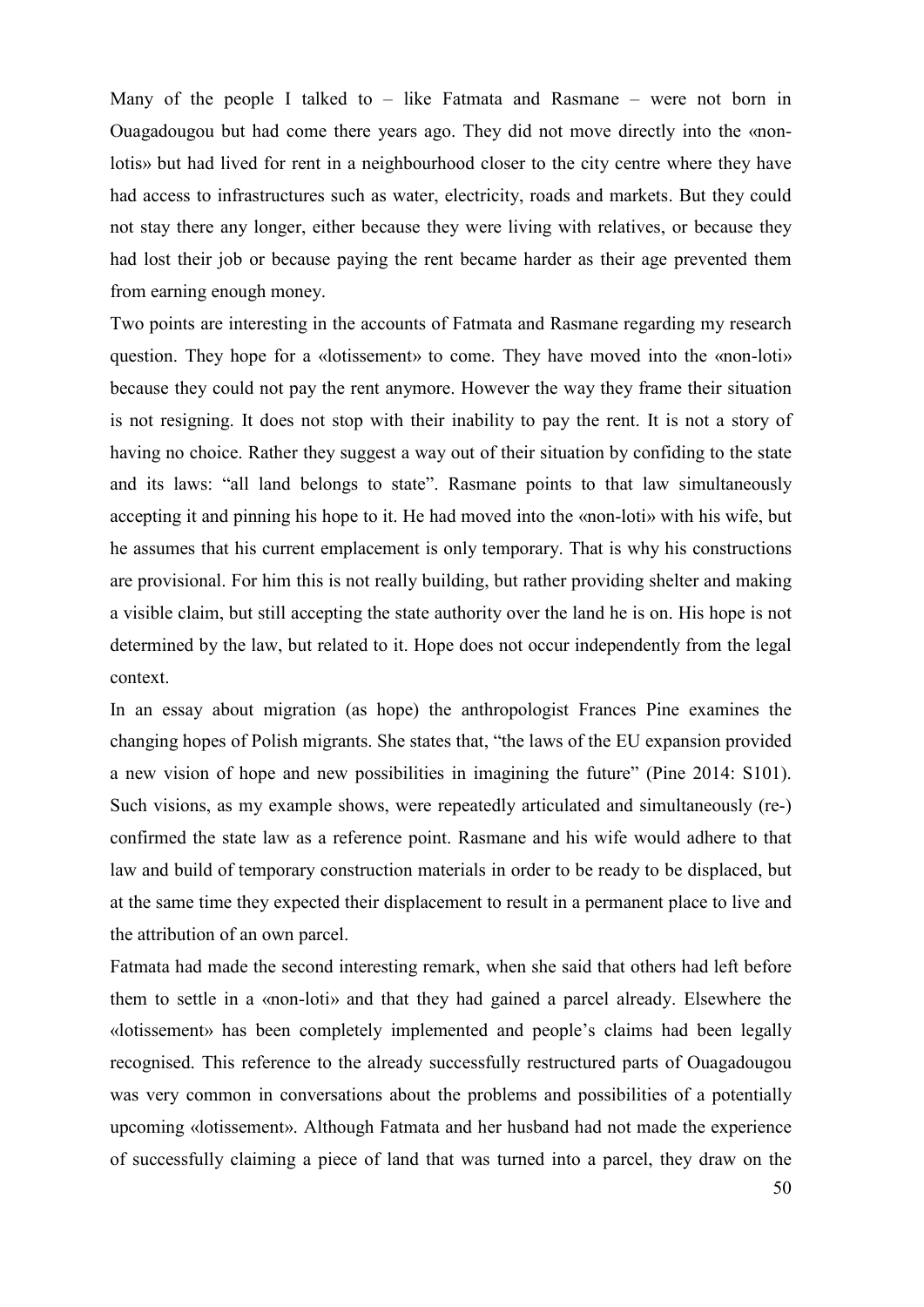experiences of others. In her account, Fatmata did not speak about people she knew personally, at least not explicitly. Rather the visibility of restructured quarters and people living there was sufficient to anchor her hopes. If others had succeeded, why shouldn't she succeed, too? Moving through the restructured areas of Ouagadougou or talking to people who were already living there on their own parcels can be perceived as an intersubjective navigation-through and living-in the world. On the other hand there still was the risk of being dispelled not only from the particular plot on which her family currently lived but all together from the area without an indication where to settle. The law however, and the view of parts of the city and the people who had made a parcel through a «lotissement» become reference points that entail the possibility of finally being given a place to stay on. What the account of Fatmata and Rasmane shows, is how their hopes are anchored in the shared past experience of 'successful' restructuration activities on the one hand and the legal framework and its uncertain implementation procedure on the other hand. Another hopeful account comes from Oumarou.

*We met Oumarou in his concreted yard where he was building up a wall of concrete blocks (which is quite unusual). The iron door was open and as we walked by and looked at him he nodded in our direction and stopped his work and came out. While looking at me he talked to Martin in Mooré, obviously curious about our presence. A minute later we were sitting inside his small yard, not larger than maybe eight-toeight meters with a house in the back. Oumarou had fetched three plastic chairs from inside and placed them under a porch in the shadow; 'to protect you from the sun' he said in French in my direction. Oumarou was 36 years old and lived here with his wife and their three children. 'Madame is on the market with the baby' he says, 'and the children are at school'. They lived on that land since nine years now. When I asked him about the «lotissement» he got up from his chair and indicated the remnants of a painting number on his house. 'The census had been made some years ago', he said. Additionally he had a registration paper. He hurried into his house and came back with a portfolio of patchy carton with a couple of papers in it. He dragged out a small blue (A6) certificate, which he showed in our direction. He pointed to his name on it and then explained line after line. 'Here is the number of persons living in the household'. It is marked '3'. He laughed and said that the census had been done some years ago and that his wife and he have had two more children in the meantime. The next line contained information about the type of construction. He added that he had first built of banco blocks but that the rain destroyed such constructions year after year and so he had decided to use concrete blocks. His certificate indicated that he*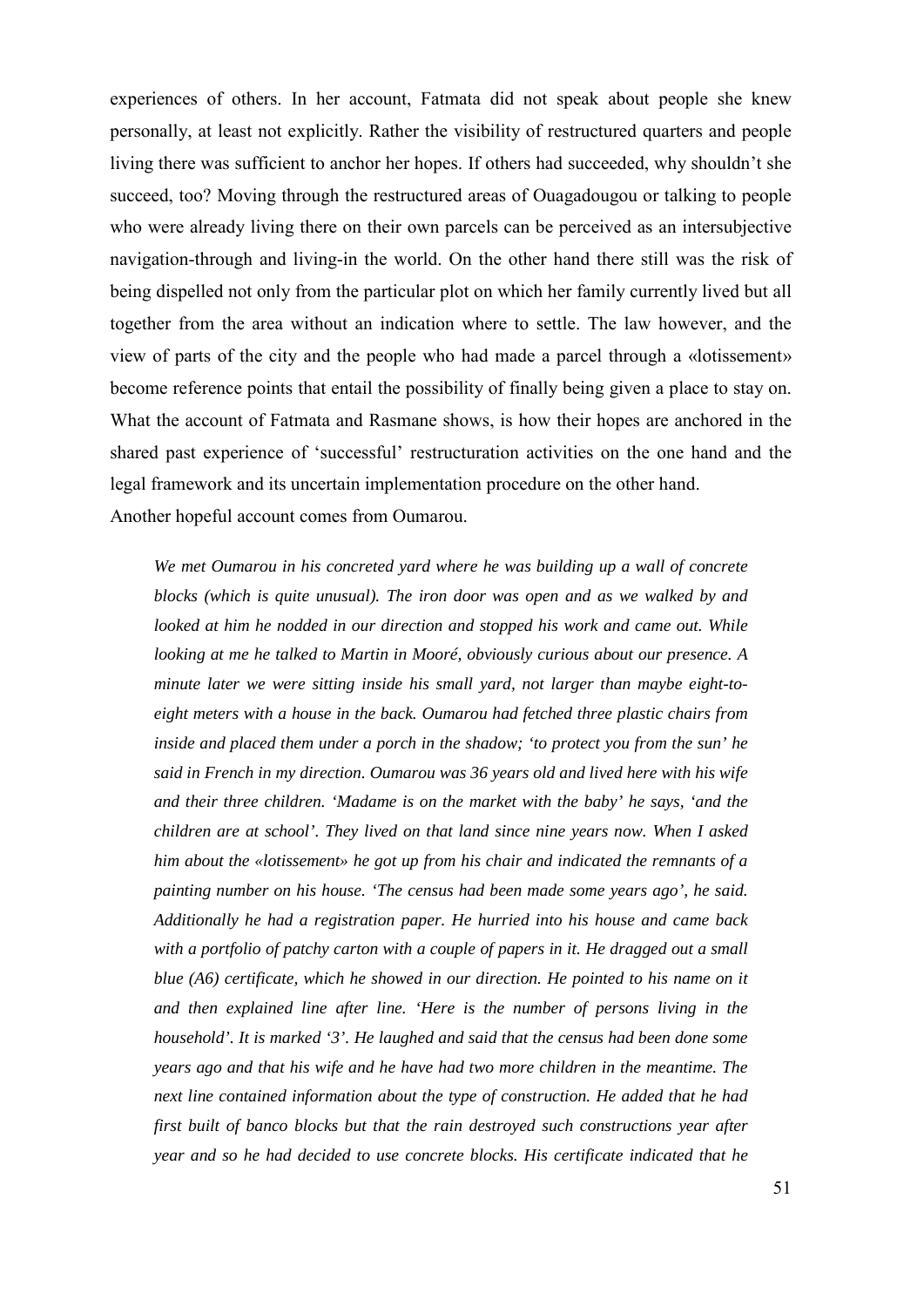*had 14 iron sheets to cover his house. Proudly he said that he had now 30. (Iron windows, doors and roof sheets were the most costly pieces of the houses and they were noted to determine the value of a house.) He added that he had enlarged his constructions gradually because his family had grown and he wanted them to be comfortable. And he had better chances to gain a parcel because he had made considerable investments. I asked him if this was not risky because he might lose it all in the course of the «lotissement». He answered: 'People do not have any force against the city hall; we do not know what will happen.' With the «lotissement» he was not 100 % sure to have a parcel. 'But still I can try.' (FN, 10/11/2014)* 

As in the accounts of Ibrahim, Patricia, Fatmata and Rasmane, references that point to material artefacts of infrastructures that form the (peri-)urban landscape of Ouagadougou are crucial for Oumarou's articulation of hope. In order to make me understand how he could know that a «lotissement» was up to happen, he presented the traces of its initialisation – the census with a painting number on the wall and a blue registration paper – had already left on his house and in his hands. In his account they serve as means to bridge between the possible futures as his immediate experience of a life in a place to which he has no legitimised connection yet. In order to achieve such a connection Oumarou has extended his house. On the one hand he does so to be comfortable in the present but on the other hand he refers to the attribution criteria, which allow for consideration of the investments, which have already been done. He acted in a way that he thought in line with the legal framework and embedded restructuration procedure in order to accomplish and therefore most exactly confirm both, the land law and the restructuration scheme.

The exemplary narratives I have presented in this chapter reference to the narrow entanglement of verbal accounts and the urban landscape where they occur. Put differently, hope is brought into being, within a specific surrounding, a complex web of relations between processes that can be conceptualised as infrastructures. This is what Latour's notion of articulation – in my understanding – encompasses. In "Politics of Nature" (2002) he uses the term and states that

"the connotations of the word (in anatomy, law, rhetoric, linguistics, and speech pathology) cover the range of meanings that I am attempting to bring together, meanings that no longer stress the distinction between the world and what is said about it, but rather the ways in which the world is loaded into discourse" (Latour 2004: 237).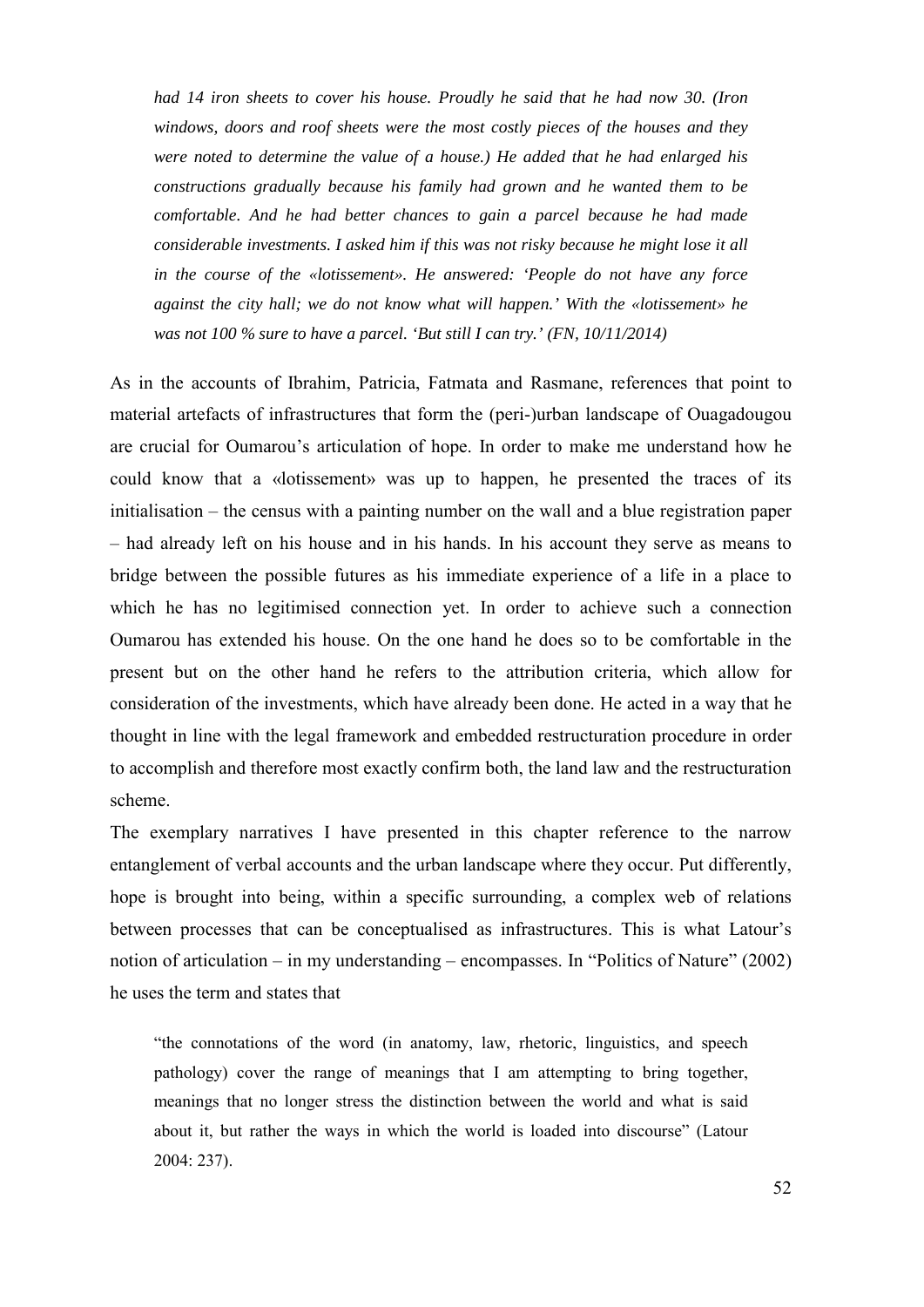Hope is not antecedent and simply expressed through speech; rather it is articulated in narratives, which, being a form of praxis, are not limited to their content but must be analysed within the setting where they occur. Understanding hope-in-a-specific-landscape as inseparable advises ethnographers to reconsider the research situation and environment. Although it is frequently discussed in anthropological texts, the research situation is often presented in terms of context. Ethnographers are constrained to design (especially) interview situations as comfortable as possible for the interviewees, to make them speak as free as possible and compensate unequal power relations inherent in the interview situation (see for example O'Reilly 2009: 129). More than only contextual, the research situation 'in situ', that is the peri-urban landscape I came to understand, was of direct analytical relevance, because it forms a crucial part of the hopes of my interlocutors.

Hope is continuously established within a specific surrounding. Elsewhere infrastructures may create different landscapes, which would or could be related to in a different manner. Hope in this regard is deeply grounded in the landscape in which it is articulated. I am not saying that the landscape itself is inherently hopeful. Rather I have tried to emphasise that hope cannot analytically be separated from its specific place in the world. Second, hope is not only a qualifying attribute to an immaterial, although maybe embodied feeling. Rather the hopeful narratives are part of the sketched processes. At the time when I met Oumarou for example it was already widely known that the pre-government of transition leader lieutenant-colonel Yacouba Isaac Zida had signed and published a communiqué that suspended all real estate activities in all municipalities of Burkina Faso. It was stated that '[t]he implementation of all real estate operations («lotissement», attribution of parcels) is suspended until new order' (Agence de presse Xinhua 07/11/2014). The suspension was meant to prevent real estate speculation and misappropriation. The measure was published in all print and online media and widely discussed on the radio. Although the suspension officially came into operation the  $6<sup>th</sup>$  November, 2014 I had already written in my field notes from the previous day that people had talked about a suspension of «lotissement». And this was not the first suspension. During the last years such suspensions have repeatedly occurred. In 2011 the «lotissement» had already been suspended for the duration of one year (MHU 18/05/2011). However practically, this suspension was still effective until the «les premiers états généraux du lotissement», a kind of symposium that was meant to evaluate the procedures and make recommendations for their improvement (Traore 09/01/2014). I was often told that despite this suspension parcels had been attributed in the meantime and that as long as one puts enough money on the table one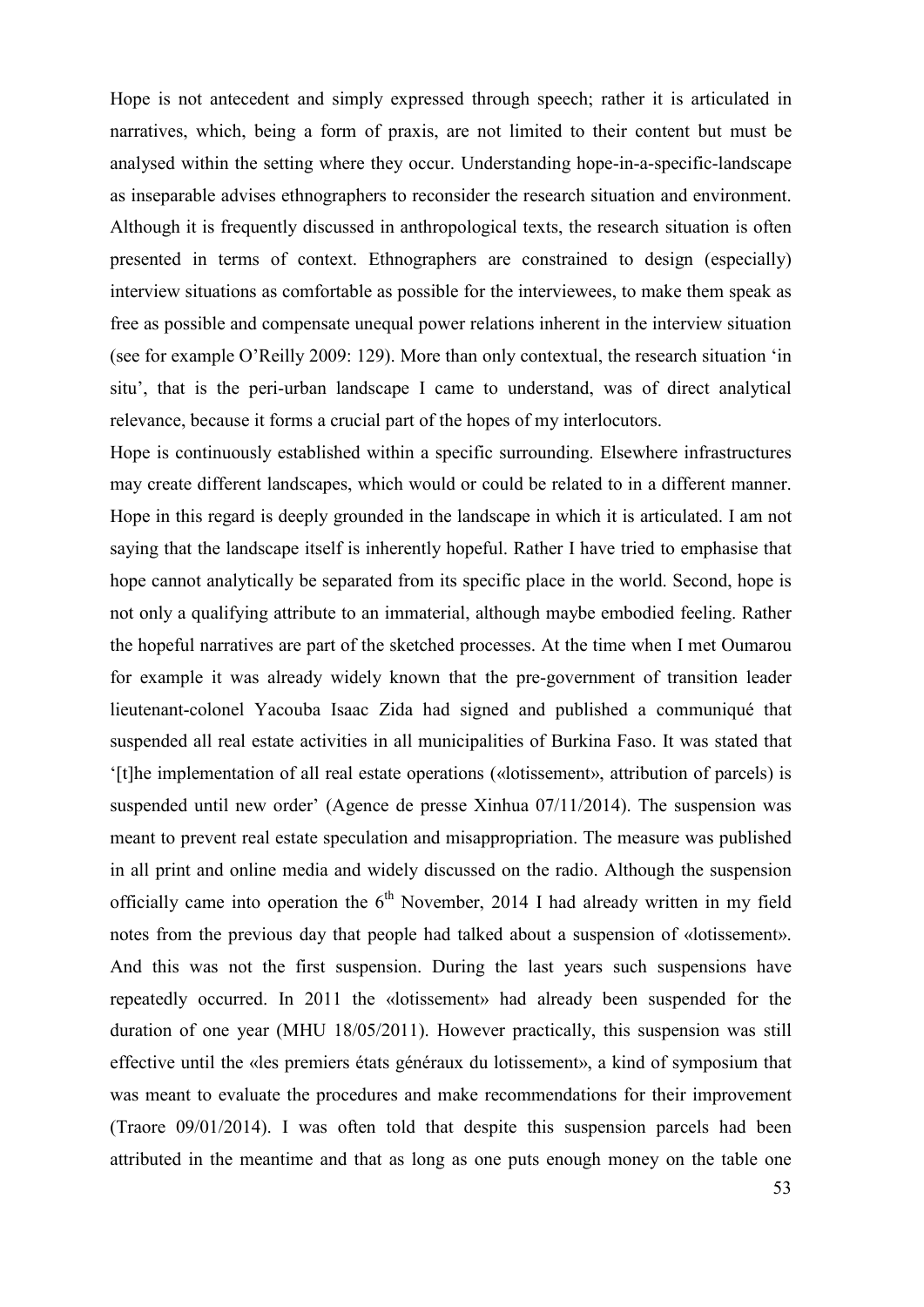could get a parcel where (and when) one wanted it to be. Nonetheless corruption is not my point here. Since 2011 it was clear that the procedure of «lotissement» was highly problematic and ineffective most of the time. But for my interviewees there was no doubt about the procedure and the future possibilities they might gain from it. Their narratives reveal that living in a landscape that is streaked by the material manifestations of a legal framework and a restructuration scheme, which are supposed to guarantee access to land, people take up so to speak in their narratives. Put differently, the material dimension of these narratives behaves as an anchor for the processes that they point to; and they help to uphold them – at least for a while. Narratives may persist and help to carry on and sustain processes and institutions through times of crisis and consequently prevent them from breakdown.

#### **Modes of Dwelling**

During my first excursions into the «non-lotis» I had serious difficulties not to lose my orientation between the small houses and entwined paths. The main reason for this, I think, was that everything looked quite alike to me. Only after some time I got used to the types of construction and started to think about the differences in the landscape architecture between unstructured and restructured parts of the city and also within the «non-lotis» where I spent my research time. The more time I spent with Inoussa and Martin in the «non-lotis», walking through the entwined paths, the more I started to see differences in the ways houses were built and inhabited. And the more we talked to the people, the more I came to understand that these differences did not emerge from personal preferences but rather pointed to different modes of engaging with the potential urban future. In an essay on "Housing and Hope" Appadurai emphasises the interconnection of processes in which housing is embedded: "politics, finance, crime, architecture, engineering, and real estate" (Appadurai 2013: 115). I started to ask myself how the different types of construction relate to these processes. Although Appadurai notes that "housing was not [always] generally a matter of law, private property, or speculative commoditization" (ibid.), it seemed to me that the modes of construction in the peri-urban areas of Ouagadougou were most likely linked to the legal framework of land tenure and property rights that is closely linked to the marketisation of land and the implemented planning scheme that is meant to operationalise them.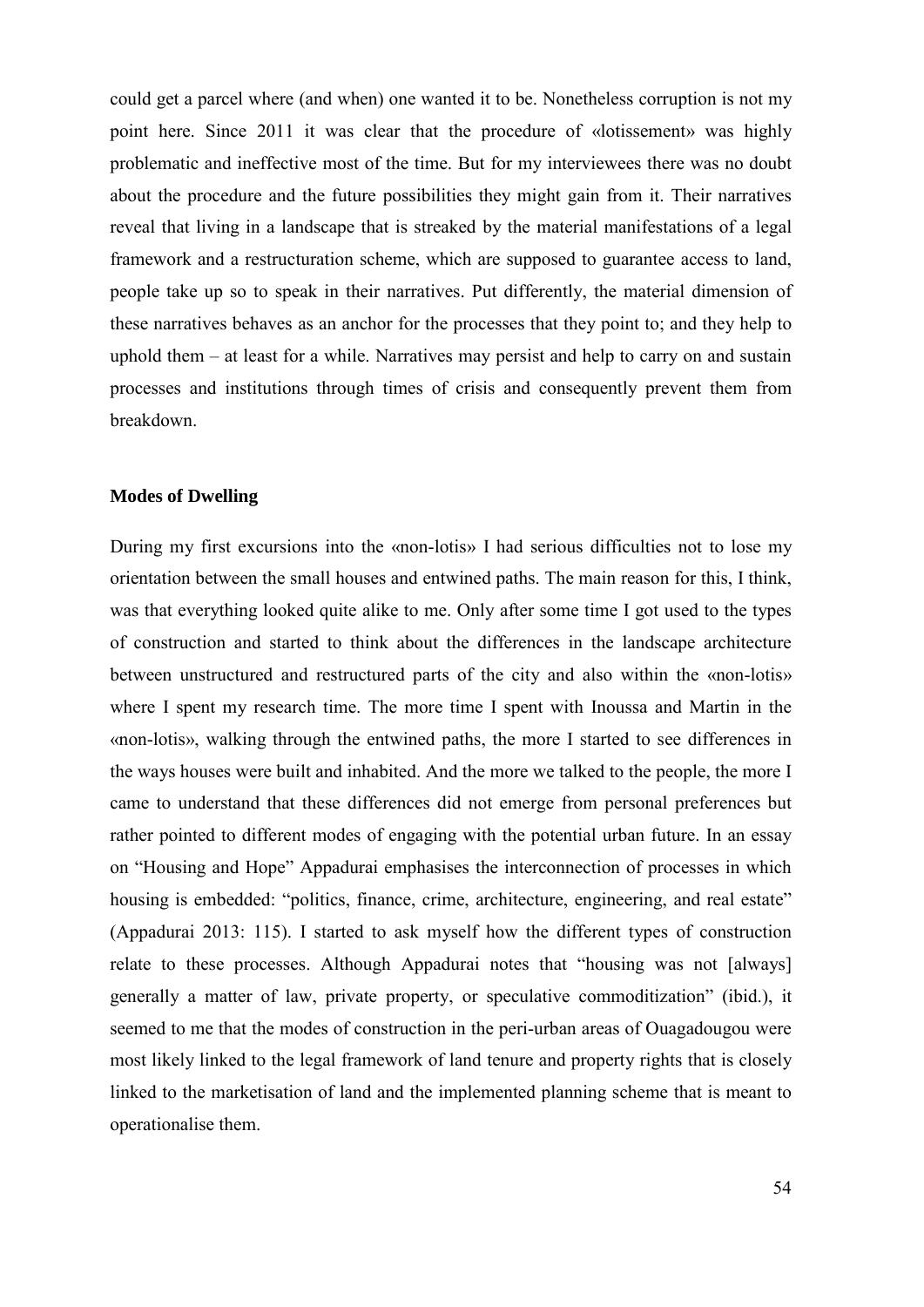In the following I will refer to three different modes of dwelling and their entanglements with intersecting infrastructures: 'normal houses', 'empty houses' and 'concrete houses'. I will argue that each type relates differently to the underlying processes that literally shape it. Simultaneously the «non-lotis», as sites of massive construction activities, shape and fundamentally transform the peri-urban and urban landscape by their need for resources and the settlement patterns they induce. These patterns are not limited to the «non-lotis» but invade and persist within the urban areas after restructuration. The different modes of dwelling can be understood as different forms of enacting hope.

The majority of the houses in the «zones non-loties» is built of so-called «briques banco», that is mud bricks which were fabricated «sur place», in close vicinity to the building areas. The material necessary to produce the bricks is literally found right on the doorstep. In all areas I went to with Inoussa and Martin, we spotted the deep holes where men (and sometimes women) removed the soil, using their hands or a pickaxe when available, then retrieved it with carts, pulling and pushing themselves or with the help of donkeys. Once out of the quarry the material was mixed up with water. Therefore it was put on the ground, water was added and the two were intermingled by stepping through. Afterwards the mixture was filled into a wooden mould and then dried in the sun where it took some days to become solid.

The houses built of these bricks usually have one or two rooms and a size of approximately six to 12 square meters. They are covered with iron sheets that are fixed with stones. Especially during the rainy season these houses are all but rugged and must be mended continuously. If this is not done, they are simply washed away by the rain. Building a house «en banco» is not only the cheapest way of constructing a house and providing shelter and a place to store the few possessions. Rather it can be understood as a cautious claim, a sort of try of gaining a foothold. Getting an emplacement in a «non-loti» requires the authorisation of a local 'customary' chief («chef terrien»/ «propriétaire terrien»). When I asked people how they got the land they settled on, the answer was usually «par le propriétaire terrien». As I have noted earlier, what is often referred to as customary law or customary land tenure practices is still in place in the not-yet-restructured urban areas (and beyond in the rural areas of Burkina Faso). Actually it must be acknowledged that the empirical realities do not easily fit into the academically discussed opposition between customary/state law(s). Most of my interviewees had paid for their terrain in the «nonloti», although a "principle of inalienability of land within African customs" (Ouédraogo 2001: 5, my translation) within a customary system of land tenure and property rights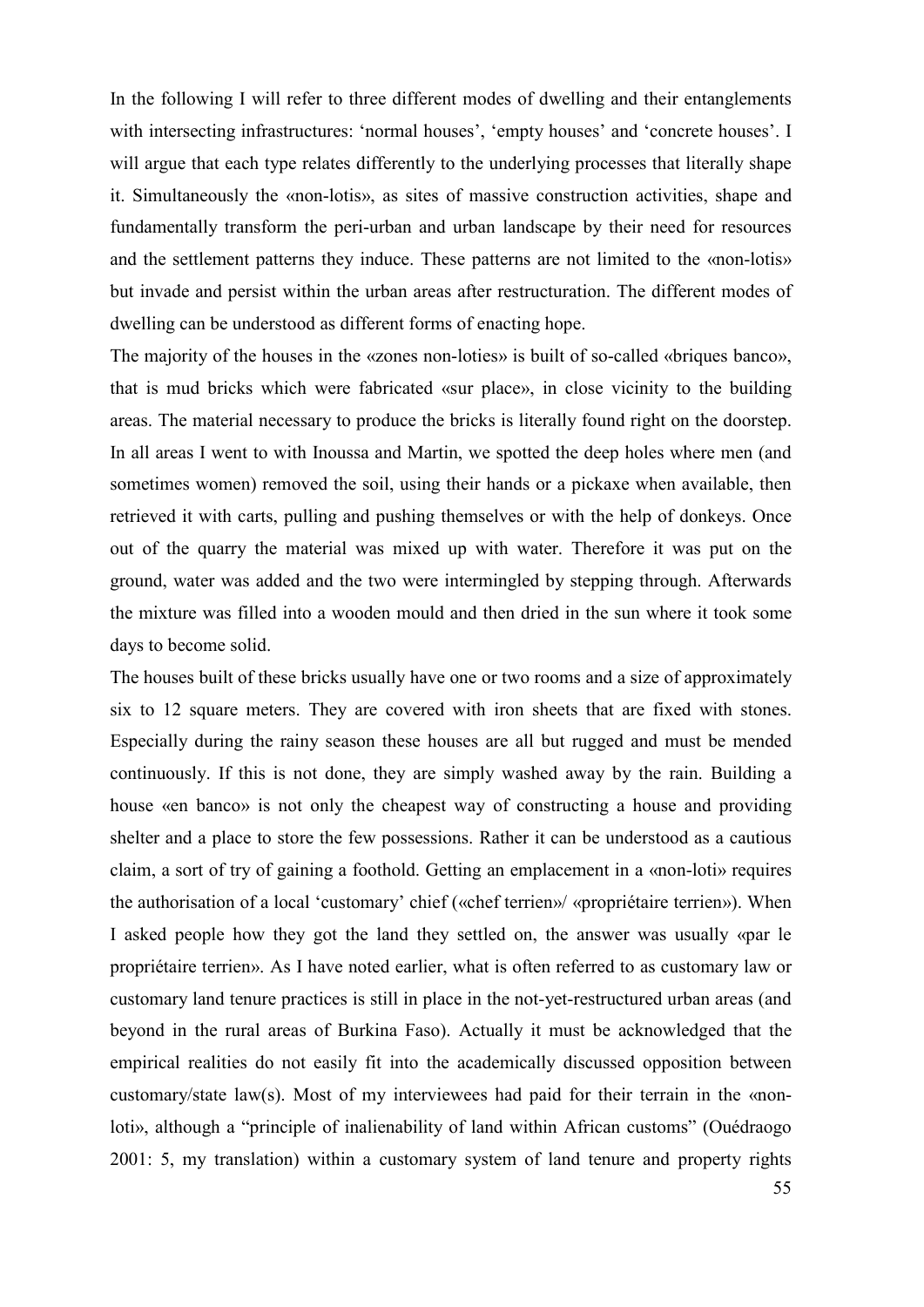seems to persist in academic discourse. Beeker and Guièbo noted that "from 1975 this [customary] practice of gifts was more and more replaced by cash payments" (Beeker, Guièbo 1994: 311). Mathieu, Zongo and Paré identify "new land tenure practices: land withdrawals, land rentals with payment in money, permanent land acquisition by purchase in money" (Mathieu, Zongo, Paré 2003: 114). Moreover these authors observed a formalisation of land transactions, namely the utilisation of different kinds of papers that were used to secure informal transactions in order to get them translated more easily into a formal land title. Similar observations are described by Chimhowu and Woodhouse who speak of "vernacular land markets" to account for "processes of de facto commoditization of land" (Chimhowu, Woodhouse 2006: 348): "vernacular markets […] usually serve as an intermediate step into formal land markets, especially in peri-urban zones where municipal authorities may run 'regularization' schemes" (ibid.: 357).

From the interviews I learned that in most cases people paid the earth chiefs who indicated them a place to settle in return. However the payment did not secure the land as such. In order to keep the indicated surface it had to be built-up. Ultimately the house marked the authorised claim to that piece of land. A materialised claim to land was needed in both cases: to maintain the right to settle accorded by the earth chief and moreover as soon as the area was getting restructured.<sup>[39](#page-57-0)</sup> The mud-brick houses, as I noted, were massive enough to make that claim, but they were not durable. They must constantly be mended. In a way these (re-)building activities can be understood as a repeated renewal of the hope for an own parcel in the future urban area. The urban dwellers oppose building «en banco» to building «en dur». From their point of view this type of construction is not meant to last *anymore*. Anymore here refers to a tempo-spatial reading of (modern) urbanity. In the villages, mud-bricks are (still) commonly used for the construction of houses and yards. Although, there too, they must continually be mended, they are not described as only temporary. For the city however, this type of construction seems inadequate from my interviewees' viewpoints. The people who had settled in the «non-lotis» and inhabit their houses were of course permanently repairing them. An inhabited house thus was more likely to resist the time and the weather, which was as important before the census as it is afterwards. The customary authority over land seemed to stay effective until the

<u>.</u>

<span id="page-57-0"></span><sup>&</sup>lt;sup>39</sup> Only people who were present in the moment when the agents who were in charge of the census passed, were registered and consequently held true the possibility of gaining a parcel in the further course of the process.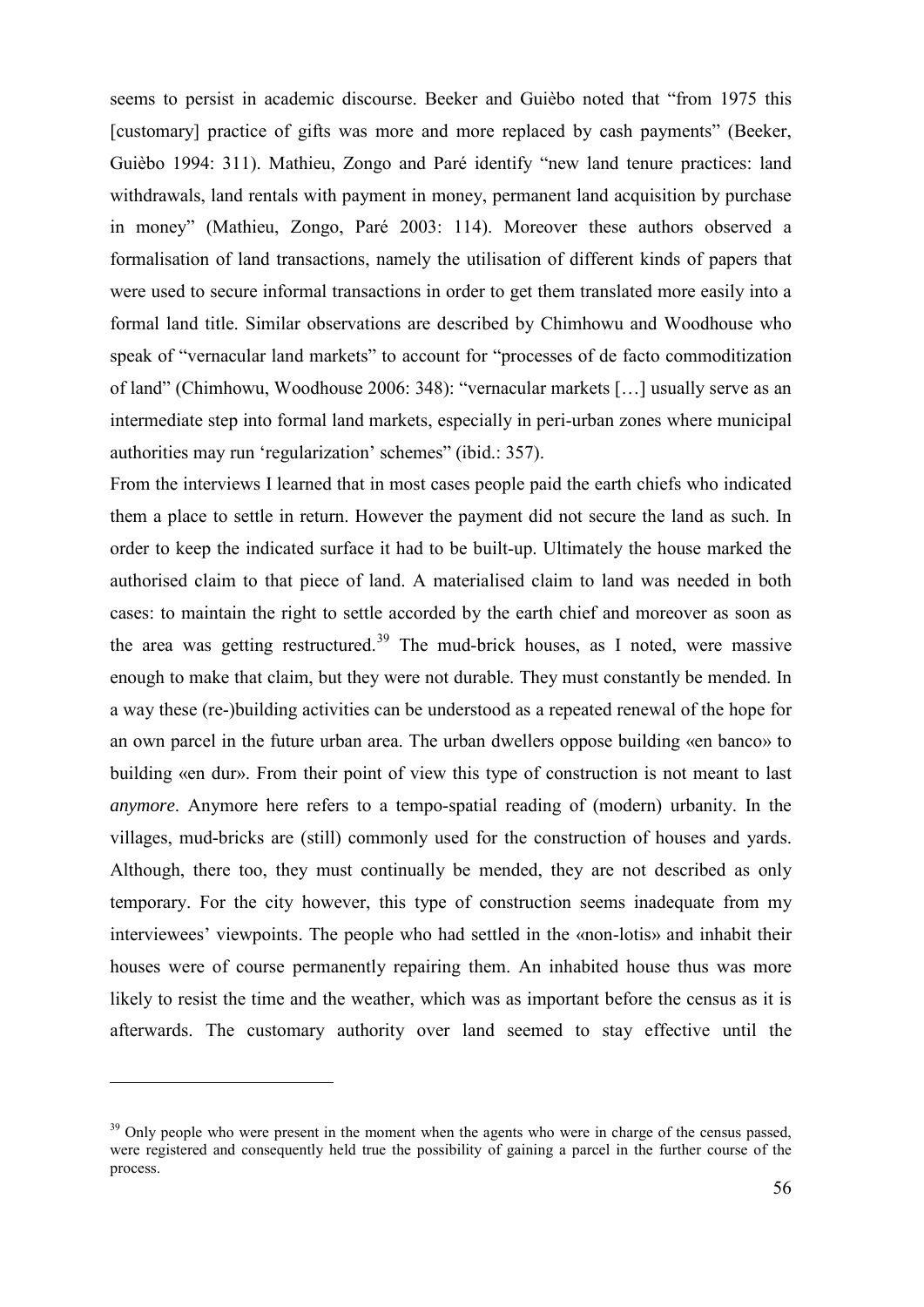restructuration process had led to a reallocation of (plotted) parcels. By implication this means that earth chiefs might potentially re-claim the given land if it is not used (which means built-up) and re-distribute it to arriving migrants. Thereby it seems that the existence of built matter is seen as equivalent to presence of dwellers. As far as I understood it, as long as there was a house and a wall, nobody would dare giving it away (again). That means that in order to maintain a so-called customary right of settlement it was sufficient to build a house. Bearing in mind that all peri-urban areas are supposed to be restructured sooner or later this is what leads to the appearance of numerous empty houses: people see a possibility of gaining a parcel in the future and try to get themselves into a favourable position to increase their chances. I often asked people in our conversations about the many seemingly uninhabited «banco» houses. The explanation I received from Adama, a 32 years old father of a little girl, is exemplary.

*We were sitting on a wooden bench on the street, leaned to the wall of the adjacent yard. We were almost at the exterior margin of the Northern district of peri-urban Ouagadougou. Here, the houses were not yet tightly packed; some small fields were located between the already inhabited (or built-up) houses. Over the way in front of us I spotted an apparently empty banco house of approximately eight square meters. Its walls had notches for a door and a window, but no door and window had been installed. However it had a roof of iron sheets. A little further there were more similar houses, some of them consisting of four walls only. 'What about these empty houses?' I said. 'It is rich people' Adama said. They live in villas in the city. They already have a parcel, or many but they always want more.' He explained that their 'owners' would move into the houses as soon as a census was announced on the radio. People called*  each other to share the information. 'They come during the night'. He added that *people brought along family members and even metal pieces like doors and windows. They made cooking fires and hang out the laundry, so when the agents passed, they would even be considered to be 'real residents' and not only temporary residents (which was important to increase the chances to be attributed a parcel later on). 'They only want a number and then they move out again'. (FN, 19/11/2014)* 

Adama was speaking generally about people who were better-off because they could afford to live elsewhere than in a «non-loti» and, in his view, decreased his chances of gaining a parcel by increasing the demand. Certainly some of the empty houses had been built by people who were not in need at all. Others, however, might have lived for rent in Ouagadougou and were uncertain about how long they would be able to pay the rent. The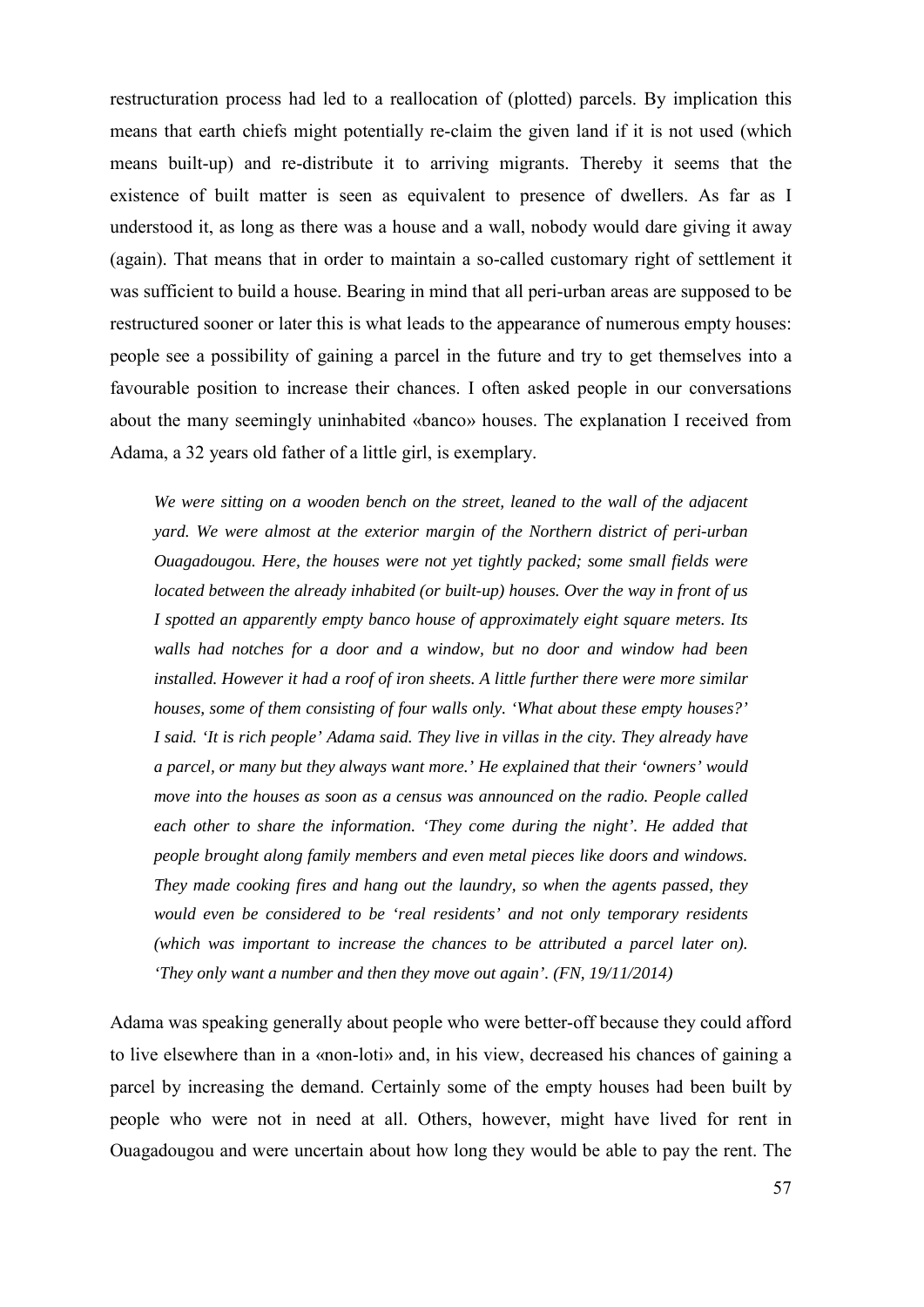empty houses are a form of enacting hope for a future, although this future might be imagined quite differently by different people depending on their degree of need for a parcel. Some might hope for a place to live, others for more money to earn, but this is not the point. Whatever people hope for, they build houses. Some are inhabited, others are not but their construction extents the (peri-)urban area of Ouagadougou. Although the «nonlotis» are deprived of much of technical support structures, a minimum is delivered nonetheless. For example the water delivery system has, according to my interviewees, considerably been improved during the last two to three years. Small businesses were established, in some areas people organise to get rid of the waste, although often this does only mean that exploited stone quarries are filled with plastic, compost and all kinds of things that people throw away. Different forms of dwelling like inhabited and empty houses shape the urban landscape differently and visibly contribute to the construction of urban infrastructures, which are often imagined as being top-down designed and implemented. Although the legal framework authorised the state to resettle people and ultimately dispose over the land, it still had to deal with the traces the people, by hoping for their activities to result in a final recognition of their right over a piece of land, had left in the urban landscape by participating directly and indirectly in infrastructuring the areas in question.

There was a third type of construction, which was much rarer but more strikingly: between all these small «banco» houses some people had built their houses of durable materials that is concrete blocks. These houses were bigger than the others, which surrounded them.

*We drove through the narrow paths of the Northern «non-loti». When we were far enough inside Martin stopped and we continued by foot. It was Martin who turned my attention to a yard, which was surrounded by a massive concrete wall. It was unusual he said, because it was built of durable construction materials. He suggested knocking on the gate and seeing if somebody was at home and if we could see how it was inside. A woman opened. She was preparing food inside her yard, but asked us to come in. We could talk to her while she was cooking. We went inside and sat down on white plastic chairs, which she had taken out of the house. Her name was Rachida, she was in her thirties and lived here with her husband and their two sons. The house inside was made of concrete, too. It had at least three rooms and two doors and there was a second smaller building on the opposite side of the yard so that the yard itself took only a small surface between the two buildings. Even the ground was paved. On the roof of the house solar cells had been installed. I noticed them only because there*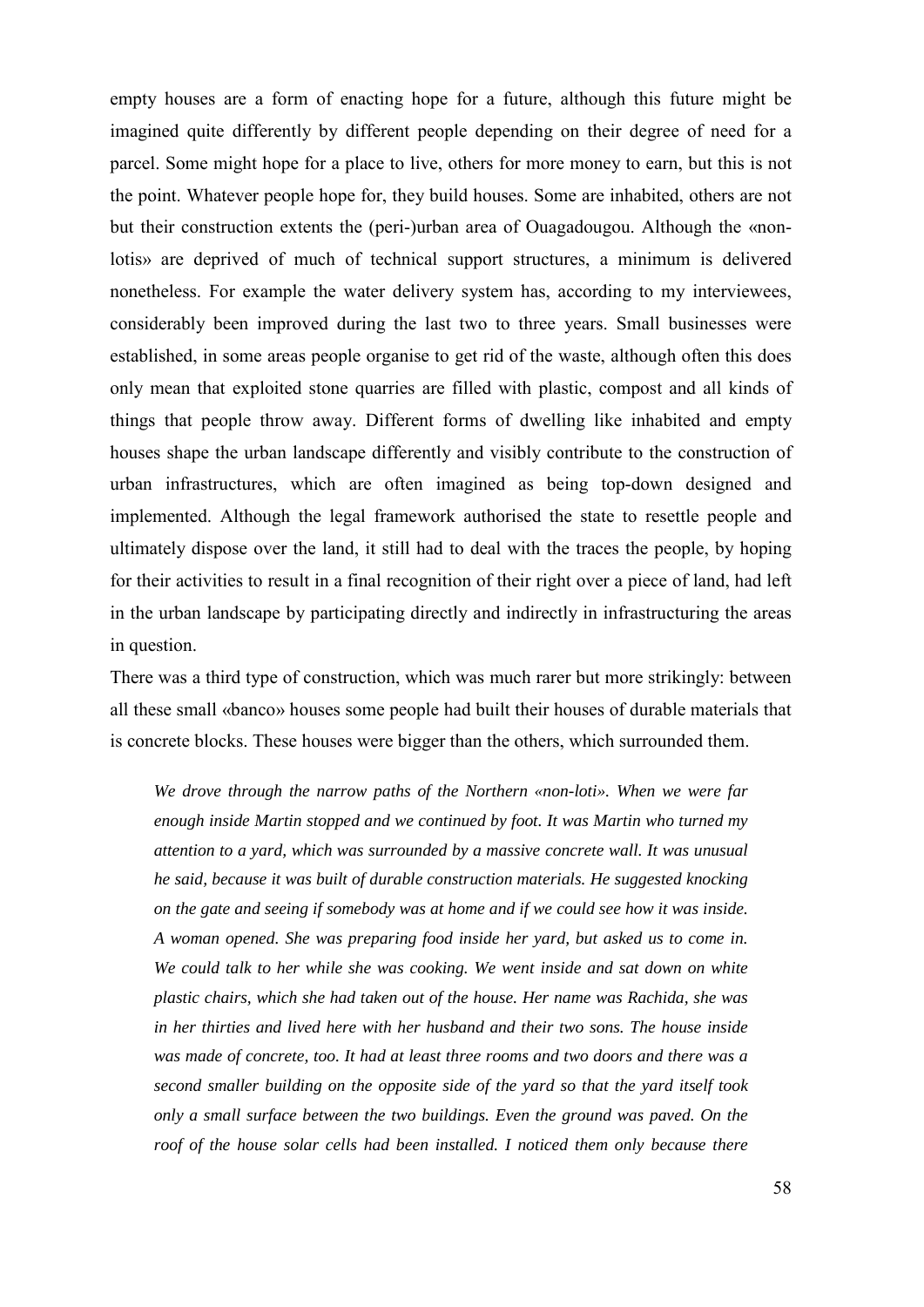*were electric light over the doors and I was wondering where the electricity came from, because usually in «non-lotis» there was no electricity and this area was no exception. Her house did not look like the others in the neighbourhood I told her. I had not seen many houses built like that. She answered that this was because her husband had used concrete bricks and not mud-bricks like the neighbours. Her husband had found this place, because he did not earn well-enough to buy a parcel in the inner parts of Ouagadougou but then he had decided to build like that, because he hoped that during a «lotissement» the authorities would decide to preserve their house because of the considerable investments they had made. 'He has built like in a «loti».' If this was to become a «loti» one day, they would already adhere to the construction norms and therefore should be attributed the parcel. However they knew that they risked to be dispelled and lose their entire investments. 'But we are living here for so*  long now and we do not know how long it will take the city hall to finish the *«lotissement».' So they wanted to be comfortable in the meantime. 'We have installed solar cells, so we can supply enough electricity for the lights, a television and to charge the phones.' She regretted that they could not pull water directly in their yard. She had to walk nearly every day to the near-by «zone lotie» to get water. That took a lot of time and it would be much easier if they would simply have them water in their yard. (FN 02/10/2014)* 

Instead of confirming the state's authority over land by building temporary habitations, Rachida and her husband referred to the rules for construction in plotted areas. In order to keep a parcel once they were attributed one people had to build of durable construction material within a period of five years. If they failed to do so the parcel could be sold or attributed to somebody else (although this was not consequently done as I was told at the city hall of the Southern «non-loti» where I conducted part of my research). Besides they referred to (the highly contested) attribution criterion, which considered past investments in course of the attribution. They had invested more than their neighbours and should therefore be allowed to keep their lot. Besides they were already fulfilling the standards of a plotted parcel in terms of construction, which should improve their chances to win a parcel. The Danish anthropologist Morten Nielsen has observed similar strategies in informal settlements in Maputo, Mozambique. People constructed their houses adhering to rules; however, as he found out through his research, these rules did not officially exist. Instead people built according to rules that they supposed to be applied once that rules for construction were established. Nielsen underlined the necessity to examine "anticipatory action which takes seriously those 'possible worlds' which, although not yet realized,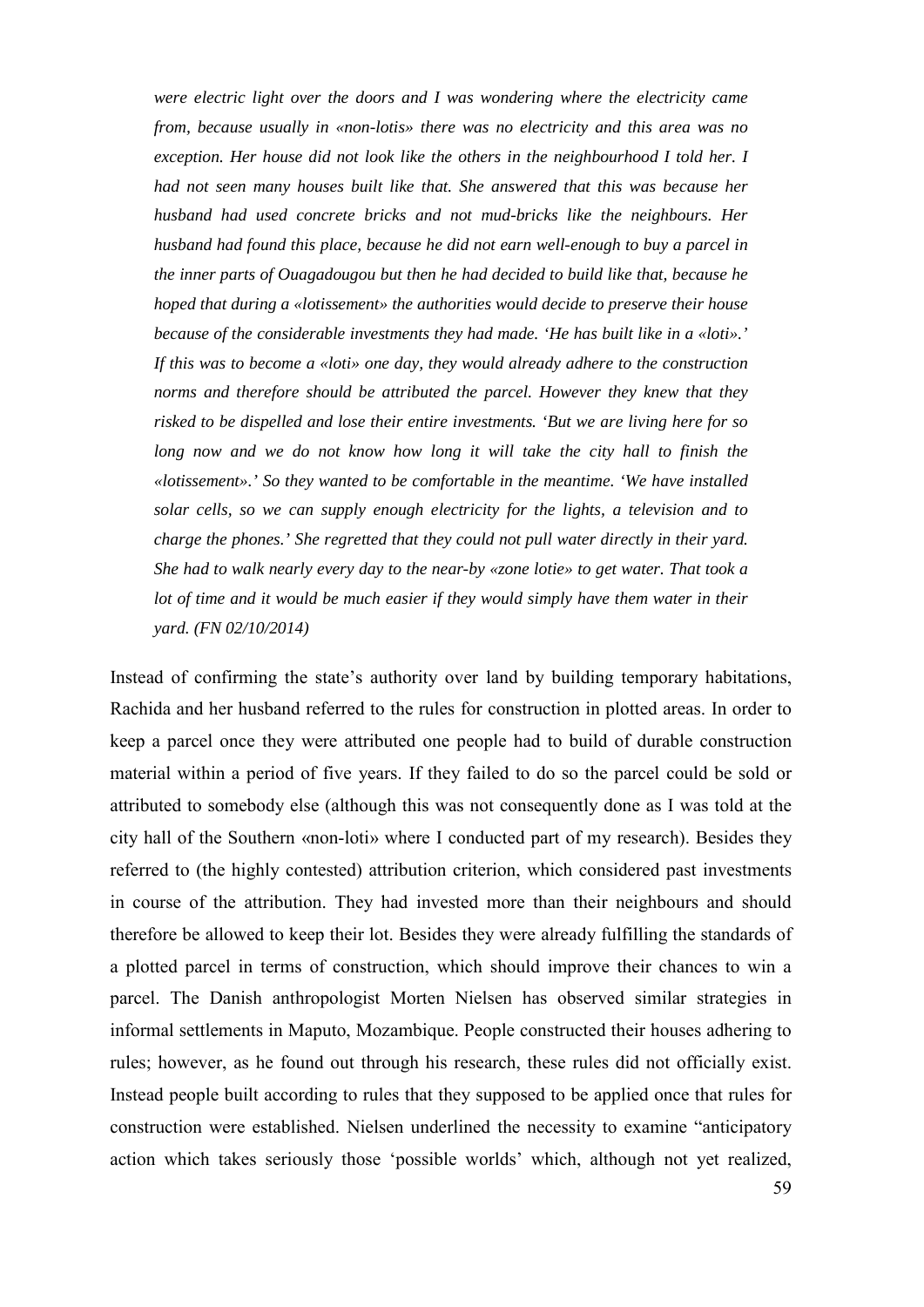inform people's everyday actions" (Nielsen 2011: 398). For him, the anticipatory actions of urban dwellers in Maputo reversed the progression of past(s), present(s) and future(s). "The surprising result is [...], that linearity is potentially turned around so that (assumed) effects are revealed to be the causes" (ibid: 399). In Ouagadougou the rules of construction that Rachida and her husband and others referred to already existed, but they existed for other areas of the city, areas that were 'not yet' where I met them and other people who hoped that through living like in a «loti» they would possibly be able to realise their hopes. The appearance of restructured areas then is not only the consequence of the processes and rules, which designed and regulated them. In the «non-lotis» it became visible that the anticipation of rules through hope might contribute to cause what appears as a mere effect of top-down regulation. In the logic of planners rules are meant to form people's actions but in the absence of rules, imagined or – as in this case – anticipated rules may be applied. That is what we see from above: scattered hard-edged concrete dwellings within a mosaic of inhabited and uninhabited «banco» houses. By building them their constructors engage in the co-construction of urban infrastructures. Each mode of dwelling can be grasped as an enactment of different hopes. People relate their ways of dwelling to different temporal horizons. Empty houses reserve a piece of land, which might be turned into a claim for a plot if it is inhabited in the moment of the census, but it can also be abandoned. Often their owner's existence does not depend on that piece of land. The peri-urban dwellers in their small banco houses however do not have another place to go in most cases, so they orient their hopes to the restructuration which they hope will secure their existence, at least in terms of having a place to live. People, who can afford it, built with concrete. They reference to an even more distant future which potentially is «loti» and will bring them their own parcel. Each mode of dwelling contributes differently to the co-constitution of the urban landscape. The pieces of land with empty houses, temporarily inhabited in order to claim a parcel, are often turned into empty parcels and consequently drive the spatial urban expansion enormously. In 2010 there were 380.000 estimated parcels and among them 196.000 that were not valorised (MHU, 21/04/2015). In another press release there is talk of even more parcels than households in Ouagadougou in 2006; 331.914 parcels compared to 308.393 households (Ouedraogo, 22/12/2014). To build the banco houses which are by far the most numerous type of construction in the «non-lotis» lots of clay is needed, which is usually taken directly in these areas. Its exploitation leaves large sinkholes all over the outer districts of Ouagadougou, devastations that need to be repaired to build roads or water and electricity supply lines for example. Moreover, in order to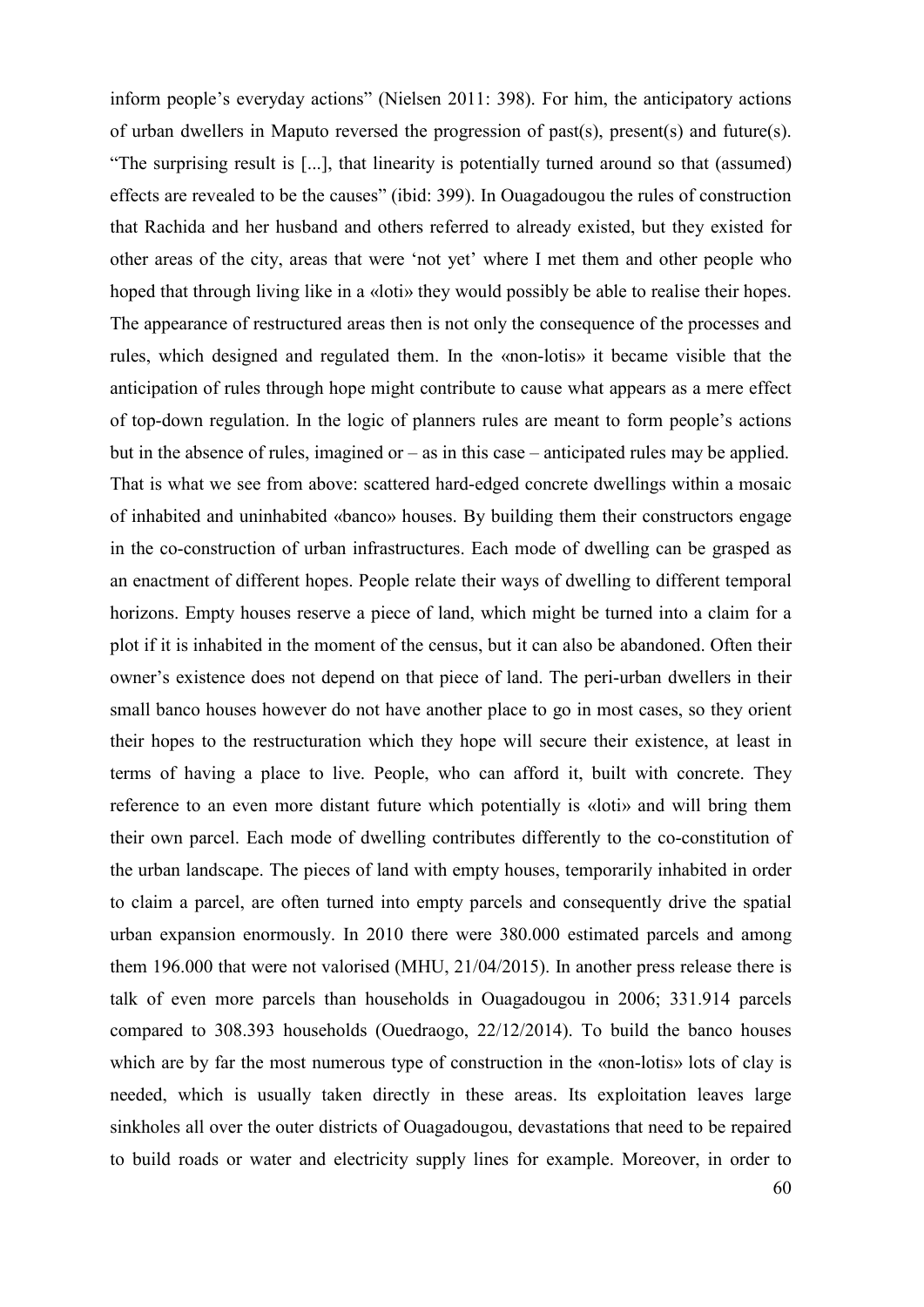secure water and electricity demands needed for daily life, people find ways to access water and power supply even in the absence of public services. Whereas in order to construct concrete houses a network of construction material traders and businesses is needed.

Dwelling in peri-urban Ouagadougou, then, can be understood as a set of future oriented practices that fundamentally transform the urban landscape. These practices anticipate a future, which is not yet, in other words, which is hoped for. In the final section I would like to move from "the concrete infrastructure of waiting" (Löfgren, Ehn 2010: 10), that is the «non-lotis», to the waiting itself.

### **Waiting**

*"We do not know when they will continue. We will wait and continue to do what we do." (Interview 003, 01/10/2014)* 

All my interviewees raised the topic of their experience of waiting. Most of the people had been living in the «non-lotis» for years already when I met them. Seven to ten years in the «non-lotis» was more rule than exception. Of course there have always been villages in the areas that make up the peri-urban zones of Ouagadougou today. Thus, some dwellers had been living there all their life, which had nothing to do with the city's intention to restructure these areas. However, the majority had moved there in the attempt to anticipate a «lotissement». It is important to highlight that while through the lens of planners and politicians the «non-lotis» are a temporary phenomenon; the experiences of the people living there are these of waiting as encompassing whole life periods (and maybe even whole lives). Even the ones, who had spent all their lives in the places where I met them, were now waiting. Josiane, whom I cited above, was about 65 years old and had lived in her yard for approximately fifty years since the day of her marriage. At this time the area had belonged to the rural domain and thus came under customary tenure. After the decree of the RAF in 1984 her land was officially declared state property but effectively continued being managed by the earth chiefs. Even when the gradual expansion of Ouagadougou incorporated her village, it did not immediately affect her, although she had noticed that more and more people were coming. The growing population led to the gradual transformation of fields to yards.

'People came and constructed everywhere. We used to cultivate, but now there is no more space for the fields have gone. We cannot earn our living anymore'. Then people came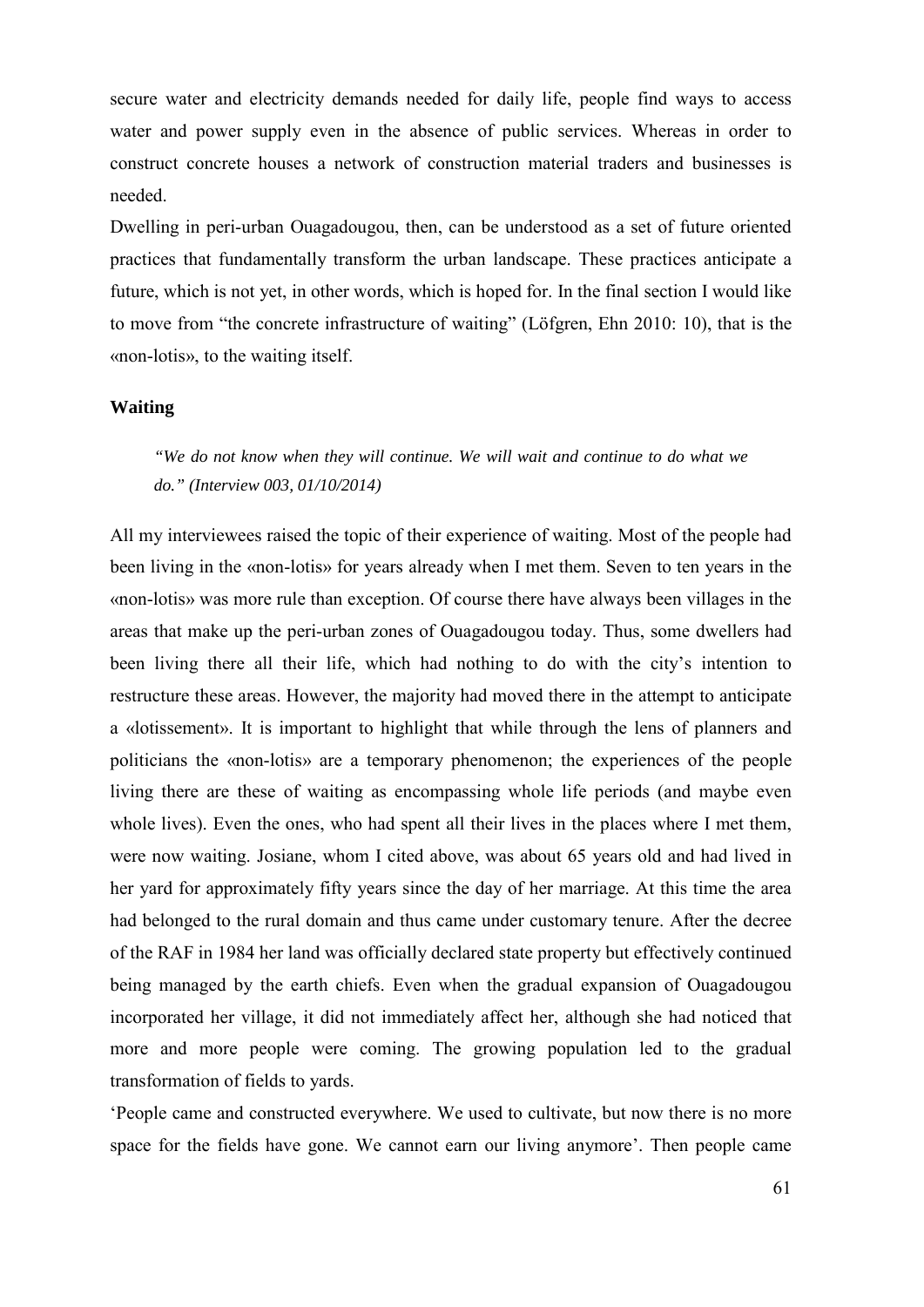from the city hall and took her name and put a number on her house. She did not know anything about a small paper, but she noted that her husband might have gotten one. He was dead already and one of her sons probably took it. But even without a paper, she was now waiting for a proceeding of the «lotissement». When I asked her if she was scared that she would have to leave her yard, she just replied: 'I have always lived here.' I left it at that and asked how she felt about the «lotissement»: 'I would appreciate it. It will make things better. If there are more people and water and electricity, there will also be work. We do not know when they will continue. We will wait and continue to do what we do.' (Interview 003, 01/10/2014)

What I am referring to here, concerning the experience of waiting in the «non-lotis» in Ouagadougou is not the mundane task of waiting for this or that, "waiting as a mode of doing nothing" as Orvar Löfgren and Billy Ehn (2010) term it, but rather a kind of "existential waiting" (Dwyer 2009). Waiting becomes a state of being for the people who dwell in the peri-urban neighbourhoods of Ouagadougou. Josiane's existence and that of her family are merged with the place where they make their living. Although most of the people I met had come from other places into the «non-lotis», the majority of them did not have anywhere else to go, except maybe another «non-loti» somewhere around Ouagadougou. Only few people still had a yard in their village or possessed already one or more parcels in the inner city. Although, they too, were waiting for a «lotissement» to come, their existence was not as such dependent from gaining a parcel. For Ghassan Hage "[w]aiting is such a pervasive phenomenon in social life that it can be seen, and indeed has been seen, as almost synonymous to social being" (Hage 2009: 1). But because it is ubiquitous there is no analytical value in stating that waiting is a crucial part of a social situation or process. Rather, Hage continues, waiting is a "unique object of politics" (ibid: 2). Asking who can make people wait and how, or who waits when and for what (or whom) are possible starting points for the exploration of agency and power. In the 1970s the sociologist Barry Schwartz had undertaken a number of studies of people waiting. His main proposition was "that the distribution of waiting time coincides with the distribution of power" (Schwartz 1974: 841; see also Löfgren, Ehn 2010: 10). According to Schwartz "the distribution affirms and even reinforces [the] system's power arrangements" (ibid: 843). In this view the repeated procrastinations between the census, the planning, the installation of the marker stones and the distribution of parcels – especially the delay of that last action, as it had not been done in any of my research areas, although the initiation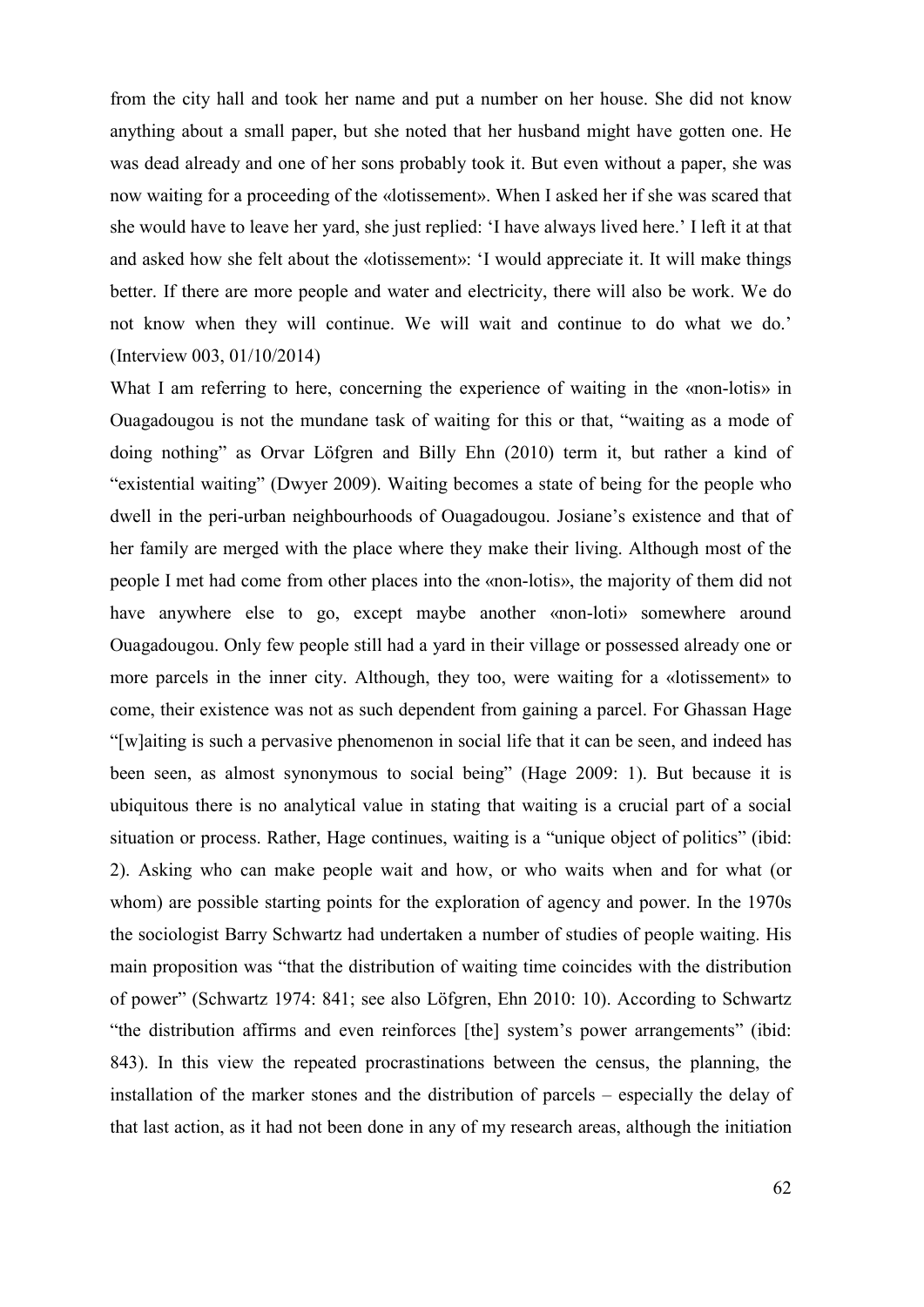of the process partly dated back to more than ten years – can be read as a technology to regulate waiting. (Hage 2009: 3)

Javier Auyero has made a similar argument in his account of people waiting in a welfare office in Buenos Aires. In the welfare office the people wait without really knowing for how long and what for, because often the only thing they get in the end is the announcement that some information or paper is missing in order to treat their case or that they simply have to come back another day. Through the bureaucratised procedures and the choreography that is arranged by and inside the waiting room the welfare clients are disciplined, they "become not citizens but patients of the state" (Auyero 2011: 6). What connects the people in the waiting areas is the equal distribution of the not knowing (ibid: 17). This pertains for my interviewees as well. Although they all had general ideas about the wrong-goings along the restructuration process, nobody knew exactly at which point a conflict had arisen that had to be settled first in order to continue the procedures. The people in the «non-lotis», in this perspective, seem to be at the authorities' mercy. They can only wait.

"How do people experience and handle that kind of time in different situations?" ask Orvar Löfgren and Billy Ehn (2010) in a chapter on 'Waiting' in "The Secret World of Doing Nothing". The title indicates that there is an inherent contradiction in their conception of waiting. While waiting itself seems to be a passive reaction to external forces, "[m]en and women resort to all kinds of mundane activities while waiting, as if to deny that they are waiting or to try to forget the fact" (Löfgren, Ehn 2010: 13). In other words, waiting, in their account seems to be an empty timeframe that is filled up with all kinds of activities within "the choreography of waiting" (ibid.). Auyero also highlights this conception of waiting as opposed to compensatory activities that occur in the meantime. With a research team he conducted participant observation in the welfare office in Buenos Aires for about half a year. Apparently people were doing nothing there but waiting. The researcher's observations and analyses however revealed that the waiting time served as a time for exchanging information on possibilities to override the time without financial aid; where were soup kitchens located, what other welfare programmes existed and where and what paperwork was necessary to get access to them (Auyero 2011: 15). But although in his account he highlighted the broad range of activities and busyness in the waiting room, higher forces, which the welfare clients had to deal with, induced waiting itself. Waiting was an "effect of power" (ibid: 5). And power, in Auyeros account, is located at the state level. With reference to Michel Foucault he states: "[i]t is through that practice, through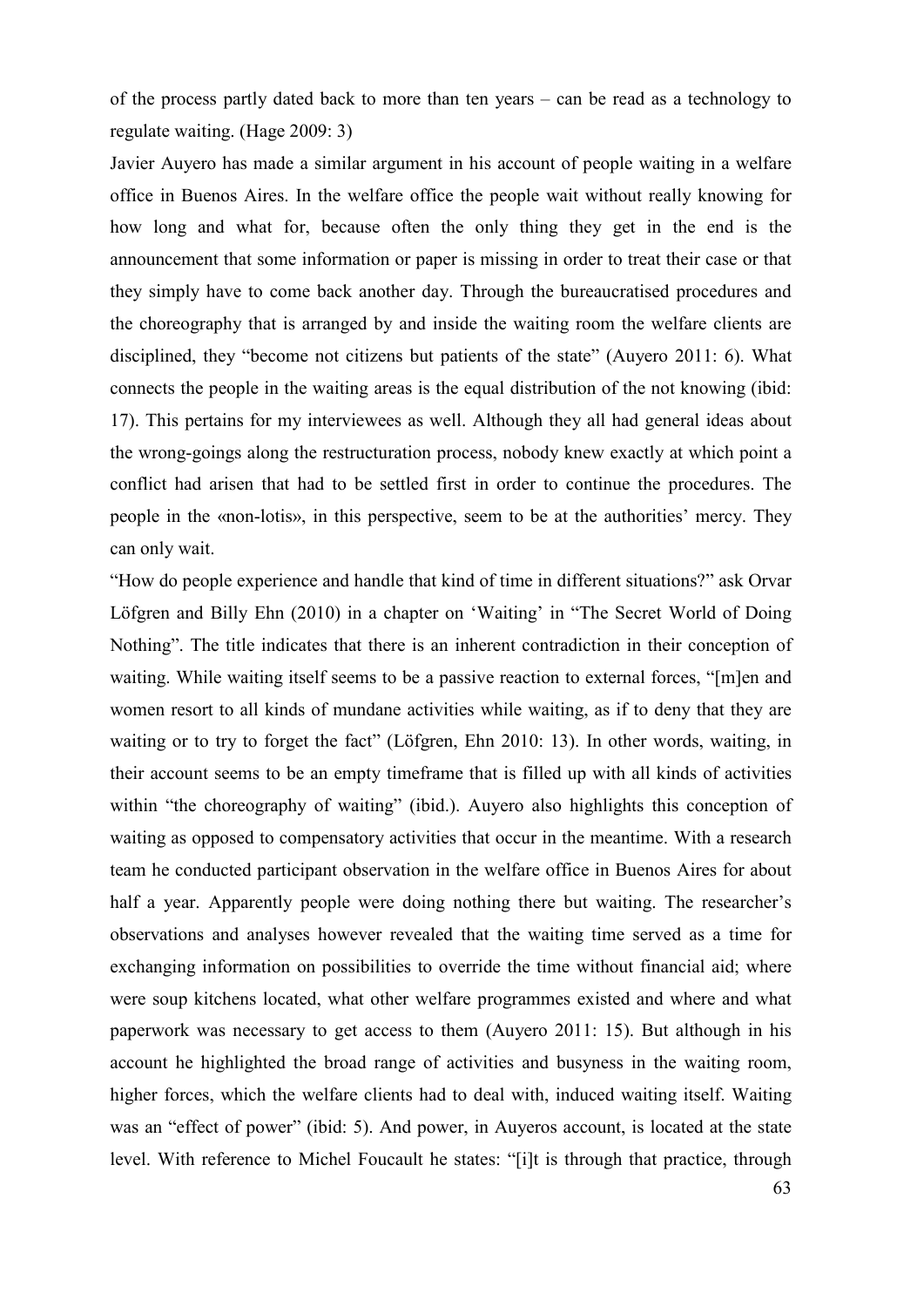that "governing technique," that the state seems to be aiming for the creation of a docile body of welfare clients" (ibid: 25).

However, power is not so easily located in the case of Ouagadougou. People are kept waiting within the intersecting infrastructures that underpin the expanding city: without a property title, which is the only means to live on a piece of land legally, most people relied on the planning and restructuration activities. Auyero certainly gave an interesting and meaningful analysis of how "waiting links to power" (Löfgren, Ehn 2010: 10), but I think it is worth to look at waiting itself not only as a passive reaction to authority but a powerful practice. This is what Appadurai (2013) calls a "politics of patience". Drawing on his research among slum dwellers in Mumbai he notes that

"[o]ne strategy, especially relevant to the politics of hope, is to be found in the ways that these communities oppose the politics of catastrophe, exception, and emergency with their own politics, which is frequently the politics of patience, which can even more accurately be called the politics of waiting" (Appadurai 2013: 126).

In my reading Appadurai turns around the argument that I have presented exemplarily with reference to Barry Schwartz and Javier Auyero. Instead of conceptualising *making people wait* as *powerful*, while *waiting* as *powerless*, he refers to waiting as a form of resistance. On the one hand there is the powerful state that makes poor people wait. On the other hand these people employ patience and waiting as a means to make a claim. What my findings from Ouagadougou suggest is that it is both. First, the ongoing and often renewed promise of a continuation of the «lotissement» activities can certainly be grasped as a technique that is meant to calm people down and to make them endure patiently a little bit longer. My interviewees often told me that the topic of a proceeding of the «lotissement» came up especially during the election periods. Access to housing is existential and so it is an effective means to run an election campaign. This is how hope is held up at a local level: mayors or members of the city hall were around in the «non-lotis» confirming that the process would continue. On a state level there was the device of 'suspension', which is per definition temporal. It circumvented a break down. A suspension would end at some undefined point in the future. What was suspended would be adjusted but it would be preserved. Suspensions can be interpreted as a technique of government. Rather than evicting or ignoring and excluding the «non-lotis» they are stalled by an ongoing promisesuspension-sequence. However, second, the people in the «non-lotis» persevere where they are.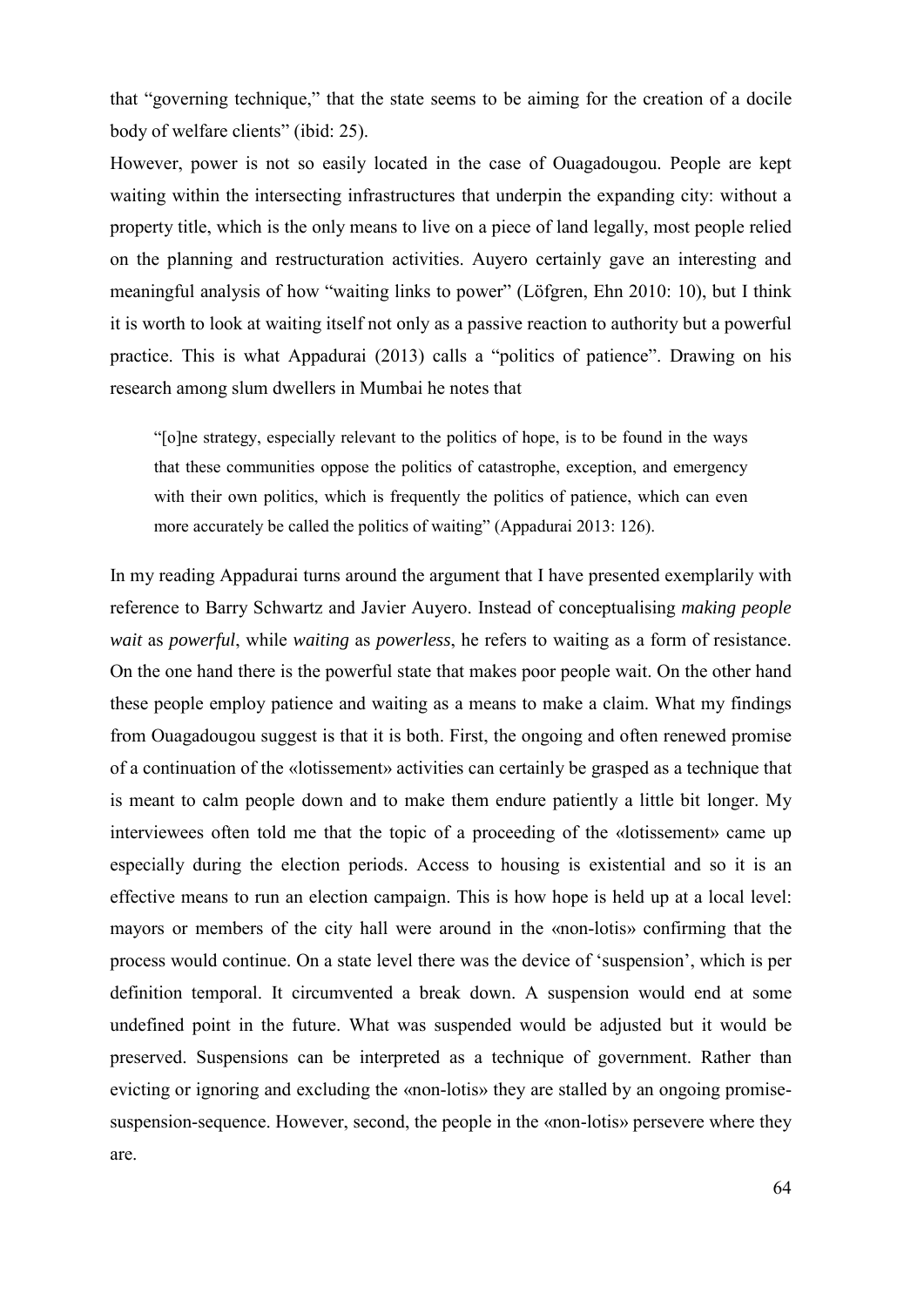"The unhoused or underhoused millions […] mobilize themselves to demand better housing under more favorable and secure conditions. They know that they are always entering an unknown period of waiting: waiting for policymakers to agree on the plan, waiting for funders to shake up the complacency of local and national governments, waiting for builders and contractors to fulfill their promises to build new housing, and waiting for their own turn at the head of the queue. In most cases, the numbers are such that individual families and communities must prepare to wait years, even decades, for even a reasonable chance to see that their time has come. This requires them to learn to regard their own temporary dwellings as themselves parts of a temporary condition which is sure to change." (Appadurai 2013: 127)

Framing their waiting as a mere act of no choice would mean to overlook how, through their presence, they actively and effectively shape the urban landscape. Although the periurban dwellers are temporised by repeated promises, announcements and suspensions, they cannot and are neither completely ignored nor dispelled.

In Ouagadougou the expansion of the peri-urban settlements has led to considerable reforms, that is an enlargement of the urban area with the reorganisation of old and the establishment of new administration units. In October 2013 a symposium has been organised to discuss the problems and possible solution strategies for the «lotissements» activities. Put it differently, their waiting *does* something. The city is not a welfare office; it cannot simply close its doors. The dwellers while claiming a right or services are not somewhere else. They cannot go anywhere and thus by their physical presence and by the infrastructures they co-constitute, such as their houses for example, they create precedents. The urban landscape cannot be shut down; at least it would cost massive efforts and resources to get people out. So while the dwellers are there, they must somehow be referred to (in a manner that minimises breakdown for the state as well). I do not intend to suggest that power is evenly distributed between those who may design or decide who has to wait, for how long, for what and so on. But I think it is necessary to consider that there might be more to say about it than simply that the powerful can make others wait while the powerless cannot. "The patient model", as Auyero terms it – referring to a mode of government, which is meant to discipline people by exercising power over their time – and the "politics of patience/waiting" – referring to people being patient as a means to enforce their claims – Appadurai writes about, are two sides of the same coin and as such both merit attention. Making people wait and waiting itself can be seen as forms of 'chronopolitics' (Fabian 2014; Klinke 2012), that is politics that aim at time. While the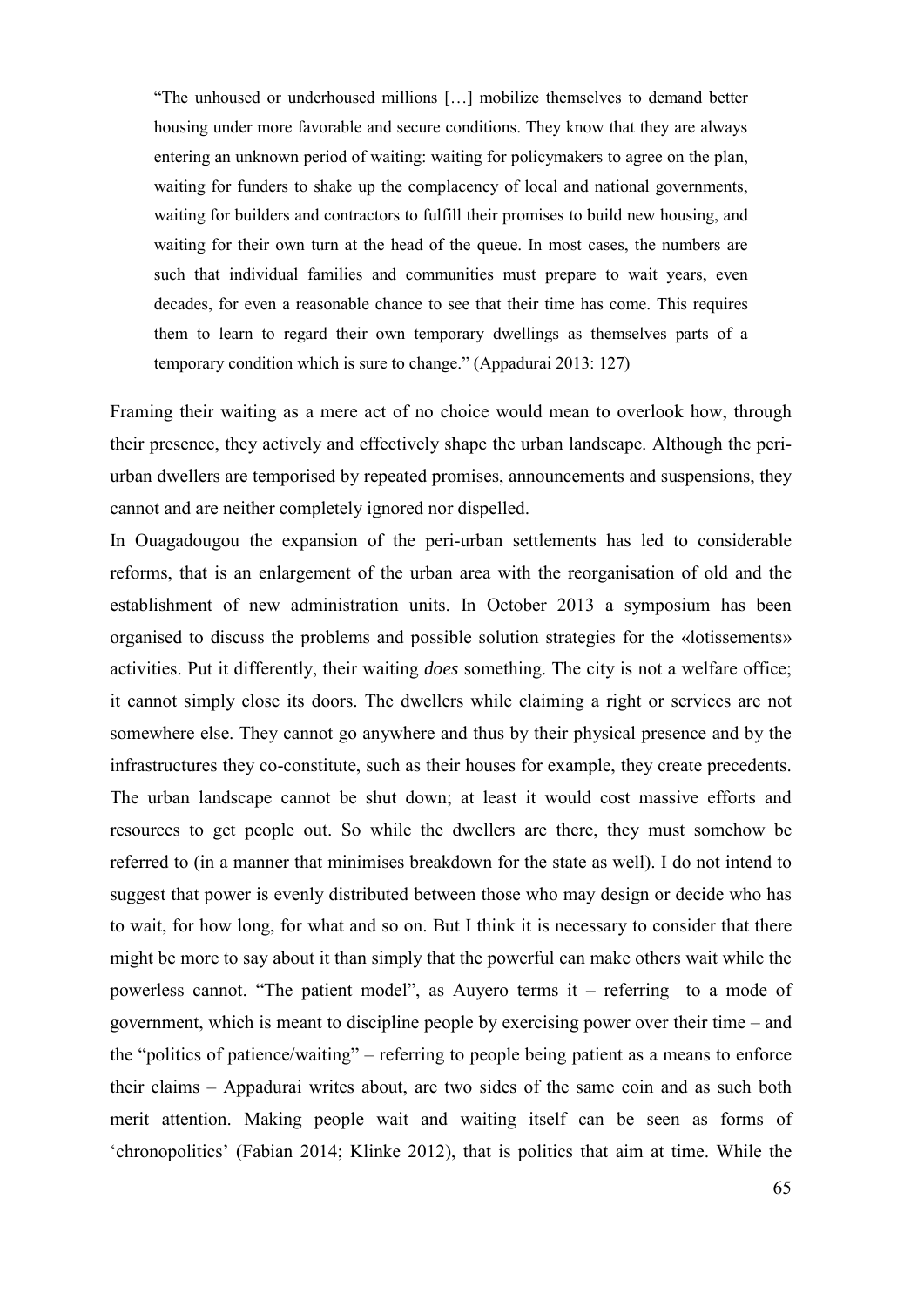local (state) authorities continually delay the proceeding of the «lotissement» and keep people anxiously about their future, for a lack of resources to restructure enough surface for all dwellers or for a lack of solutions where to resettle them, the dwellers themselves patiently wait. There is rarely any protest<sup>[40](#page-67-0)</sup> against the «lotissement» in general or its delay and suspension. The people it seems do not have any other means to enforce their claim but spending their time. They feel that they have nothing (productive) to do in the villages neither, so they settle at the edge of the city patiently waiting for entry so to speak. But while they do this, they live their lives, including all kinds of activities like building houses, establishing relationships with neighbours, doing business and so on. That is where further research could affiliate. As I already said, I did not have the time to follow the social networks that led into the «non-lotis» or that unfold from within these zones. However, it would be really interesting and probably revealing to further examine the role of the peri-urban dwellers for example in terms of their role for the urban economy. Most of them work informally and temporarily but thereby they might sustain whole sectors. On the other hand the family ties into the villages of origin continue to play an important role. How do the peri-urban, waiting dwellers contribute to the sustainability of rural areas would be another interesting point for further research. Through living their lives while waiting, the (peri-)urban dwellers transform the urban landscape and engage in processes of infrastructuring that have effects on the top-down infrastructurings as performed by planners and politicians. It is the hope for a positive outcome, in the sense that people assume that somehow the time spent in their precarious situations in the peri-urban, will pay out for them. They might gain a parcel and achieve to have a property title, which would secure their existence.

"Hope in this context is the force that converts the passive condition of "waiting for" to the active condition of "waiting to": waiting to move, waiting to claim full rights, waiting to make the next move in the process that will assure that the queue keeps moving and that the end of the rainbow is not a broken promise." (Appadurai 2013: 127)

-

<span id="page-67-0"></span><sup>40</sup> For examples of studies of (rare) urban protest in Burkina Faso see Harsch 2009; Hilgers 2009.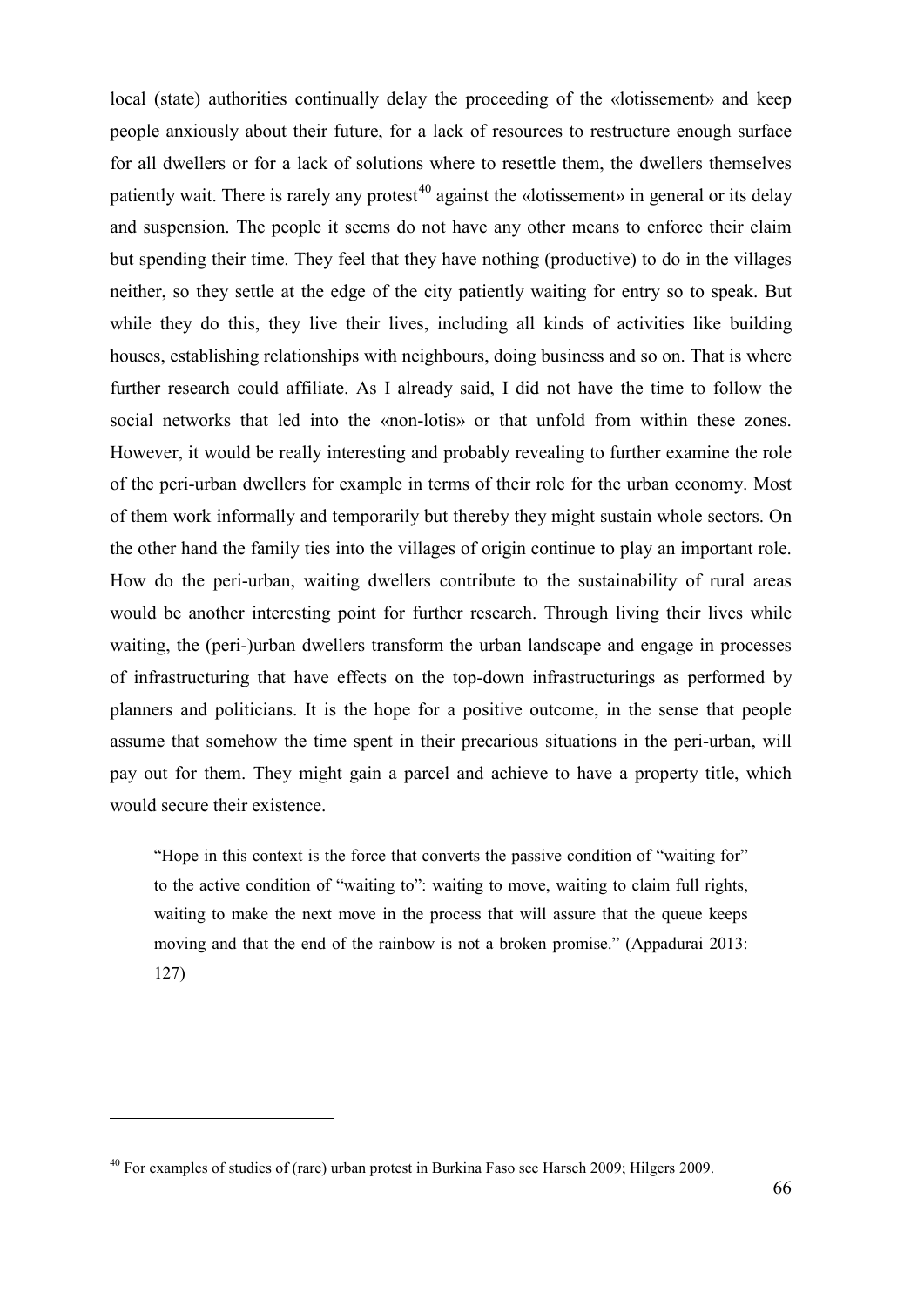## **PROSPECTS**

In this Master thesis I have argued that hope is articulated and enacted in different practices that are shaped by and in turn shape the urban landscape of Ouagadougou, the capital of Burkina Faso. Moreover I have suggested that the notion of infrastructure, understood as constituted in and through hopeful practices, provides a useful tool to orient ethnographic inquiry of and in urban landscapes. I have drawn on the concept of hope as a "means to bring back the future into […] analysis" (Appadurai 2004). Hope, as an ongoing accomplishment does not allow for a final conclusion, rather it invites anthropologists to engage in continuous research in order to examine changing constellations and contingencies. By employing hope, "open-endedness can be incorporated into ethnographic analysis and writing" (Dalsgård, Frederiksen 2013: 50). Hope entails "the possibility, as in any mystery story, that factors will emerge and come into play of which one has no inkling, and that these unforeseen factors will free the future from the impress of the past" (Jackson cited from Dalsgård, Frederiksen 2013: 52). I have tried to sketch landscapes of hope as continuous processes that extend into the future. According to Dalsgård and Frederiksen "the writing of ethnography is a provisional endeavor in the sense that our understanding of what took place during fieldwork is likely to change over time" (ibid.: 60). They conclude that "[r]ather than seeing [this] instability as a troublesome aspect of knowledge production, we […] find it to be an inescapable condition to be met and explored creatively" (ibid.: 60). Such a perspective is especially relevant and productive for the case of Ouagadougou where the upcoming elections are supposed to bring change for one of the poorest countries in the world. Nearly one year after the revolutionary uprisings, which led to the resignation of the former president Blaise Compaoré and the assignment of an interim government all hopes are oriented toward what may be a new start, although it is uncertain that there will be fast and tangible progress. This new government will have to face multiple challenges like expected improvements in the education and health sector, fighting corruption, providing access to basic public infrastructure and so on. Regarding the massive urban expansion of not only Ouagadougou, but all urban areas in Burkina Faso, the problem of urban restructuration through infrastructuring is part of these challenges. Researchers of any discipline that is concerned with the lives of people within (urban and rural) landscapes in Burkina Faso should not let pass the upcoming events and wait until their first effects become visible.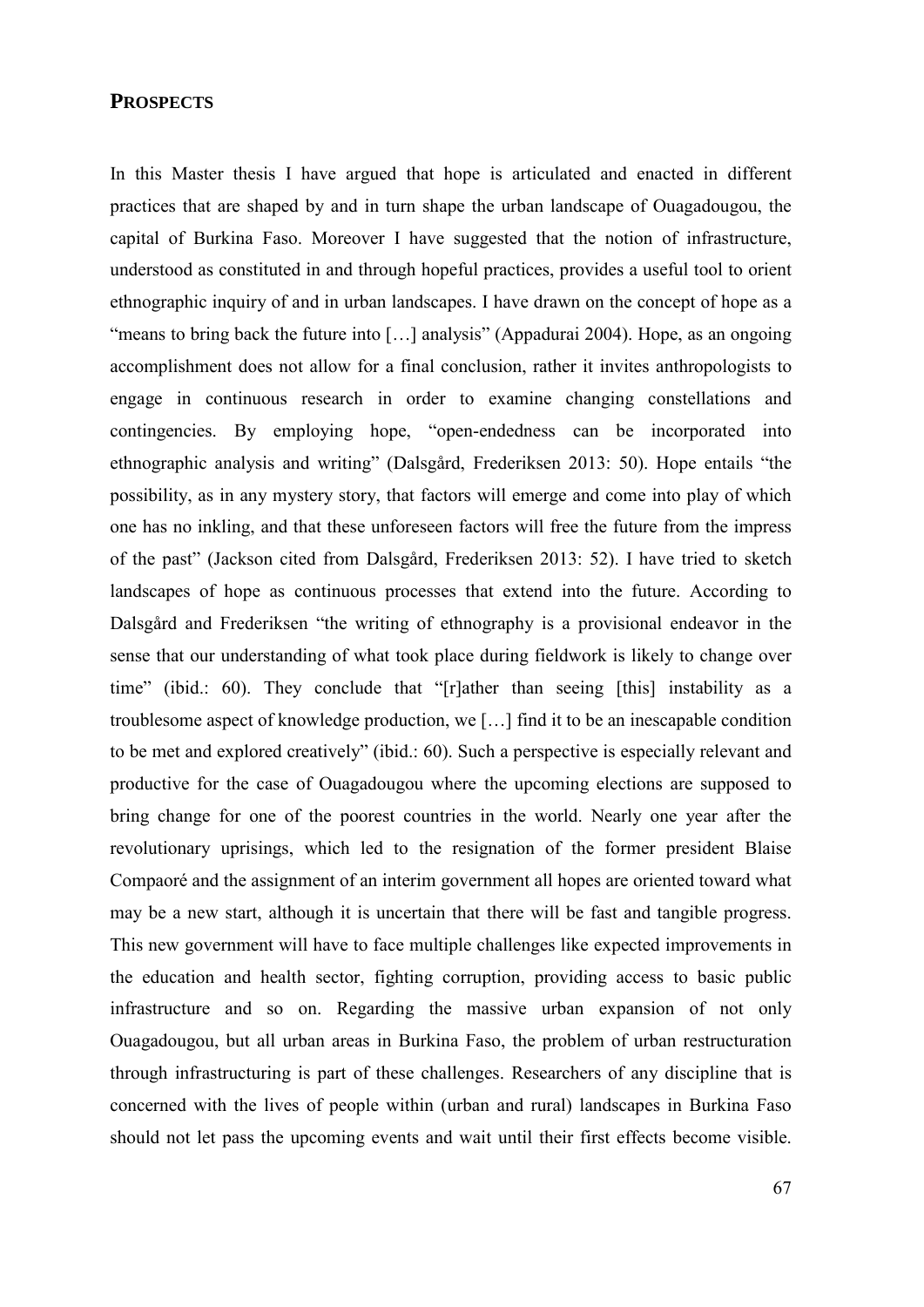Critical accounts are of course much easier in retrospect, especially if one was not involved in whatever it is that is criticised. I hope to have shown in my analysis, that ethnographic fieldwork can contribute eminently to the understanding of the ongoing processes but collaboration is needed in order to follow these processes inside the institutions that are in charge of them. While daily life practices of people may be accessed and observed, examining the infrastructurings they are embedded in, calls for interdisciplinary and collaborative research. Hence, it could be a way to integrate ethnographically gained knowledge into broader discussions, and to make it relevant for others than disciplineintern colleagues and librarians. There is more to talk and write about than the people living (wheresoever); in Ouagadougou their struggle for land and their daily ways of life within can only be understood by taking into account the larger processes of infrastructuring which are beyond the scope of this specific case.

For Burkina Faso in general and Ouagadougou in particular the Burkinabé uprisings in October 2014 have shown the potential of the uncertain conditions and effects of such infrastructurings that I have tried to sketch here. Despite the juridical confirmation of the suspension of all allotment activities in April 2015 the Burkinabé I talked to, were still referring to a future on an own parcel of land. The elections to come in October 2015, they said, might finally bring somebody to power that will be able to solve the problems they encounter in their struggle for a permanent place to live. In the meantime – and within the complicated intersecting processes of infrastructuring – people move into the peri-urban areas of Ouagadougou where they hope-through-narrating, -dwelling and -waiting, shaped by and simultaneously shaping landscapes of hope.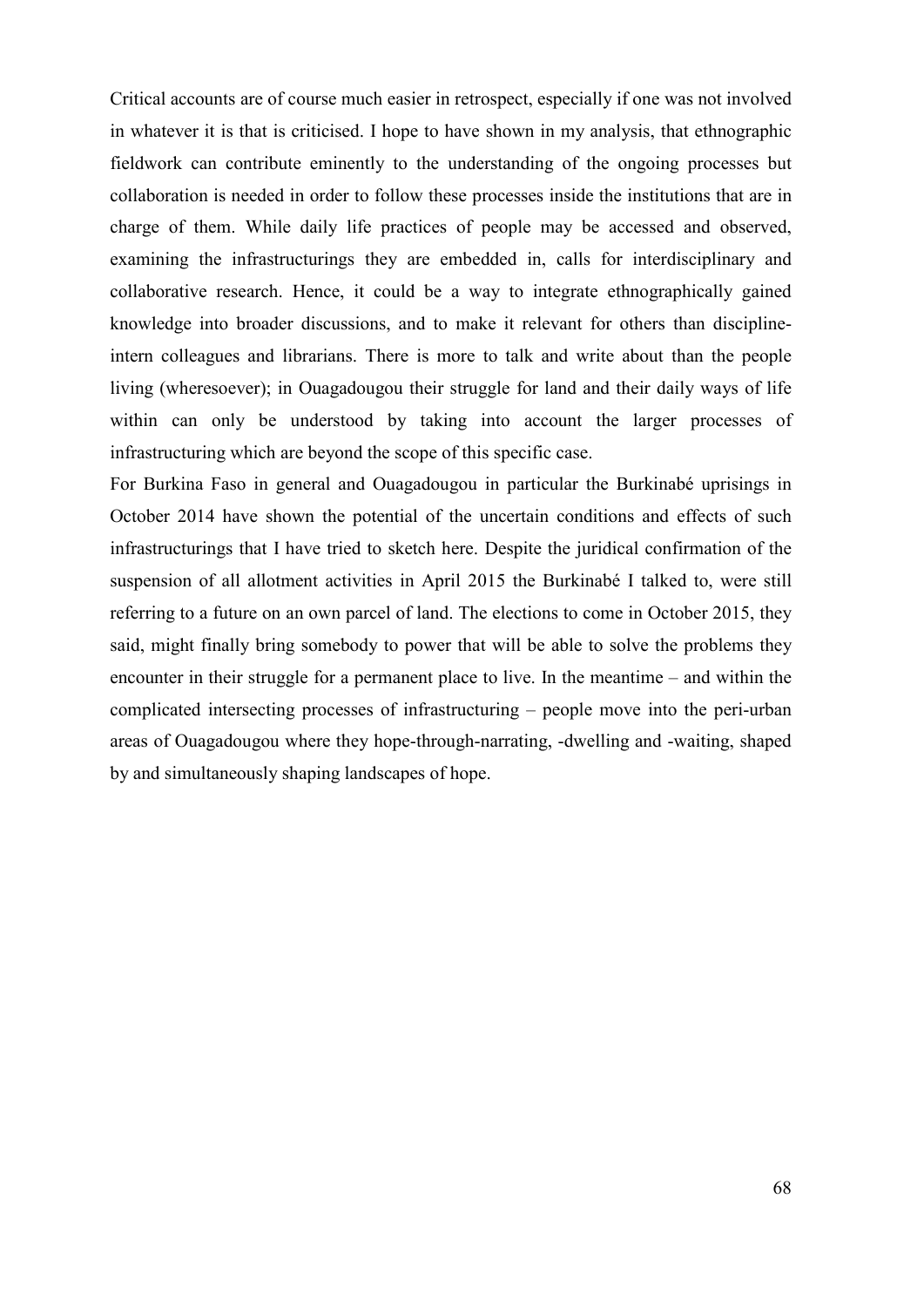## **REFERENCES**

- AGENCE DE PRESSE XINHUA (unknown author) (7/11/2014): Burkina Faso: le nouvel homme fort suspend l'attribution des parcelles dans les communes. Cited from: http://french.china.org.cn/foreign/txt/2014-11/07/content\_33999944.htm (last access 25/08/2015)
- AKRICH, Madeleine; PASVEER, Bernike (2004): Embodiment and disembodiment in childbirth narratives. In: Body and Society 10, pp. 63-84.
- AMIN, Ash (2014): Lively Infrastructure. In: Theory, Culture and Society, Special Section: Urban Problematic II, pp. 1-25.
- APPADURAI, Arjun (2004): The Capacity to Aspire: Culture and the Terms of Recognition. In: Rao, Vijayendra; Walton, Michael (Ed.): Culture and Public Action. Stanford: Stanford University Press, pp. 59-84.
- APPADURAI, Arjun (2013): The Future as Cultural Fact. Essays on the Global Condition. London, New York: Verso.
- AUYERO, Javier (2011): Patients of the State. An Ethnographic Account of Poor People's Waiting. In: Latin American Research Review 46 (1), pp. 5-29.
- BECK, Stefan (2012): Transnationale Infrastrukturen des Humanen. Technologien als Mittel gesellschaftlicher Autopoiesis. In: In: Beck, Stefan; Niewöhner, Jörg; Sørensen, Estrid: Science and Technology Studies. Eine sozialanthropologische Einführung. Bielefeld: transcript, pp. 299-325.
- BEEKER, Coen; GUIÈBO, Joseph (1994): Plotting the Urban Field of Ouagadougou. In: Third World Planning Review 16 (3), pp. 309-324.
- BELANGER, Pierre (2009): Landscape As Infrastructure. In: Landscape Journal 28 (1), pp. 79-95.
- BENJAMINSEN, Tor A.; LUND, Christian (2003): Formalisation and Informalisation of Land and Water Rights in Africa: An Introduction. In: Ibid. (Ed.): Securing Land Rights in Africa. London, Portland: Frank Cass, pp. 1-10.
- BERG, Eberhard; FUCHS, Martin (Ed.) (1993): Kultur, soziale Praxis, Text. Die Krise der ethnographischen Repräsentation. Frankfurt am Main: Suhrkamp.
- BERVOETS, Wouter; LOOPMANS, Maarten (2013): The divisive nature of neoliberal urban renewal in Ouagadougou, Burkina Faso. In: Samara, Tony Rushan; He, Shenjing; Chen, Guo (Eds.): Locating Right to the City in the Global South. London, New York: Routledge, pp. 60-80.
- BEYER, Judith (2013): Constitutional Faith. In: Ethnos: Journal of Anthropology, pp. 1-26.
- BOHANNAN, Paul (1973): ,Land', ,Tenure' and ,Land-tenure'. Reprinted from: Ibid. In: Biebuyck, Daniel (Ed.) (1963): African Agrarian Systems, Oxford: Oxford University Press.
- BORCHGREVINK, Axel (2003): Silencing language. Of anthropologists and interpreters. In: Ethnography 4 (1), pp. 95-121.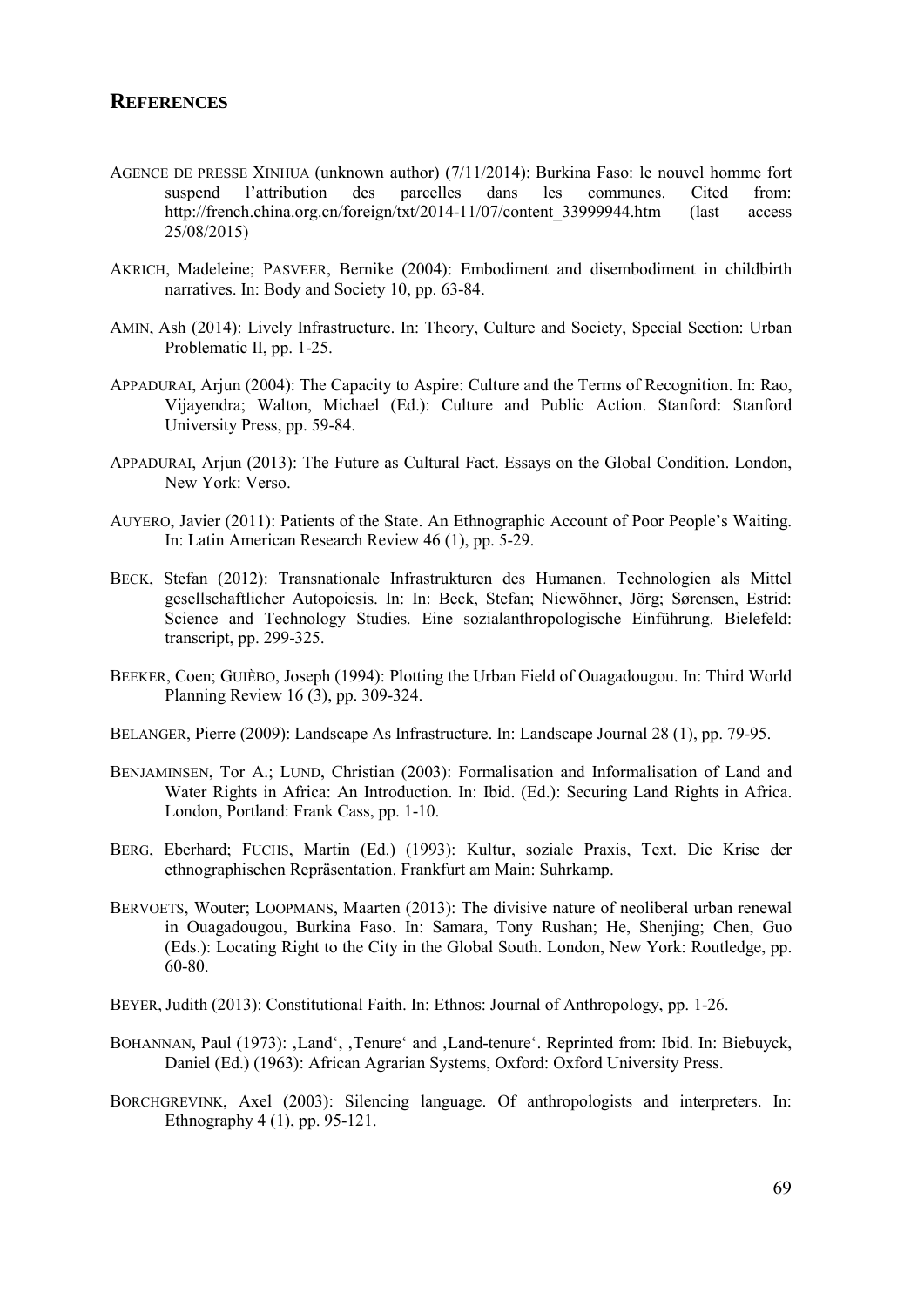- BOYER, Florence; DELAUNAY, Daniel (2009): «Ouaga. 2009» Peuplement de Ouagadougou et Développement urbain. Rapport provisoire.
- BOYER, Florence (2010): Croissance urbaine, statut migratoire et choix résidentiels des ouagalais. Vers une insertion urbaine ségrégée? In: Revue Tiers Monde 2010 (1), pp. 47-64.
- BRASSELLE, Anne-Sophie; GASPART, Frédéric; PLATTEAU, Jean-Philippe (2002): Land tenure security and investment incentives: puzzling evidence from Burkina Faso. In: Journal of Development Economics 67, 373–418.
- CHIMHOWU, Admos; WOODHOUSE, Philip (2006): Customary vs Private Property Rights? Dynamics and Trajectories of Vernacular Land Markets in Sub-Saharan Africa. In: Journal of Agrarian Change 6 (3), pp. 346-371.
- CLIFFORD, James; MARCUS, George E. (Ed.) (1986): Writing Culture. The Poetics and Politics of Ethnography. Berkely: University of California Press.
- COOPER, Elizabeth ; PRATTEN, David (2015): Ethnographies of Uncertainty in Africa : An Intoduction. In: Ibid. (Ed.): Ethnographies of Uncertainty in Africa. London: Palgrave Macmillan, pp. 1-16.
- CRAPANZO, Vincent (2003): Reflections of Hope as a Category of Social and Psychological Analysis. In: Cultural Anthropology 18 (1), pp. 3-32.
- DALSGÅRD, Anne Line; FREDERIKSEN, Martin Demant (2013): Out of Conclusion. On Recurrence and Open-Endedness in Life and Analysis. In: Social Analysis 57 (1), pp. 50-63.
- DE L'ESTOILE, Benoît (2014): "Money Is Good, but a Friend Is Better": Uncertainty, Orientation to the Future, and "the Economy". In: Current Anthropology 55 (S9), pp. S62-S73.
- DWYER, Peter D. (2009): Worlds of Waiting. In: Hage, Ghassan (Ed.): Waiting. Melbourne: Melbourne University Press, pp. 15-26.
- FABIAN, Johannes (2014 [1983]): Time and the Other. How Anthropology Makes its Object. New York: Columbia University Press.
- FARÍAS, Ignacio; BENDER, Thomas (Eds.) (2009): Urban Assemblages. How Actor-Network Theory Changes Urban Studies. Questioning Cities. London; New York, NY: Routledge.
- FASSIN, Didier (2013 [2011]): Enforcing Order. An Ethnography of Urban Policing. Cambridge, Malden: Polity Press.
- FOURCHARD, Laurent (2001): De la ville coloniale à la cour africaine. Espaces, pouvoirs et sociétés à Ouagadougou et Bobo-Dioulasso (Haute Volta) fin XIXe siècle – 1960. Paris: L'Harmattan.
- [FOURNET, Florence; MEUNIER-NIKIEMA, Aude; SALEM, Gérard \(2004\): Ouagadougou 1850-2004.](https://moodle.hu-berlin.de/mod/resource/view.php?id=914515)  [Une urbanisation différenciée. Bondy: IRD.](https://moodle.hu-berlin.de/mod/resource/view.php?id=914515)
- FUND FOR PEACE (2014): Fragile States Index. Washington D. C.: Fund for Peace Publication. <http://library.fundforpeace.org/library/cfsir1423-fragilestatesindex2014-06d.pdf> [last] access 06/09/2015]
- GANDY, Matthew (2011): Landscape and Infrastructure in the Late-Modern Metropolis. In: Bridge, Gary; Watson, Sophie (Ed.): The New Blackwell Companion to the City. Malden, Oxford, West Sussex: Wiley-Blackwell, pp. 57-65.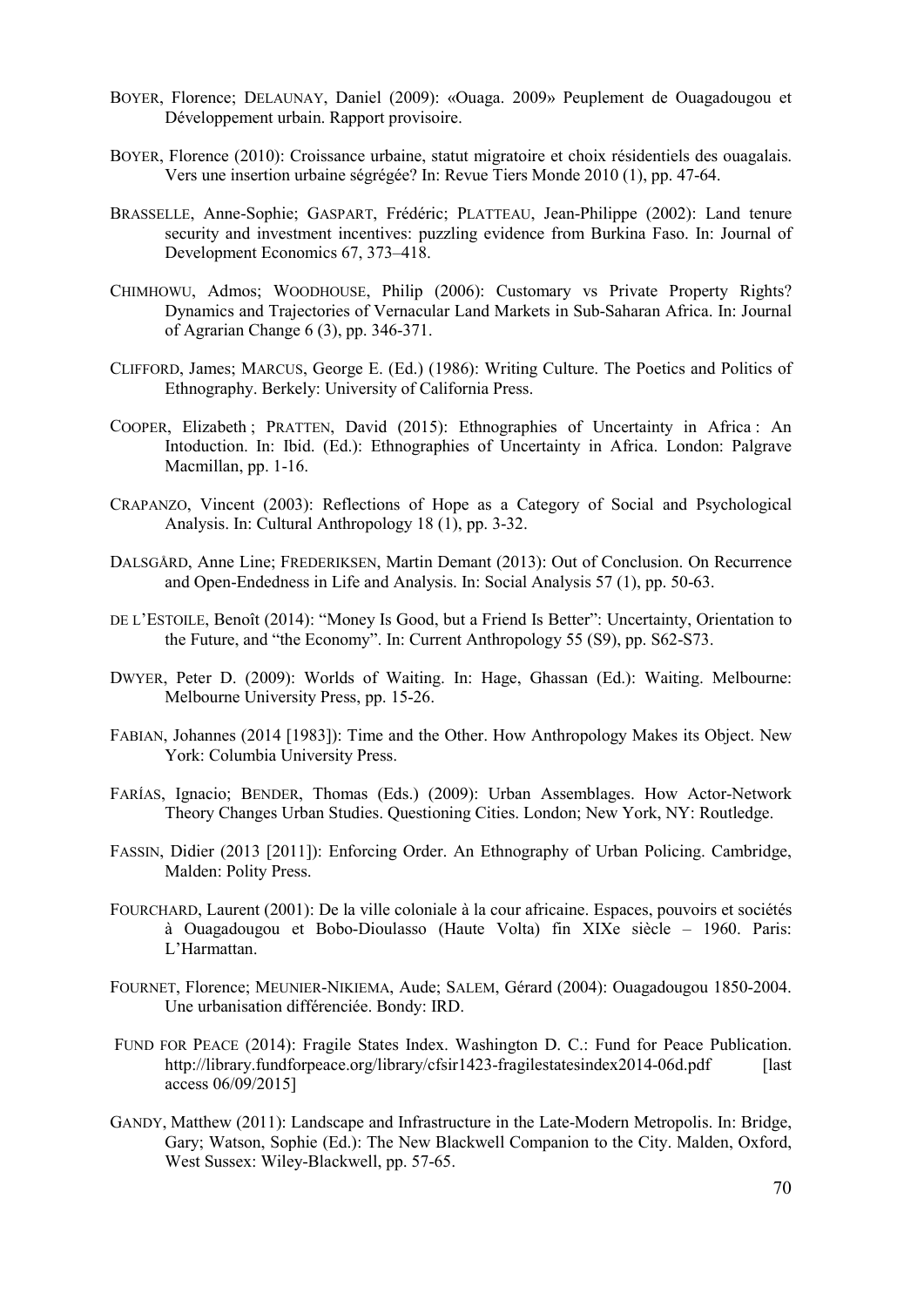- GEERTZ, Clifford (2000 [1968]): Thinking as a Moral Act: Ethical Dimensions of Anthropological Fieldwork in the New States. In: Ibid: Available Light. Anthropological Reflections on Philosophical Topics. Princeton: Princeton University Press.
- GENSLER, Marlis (2002): «Une fois loti ...»: Bodenrecht und Siedlungsgeschichte in einer westafrikanischen Kleinstadt (Diébougou, Burkina Faso). Working Papers 14, Institut für Ethnologie und Afrikastudien, Johannes Gutenberg University Mainz.
- GENSLER, Marlis (2004): Parzellierung und Geschichte in Diébougou: Zugang zu und Kontrolle von Bauland im rechtspluralistischen Kontext einer Kleinstadt in Burkina Faso. In: Werthmann, Katja (Ed.): Diébougou, eine Kleinstadt in Burkina Faso, Working Papers 45a. Mainz: Johannes Gutenberg Universität, Department of Anthropology and African Studies, pp. 32-51.
- GRAHAM, Steven; MCFARLANE, Colin (2014): Introduction. In: Ibid (Ed.): Infrastructural Lives. Urban Infrastructure in Context. London, New York: Routledge, pp. 1-14.
- GUPTA, Akhil (2014): Authorship, research assistants and the ethnographic field. Ethnography 15 (3), pp. 394-400.
- HAGE, Ghassan (2009): Introduction. In: Ibid. (Ed.): Waiting. Melbourne: Melbourne University Press, pp. 1-12.
- HARSCH, Ernest (2009): Urban Protest in Burkina Faso. In: African Affairs 108/431, pp. 263-288.
- HILGERS, Mathieu (2009): Politiques urbaines, contestation et décentralisation. Lotissement et représentations sociales au Burkina Faso. In: Autrepart 47, pp. 209-226.
- HIRSCH, Eric (1995): Introduction. Landscape: Between Place and Space. In: Hirsch, Eric; O'Hanlon, Michael (Ed.): The Anthropology of Landscape. Perspectives on Place and Space. Oxford: Clarendon Press, pp. 1-30.
- HOLMES, Douglas R.; MARCUS, George (2008): Collaboration Today and the Re-Imagination of the Classic Scene of Fieldwork Encounter. In: Collaborative Anthropologies 1, pp. 81-101.
- HUGGAN, Graham (1997): The Neocolonialism of Postcolonialism: A Cautionary Note. In: Links and Letters 4, pp. 19-24.
- INGOLD, Tim (2000 [1993]): The temporality of the landscape. In: Ibid: The Perception of the Environment. Essays on livelihood, dwelling and skill. London: Routledge, pp. 189-208.
- INSD (2008): Recensement Général de la Population et de l'Habitation de 2006. Ouagadougou, Burkina Faso: Institut National de la Statistique et de la Démographie.
- [JAGLIN, Sylvie \(1995\): Gestion urbaine partagée à Ouagadougou. Pouvoirs et périphéries \(1983-](https://moodle.hu-berlin.de/mod/resource/view.php?id=914525) [1991\). Paris: Karthala and Orstam.](https://moodle.hu-berlin.de/mod/resource/view.php?id=914525)
- KASCHUBA, Wolfgang (2003 [1999]): Einführung in die Europäische Ethnologie. München: C. H. Beck,  $2<sup>nd</sup>$  updated edition.
- KELDER, Yonatan (2011): Ecology of Urbanization: The case of Ouagadougou, Burkina Faso. (Unpublished Master thesis, Roskilde University) http://diggy.ruc.dk/bitstream/1800/7285/1/The whole report%20final.pdf [last access 15/08/2015]

KERNER, Ina (2012): Postkoloniale Theorien zur Einführung. Hamburg: Junius.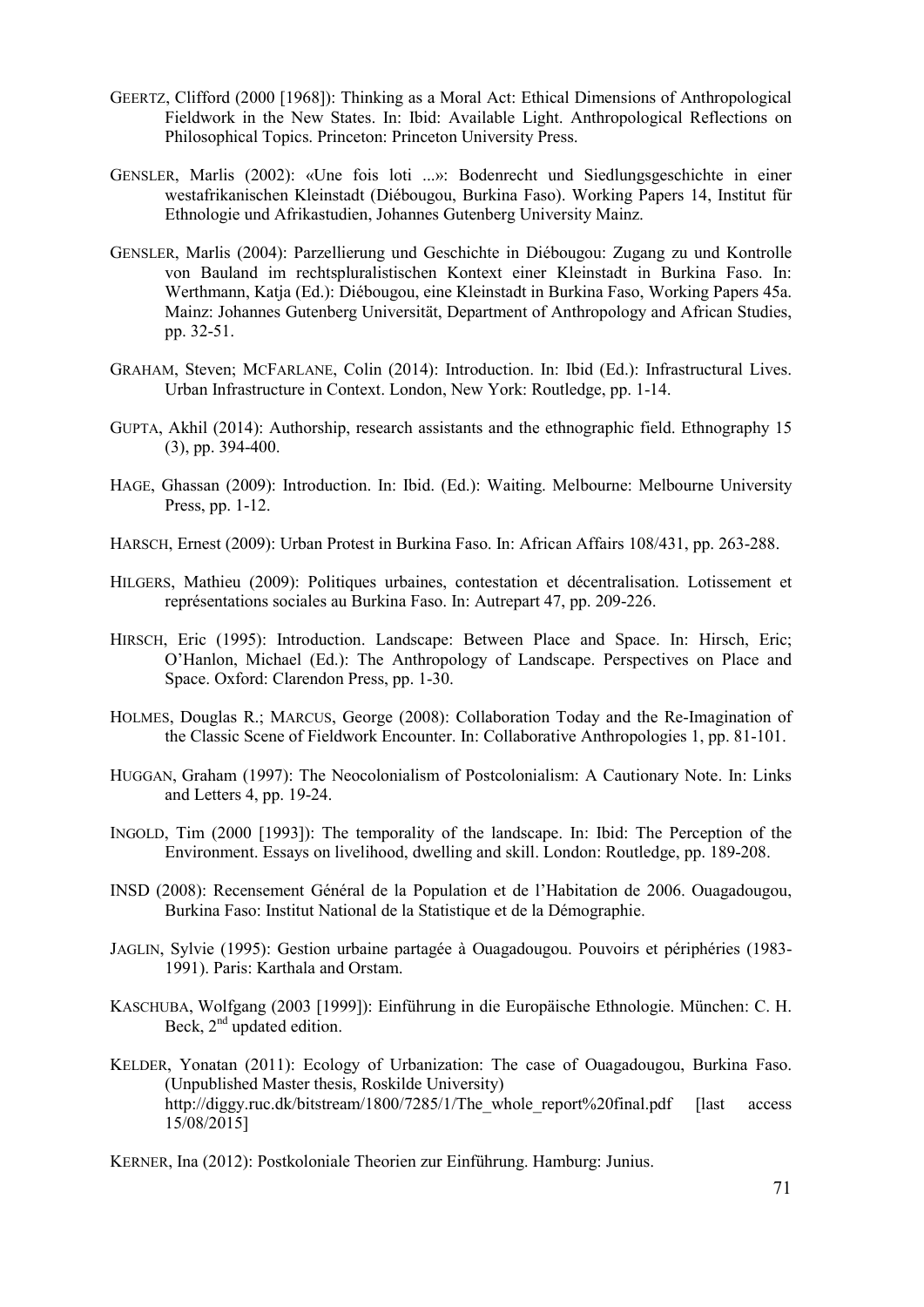- KIRST, Sarah; ENGELS, Bettina (2012): Knappe Ressourcen und ihre soziale Vermittlung: Konflikte um Land im Südwesten Burkina Fasos. Research Report Series Peace and Conflict Studies 2, Free University Berlin.
- KLINKE, Ian (2012): Chronopolitics: A conceptual matrix. In: Progress in Human Geography 00, pp. 1-18.
- KNECHT, Michi (2012): Ethnographische Praxis im Feld der Wissenschafts-, Medizin- und Technikanthropologie. In: Beck, Stefan; Niewöhner, Jörg; Sørensen, Estrid: Science and Technology Studies. Eine sozialanthropologische Einführung. Bielefeld: transcript, pp. 245-274.
- KNOBLAUCH, Hubert (2005): Focused Ethnography. In: Forum Qualitative Sozialforschung/ Forum: Qualitative Social Research 6 (3). <http://www.qualitative-research.net/index.php/fqs/article/view/20/43> [last access 13/08/2015]
- LARKIN, Brian (2013): The Politics and Poetics of Infrastructure. In: Annual Review of Anthropology 42, pp. 327-347.
- LATOUR, Bruno (2004): Politics of Nature. How to Bring the Sciences into Democracy. Cambridge, London: Harvard University Press. (Translated from French by Catherine Porter)
- LE PAYS (unknown author) (28/10/2013): Lotissements: Suspensions des opérations dans les villes de Ouagadougou et de Bobo-Dioulasso. Cited from:<http://news.aouaga.com/h/16657.html> [last access 18/08/2015]
- LE ROY, Étienne (1995): La sécurité foncière dans un contexte africain de marchandisation imparfaite de la terre. In: Blanc-Pamard, Chantal ; Cambrézy, Luc (Hg.): Terres, terroirs, territoires, les tensions foncières. Paris : Orstom, pp. 455-472.
- LÉVI-STRAUSS, Claude (1963): Structural Anthropology. New York: Basic Books. Translated from French by Claire Jacobson and Brooke Grundfest Schoepf.
- LÖFGREN, Orvar; EHN, Billy (2010): The Secret World of Doing Nothing. Berkeley: University of California Press.
- LOW, Setha M.; MERRY, Sally Engle (2010): Engaged Anthropology: Diversity and Dilemmas. An Introduction to Supplement 2. In: Current Anthropology 51 (2), pp. S203-S223.
- MATHIEU, Paul et al. (2003): Making Land Transactions More Secure in the West of Burkina Faso, Drylands Issue Paper 117, IIED, London.
- MATHIEU, Paul; ZONGO, Mahamadou; PARÉ, Lacinan (2003): Monetary Land Transactions in Western Burkina Faso: Commoditization, Papers and Ambiguities. In: Benjaminsen, Tor A.; Lund, Christian (Ed.): Securing Land Rights in Africa. London, Portland: Frank Cass, pp. 109-128.
- MCFARLANE, Colin (2011): The city as assemblage: dwelling and urban space. In: Environment and Planning D: Society and Space 29, pp. 649-671.
- MERRY, Sally Engle (1988): Legal Pluralism. In: Law & Society Review 22 (5), pp. 869-896.
- MHU (Ministère de l'Habitat et de l'Urbanisme) (18/05/2011): Décret N° 2011- 303/PRES/MHU/MATDS/MEF.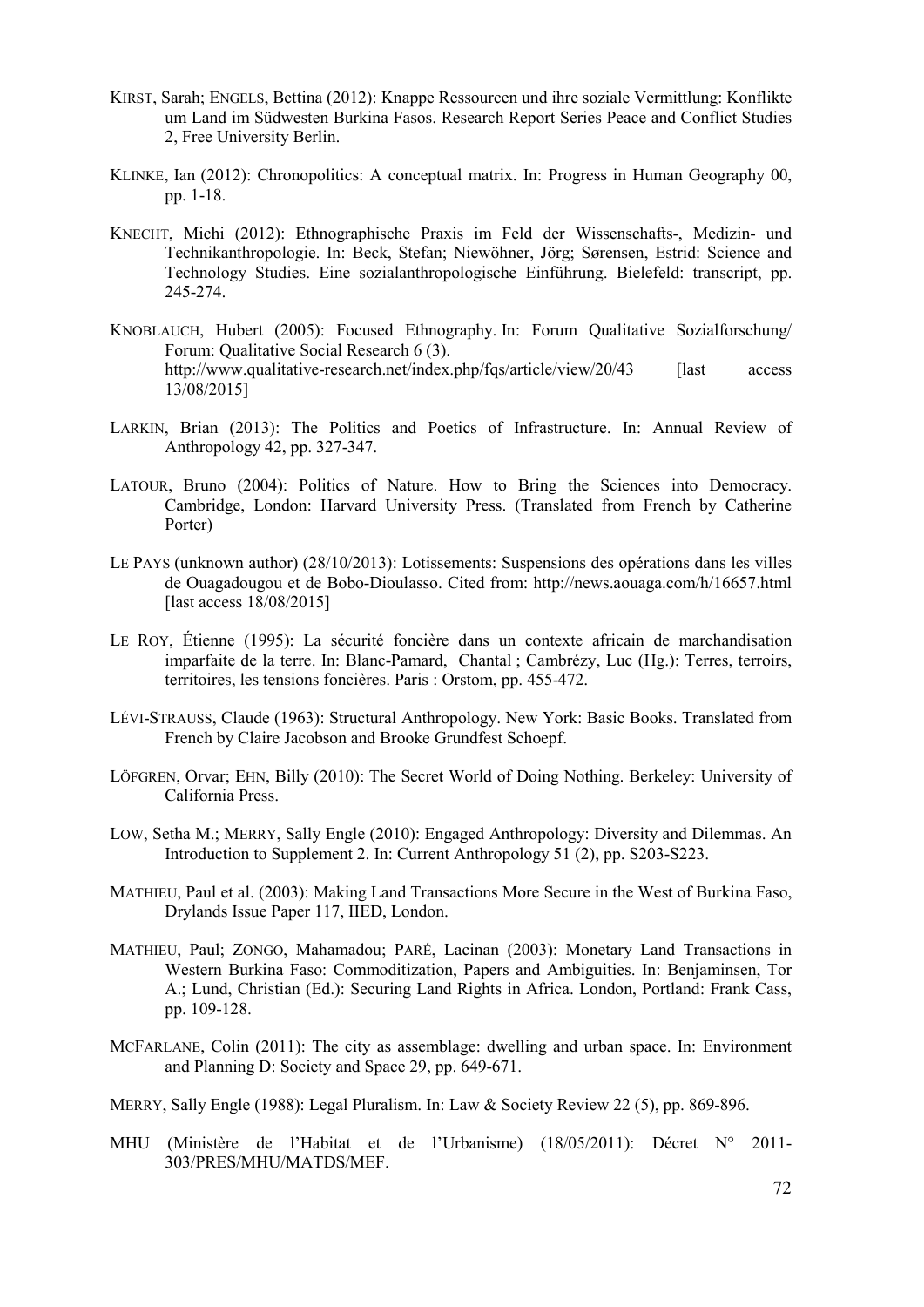- MHU (Ministère de l'Habitat et de l'Urbanisme) (21/04/2015): Suspension des lotissements au Burkina Faso: Maintenue mais circonscrite. [\(http://www.lefaso.net/spip.php?article64352](http://www.lefaso.net/spip.php?article64352) [last access: 11/09/2015])
- MIDDLETON, Townsend; CONS, Jason (2014): Coming to terms: Reinserting research assistants into ethnography's past and present. Ethnography 15 (3), pp. 279-290.
- MIYAZAKI, Hirokazu (2004): The Method of Hope. Anthropology, Philosophy, and Fijian Knowledge. Stanford: Stanford University Press.
- MIYAZAKI, Hirokazu (2006): Economy of Dreams: Hope in Global Capitalism and Its Critiques. In: Cultural Anthropology 21 (2), pp. 147-172.
- NAROTZKY, Susana; BESNIER, Niko (2014): Crisis, Value, and Hope: Rethinking the Economy: An Introduction to Supplement 9. In: Current Anthropology 55 (S9), pp. S4-S16.
- NIELSEN, Jonas Ø.; D'HAEN, Sarah A. L.; REENBERG, Anette (2012): Adaptation to climate change as a development project: A case study from Northern Burkina Faso. In: Climate and Development 4, pp. 16-25.
- NIELSEN, Jonas Ø.; D'HAEN, Sarah A. L. (2015): Discussing rural-to-urban migration reversal in contemporary sub Saharan Africa: The case of Ouagadougou, Burkina Faso. IRI THESys Discussion Paper.
- NIELSEN, Morten (2011): Futures within: Reversible time and house-building in Maputo, Mozambique. In: Anthropological Theory 11(4), pp. 397–423.
- NIEWÖHNER, Jörg (2015): Infrastructures of Society, Anthropology of. In: International Encyclopedia of the Social and Behavioral Sciences, Vol. 12, 2<sup>nd</sup> edition, pp. 119-125.
- O'REILLY, Karen (2009): Key Concepts in Ethnography. London, Thousand Oaks: Sage Publications.
- OUATTARA, Jean Marie (2010): Présentation sur: La problématique de la gestion foncière; quel rôle pour les collectivités territoriales. [http://www.fepab.bf/index.php/telechargement/category/1-textes-des-politiques-agricoles](http://www.fepab.bf/index.php/telechargement/category/1-textes-des-politiques-agricoles-du-burkina-faso)[du-burkina-faso](http://www.fepab.bf/index.php/telechargement/category/1-textes-des-politiques-agricoles-du-burkina-faso) [last access 15/08/2015]
- OUEDRAOGO, Dahouda (22/12/2014): Lotissements au Burkina: Que deviennent les recommandations des Etats Généraux sur les lotissements? <http://www.lefaso.net/spip.php?article64352>[last access 11/09/2015]
- OUEDRAOGO, Hubert M. G. (2001): Politiques urbaines étatiques et strategies populaires d'acces au foncier: Le problème de l'habitat spontané à Ouagadougou. [\(http://www.graf](http://www.graf-bf.org/IMG/pdf/Politiques_urbaines_etataiques_et_strategies_populaires_d_acces_au_foncier_le_probleme_de_l_habitat_spontane_a_Ouagadougou.pdf)[bf.org/IMG/pdf/Politiques\\_urbaines\\_etataiques\\_et\\_strategies\\_populaires\\_d\\_acces\\_au\\_fonc](http://www.graf-bf.org/IMG/pdf/Politiques_urbaines_etataiques_et_strategies_populaires_d_acces_au_foncier_le_probleme_de_l_habitat_spontane_a_Ouagadougou.pdf) ier le probleme de l habitat spontane a Ouagadougou.pdf [last access  $27/08/2014$ ])
- PEDERSEN, Esther Oluffa; LIISBERG, Sune (2015): Introduction. Trust and Hope. In: Liisberg, Sune; Pedersen, Esther Oluffa; Dalsgård, Anne Line (Ed.): Anthropology and Philosophy. Dialogues on Trust and Hope. New York, Oxford: Berghahn, pp. 1-19.
- PEDERSEN, Morten Axel (2012): A Day in the Cadillac. The Work of Hope in Urban Mongolia. In: Social Analysis 56 (2), pp. 136-151.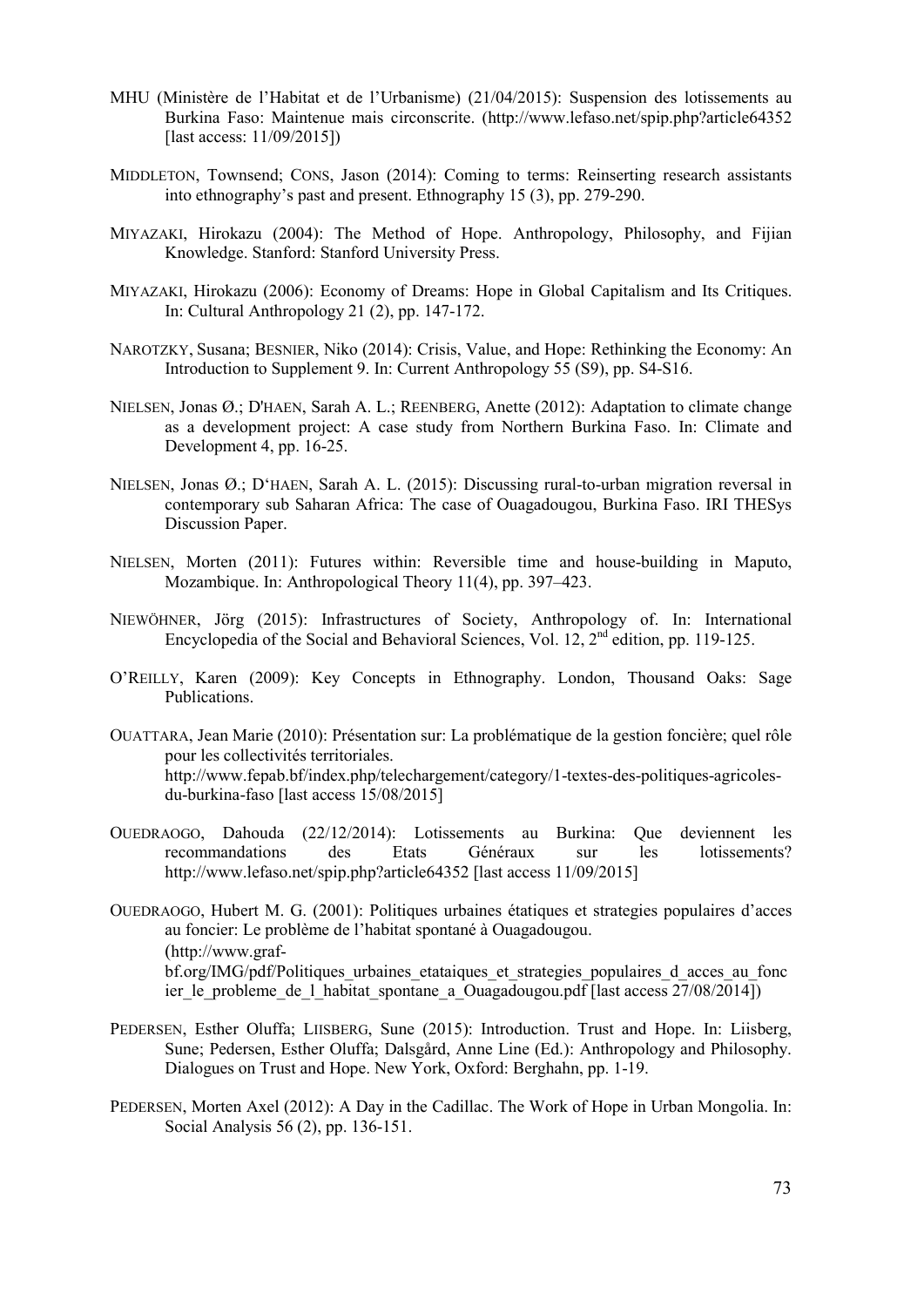- PETERS, Pauline E. (2009): Challenges in Land Tenure and Land Reform in Africa: Anthropological Contributions. In: World Development 37(8), pp. 1317-1325.
- PINE, Frances (2014): Migration as Hope: Space, Time, and Imagining the Future. In: Current Anthropology 55 (S9), pp. S95-S104.
- PINK, Sarah; MORGAN, Jennie (2013): Short-Term Ethnography: Intense Routes to Knowing. In: Symbolic Interaction 36 (3), pp. 351-361.
- PRAT, Alain (1996): Ouagadougou, capitale sahélienne: croissance urbaine et enjeu foncier. In : Mappemonde 1/96, pp. 18-24.
- RGPH Burkina Faso (2008): Récensement general de la population et de l'habitation en 2006. [\(http://ecastats.uneca.org/aicmd/Portals/0/Resultats\\_definitifs\\_RGPH\\_2006.pdf](http://ecastats.uneca.org/aicmd/Portals/0/Resultats_definitifs_RGPH_2006.pdf) [last access 15/08/2015])
- ROBERTSON, Jennifer (2002): Reflexivity Redux: A Pithy Polemic on "Positionality". In: Anthropological Quarterly 75 (4), pp. 785-792.
- SANJEK, Roger (1993): Anthropology's Hidden Colonialism: Assistants and Their Ethnographers. In: Anthropology Today 9 (2), pp. 13-18.
- SCHUG, Franz (2014): Potential of a multi seasonal spectral mixture analysis using Landsat imagery for detecting urbanization patterns in Ouagadougou, Burkina Faso. (Unpublished Bachelor thesis, Berlin Humboldt University) [\(https://www.geographie.hu](https://www.geographie.hu-berlin.de/en/professorships/geomatics/education/theses/good_practices/schug_2014_multi-seasonal-sma-on-ls-imagery-for-urbanization-detection-ouagadougou.pdf)[berlin.de/en/professorships/geomatics/education/theses/good\\_practices/schug\\_2014\\_multi](https://www.geographie.hu-berlin.de/en/professorships/geomatics/education/theses/good_practices/schug_2014_multi-seasonal-sma-on-ls-imagery-for-urbanization-detection-ouagadougou.pdf)[seasonal-sma-on-ls-imagery-for-urbanization-detection-ouagadougou.pdf](https://www.geographie.hu-berlin.de/en/professorships/geomatics/education/theses/good_practices/schug_2014_multi-seasonal-sma-on-ls-imagery-for-urbanization-detection-ouagadougou.pdf) [last access 14/08/2015])
- SCHWARTZ, Barry (1974): Waiting, Exchange, and Power: The Distribution of Time in Social Systems. In: American Journal of Sociology 79 (4), pp. 841-870.
- SIMONE, AbdouMaliq (2004a): People as Infrastructure: Intersecting Fragments in Johannesburg. In: Public Culture 16 (3), pp. 407-429.
- SIMONE, AbdouMaliq (2004b): For the City Yet to Come. Changing African Life in Four Cities. Durham, London: Duke University Press.
- SIMONE, AbdouMaliq (2014): Relational infrastructures in postcolonial urban worlds. In: Graham, Steven; McFarlane, Colin (Ed.): Infrastructural Lives. Urban Infrastructure in Context. London, New York: Routledge, pp. 17-38.
- STÄHELI, Urs (2014): Hoffnung als ökonomischer Affekt. In: Klein, Inga; Windmüller, Sonja (Ed.): Kultur der Ökonomie. Bielefeld: transcript, pp. 283-299.
- STAR, Susan L. (1999): The Ethnography of Infrastructure. In: American Behavioral Scientist 43, pp. 377-391.
- TINGUIRI, Michel (2013): Social capital in post-displacement reconstruction in Ouagadougou, Burkina Faso. (Unpublished dissertation, Washington D. C. American University) [\(http://aladinrc.wrlc.org/bitstream/handle/1961/15118/Tinguiri\\_american\\_0008E\\_10461dis](http://aladinrc.wrlc.org/bitstream/handle/1961/15118/Tinguiri_american_0008E_10461display.pdf?sequence=1) [play.pdf?sequence=1](http://aladinrc.wrlc.org/bitstream/handle/1961/15118/Tinguiri_american_0008E_10461display.pdf?sequence=1) [last access 27/08/2014])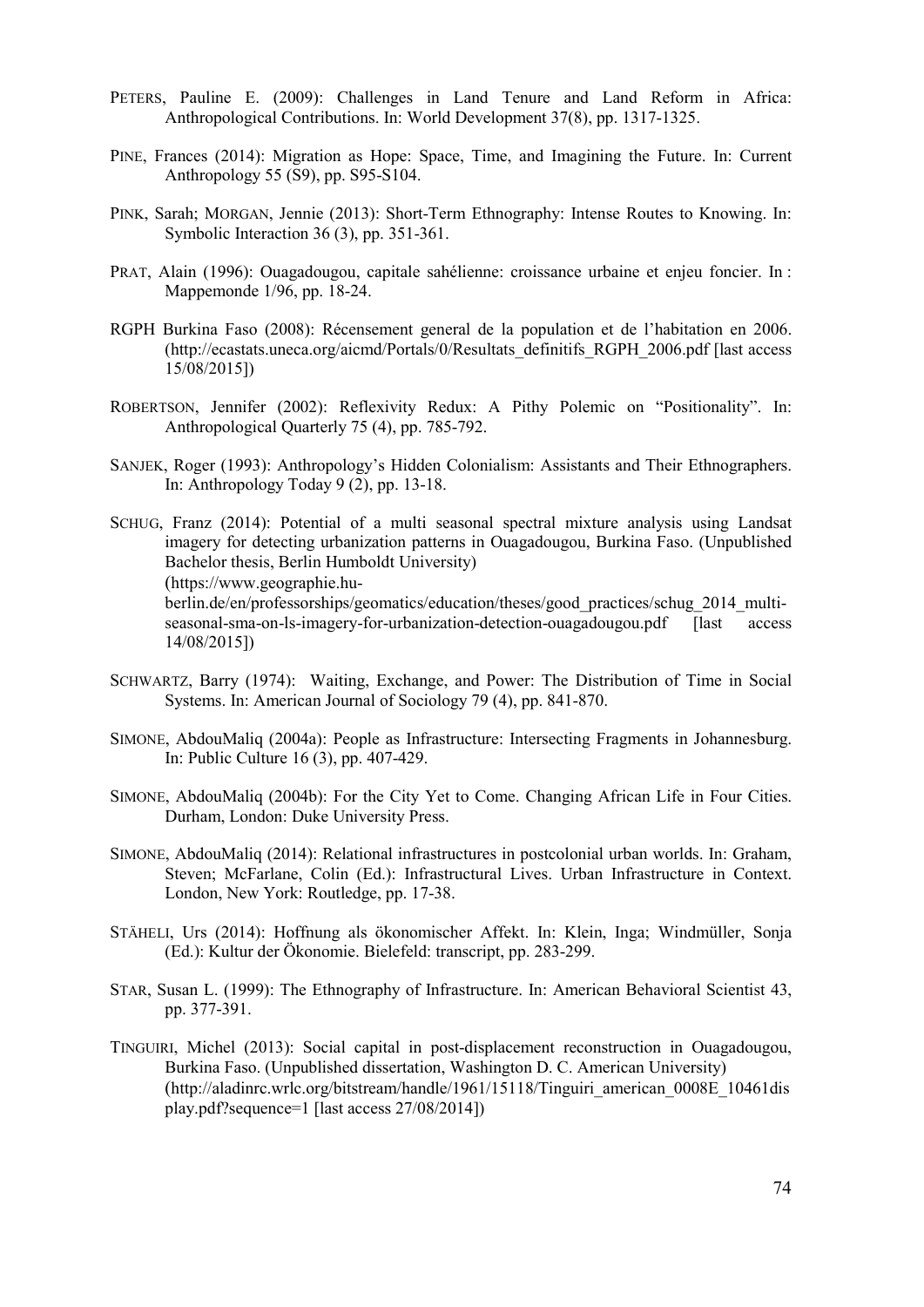- TRAORE, Ali (09/01/2014): A quand la reprise des lotissements? Cited from: <http://bayiri.com/component/k2/a-quand-la-reprise-des-lotissements.html>[last access: 25/08/2015]
- TURNER, Sarah (2010): Research Note: The silenced assistant. Reflections of invisible interpreters and research assistants. In: Asia Pacific Viewpoint 51 (2), pp. 206-219.
- TURNER, Simon (2015): 'We Wait for Miracles': Ideas of Hope and Future among Clandestine Burundian Refugees in Nairobi. In: Cooper, Elizabeth; Pratten, David (Ed.): Ethnographies of Uncertainty in Africa. London: Palgrave Macmillan, pp. 173-191.
- UIU (2013): Largest and Fastest Growing African Cities. [http://futurecapetown.com/2013/07/infographic-fastest-growing-african](http://futurecapetown.com/2013/07/infographic-fastest-growing-african-cities/%23.Vc8Tjfn5eUm)[cities/#.Vc8Tjfn5eUm](http://futurecapetown.com/2013/07/infographic-fastest-growing-african-cities/%23.Vc8Tjfn5eUm) [last access 15/08/2015]
- UNDESA (2012): World Urbanization Prospects: The 2011 Revision. New York: United Nations Department of Economic and Social Affairs Population Division.
- UNDP (2014): Human Development Report 2014. Sustaining Human Progress: Reducing Vulnerabilities and Building Resilience. New York: United Nations Development Programme.
- WEBB, Darren (2007): Modes of Hoping. In: History of the Human Sciences 20 (3), pp. 65-83.
- WERTHMANN, Katja (Hg.) (2004): Diébougou, eine Kleinstadt in Burkina Faso. Working Papers 45a, Institut für Ethnologie und Afrikastudien, Johannes Gutenberg University Mainz.
- WORLD BANK (2015): Burkina Faso.<http://data.worldbank.org/country/burkina-faso> [last access 15/08/2015]
- ZIGON, Jarrett (2009): Hope dies last. Two Aspects of hope in contemporary Moscow. In: Anthropological Theory 9 (3), pp. 253-271.
- ZIGON, Jarrett (2012): Narratives. In: Fassin, Didier (Ed.): A Companion to Moral Anthropology. Malden, Oxford, West Sussex: Wiley-Blackwell, pp. 204-220.
- ŽIŽEK, Slavoj (2008 [1997]): The Plague of Fantasies. London, New York: Verso.
- ZONGO, Bernard (2004): Parlons mooré. Langue et culture des mossis, Burkina-Faso. Paris: L'Harmattan.

ZOURNAZI, Mary (2002): Hope: New Philosophies for Change. Annandale: Pluto Press.